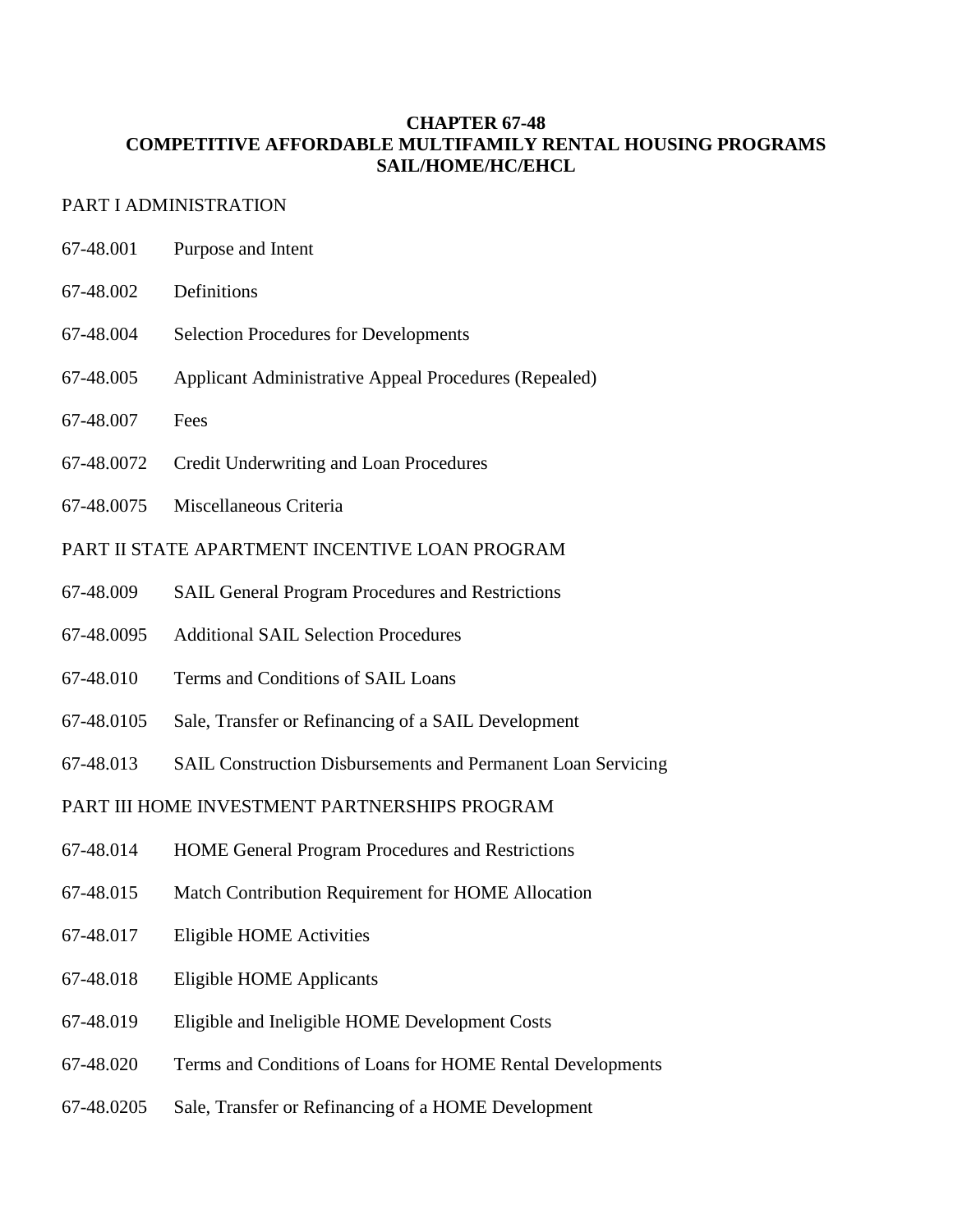67-48.022 HOME Disbursements Procedures and Loan Servicing

## PART IV HOUSING CREDIT PROGRAM

- 67-48.023 Housing Credits General Program Procedures and Requirements
- 67-48.027 Tax-Exempt Bond-Financed Developments
- 67-48.028 Carryover Allocation Provisions
- 67-48.029 Extended Use Agreement
- 67-48.030 Sale or Transfer of a Housing Credit Development
- 67-48.031 Qualified Contracts

## PART V ELDERLY HOUSING COMMUNITY LOAN PROGRAM

- 67-48.040 EHCL General Program Procedures and Restrictions
- 67-48.041 Terms and Conditions of EHCL Loans

## **PART I ADMINISTRATION**

#### **67-48.001 Purpose and Intent.**

The purpose of this rule chapter is to establish the procedures by which the Corporation shall:

(1) Address loan amounts, make and service mortgage loans for new construction or rehabilitation of affordable rental units under the State Apartment Incentive Loan (SAIL) Program and the Elderly Housing Community Loan (EHCL) Program authorized by Section 420.5087, F.S., and the HOME Investment Partnerships (HOME) Program authorized by Section 420.5089, F.S.; and,

(2) Address Competitive Housing Credit amounts and implement the provisions of the Housing Credit (HC) Program authorized by Section 42 of the IRC and Section 420.5099, F.S.

*Rulemaking Authority 420.507, 420.508 FS. Law Implemented 420.5087, 420.5089(2), 420.5099 FS. History– New 7-22-96, Amended 12-23-96, 1-6-98, Formerly 9I-48.001, Amended 11-9-98, Repromulgated 2-24-00, 2- 22-01, Amended 3-17-02, Repromulgated 4-6-03, 3-21-04, Amended 2-7-05, Repromulgated 1-29-06, 4-1-07,*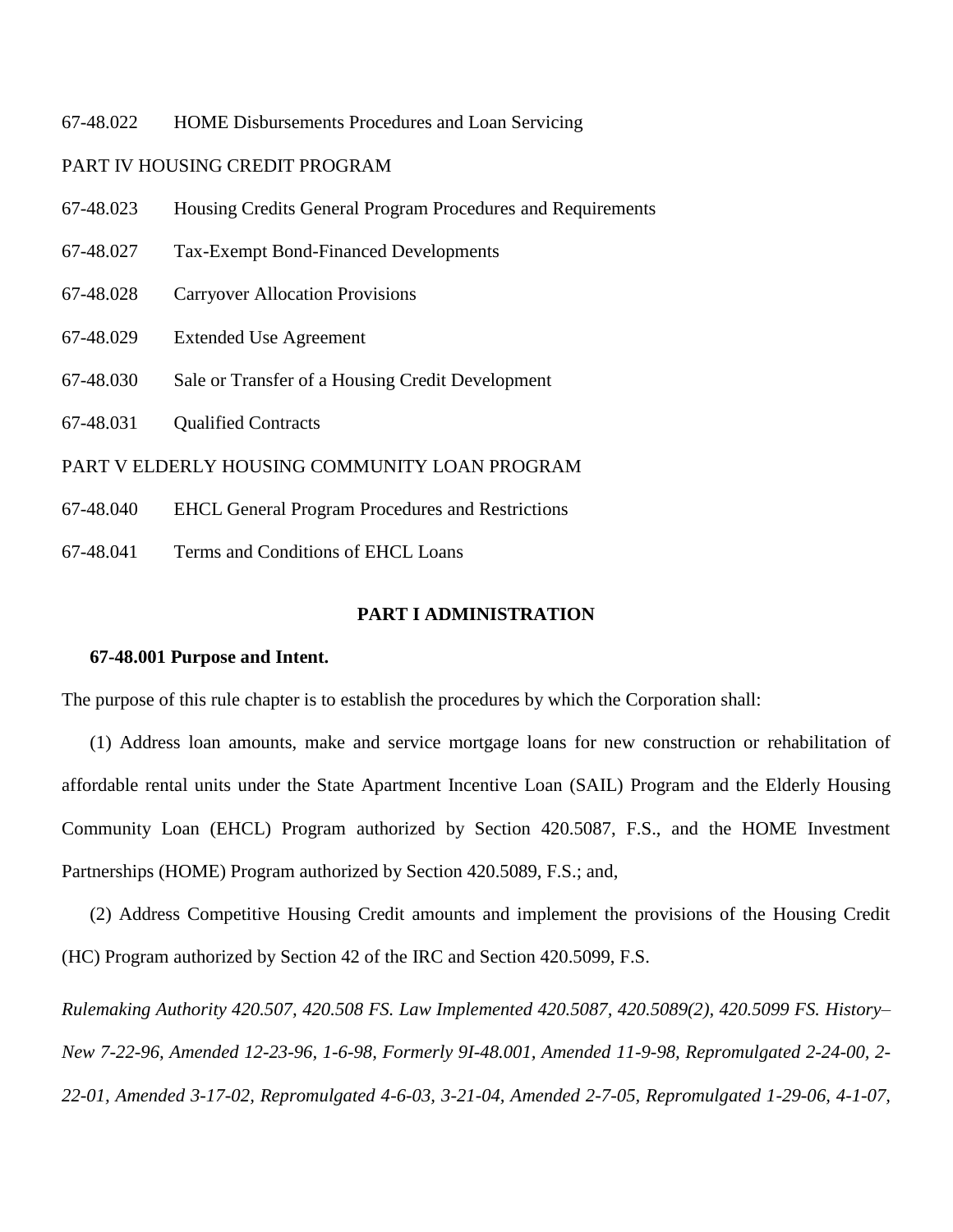*Amended 3-30-08, Repromulgated 8-6-09, Amended 11-22-11, 10-9-13, 10-8-14, Repromulgated 9-15-16.*

### **67-48.002 Definitions.**

(1) "ACC" or "Annual Contributions Contract" means a contract between HUD and a Public Housing Authority containing the terms and conditions under which HUD assists in providing for development of housing units, modernization of housing units, operation of housing units, or a combination of the foregoing.

(2) "Act" means the Florida Housing Finance Corporation Act as found in Chapter 420, Part V, F.S.

(3) "Address" means the address number, street name and city or, at a minimum, the street name, closest designated intersection, and whether or not the Development is located within a city or in the unincorporated area of the county. If located within a city, include the name of the city.

(4) "Adjusted Income" means, with respect to a HOME Development, the gross income from wages, income from assets, regular cash or noncash contributions, and any other resources and benefits determined to be income by HUD, adjusted for family size, minus the deductions allowable under 24 CFR §5.611.

(5) "Affiliate" means any person that:

(a) Directly or indirectly, through one or more intermediaries, controls, is controlled by, or is under common control with the Applicant or Developer;

(b) Serves as an officer or director of the Applicant or Developer or of any Affiliate of the Applicant or Developer;

(c) Directly or indirectly receives or will receive a financial benefit from a Development except as further described in Rule 67-48.0075, F.A.C.; or

(d) Is the spouse, parent, child, sibling, or relative by marriage of a person described in paragraph (a), (b) or (c) above.

(6) "ALF" or "Assisted Living Facility" means a Florida licensed living facility that complies with Sections 429.01 through 429.54, F.S., and Chapter 58A-5, F.A.C.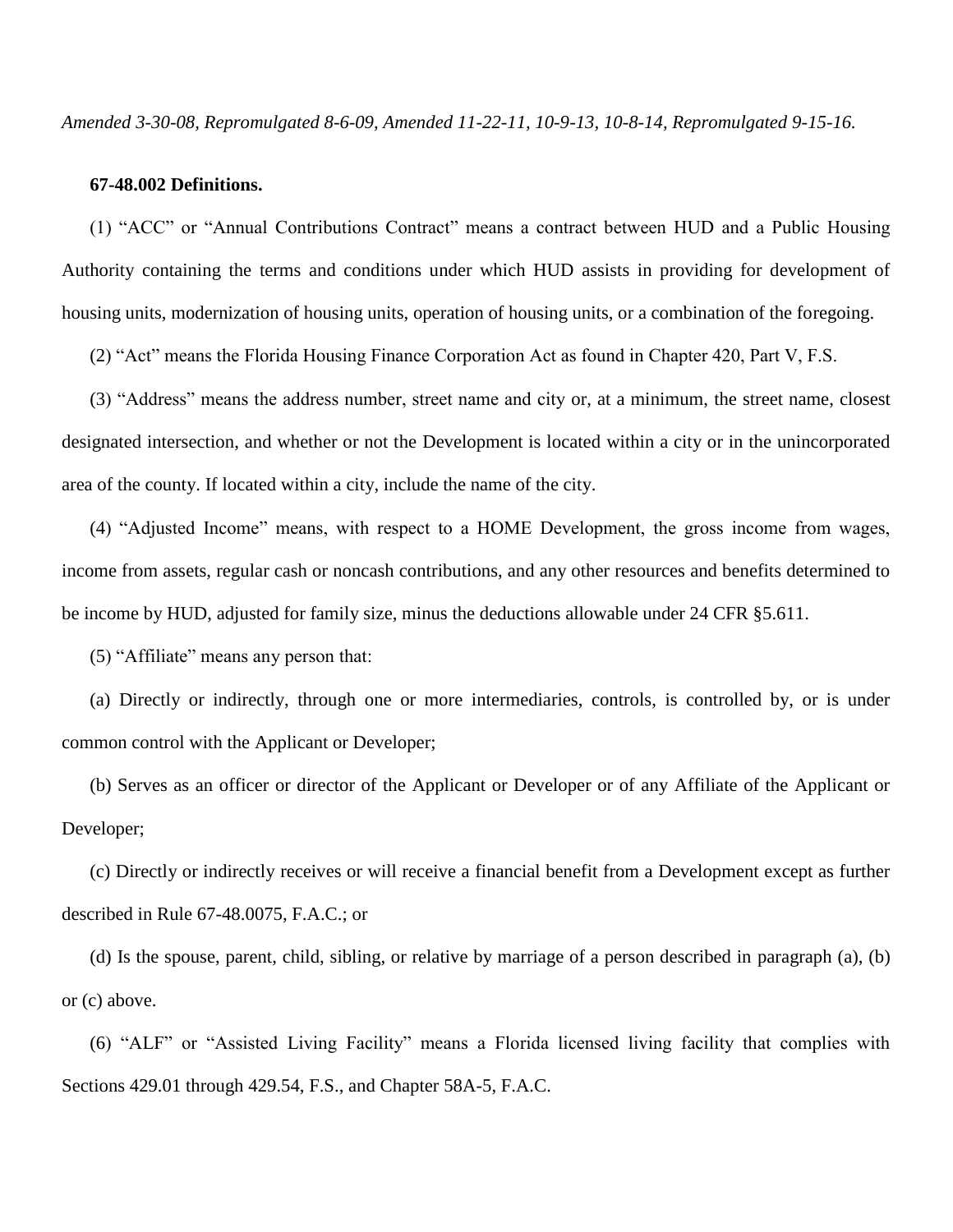(7) "Allocation Authority" means the total dollar volume of the state of Florida's Housing Credit ceiling available for distribution by the Corporation and authorized pursuant to Section 42 of the IRC.

(8) "Applicable Fraction" means Applicable Fraction as defined in Section  $42(c)(1)(B)$  of the IRC.

(9) "Applicant" means any person or legal entity of the type and with the management and ownership structure described herein that is seeking a loan or funding from the Corporation by submitting an Application or responding to a competitive solicitation pursuant to Rule Chapter 67-60, F.A.C., for one or more of the Corporation's programs. For purposes of Rules 67-48.0105, 67-48.0205 and 67-48.031, F.A.C., Applicant also includes any assigns or successors in interest of the Applicant. Unless otherwise stated in a competitive solicitation, as used herein, a 'legal entity' means a legally formed corporation, limited partnership or limited liability company with a management and ownership structure that consists exclusively of all natural persons by the third principal disclosure level. For Applicants seeking Housing Credits, the Housing Credit Syndicator/Housing Credit investor need only be disclosed at the first principal disclosure level and no other disclosure is required. The terms 'first principal disclosure level' and 'third principal disclosure level' have the meanings attributed to them in the definition of "Principal."

(10) "Application" means the sealed response submitted to participate in a competitive solicitation for funding pursuant to Rule Chapter 67-60, F.A.C.

(11) "Binding Commitment" means, with respect to a Housing Credit Development, an agreement between the Corporation and an Applicant by which the Corporation allocates and the Applicant accepts Housing Credits from a later year's Allocation Authority in accordance with Section  $42(h)(1)(C)$  of the IRC.

(12) "Board of Directors" or "Board" means the Board of Directors of the Corporation.

(13) "Building Identification Number" means, with respect to a Housing Credit Development, the number assigned by the Corporation to describe each building in a Housing Credit Development, pursuant to Internal Revenue Service Notice 88-91.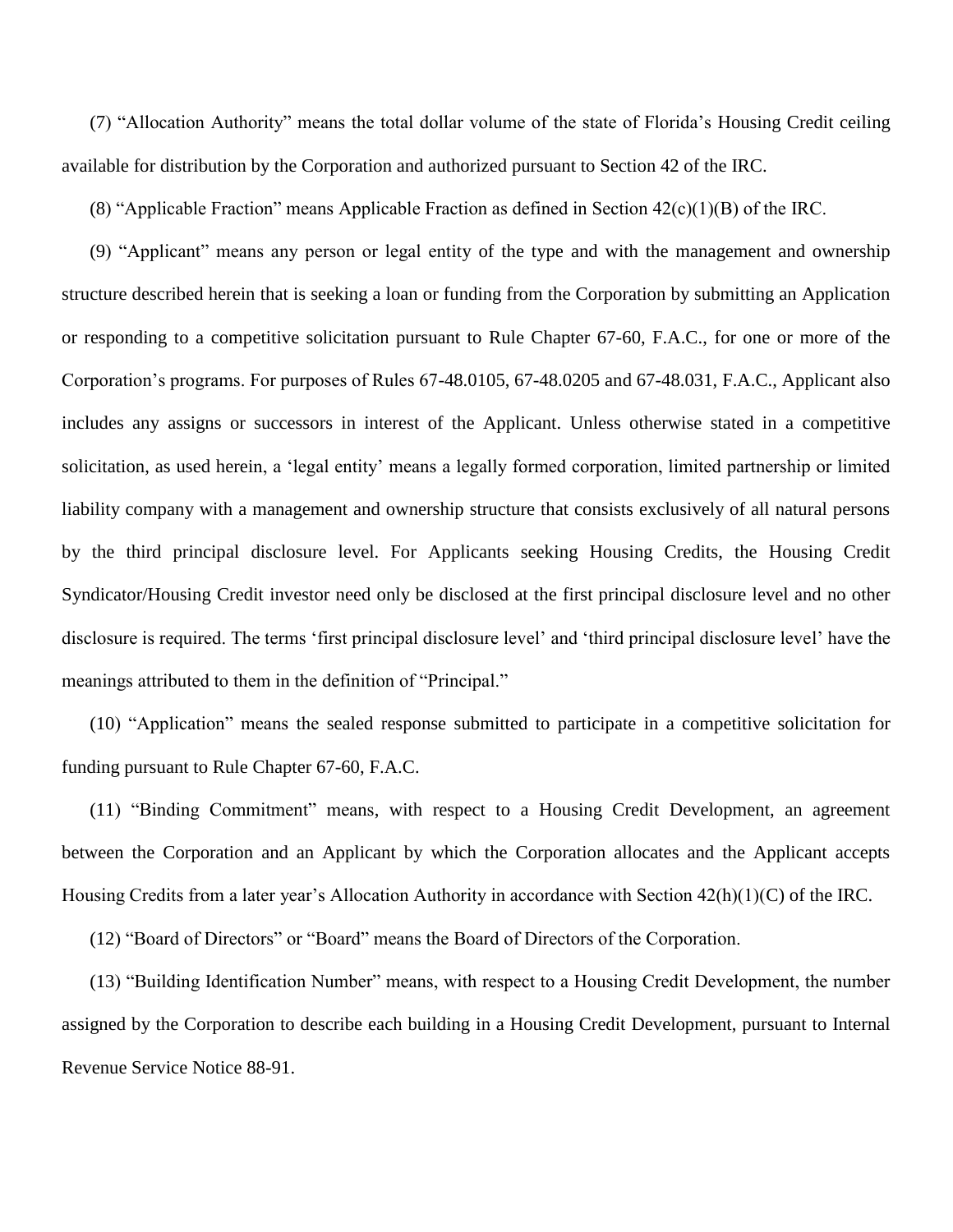(14) "Calendar Days" means, the seven (7) days of the week.

(15) "Carryover" means the provision under Section 42 of the IRC and Rule 67-48.028, F.A.C., which allows a Development to receive a Housing Credit Allocation in a given calendar year and be placed in service by the close of the second calendar year following the calendar year in which the allocation is made.

(16) "Catchment Area" means the geographical area covered under a Local Homeless Assistance Continuum of Care Plan, as designated and revised as necessary by the State Office on Homelessness, in accordance with Section 420.624, F.S.

(17) "CHDOs" or "Community Housing Development Organizations" means Community housing development organizations as defined in Section 420.503, F.S., and 24 CFR Part 92.

(18) "Commercial Fishing Worker" means Commercial fishing worker as defined in Section 420.503, F.S.

(19) "Commercial Fishing Worker Household" means a household of one or more persons wherein at least one member of the household is a Commercial Fishing Worker at the time of initial occupancy.

(20) "Competitive Housing Credits" or "Competitive HC" means those Housing Credits which come from the Corporation's annual Allocation Authority.

(21) "Compliance Period" means a period of time that the Development shall conform to all set-aside requirements as described further in the rule chapter and agreed to by the Applicant in the Application.

(22) "Consolidated Plan" means the plan prepared in accordance with 24 CFR Part 91, which describes needs, resources, priorities and proposed activities to be undertaken with respect to certain HUD programs, including the HOME Program.

(23) "Contact Person" means the person with whom the Corporation will correspond concerning the Application and the Development. This person cannot be a third-party consultant.

(24) "Corporation" means the Florida Housing Finance Corporation as defined in Section 420.503, F.S.

(25) "Credit Underwriter" means the independent contractor under contract with the Corporation having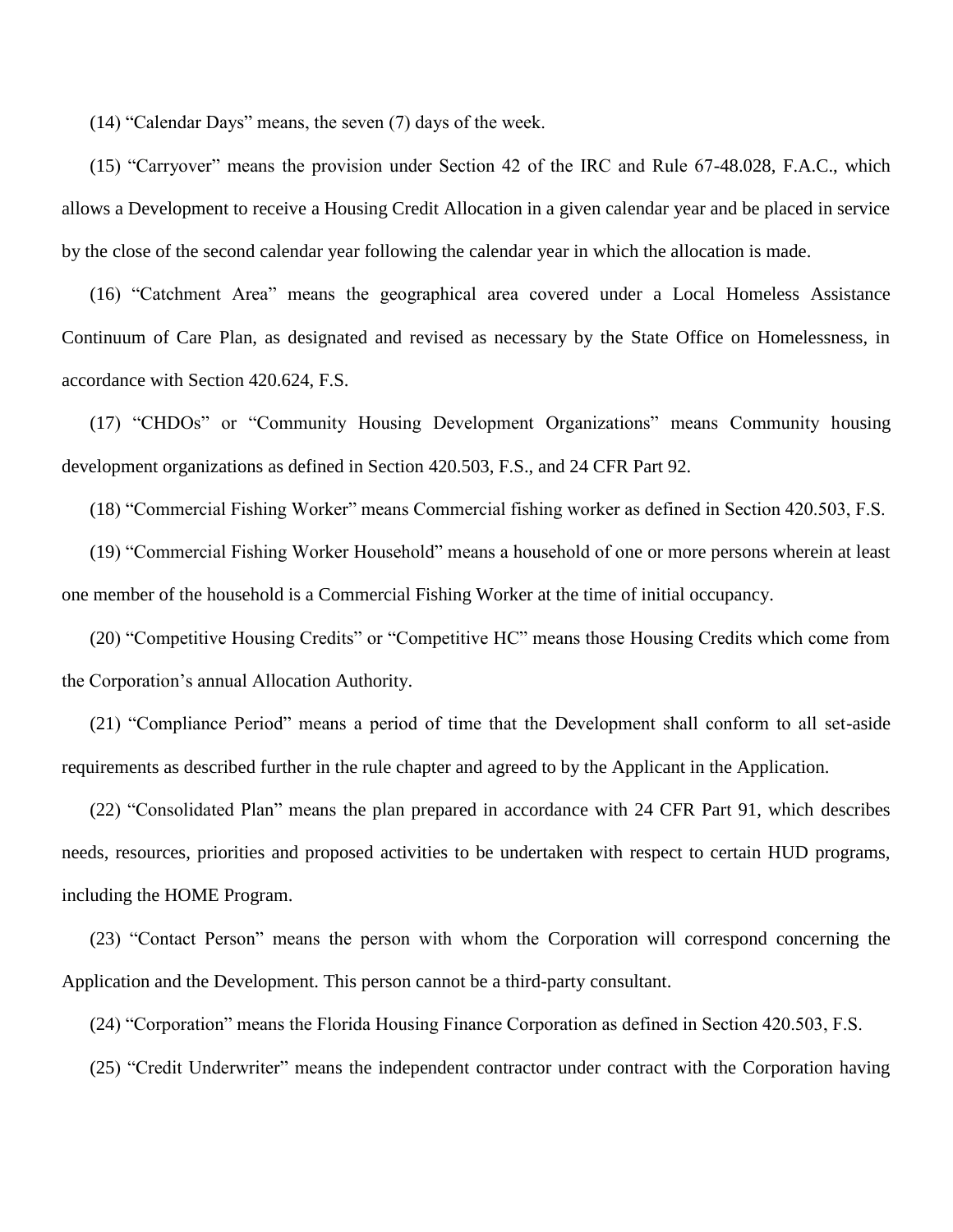the responsibility for providing stated credit underwriting services.

(26) "DDA" or "Difficult Development Area" means areas designated by the Secretary of Housing and Urban Development as having high construction, land, and utility costs relative to area median gross income in accordance with Section  $42(d)(5)(B)$ , of the IRC.

(27) "Department" means the Department of Economic Opportunity as defined in Section 420.503, F.S.

(28) "Developer" means any individual, association, corporation, joint venturer, or partnership which possesses the requisite skill, experience, and credit worthiness to successfully produce affordable housing as required in the Application.

(29) "Development" means Project as defined in Section 420.503, F.S.

(30) "Development Cash Flow" means, with respect to SAIL Developments as well as HOME Developments when the HOME Development is also at least partially financed with a Multifamily Mortgage Revenue Bond (MMRB) Loan (as defined in Rule Chapter 67-21, F.A.C.), cash transactions of the Development as calculated in the statement of cash flows prepared in accordance with generally accepted accounting principles ("GAAP"), as adjusted for any cash transactions that are subordinate to the SAIL loan interest payment including any distribution or payment to the Applicant or Developer, Principal(s) of the Applicant or Developer or any Affiliate of the Principal(s) of the Applicant or Developer, or to the Developer or any Affiliate of the Developer, whether paid directly or indirectly, which was not expressly disclosed in determining debt service coverage in the Board approved final credit underwriting report.

(31) "Development Cost" means the total of all costs incurred in the completion of a Development excluding Developer fee, operating deficit reserves, and total land cost as typically shown in the Development Cost line item on the development cost pro forma.

(32) "Development Expenses" means, with respect to SAIL Developments as well as HOME Developments when the HOME Development is also at least partially financed with a MMRB Loan (as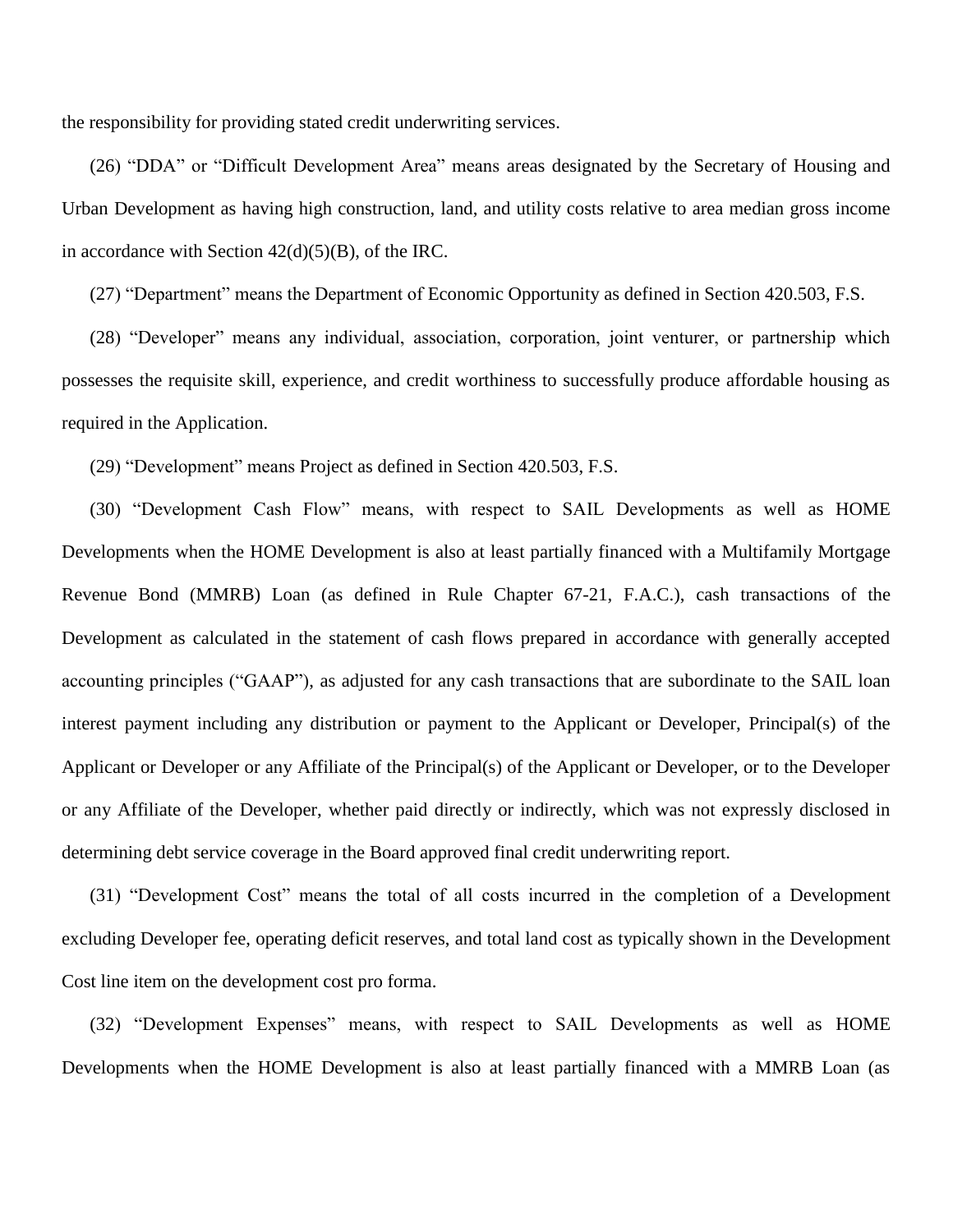defined in Rule Chapter 67-21, F.A.C.), usual and customary operating and financial costs, such as the compliance monitoring fee, the financial monitoring fee, replacement reserves, the servicing fee and the debt service reserves. As it relates to SAIL Developments as well as HOME Developments when the HOME Development is also at least partially financed with a MMRB Loan (as defined in Rule Chapter 67-21, F.A.C.) and to the application of Development Cash Flow described in subsections 67-48.010(5) and (6), F.A.C., as it relates to SAIL Developments or in paragraph 67-48.020(3)(b), F.A.C., as it relates to HOME Developments, the term includes only those expenses disclosed in the operating pro forma included in the final credit underwriting report, as approved by the Board, and maximum of 20 percent Developer fee per year.

(33) "Development Location Point" means a single point selected by the Applicant on the proposed Development site that is located within 100 feet of a residential building existing or to be constructed as part of the proposed Development. For a Development which consists of Scattered Sites, this means a single point on the site with the most units that is located within 100 feet of a residential building existing or to be constructed as part of the proposed Development.

(34) "Document" means electronic media, written or graphic matter, of any kind whatsoever, however produced or reproduced, including records, reports, memoranda, minutes, notes, graphs, maps, charts, contracts, opinions, studies, analysis, photographs, financial statements and correspondence as well as any other tangible thing on which information is recorded.

(35) "Domestic Violence" means Domestic violence as defined in Section 741.28, F.S.

(36) "Draw" means the disbursement of funds to a Development.

(37) "EHCL" or "EHCL Program" means the Elderly Housing Community Loan Program created pursuant to Section 420.5087(3), F.S.

(38) "Elderly" means Elderly as defined in Section 420.503, F.S.

(39) "ELI Household" or "Extremely Low Income Household" means a household of one or more persons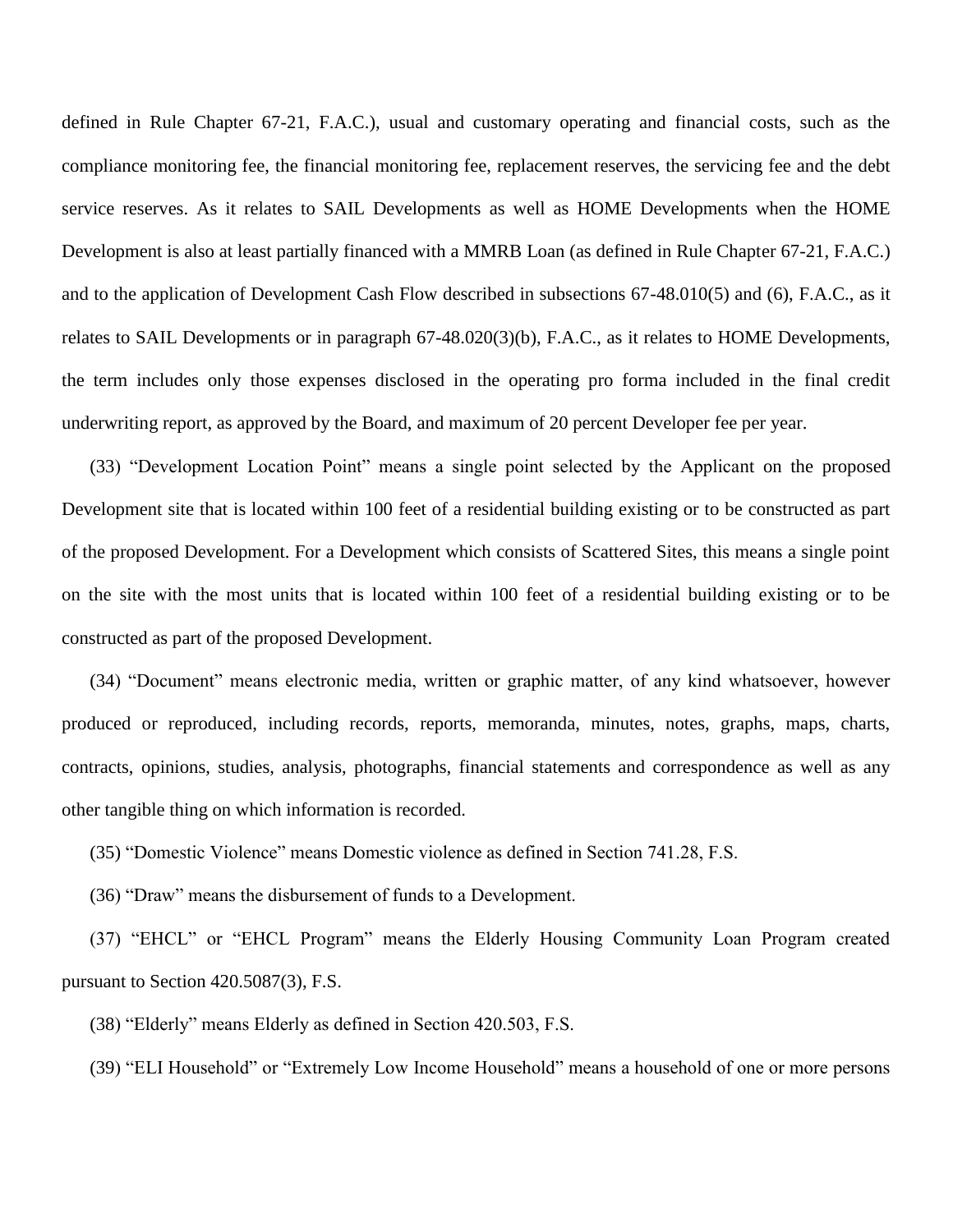wherein the annual adjusted gross income for the Family is equal to or below the percentage of area median income for ELI Persons.

(40) "ELI Loan" means the loan made by the Corporation for the Applicant's ELI Set-Aside commitment, based on terms and conditions outlined in a competitive solicitation.

(41) "ELI Persons" or "Extremely Low Income Persons" means Extremely low income persons as defined in Section 420.0004(9), F.S., or in a competitive solicitation

(42) "ELI Set-Aside" or "Extremely Low Income Set-Aside" means the number of units designated to serve ELI Households.

(43) "Eligible Persons" means one or more natural persons or a family, irrespective of race, creed, national origin, or sex, determined by the Corporation to be of Low Income or Very Low Income, as further described in Rule 67-48.0075, F.A.C.

(44) "EUA" or "Extended Use Agreement" means, with respect to the HC Program, an agreement which sets forth the set-aside requirements and other Development requirements under the HC Program.

(45) "Executive Director" means the Executive Director of the Corporation.

(46) "Family" describes a household composed of one or more persons.

(47) "Farmworker" means Farmworker as defined in Section 420.503, F.S.

(48) "Farmworker Household" means a household of one or more persons wherein at least one member of the household is a Farmworker at the time of initial occupancy.

(49) "Final Housing Credit Allocation" means, with respect to a Housing Credit Development, the issuance of Housing Credits to an Applicant upon completion of construction or Rehabilitation of a Development and submission to the Corporation by the Applicant of a completed and executed final cost certification process as required by Section 42, IRC.

(50) "Financial Beneficiary" means any Principal of the Developer or Applicant entity who receives or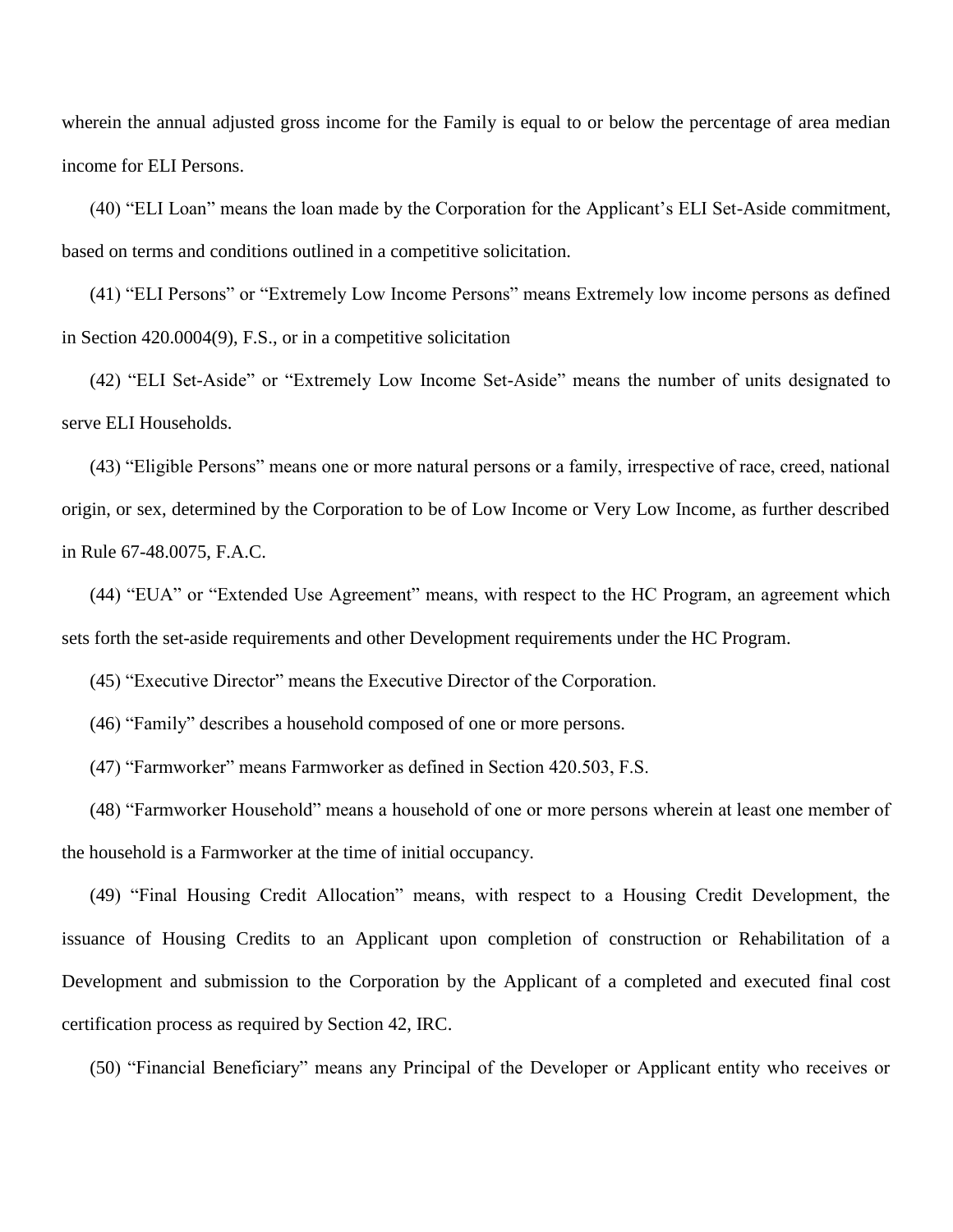will receive any direct or indirect financial benefit from a Development except as further described in Rule 67- 48.0075, F.A.C.

(51) "Financial Institution" means Lending institution as defined in Section 420.503, F.S.

(52) "Florida Keys Area" means all lands in Monroe County, except:

(a) That portion of Monroe County included within the designated exterior boundaries of the Everglades National Park and areas north of said Park;

(b) All lands more than 250 feet seaward of the mean high water line owned by local, state, or federal governments; and,

(c) Federal properties.

(53) "General Contractor" means a person or entity duly licensed in the state of Florida with the requisite skills, experience and credit worthiness to successfully provide the units required in the Application, and which meets the criteria described in Rule 67-48.0072, F.A.C.

(54) "Geographic Set-Aside" means the amount of Allocation Authority or funding which has been designated by the Corporation to be allocated for Developments located in specific geographical regions within the state of Florida.

(55) "HC" or "Housing Credit Program" means the rental housing program administered by the Corporation pursuant to Section 42 of the IRC and Section 420.5099, F.S., under which the Corporation is designated the Housing Credit agency for the state of Florida within the meaning of the following:

(a) Section  $42(h)(7)(A)$  of the IRC,

(b) This rule chapter regarding Competitive Housing Credits, and,

(c) Rule Chapter 67-21, F.A.C., regarding Non-Competitive Housing Credits.

(56) "HOME" or "HOME Program" means the HOME Investment Partnerships Program administered by the Corporation pursuant to 24 CFR Part 92 and Section 420.5089, F.S.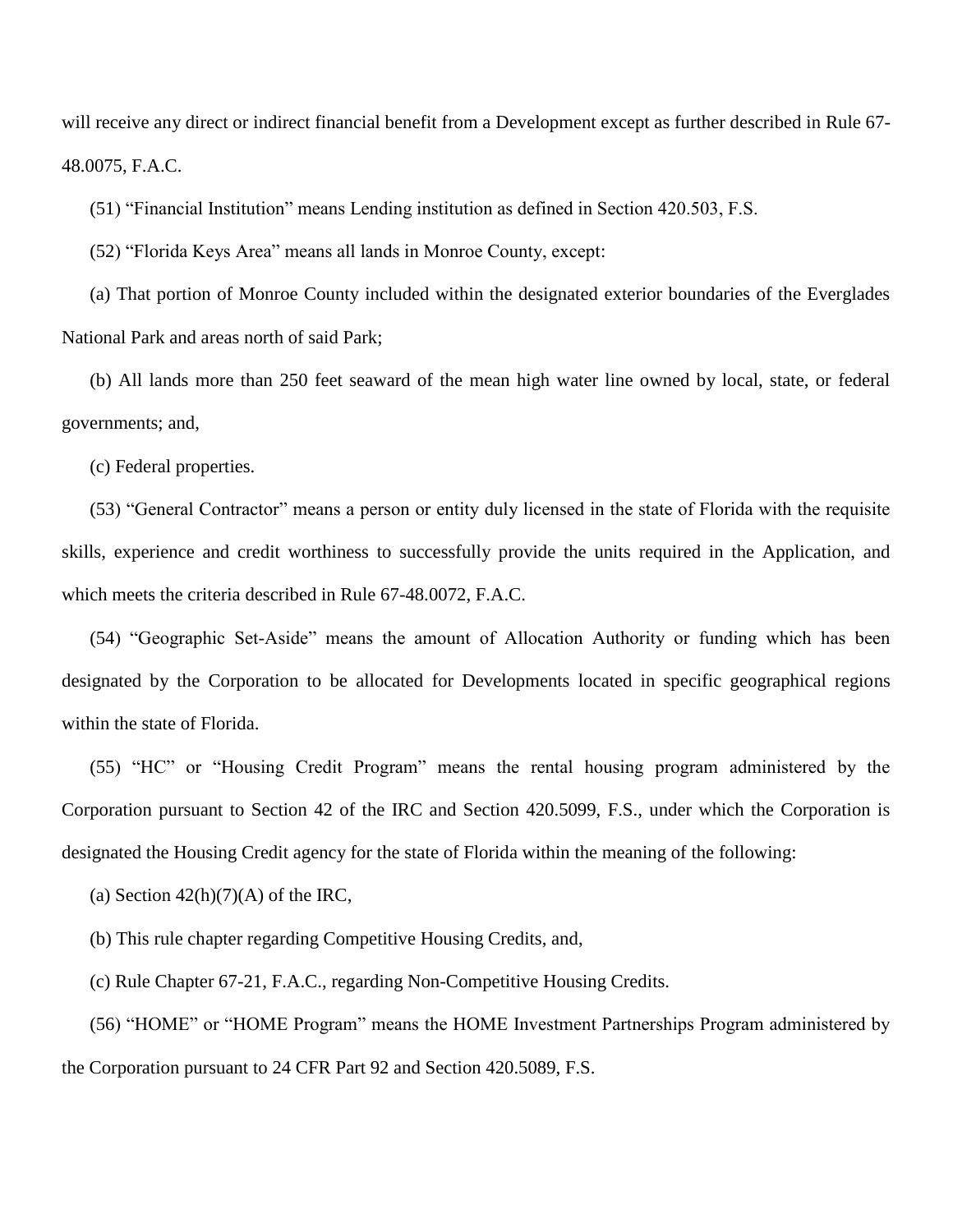(57) "HOME-Assisted Unit" means the specific units that are funded with HOME funds. HOME units shall adhere to rent controls and income targeting requirements pursuant to 24 CFR §92.252.

(58) "HOME Development" means any Development which receives financial assistance from the Corporation under the HOME Program.

(59) "HOME Rental Development" means a Development proposed to be constructed or rehabilitated with HOME funds.

(60) "HOME Rent-Restricted Unit" means the maximum allowable rents designed to ensure affordability on the HOME-Assisted Units.

(61) "Homeless" means Homeless as defined in Section 420.621, F.S.

(62) "Housing Credit" means the tax credit issued in exchange for the development of rental housing pursuant to the following:

(a) Section 42 of the IRC;

(b) The provisions of this rule chapter regarding Competitive Housing Credits; and,

(c) The provisions of Rule Chapter 67-21, F.A.C., regarding Non-Competitive Housing Credits.

(63) "Housing Credit Allocation" means the amount of Housing Credits determined by the Corporation as necessary to make a Development financially feasible and viable throughout the Development's Compliance Period pursuant to Section 42(m)(2)(A) of the IRC.

(64) "Housing Credit Development" means the proposed or existing rental housing Development(s) for which Housing Credits have been applied or received.

(65) "Housing Credit Extended Use Period" means, with respect to any building that is included in a Housing Credit Development, the period that begins on the first day of the Compliance Period in which such building is part of the Development and ends on the later of:

(a) The date specified by the Corporation in the Extended Use Agreement, or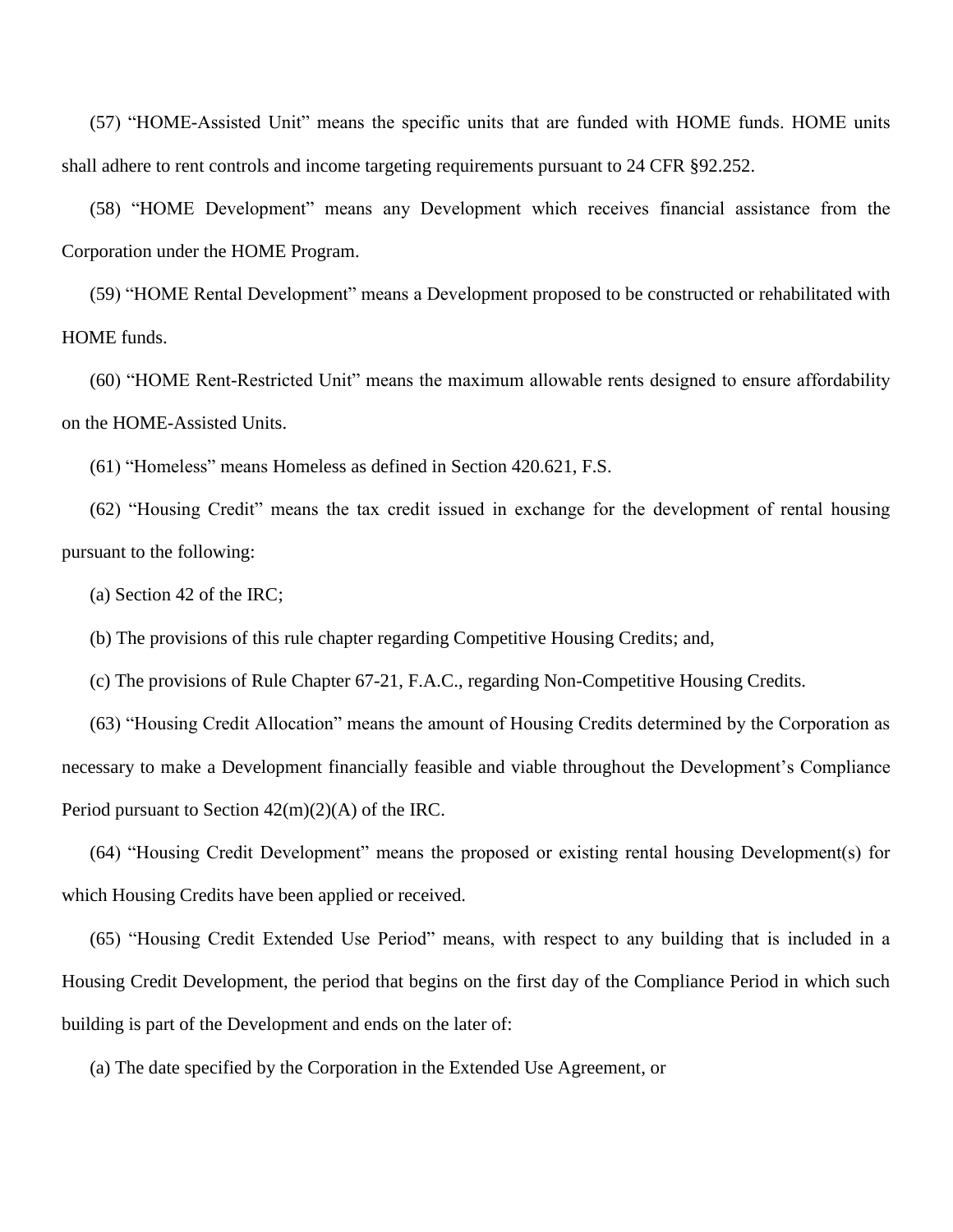(b) The date that is the fifteenth anniversary of the last day of the Compliance Period, unless earlier terminated as provided in Section 42(h)(6) of the IRC.

(66) "Housing Credit Period" means with respect to any building that is included in a Housing Credit Development, the period of 10 years beginning with:

(a) The taxable year in which such building is placed in service, or

(b) At the election of the Developer, the succeeding taxable year.

(67) "Housing Credit Rent-Restricted Unit" means, with respect to a Housing Credit Development, a unit for which the gross monthly rent shall not exceed 30 percent of the imputed income limitation applicable to such unit as committed to by the Applicant in its Application and shall be determined in a manner consistent with Section  $42(g)(2)$  of the IRC.

(68) "Housing Credit Set-Aside" means the number of units in a Housing Credit Development necessary to satisfy the percentage of units set-aside at 60 percent of the Area Median Income (AMI) or less as chosen by the Applicant in the Application.

(69) "Housing Credit Syndicator" means a person, partnership, corporation, trust or other entity that regularly engages in the purchase of interests in entities that produce Qualified Low Income Housing Projects [as defined in Section  $42(g)$  of the IRC].

(70) "Housing for the Elderly" or "Housing Community for the Elderly" means any housing community as defined in Section 420.503, F.S.

(71) "Housing Provider" means, with respect to a HOME Development, Local Government, consortia approved by HUD under 24 CFR Part 92, for-profit and Non-Profit Developers, and qualified CHDOs, with demonstrated capacity to construct or rehabilitate affordable housing.

(72) "HUD" means the United States Department of Housing and Urban Development.

(73) "IRC" means 26 CFR Section 42 and subsections  $501(c)(3)$  and  $501(c)(4)$  of the Internal Revenue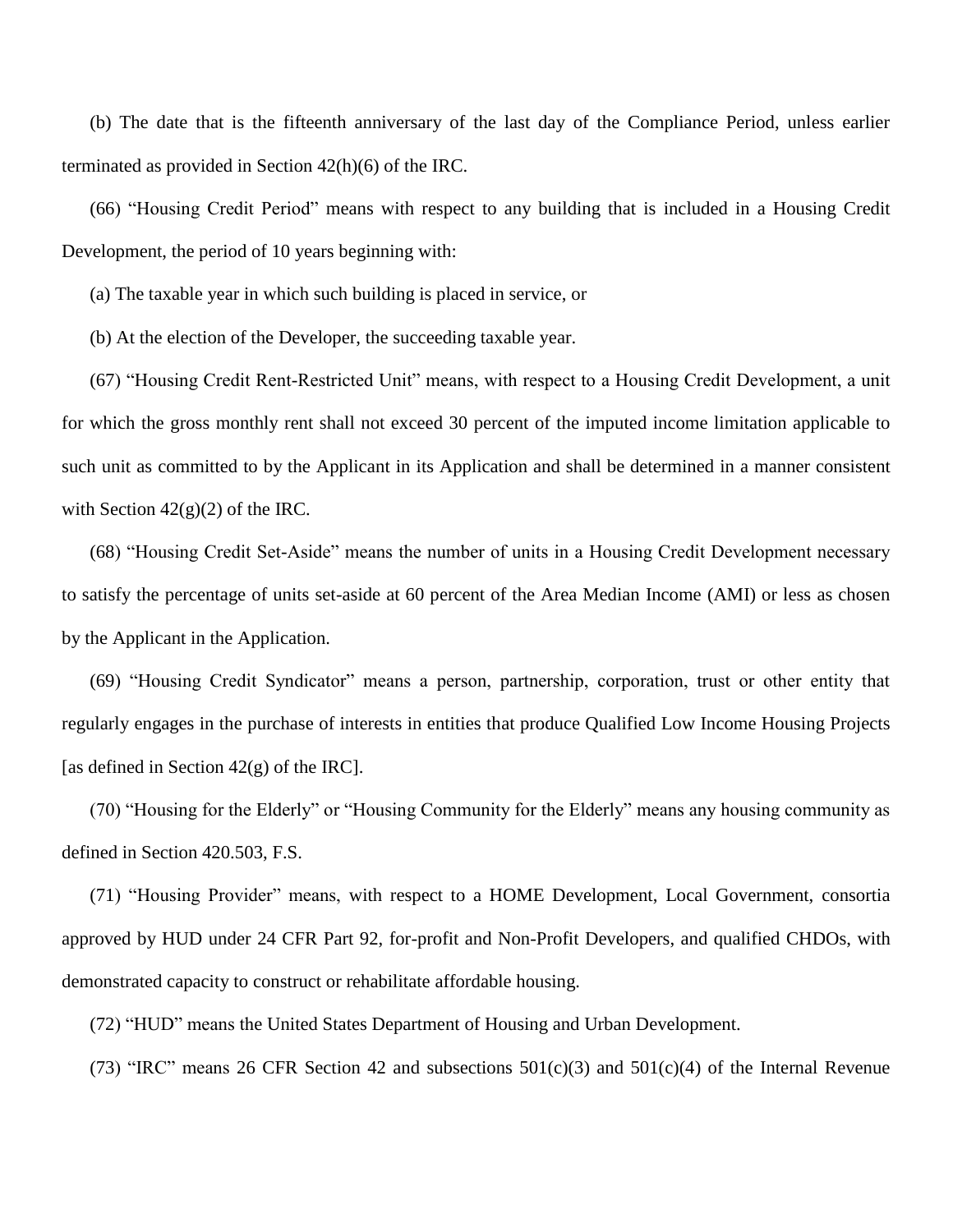Code of 1986, together with corresponding and applicable final, temporary or proposed regulations, notices, and revenue rulings issued with respect thereto by the Treasury or the Internal Revenue Service of the United States.

(74) "Lead Agency" means a Local Government or non-profit serving as the point of contact and accountability to the State Office on Homelessness with respect to the Local Homeless Assistance of Continuum of Care Plan, in accordance with Section 420.624, F.S.

(75) "Local Government" means Local government as defined in Section 420.503, F.S.

(76) "Local Homeless Assistance Continuum of Care Plan" means a plan for developing and implementing a framework for a comprehensive and seamless array of housing and services to address the needs of homeless persons and persons at risk for homelessness, in accordance with Section 420.624, F.S.

(77) "Low Income" means the Adjusted Income for a Family which does not exceed 80 percent of the area median income.

(78) "LURA" or "Land Use Restriction Agreement" means an agreement which sets forth the set-aside requirements and other Development requirements under a Corporation program.

(79) "Match" means non-federal contributions to a HOME Development eligible pursuant to 24 CFR Part 92.

(80) "Moderate Rehabilitation" means, with respect to the SAIL Program, Moderate rehabilitation as defined in Section 420.503, F.S.

(81) "Mortgage" means Mortgage as defined in Section 420.503, F.S.

(82) "Non-Competitive Housing Credits" means the Housing Credits which qualify to be used with Tax-Exempt Bond-Financed Developments and do not come from the Corporation's annual Allocation Authority.

(83) "Non-Profit" means a qualified non-profit entity as defined in Section  $42(h)(5)(C)$ , subsection 501(c)(3) or 501(c)(4) of the IRC and organized under Chapter 617, F.S., if a Florida Corporation, or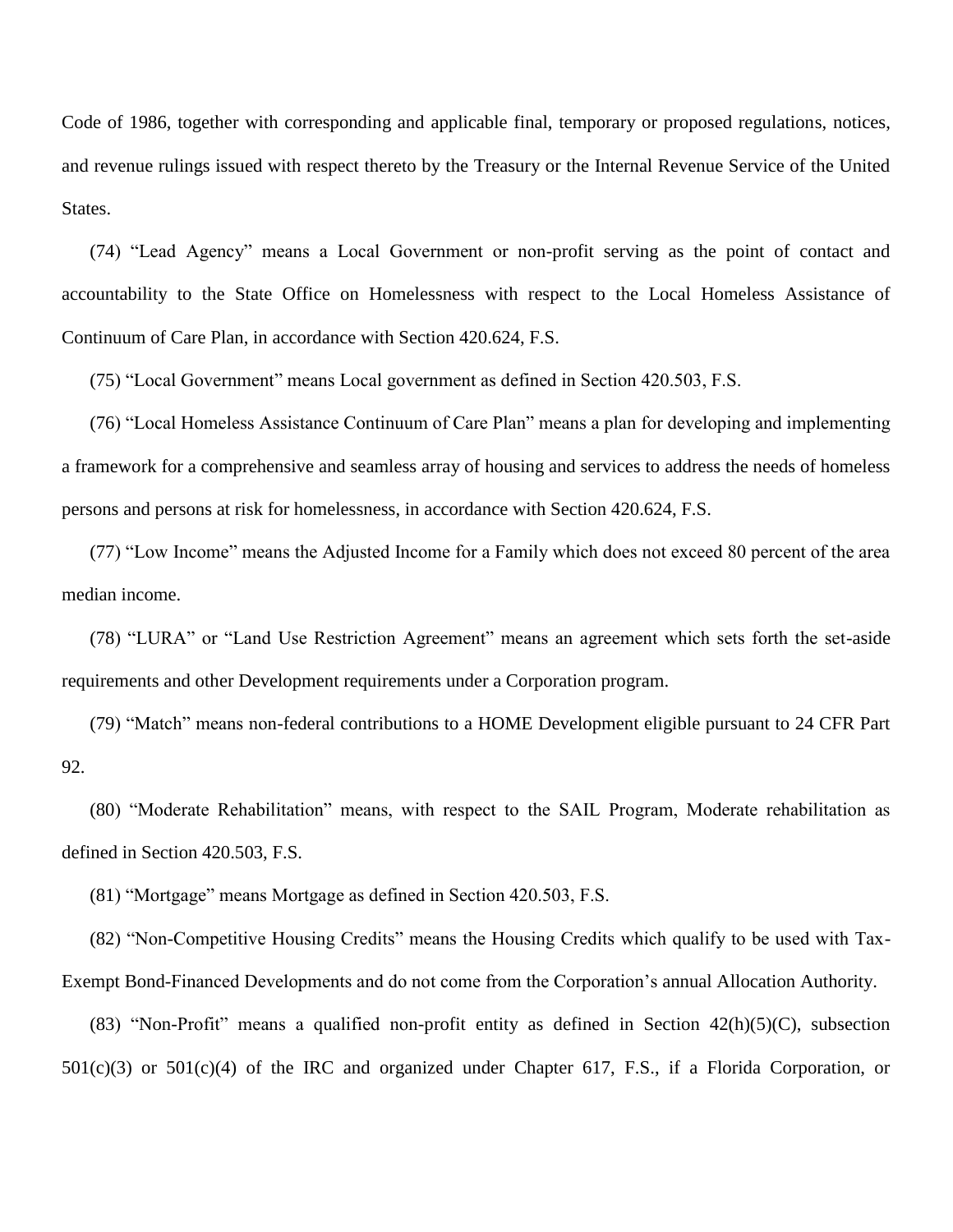organized under similar state law if organized in a jurisdiction other than Florida, to provide housing and other services on a not-for-profit basis, which owns at least 51 percent of the ownership interest in the Development held by the general partner or managing member entity, which shall receive at least 25 percent of the Developer fee, and which entity is acceptable to federal and state agencies and financial institutions as a Sponsor for affordable housing, as further described in Rule 67-48.0075, F.A.C.

(84) "Note" means a unilateral agreement containing an express and absolute promise to pay to the Corporation a principal sum of money on a specified date, which provides the interest rate and is secured by a Mortgage.

(85) "PBRA" or "Project-Based Rental Assistance" means a rental subsidy through a contract with HUD or RD for a property.

(86) "Person with a Disability" means, pursuant to Section 3 of the Americans with Disabilities Act of 1990, as amended by the ADA Amendments Act of 2008, an individual to which both of the following applies:

(a) The individual has a physical or mental impairment that substantially limits one or more of the major life activities of such individual; and,

(b) The individual is currently or was formerly regarded as having an existing record of such an impairment.

(87) "Person with a Disabling Condition" means a person with a Disabling condition as defined in Section 420.0004(7), F.S.

(88) "Persons with Special Needs" means Person with special needs as defined in Section 420.0004(13), F.S.

(89) "PHA" or "Public Housing Authority" means a housing authority under Chapter 421, F.S.

(90) "Portfolio Diversification" means a distribution of SAIL and HOME Program loans to Developments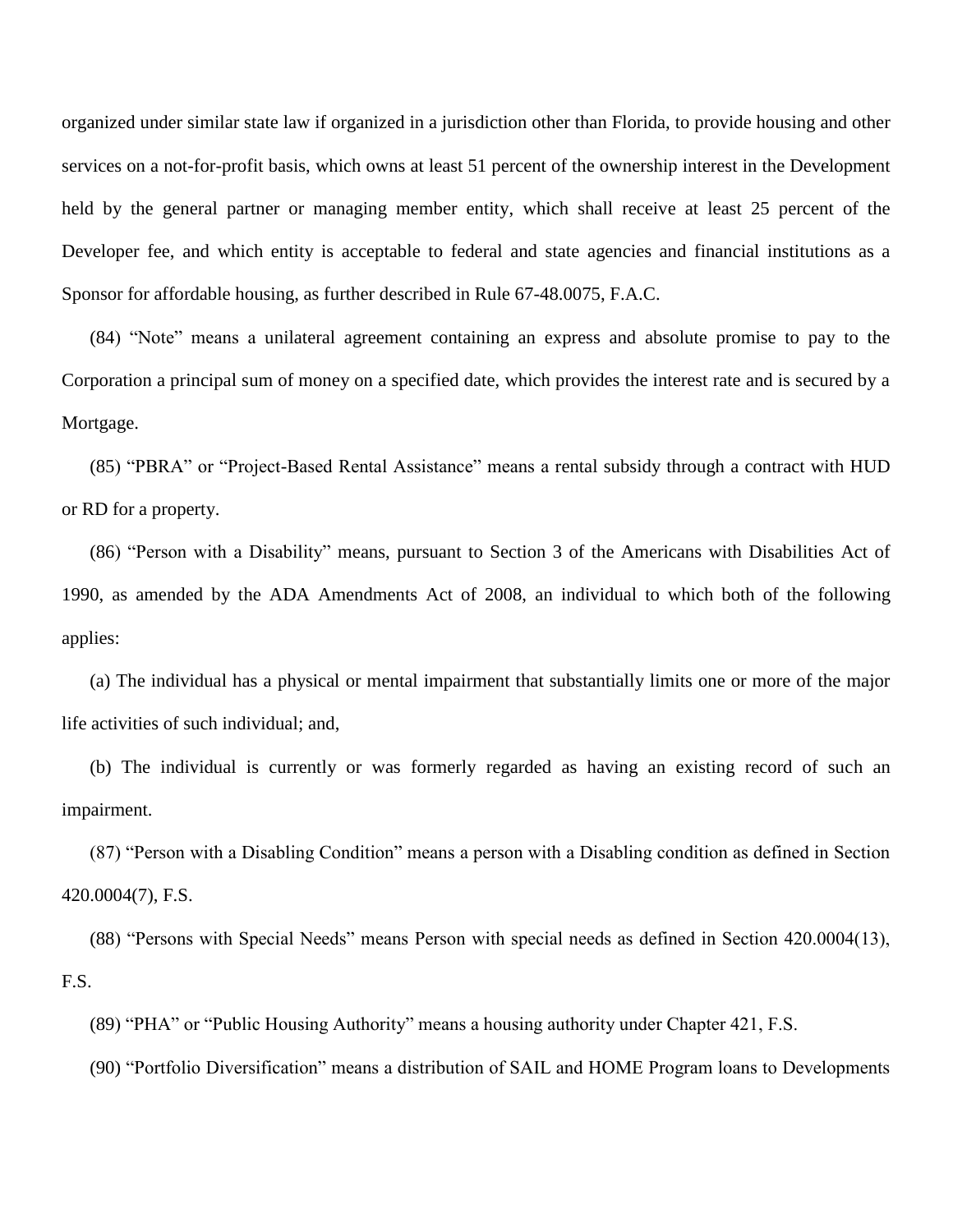in varying geographic locations with varying design structures and sizes and with different types and identity of Sponsors.

(91) "Preliminary Allocation" means a non-binding reservation of Housing Credits issued to a Housing Credit Development which has demonstrated a need for Housing Credits and received a positive recommendation from the Credit Underwriter.

(92) "Preservation" means Rehabilitation of an existing development that was originally built in 1996 or earlier and has an active contract through one or more of the following HUD or RD programs: Sections 202 of the Housing Act of 1959 (12 U.S.C. §1701q), 236 of the National Housing Act (12 U.S.C. §1701), 514, 515, or 516 of the U.S. Housing Act of 1949 (42 U.S.C. §1484), 811 of the U.S. Housing Act of 1937 (42 U.S.C. §1437), or either has PBRA or is public housing assisted through ACC. If funded through the Corporation, the Development must maintain at least the same number of PBRA or ACC units. Such developments must not have closed on funding from HUD or RD after 1996 where the budget was at least \$10,000 per unit for rehabilitation in any year.

(93) "Principal" means:

(a) With respect to an Applicant that is:

1. A corporation, at the first principal disclosure level, any officer, director, executive director, or shareholder of the Applicant corporation and, with respect to any shareholder of the Applicant corporation, at the second principal disclosure level, that is:

a. A corporation, any officer, director, executive director, or shareholder of the corporation,

b. A limited partnership, any general partner or limited partner of the limited partnership,

c. A limited liability company, any manager or member of the limited liability company, or

d. A trust, any trustee of the trust and all beneficiaries of majority age (i.e.; 18 years of age) as of Application deadline, each of whom must be a natural person. Such trust shall be comprised only of trustee(s)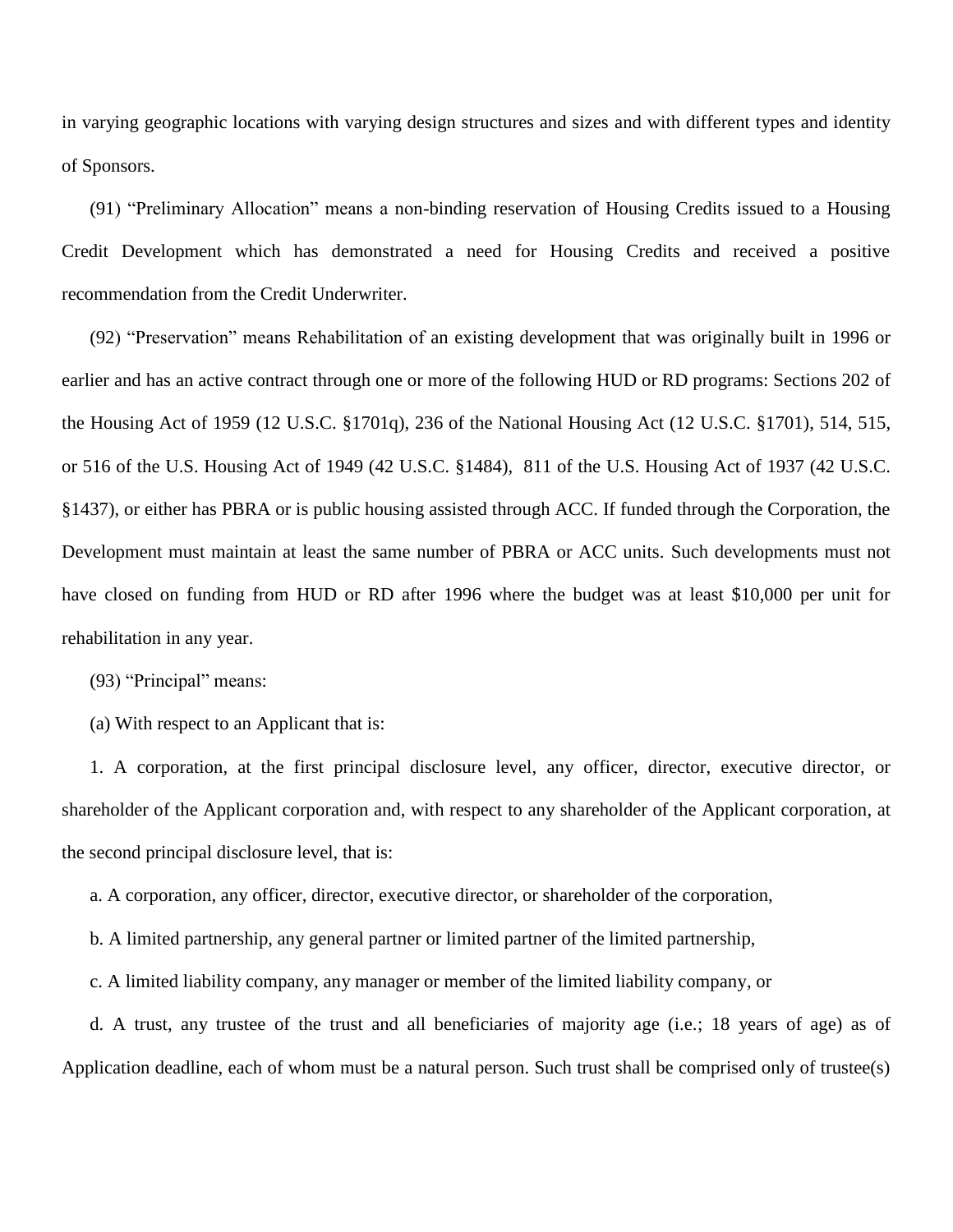and beneficiaries who are natural persons, and with respect to any shareholder entity identified at the second principal disclosure level that is:

e. A corporation, by the third disclosure level, any officer, director, executive director, or shareholder of the corporation, each of whom must be a natural person,

f. A limited partnership, by the third principal disclosure level, any general partner or limited partner of the limited partnership, each of whom must be a natural person,

g. A limited liability company, by the third principal disclosure level, any manager or member of the limited liability company, each of whom must be a natural person, or

h. A trust, any trustee of the trust and all beneficiaries of majority age (i.e.; 18 years of age) as of Application deadline, each of whom must be a natural person. Such trust shall be comprised only of trustee(s) and beneficiaries who are natural persons;

2. A limited partnership, at the first principal disclosure level, any general partner or limited partner of the Applicant limited partnership, and, unless otherwise excluded at subsection 67-48.002(9), F.A.C., with respect to any general partner or limited partner of the Applicant limited partnership, at the second principal disclosure level, that is:

a. A corporation, any officer, director, executive director, or shareholder of the corporation,

b. A limited partnership, any general partner or limited partner of the limited partnership,

c. A limited liability company, any manager or member of the limited liability company, or

d. A trust, any trustee of the trust and all beneficiaries of majority age (i.e.; 18 years of age) as of Application deadline, each of whom must be a natural person. Such trust shall be comprised only of trustee(s) and beneficiaries who are natural persons, and with respect to any entity identified at the second principal disclosure level that is:

e. A corporation, by the third principal disclosure level, any officer, director, executive director, or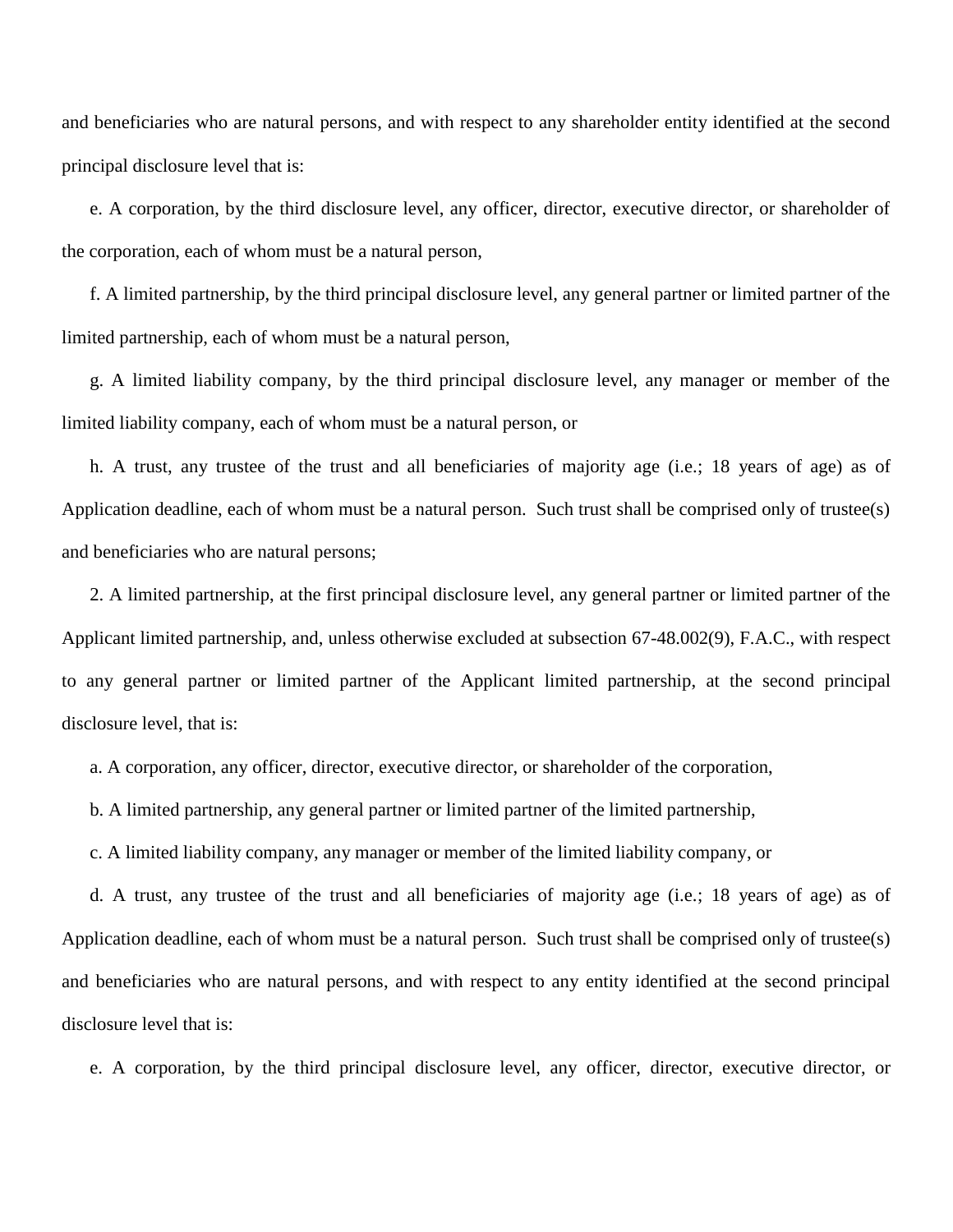shareholder of the corporation, each of whom must be a natural person,

f. A limited partnership, by the third principal disclosure level, any general partner or limited partner of the limited partnership, each of whom must be a natural person,

g. A limited liability company, by the third principal disclosure level, any manager or member of the limited liability company, each of whom must be a natural person, or

h. A trust, any trustee of the trust and all beneficiaries of majority age (i.e.; 18 years of age) as of Application deadline, each of whom must be a natural person. Such trust shall be comprised only of trustee(s) and beneficiaries who are natural persons; and,

3. A limited liability company, at the first principal disclosure level, any manager or member of the Applicant limited liability company, and, unless otherwise excluded at subsection 67-48.002(9), F.A.C., with respect to any manager or member of the Applicant limited liability company, at the second principal disclosure level, that is:

a. A corporation, any officer, director, executive director, or shareholder of the corporation,

b. A limited partnership, any general partner or limited partner of the limited partnership,

c. A limited liability company, any manager or member of the limited liability company, or

d. A trust, any trustee of the trust and all beneficiaries of majority age (i.e.; 18 years of age) as of Application deadline, each of whom must be a natural person. Such trust shall be comprised only of trustee(s) and beneficiaries who are natural persons, and with respect to any entity identified at the second principal disclosure level that is:

e. A corporation, by the third principal disclosure level, any officer, director, executive director, or shareholder of the corporation, each of whom must be a natural person,

f. A limited partnership, by the third principal disclosure level, any general partner or limited partner of the limited partnership, each of whom must be a natural person,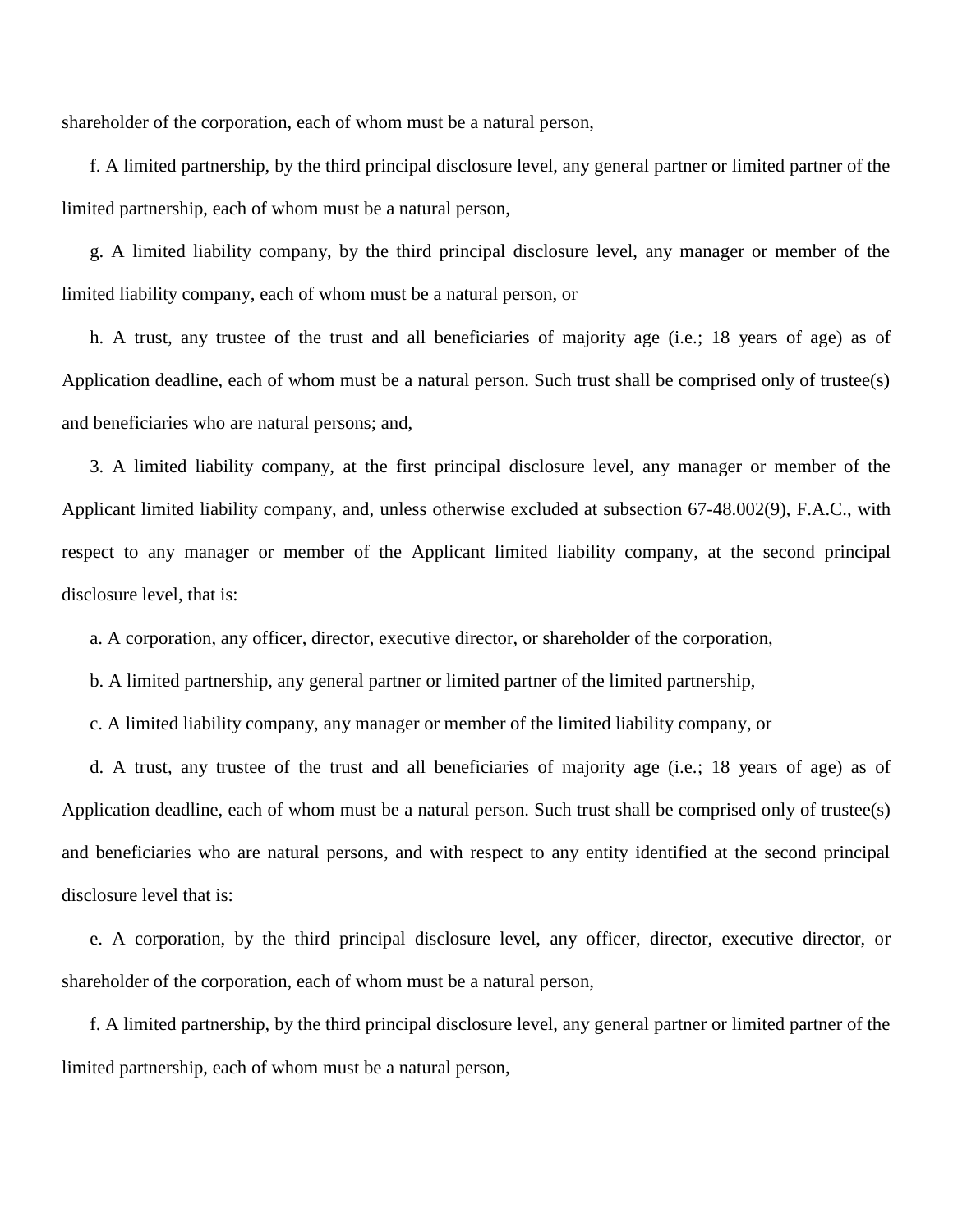g. A limited liability company, by the third principal disclosure level, any manager or member of the limited liability company, each of whom must be a natural person, or

h. A trust, any trustee of the trust and all beneficiaries of majority age (i.e.; 18 years of age) as of Application deadline, each of whom must be a natural person. Such trust shall be comprised only of trustee(s) and beneficiaries who are natural persons.

(b) With respect to a Developer that is:

1. A corporation, at the first principal disclosure level, any officer, director or shareholder of the Developer corporation and, with respect to any shareholder of the Developer corporation that is:

a. A corporation, at the second principal disclosure level, any officer, director or shareholder of the corporation,

b. A limited partnership, at the second principal disclosure level, any general partner or limited partner of the limited partnership, or

c. A limited liability company, at the second principal disclosure level, any manager or member of the limited liability company;

2. A limited partnership, at the first principal disclosure level, any general partner or limited partner of the Developer limited partnership, and, with respect to any general partner or limited partner of the Developer limited partnership that is:

a. A corporation, at the second principal disclosure level, any officer, director or shareholder of the corporation,

b. A limited partnership, at the second principal disclosure level, any general partner or limited partner of the limited partnership, or

c. A limited liability company, at the second principal disclosure level, any manager or member of the limited liability company; and,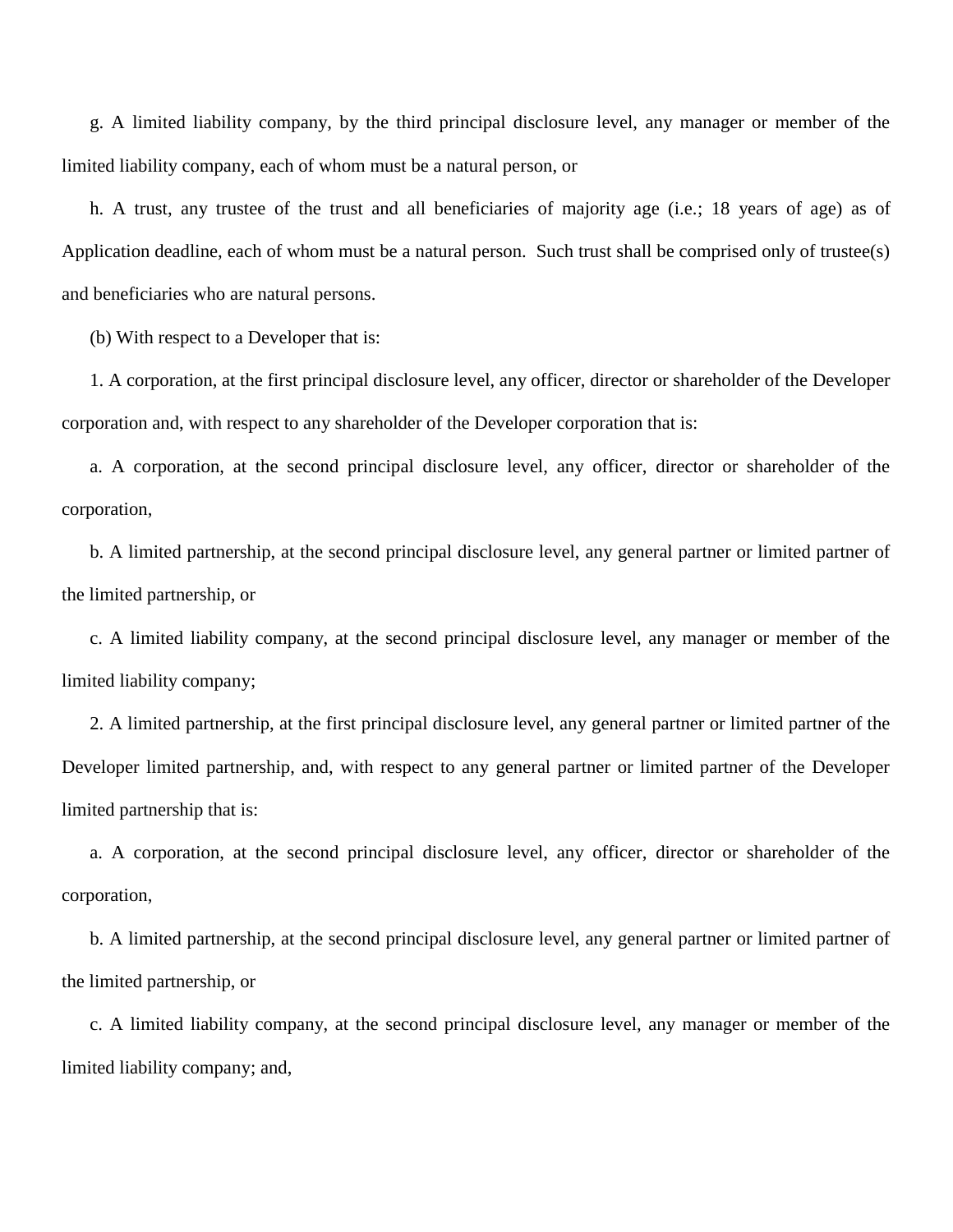3. A limited liability company, at the first principal disclosure level, any manager or member of the Developer limited liability company, and, with respect to any manager or member of the Developer limited liability company that is:

a. A corporation, at the second principal disclosure level, any officer, director or shareholder of the corporation,

b. A limited partnership, at the second principal disclosure level, any general partner or limited partner of the limited partnership, or

c. A limited liability company, at the second principal disclosure level, any manager or member of the limited liability company.

(94) "Project" or "Property" means Project as defined in Section 420.503, F.S.

(95) "QAP" or "Qualified Allocation Plan" means, with respect to the HC Program, the 2016 Qualified Allocation Plan which is adopted and incorporated herein by reference, effective upon approval by the Governor of the state of Florida, pursuant to Section  $42(m)(1)(B)$  of the IRC and sets forth the selection criteria and the preferences of the Corporation for Developments which will receive Housing Credits. The QAP is available on the Corporation's website under the Multifamily Programs link or by contacting the Housing Credit Program at 227 North Bronough Street, Suite 5000, Tallahassee, Florida 32301-1329, or from [http://www.flrules.org/Gateway/reference.asp?No=Ref-07355.](http://www.flrules.org/Gateway/reference.asp?No=Ref-07355)

(96) "QCT" or "Qualified Census Tract" means any census tract which is designated by the Secretary of Housing and Urban Development as having either 50 percent or more of the households at an income which is less than 60 percent of the area median gross income, or a poverty rate of at least 25 percent, in accordance with Section  $42(d)(5)(B)$  of the IRC.

(97) "RD" or "Rural Development" means Rural Development Services (formerly the "Farmer's Home Administration" or "FmHA") of the United States Department of Agriculture.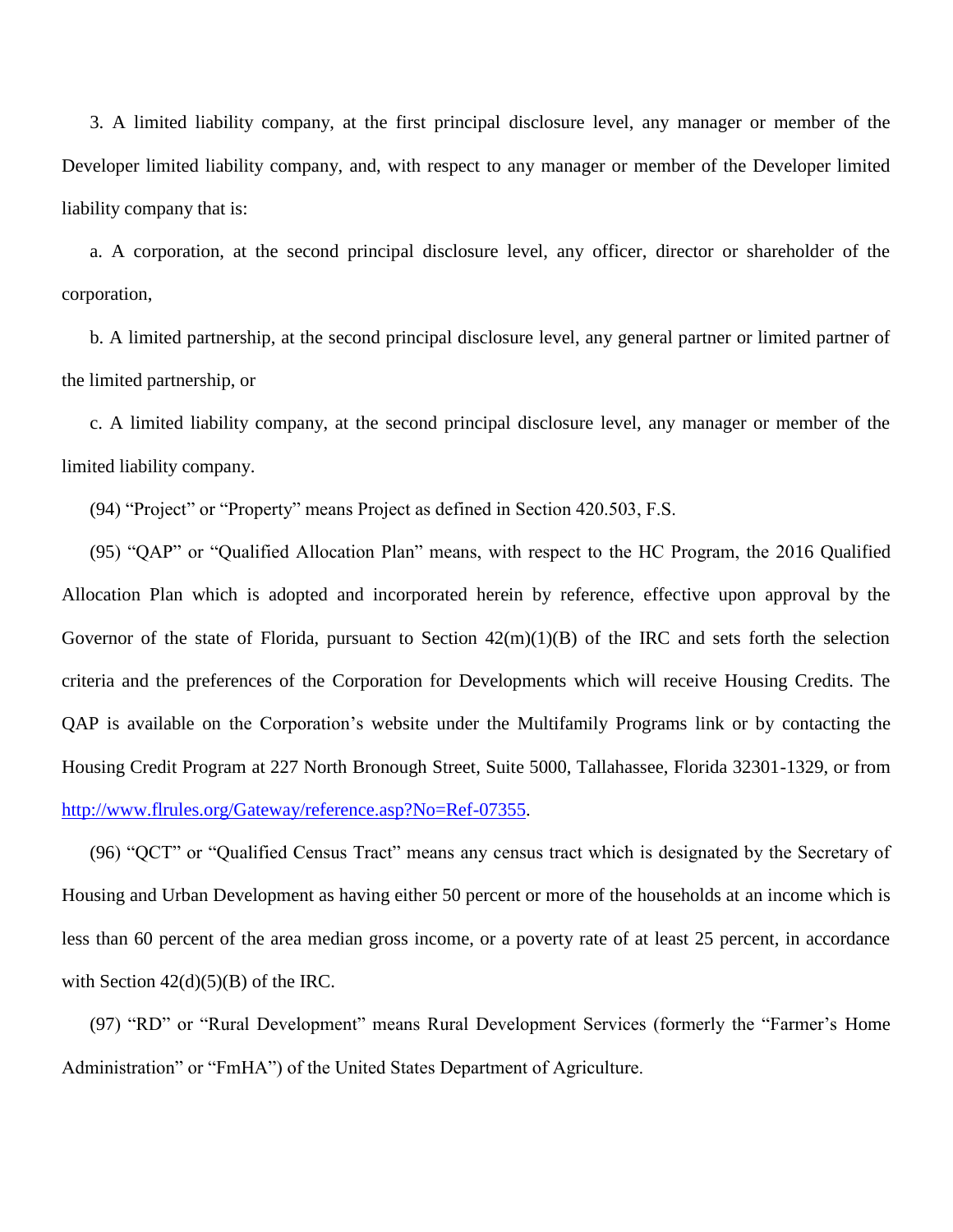(98) "Redevelopment" means:

(a) With regard to a proposed Development that involves demolition of multifamily rental residential structures currently or previously existing that were originally built in 1986 or earlier and either originally received financing or are currently financed through one or more of the following HUD or RD programs: Sections 202 of the Housing Act of 1959 (12 U.S.C. §1701q), 236 of the National Housing Act (12 U.S.C. §1701), 514, 515, or 516 of the U.S. Housing Act of 1949 (42 U.S.C. §1484), 811 of the U.S. Housing Act of 1937 (42 U.S.C. §1437), or have PBRA; and new construction of replacement structures on the same site maintaining at least the same number of PBRA units; or

(b) With regard to proposed Developments that involve demolition of public housing structures currently or previously existing on a site with a Declaration of Trust that were originally built in 1986 or earlier and that are assisted through ACC; and new construction of replacement structures on the same site, providing at least 25 percent of the total new units with PBRA, ACC, or both, after Redevelopment.

(99) "Rehabilitation" means, with respect to the HOME and Housing Credit Program(s), the alteration, improvement or modification of an existing structure where less than 50 percent of the proposed construction work consists of new construction, as further described in Rule 67-48.0075, F.A.C.

(100) "Review Committee" or "Committee" means a committee established pursuant to Rule Chapter 67- 60, F.A.C.

(101) "SAIL" or "SAIL Program" means the State Apartment Incentive Loan Program created pursuant to Sections 420.507(22) and 420.5087, F.S.

(102) "SAIL Development" means a residential Development comprised of one (1) or more residential buildings proposed to be constructed or rehabilitated with SAIL funds for Eligible Persons.

(103) "SAIL Minimum Set-Aside Requirement" means the least number of set-aside units in a SAIL Development which must be held for Very Low-Income persons or households pursuant to the category (i.e.,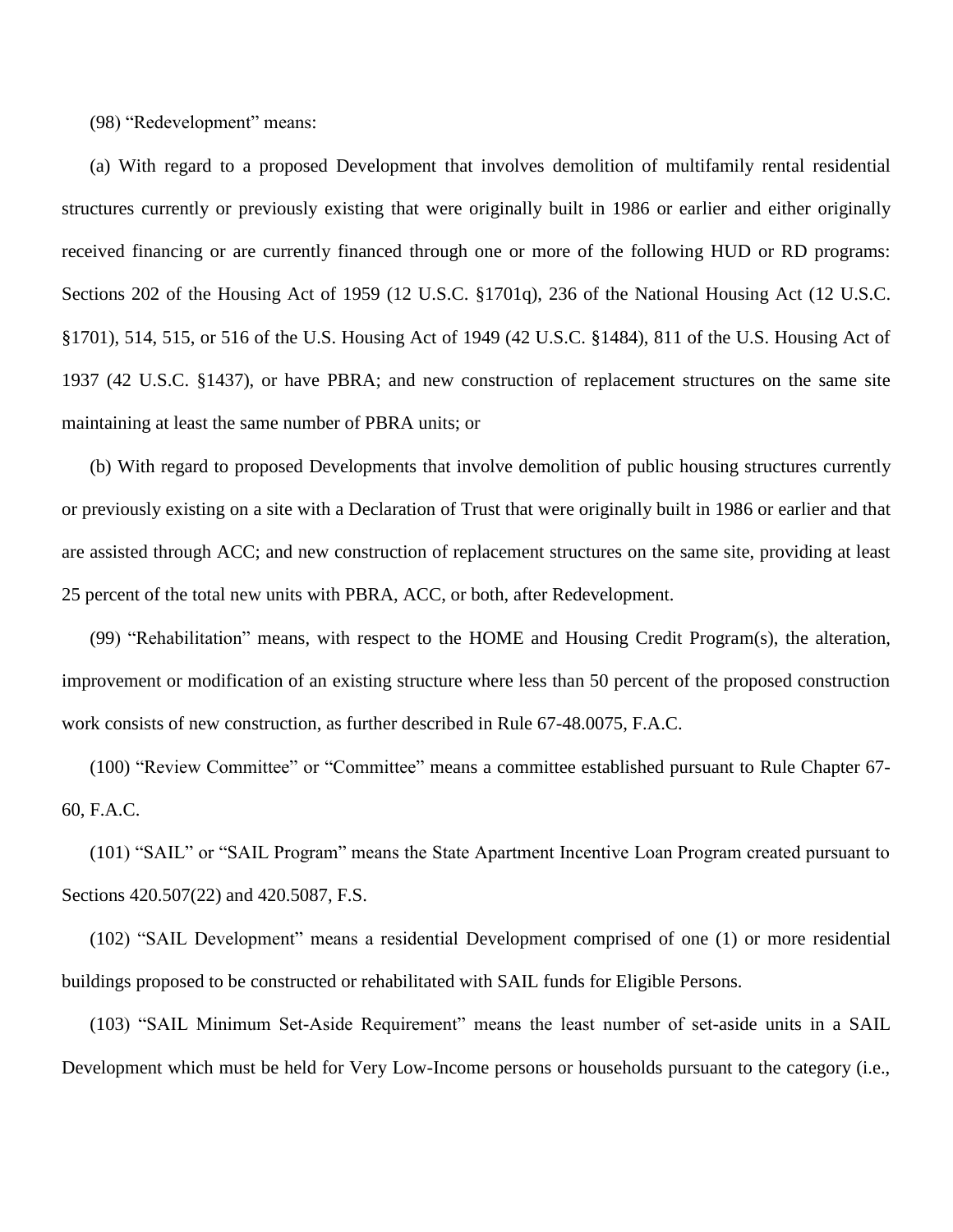Family, Elderly, Homeless, Persons with Special Needs, or Farmworker and Commercial Fishing Worker) under which the Application has been made, as further described in Rule 67-48.009, F.A.C.

(104) "SAIL Rent-Restricted Unit" means with respect to a SAIL Development, a unit for which the gross monthly rent shall not exceed 30 percent of the imputed income limitation applicable to such unit as committed to by the Applicant in its Application and shall be determined in a manner consistent with Section  $42(g)(2)$  of the IRC.

(105) "Scattered Sites," as applied to a single Development, means a Development site that, when taken as a whole, is comprised of real property that is not contiguous (each such non-contiguous site within a Scattered Site Development, is considered to be a "Scattered Site"). For purposes of this definition "contiguous" means touching at a point or along a boundary. Real property is contiguous if the only intervening real property interest is an easement, provided the easement is not a roadway or street. All of the Scattered Sites must be located in the same county.

(106) "Section 8 Eligible" means a Family with an income which meets the income eligibility requirements of Section 8 of the United States Housing Act of 1937.

(107) "Special Needs Household" means a household consisting of a Family that is considered to be Homeless, a survivor of Domestic Violence, a Person with a Disability, or Youth Aging Out of Foster Care. These households require initial, intermittent or on-going supportive services from one or more community based service providers to obtain and retain stable, adequate and safe housing in their communities.

(108) "Special Needs Household Referral Agency" means an organization that is designated and authorized by legislative mandate or the responsible federal or state agency to plan, coordinate and administer the provision of federal or state supportive services or long-term care programs for at least one Special Needs Household population.

(109) "Sponsor" means Sponsor as defined in Section 420.503, F.S.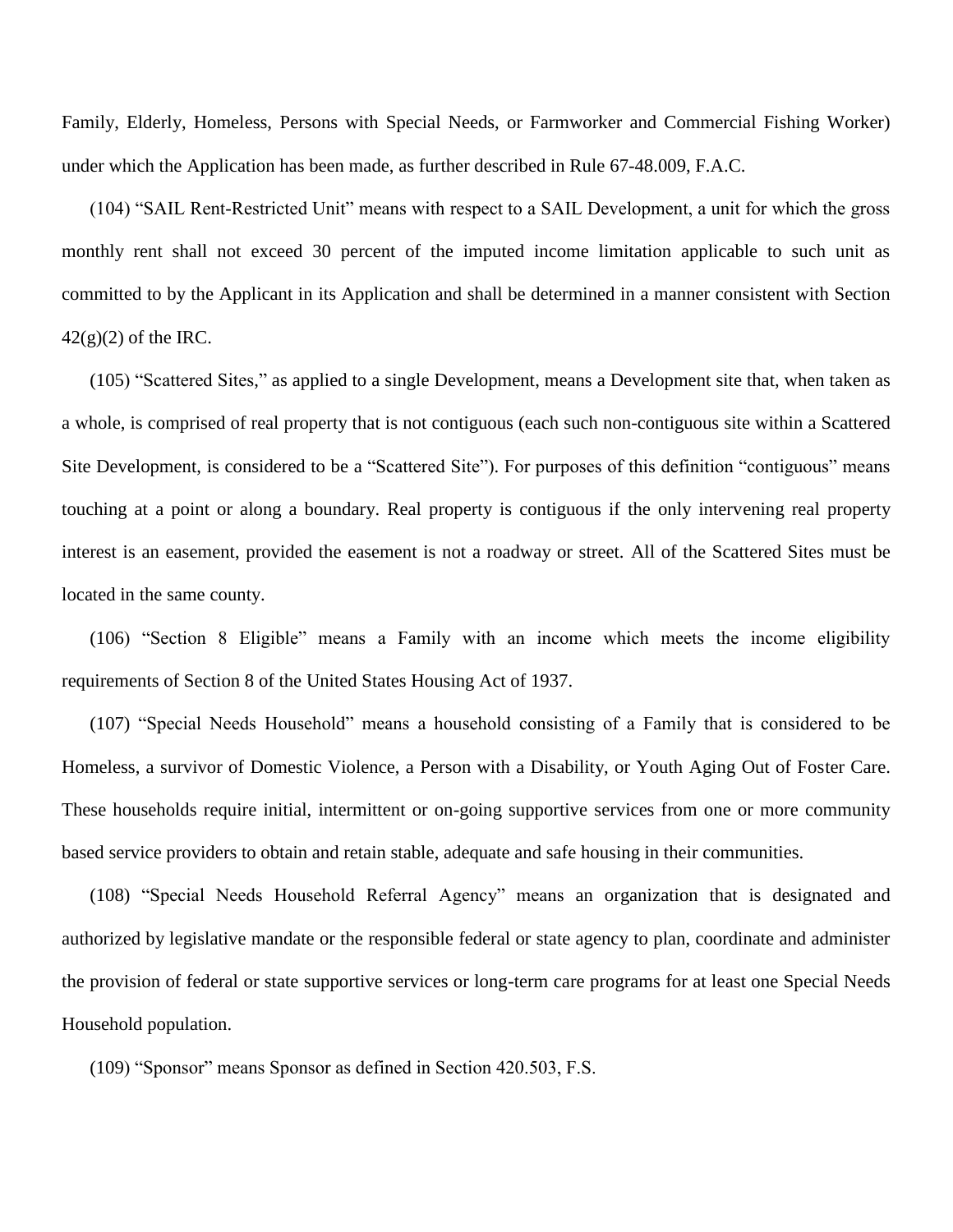(110) "State Office on Homelessness" means the office created within the Department of Children and Family Services under Section 420.622, F.S.

(111) "Substantial Rehabilitation" means, with respect to the SAIL Program, to bring a Development back to its original state with added improvements, where the value of such repairs or improvements (excluding the costs of acquiring or moving a structure) exceeds 40 percent of the appraised as is value (excluding land) of such Development before repair and less than 50 percent of the proposed construction work consists of new construction. For purposes of this definition, the value of the repairs or improvements means the Development Cost. To be considered "Substantial Rehabilitation," there must be at least the foundations remaining from the previous structures, suitable to support the proposed construction.

(112) "Tax-Exempt Bond-Financed Development" means a Development which has been financed by the issuance of tax-exempt bonds subject to applicable volume cap pursuant to Section 42(h)(4) of the IRC.

(113) "Total Development Cost" means the total of all costs incurred in the completion of a Development, all of which shall be subject to the review and approval by the Credit Underwriter and the Corporation pursuant to this rule chapter, and as further described in Rule 67-48.0075, F.A.C.

(114) "Treasury" means the United States Department of Treasury or other agency or instrumentality created or chartered by the United States to which the powers of the Department of Treasury have been transferred.

(115) "Very Low-Income" means:

(a) With respect to the SAIL and EHCL Programs,

1. If using tax-exempt bond financing for the first mortgage, income which meets the income eligibility requirements of Section 8 of the United States Housing Act of 1937, as in effect on the date of this rule chapter; or

2. If using taxable financing for the first mortgage, total annual gross household income which does not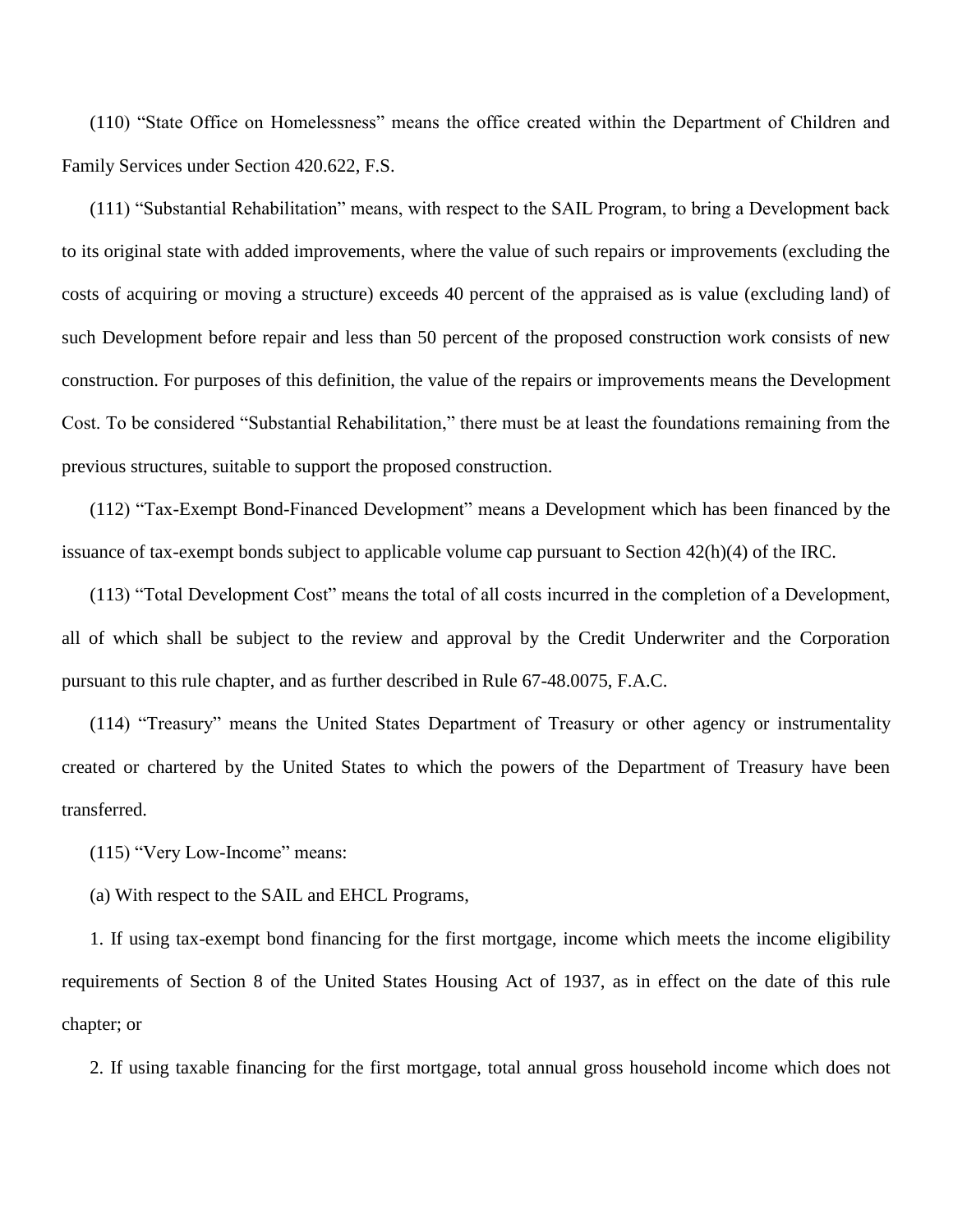exceed 50 percent of the median income adjusted for family size, or 50 percent of the median income adjusted for family size for households within the metropolitan statistical area (MSA), within the county in which the Family resides, or within the state of Florida, whichever is greater; or

3. If used in a Development using Housing Credits, income which meets the income eligibility requirements of Section 42 of the IRC; or

(b) With respect to the HOME Program, income which does not exceed 50 percent of the median income for the area, as determined by HUD, with adjustments for family size, except that HUD may establish income ceilings higher or lower than 50 percent of the median for the area on a basis of HUD findings that such variations are necessary because of prevailing levels of construction costs or fair market rents, or unusually high or low family incomes.

(116) "Website" means the Florida Housing Finance Corporation's website, the Universal Resource Locator (URL) for which is www.floridahousing.org.

(117) "Youth Aging Out of Foster Care" means youth or young adults who are eligible for services under Section 409.1451(2), F.S.

(118) "Zero Bedroom Unit" means a single person occupancy unit of at least 350 square feet that includes a private full bathroom and a vertical closet for clothing. The unit shall include a kitchen with a refrigerator, stove and sink.

*Rulemaking Authority 420.507, 420.508 FS. Law Implemented 420.5087, 420.5089(2) FS. History–New 7-22- 96, Amended 12-23-96, 7-10-97, 1-6-98, Formerly 9I-48.002, Amended 11-9-98, 2-24-00, 2-22-01, 3-17-02, 4- 6-03, 3-21-04, 2-7-05, 1-29-06, 4-1-07, 3-30-08, 5-31-09, 8-6-09, 11-22-11, 10-9-13, 10-8-14, 9-15-16.*

### **67-48.004 Selection Procedures for Developments.**

(1) SAIL, HOME and Housing Credit Applications shall be limited to one submission per subject property. Two or more Applications, submitted in the same competitive solicitation process, that have the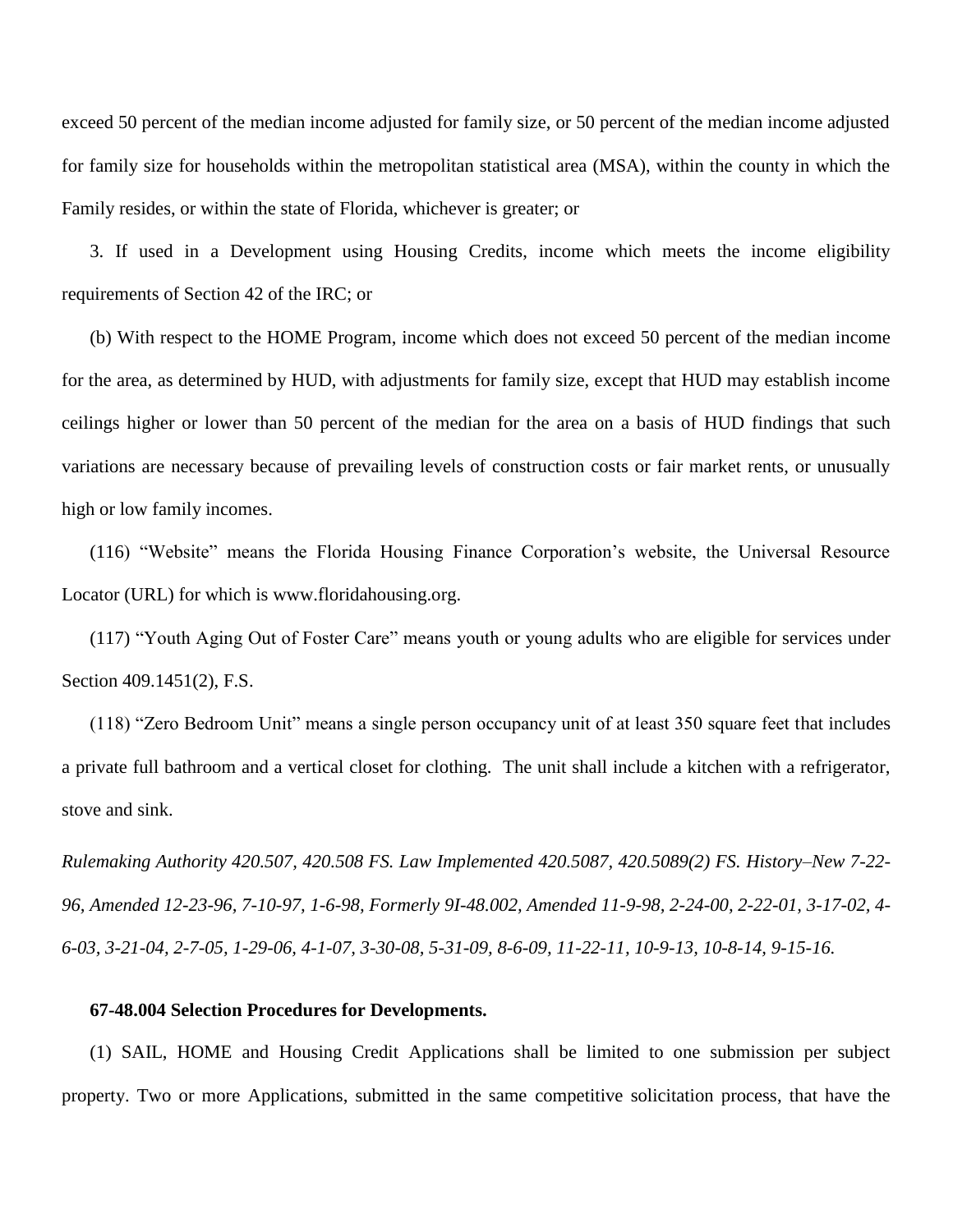same demographic commitment and one or more of the same Financial Beneficiaries, will be considered submissions for the same Development site if any of the following is true:

(a) Any part of any of the property sites is contiguous with any part of any of the other property sites, or

(b) Any of the property sites are divided by a street or easement, or

(c) It is readily apparent from the Applications, proximity, chain of title, or other information available to the Corporation that the properties are part of a common or related scheme of development.

If two or more Applications are considered to be submissions for the same Development site, the Corporation will reject all such Applications except the Application with the highest (worst) lottery number. The Application(s) with the lowest lottery number(s) will still be rejected even if the Applicant withdraws the Application with the highest (worst) lottery number.

(2) An Applicant shall be ineligible for funding or allocation in any program administered by the Corporation for a period of time as determined in (c) below if:

(a) The Board determines that the Applicant or any Principal, Financial Beneficiary, or Affiliate of the Applicant has made a material misrepresentation or engaged in fraudulent actions in connection with any Application for a Corporation program. For purposes of this subsection, there is a rebuttable presumption that an Applicant has engaged in fraudulent actions if the Applicant or any Principal, Financial Beneficiary or Affiliate of the Applicant:

1. Has been convicted of fraud, theft or misappropriation of funds,

2. Has been excluded from federal or Florida procurement programs for any reason,

3. Has been convicted of a felony in connection with any Corporation program, or

4. Has offered or given consideration with respect to a local contribution as set forth in subsection (7) below.

(b) Before any such determination can be final or effective, the Corporation must serve an administrative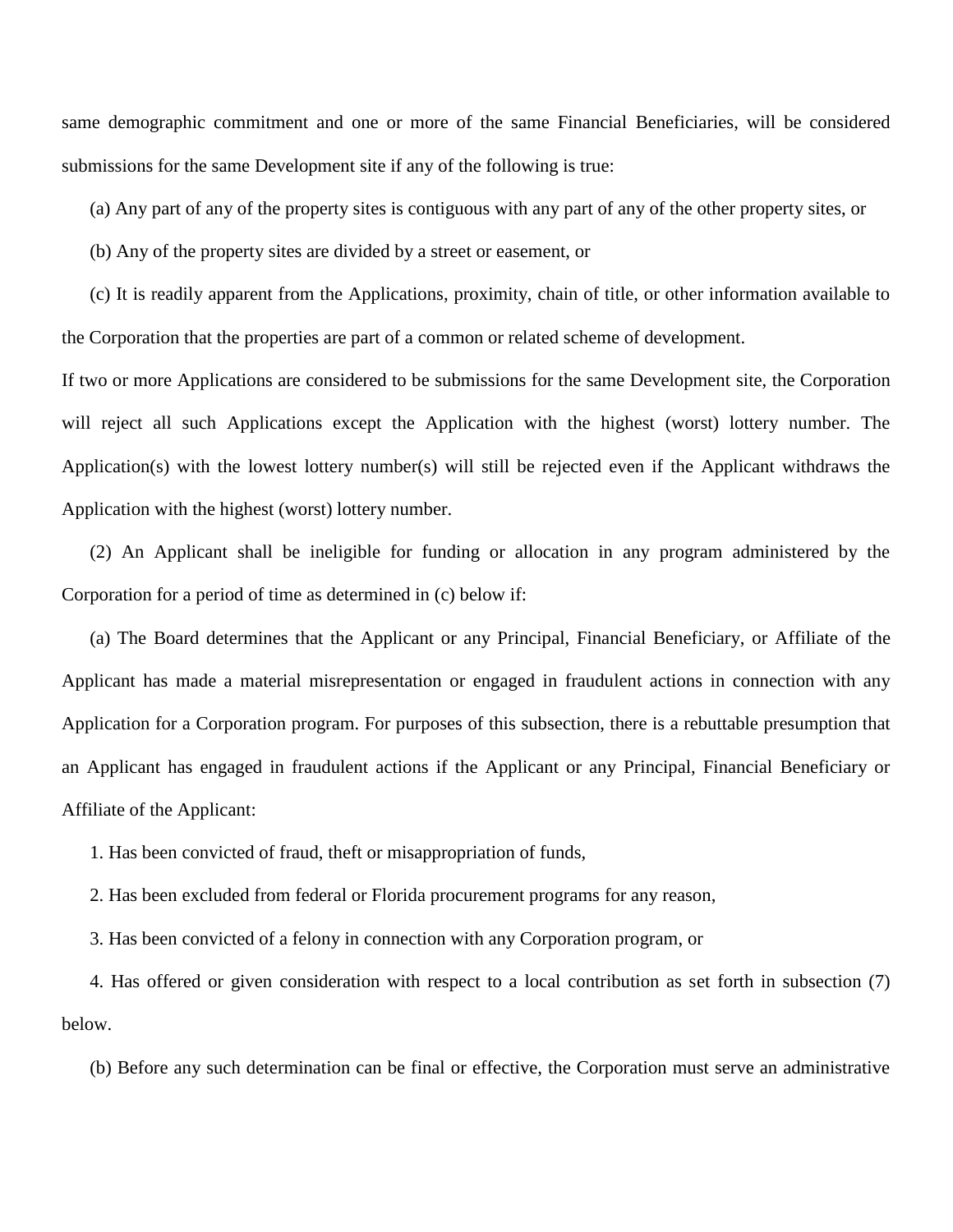complaint that affords reasonable notice to the Applicant of the facts or conduct that warrant the intended action, specifies a proposed duration of ineligibility, and advises the Applicant of the opportunity to request a proceeding pursuant to Sections 120.569 and 120.57, F.S. Upon service of such complaint, all pending transactions under any program administered by the Corporation involving the Applicant, or any Principal, Financial Beneficiary or Affiliate of the Applicant shall be suspended until a final order is issued or the administrative complaint is dismissed.

(c) The administrative complaint will include a proposed duration of ineligibility, which may be either a specific period of time or permanent in nature. With regard to establishing the duration, the Board shall consider the facts and circumstances, inclusive of each Applicant's compliance history, the type of misrepresentation or fraud committed, and the degree of harm to the Corporation's programs that has been or may be done.

(3) For the SAIL, HOME and Housing Credit Programs, notwithstanding any other provision of these rules, the following items as identified by the Applicant in the Application must be maintained and cannot be changed by the Applicant after the applicable submission, unless provided otherwise below:

(a) Name of Applicant entity; notwithstanding the foregoing, the name of the Applicant entity may be changed only by written request of an Applicant to Corporation staff and approval of the Board after the Applicant has been invited to enter credit underwriting.

With regard to said approval, the Board shall consider the facts and circumstances of each Applicant's request, inclusive of validity and consistency of Application documentation;

(b) Principals of each Developer, including all co-Developers; notwithstanding the foregoing, the Principals of the Developer(s) may be changed only by written request of an Applicant to Corporation staff and approval of the Board after the Applicant has been invited to enter credit underwriting. With regard to said approval, the Board shall consider the facts and circumstances of each Applicant's request, inclusive of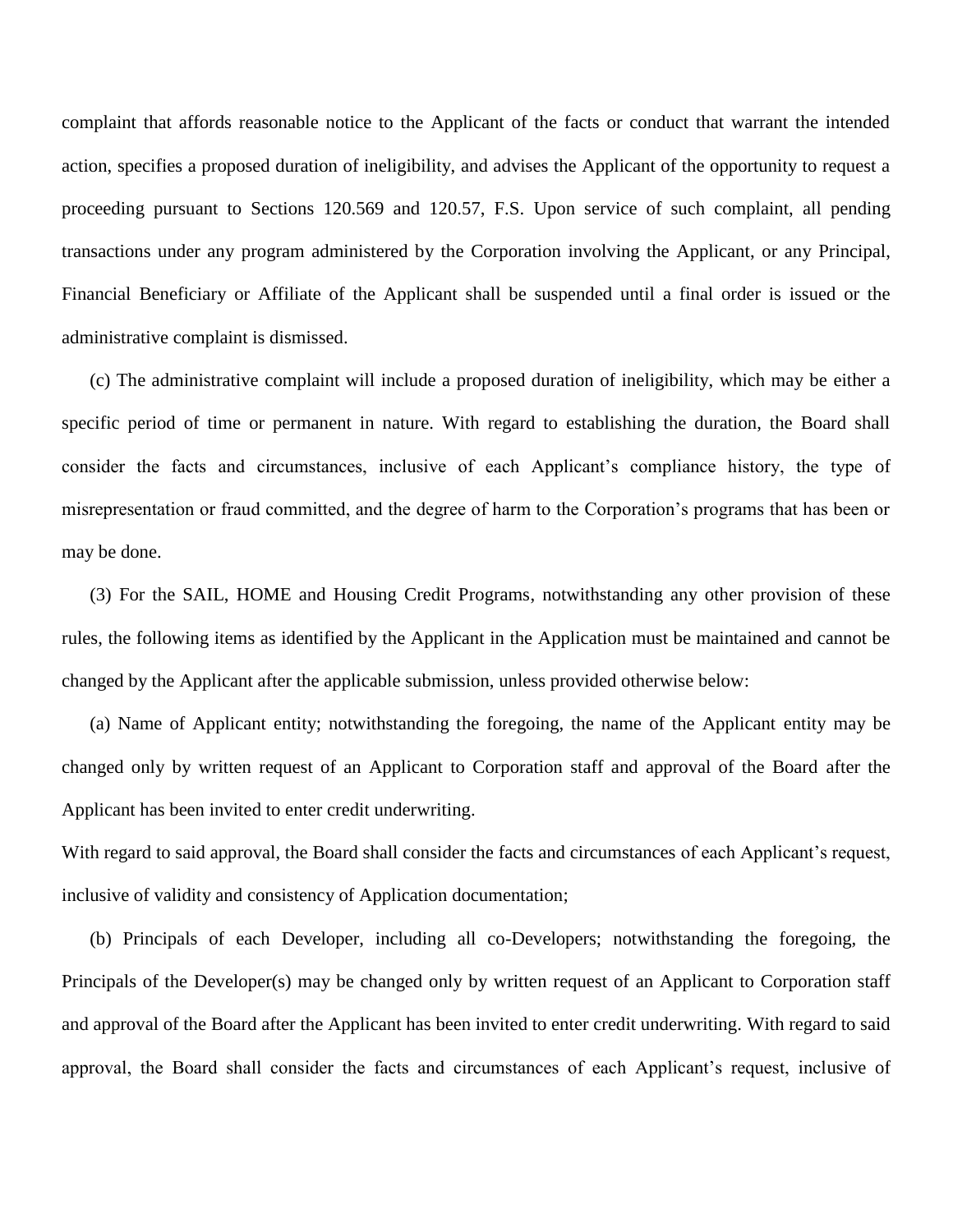validity and consistency of Application documentation;

(c) Program(s) applied for;

(d) Applicant applying as a Non-Profit or for-profit organization, unless provided otherwise in a competitive solicitation;

(e) Site for the Development; notwithstanding the foregoing, after the Applicant has been invited to enter credit underwriting and subject to written request of an Applicant to Corporation staff and approval of the Corporation, the site for the Development may be increased or decreased provided the Development Location Point is on the site and, if applicable, the total proximity points awarded during scoring are not reduced. In addition, if the increase of the site is such that the proposed Development now meets the definition of a Scattered Site, then the Applicant shall be required to provide such Scattered Sites information and meet all Scattered Sites requirements as required by Corporation staff. With regard to said approval, the Corporation shall consider the facts and circumstances of each Applicant's request, inclusive of validity and consistency of Application documentation;

- (f) Development Category;
- (g) Development Type;
- (h) Demographic Commitment;

(i) Total number of units; notwithstanding the foregoing, the total number of units may be increased after the Applicant has been invited to enter credit underwriting, subject to written request of an Applicant to Corporation staff and approval of the Corporation. With regard to said approval, the Corporation shall consider the facts and circumstances, inclusive of each Applicant's request, in evaluating whether the changes made are prejudicial to the Development or to the market to be served by the Development, as well as review of 24 CFR Part 92 to ensure continued compliance for the HOME Program;

(j) For the SAIL and HC Programs, the Total Set-Aside Percentage as stated in the last row of the total set-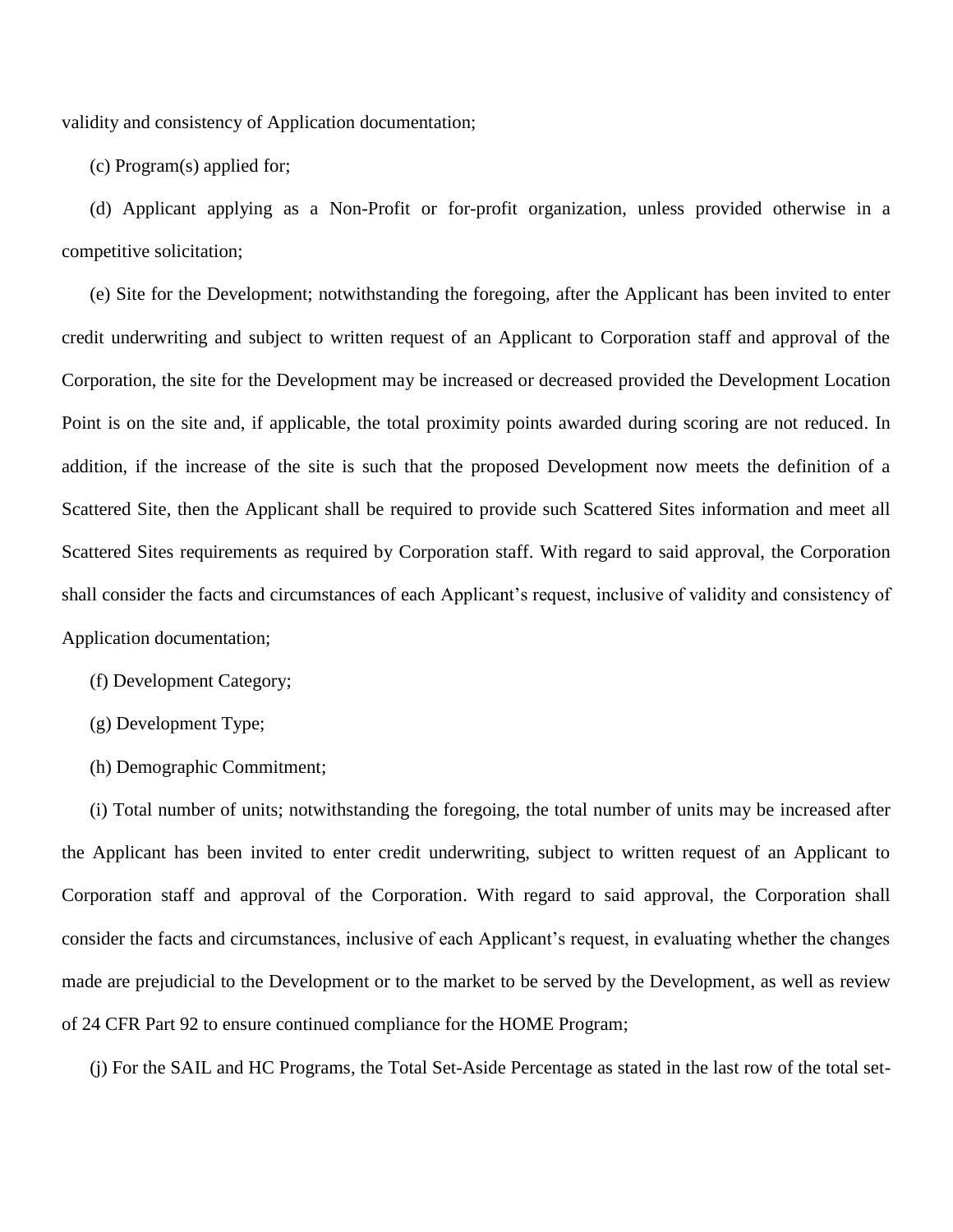aside breakdown chart for the program(s) applied for in the Set-Aside Commitment section of the Application. For the HOME Program, the total number of HOME-Assisted Units committed to in the Set-Aside Commitment section of the Application. Notwithstanding the foregoing, the Total Set-Aside Percentage, or total number of HOME-Assisted Units, as applicable, may be increased after the Applicant has been invited to enter credit underwriting, subject to written request of an Applicant to Corporation staff and approval of the Corporation. With regard to said approval, the Corporation shall consider the facts and circumstances, inclusive of each Applicant's request, in evaluating whether the changes made are prejudicial to the Development or to the market to be served by the Development, as well as review of 24 CFR Part 92 to ensure continued compliance for the HOME Program;

(k) CHDO election for the HOME Program;

(l) Funding Request Amount, exclusive of adjustments by the Corporation as outlined in any applicable competitive solicitation;

(4) For all funding programs outlined in this rule chapter, a Development will be withdrawn from funding and any outstanding commitments for funds or HC will be rescinded if, at any time, the Board determines that the Applicant's Development or Development team is no longer the Development or Development team described in the Application or to the Credit Underwriter, and the changes made are prejudicial to the Development or to the market to be served by the Development.

(5) For all funding programs outlined in this rule chapter, if an Applicant or Developer or any Principal, Affiliate or Financial Beneficiary of an Applicant or a Developer has any existing Developments participating in any Corporation programs that remain in non-compliance with Section 42 of the IRC, Title 67, F.A.C., or applicable loan documents, and any applicable cure period granted for correcting such non-compliance has ended as of the time of submission of the Application or at the time of issuance of a credit underwriting report, the requested allocation will, upon a determination by the Board that such non-compliance substantially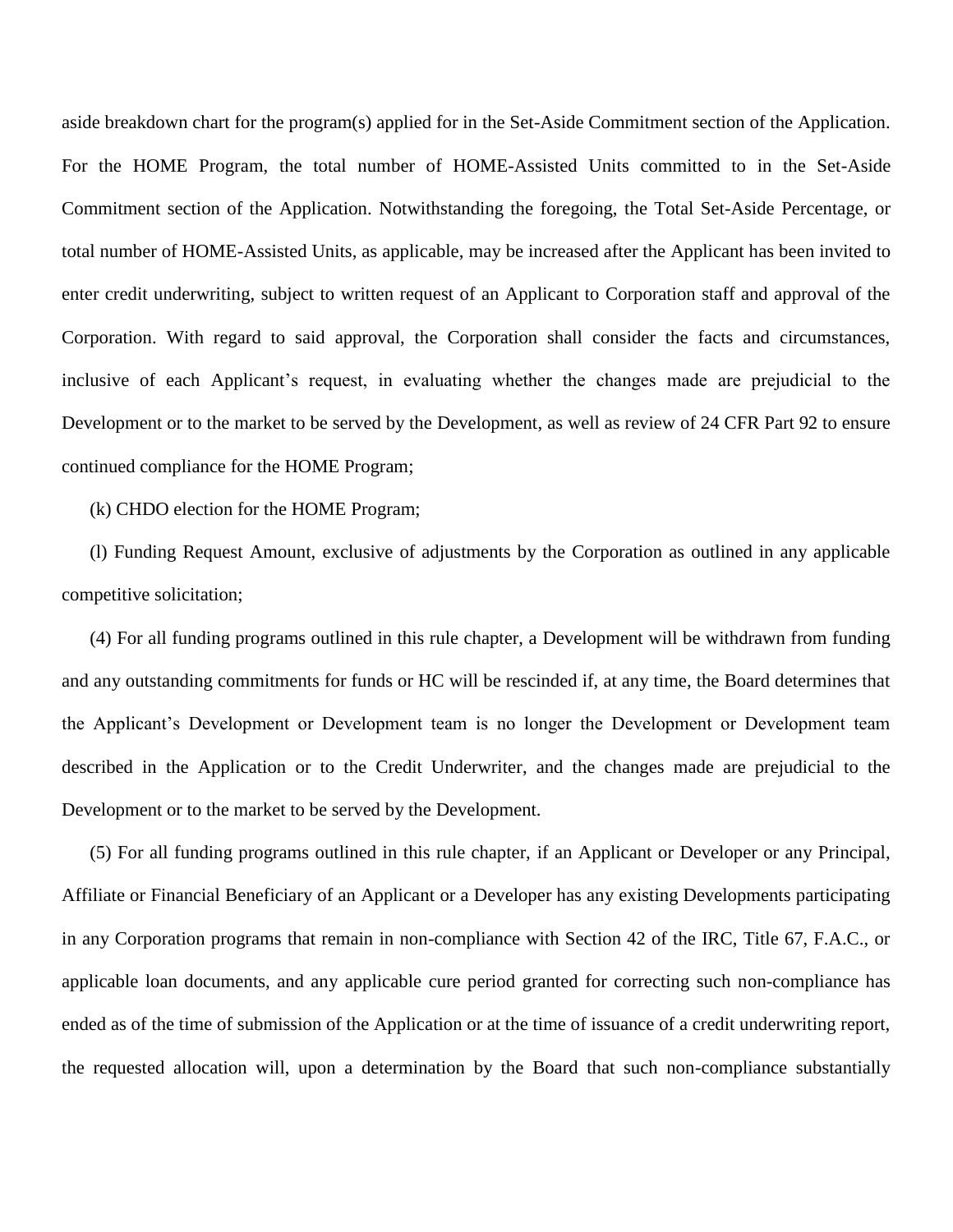increases the likelihood that such Applicant or Developer will not be able to produce quality affordable housing, be denied and the Applicant or Developer and the Affiliates of the Applicant or Developer will be prohibited from new participation in any of the Corporation's programs until such time as all of their existing Developments participating in any Corporation programs are in compliance.

(6) For all funding programs outlined in this rule chapter, the name of the Development provided in the Application may not be changed or altered after submission of the Application during the history of the Development with the Corporation unless the change is requested in writing and approved in writing by the Corporation. The Corporation shall consider the facts and circumstances of each Applicant's request and any credit underwriting report, if available, prior to determining whether to grant such request.

(7) For all funding programs outlined in this rule chapter, if the Applicant or any Principal, Financial Beneficiary or Affiliate of the Applicant has offered or given consideration, other than the consideration to provide affordable housing, with respect to a local contribution and this is discovered prior to Board approval of the Review Committee's recommendations, the Corporation shall reject the Application and any other Application submitted by the same Applicant and any Principal, Financial Beneficiary or Affiliate of the Applicant. If discovered after the Board approves the Review Committee's recommendations, any tentative funding or allocation for the Application and any other Application submitted by the same Applicant and any Principal, Financial Beneficiary or Affiliate of the Applicant will be withdrawn. Such Applicant and any of such Applicant's Principals, Financial Beneficiaries or Affiliates will be ineligible for funding or allocation in any program administered by the Corporation in accordance with the procedure set forth in subsection (2) above.

*Rulemaking Authority 420.507, 420.508 FS. Law Implemented 420.5087, 420.5087(6)(c), 420.5089, 420.5089(6), 420.5099, 420.5099(2) FS. History–New 7-22-96, Amended 12-23-96, 7-10-97, 1-6-98, Formerly 9I-48.004, Amended 4-7-98, 11-9-98, 2-24-00, 2-22-01, 3-17-02, 4-6-03, 3-21-04, 2-7-05, 1-29-06, 4-1-07, 3-*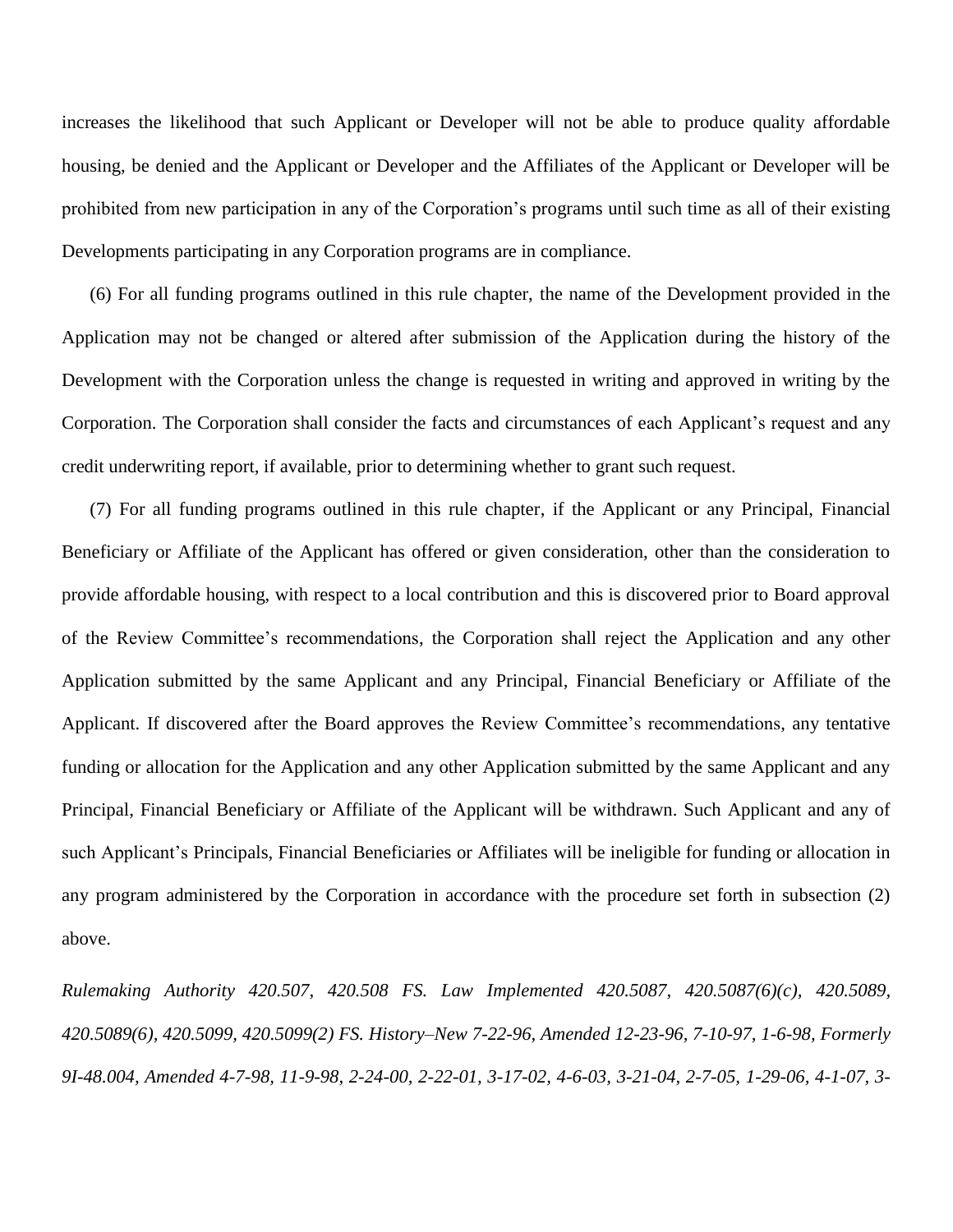### **67-48.005 Applicant Administrative Appeal Procedures.**

*Rulemaking Authority 420.507 FS. Law Implemented 120.569, 120.57, 420.5087, 420.5089, 420.5099 FS. History–New 7-22-96, Amended 12-23-96, 1-6-98, Formerly 9I-48.005, Amended 4-7-98, 11-9-98, 2-24-00, 2- 22-01, 3-17-02, 10-8-02, 12-4-02, 4-6-03, 3-21-04, 2-7-05, 1-29-06, 4-1-07, 3-30-08, 8-6-09, Repromulgated 11-22-11, Repealed 10-9-13.*

### **67-48.007 Fees.**

The Corporation, the Credit Underwriter or the environmental provider shall collect via check, money order, or as otherwise provided in a competitive solicitation the following non-refundable fees and charges in conjunction with the SAIL, HOME, HC, and EHCL Programs, as outlined in the competitive solicitation, the invitation to enter credit underwriting, the Preliminary Allocation, the preliminary commitment, the firm commitment, the Binding Commitment, the Carryover Allocation Agreement, or this rule chapter, as applicable:

- (1) Application fee.
- (2) Credit Underwriting fees.
- (3) Administrative fees.
- (4) Commitment fees.
- (5) Compliance monitoring fees.
- (6) Loan servicing fees.
- (7) Construction inspection fees.
- (8) Financial monitoring fees.
- (9) Tax-exempt mortgage financing fees.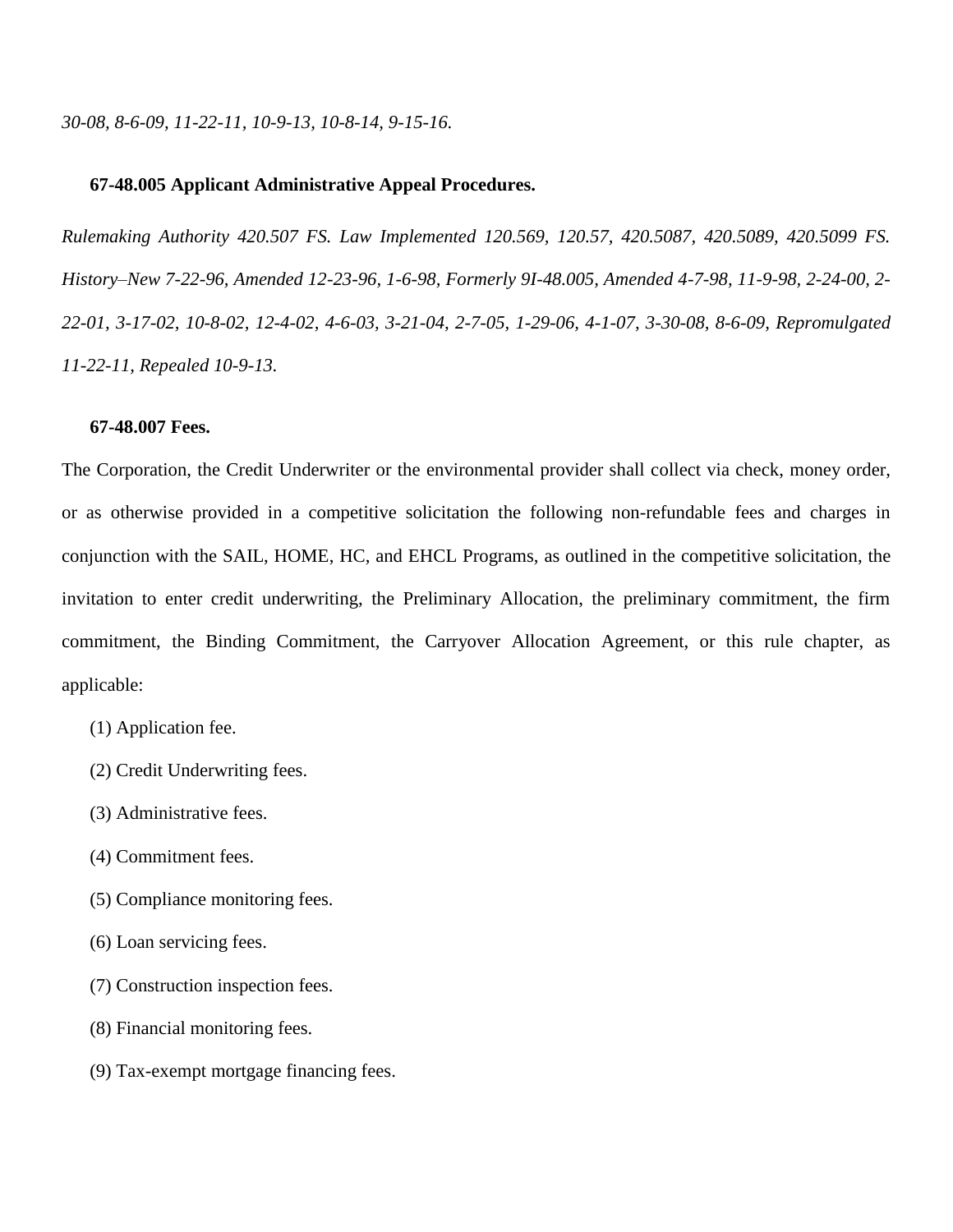- (10) HUD environmental fees.
- (11) Qualified Contract Package fees.
- (12) Assumption/Renegotiation fees.
- (13) Loan closing extension fees.
- (14) Processing fees.
- (15) Preliminary Recommendation Letter (PRL) fee.

All of the fees set forth above with respect to the SAIL and EHCL Programs are part of Development Cost and can be included in the Development Cost pro forma and paid with SAIL and EHCL loan proceeds. Failure to pay any fee associated with any applicable loan program shall cause the firm loan commitment under any such loan program(s) to be terminated or shall constitute a default on the respective loan documents. Failure to pay any fee associated with a Housing Credit Allocation shall cause the Housing Credit Allocation to be rescinded. Where a Development has been awarded funding under a loan program(s) and a Housing Credit Allocation, failure to pay any fee associated with either the loan(s) or Housing Credits, or both, shall result in both the termination or default, as applicable, of the loan(s) and rescission of the Housing Credit Allocation.

*Rulemaking Authority 420.507, 420.508 FS. Law Implemented 420.5087, 420.5099 FS. History–New 7-22-96, Amended 12-23-96, 1-6-98, Formerly 9I-48.007, Amended 11-9-98, 2-24-00, 2-22-01, 3-17-02, 4-6-03, Repromulgated 3-21-04, Amended 2-7-05, 1-29-06, 4-1-07, Repromulgated 3-30-08, Amended 8-6-09, 11-22- 11, 10-9-13, 10-8-14, Repromulgated 9-15-16.*

## **67-48.0072 Credit Underwriting and Loan Procedures.**

Credit underwriting is a de novo review of all information supplied, received or discovered during or after any competitive solicitation scoring and funding preference process, prior to the closing on funding, including the issuance of IRS Forms 8609 for Housing Credits. The success of an Applicant in being selected for funding is not an indication that the Applicant will receive a positive recommendation from the Credit Underwriter or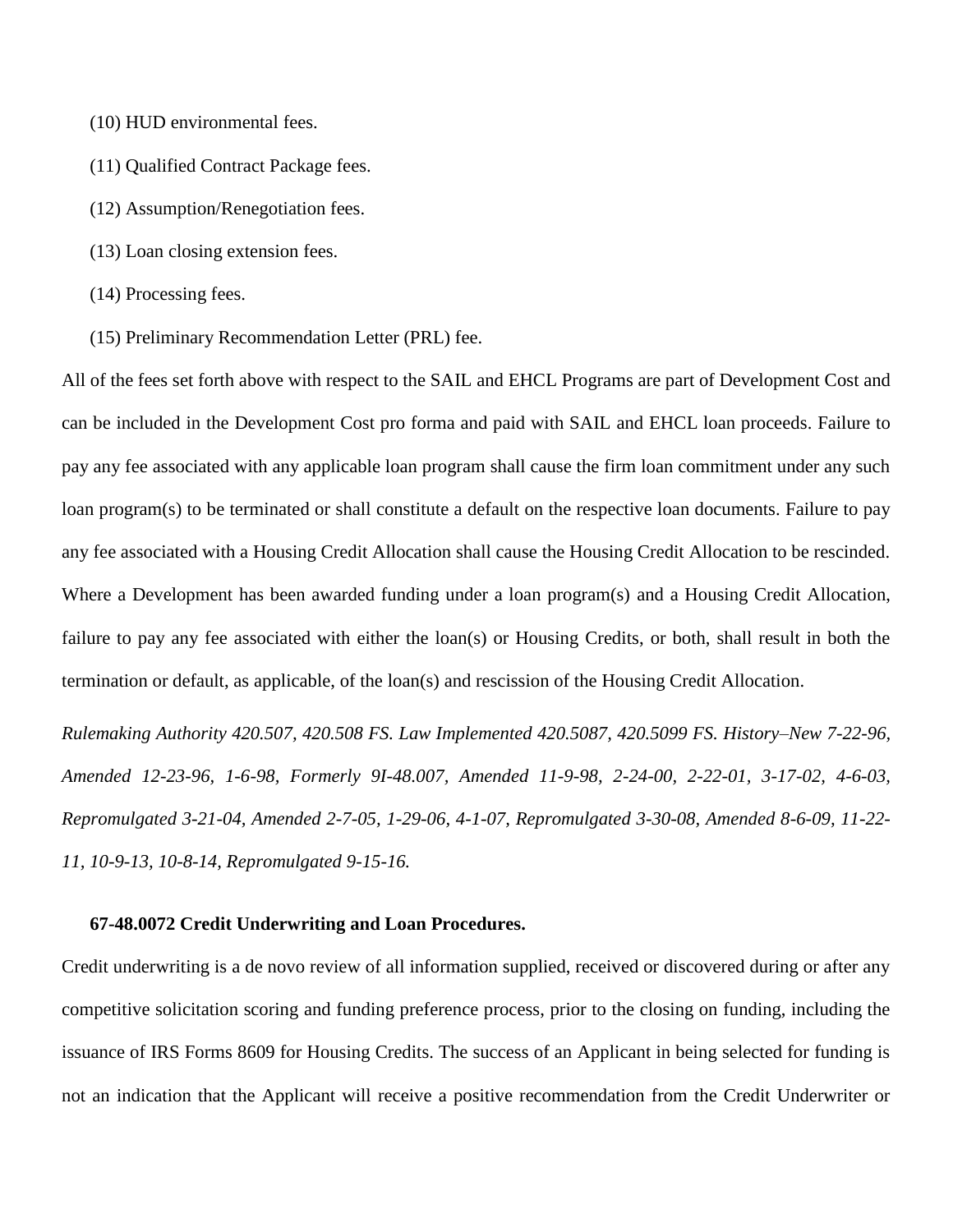that the Development team's experience, past performance or financial capacity is satisfactory. The credit underwriting review shall include a comprehensive analysis of the Applicant, the real estate, the economics of the Development, the ability of the Applicant and the Development team to proceed, the evidence of need for affordable housing in order to determine that the Development meets the program requirements and determine a recommended SAIL, EHCL, or HOME loan amount, Housing Credit allocation amount or a combined SAIL or HOME loan amount and Housing Credit Allocation amount, if any; and for any Development that has rehabilitation with or without acquisition, a capital needs assessment prepared in accordance with generally accepted industry investment grade standards shall be ordered by the Credit Underwriter, and its findings shall be used to determine rehabilitation that will be carried out, including applicable energy, green, universal design and visitability features, and to set replacement reserves. Corporation funding will be based on appraisals of comparable developments, cost benefit analysis, and other documents evidencing justification of costs. As part of the credit underwriting review, the Credit Underwriter will consider the applicable provisions of Rule Chapter 67-48, F.A.C.

(1) After the Board's decision to select Applicants for funding as a result of a competitive solicitation process has become final action, the Corporation shall offer such Applicants an invitation to enter credit underwriting. The Corporation shall select the Credit Underwriter for each Development. For purposes of this section, a decision regarding an Applicant will become final action:

(a) If none of the Board's selections of Applicants for funding are challenged pursuant to Section 120.57(3), F.S.;

(b) If some of the Board's selections of other Applicants for funding are challenged pursuant to Section 120.57(3), F.S., but none of the challenges could impact the decision to select the Applicant for funding, or

(c) When the Board issues a final order as a result of a challenge pursuant to Section 120.57(3), F.S.

(2) For SAIL, EHCL, and HOME Applicants, the invitation to enter credit underwriting constitutes a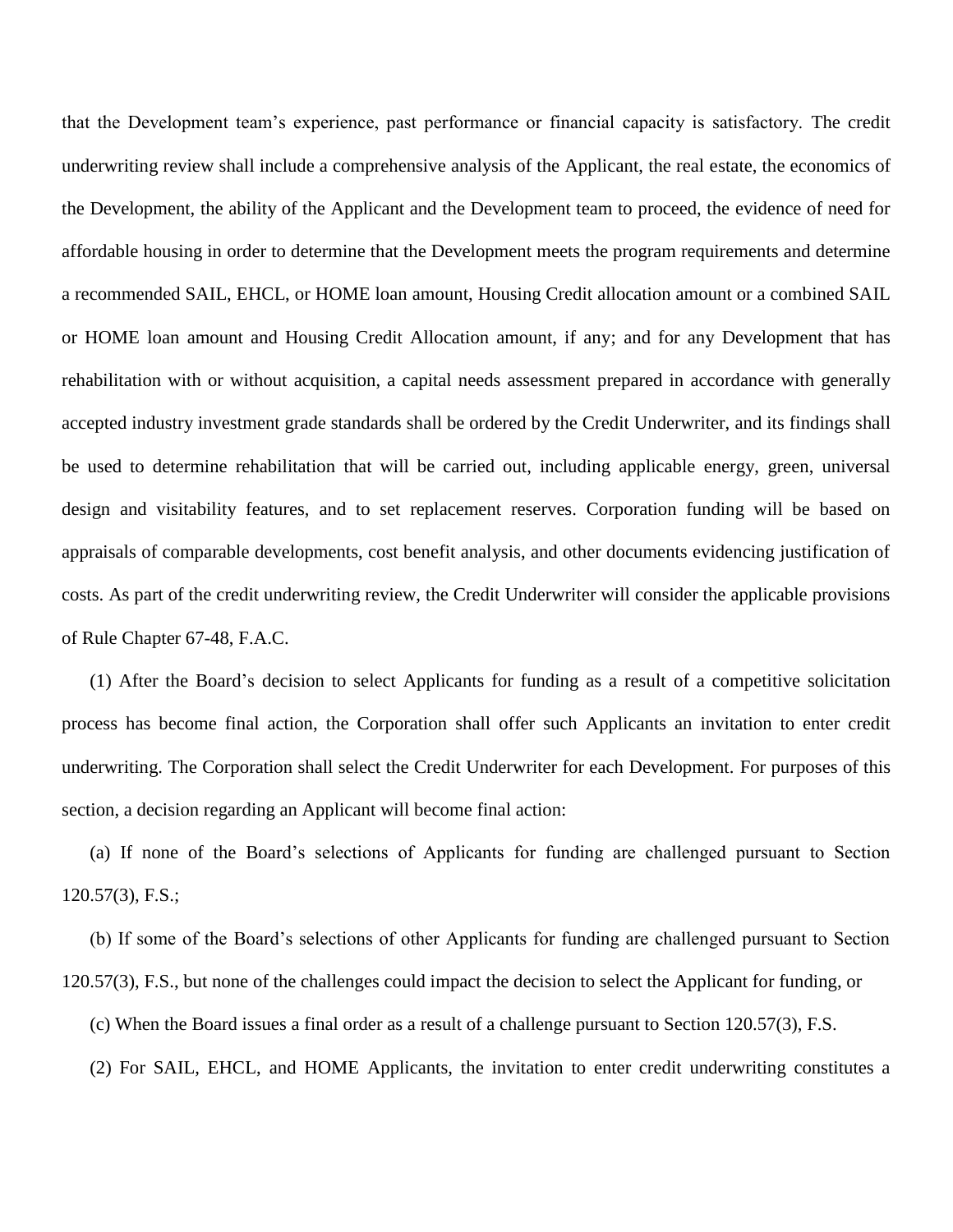preliminary commitment.

(3) A response to the invitation to enter credit underwriting must be received by the Corporation and the Credit Underwriter not later than seven (7) Calendar Days after the date of the invitation. For any invitation to enter credit underwriting that is offered to an Applicant after Board approval of the list of eligible Applications that is sorted from highest funding preference to lowest, where the Applicant's response is to decline to enter credit underwriting, the result shall be the removal of the Application from the list of eligible Applications for the applicable competitive solicitation and any other funding where that list of eligible Applications will be used.

(4) If the invitation to enter credit underwriting is accepted:

(a) All Applicants shall submit the credit underwriting fee to the Credit Underwriter within seven (7) Calendar Days of the date of the invitation to enter credit underwriting. In addition:

1. Within seven (7) Calendar Days of the date of the invitation, Competitive HC Applicants shall submit the Preliminary Recommendation Letter (PRL) fee to the Credit Underwriter, and

2. Within 14 Calendar Days of the date of the invitation, Competitive HC, SAIL, EHCL, and HOME Applicants shall submit IRS Tax Information Authorization Form 8821 for all Financial Beneficiaries to the Corporation.

(b) For Competitive HC, SAIL, EHCL, and HOME Applicants, failure to submit the required credit underwriting fee or the HC PRL fee, as applicable, by the specified deadline shall result in withdrawal of the invitation. For HOME Applicants that apply and qualify as a Non-Profit entity, the Corporation shall bear the cost of the credit underwriting review, environmental review, and legal counsel. However, if the HOME commitment is canceled for failure to adhere to rule deadlines or for reasons within the Applicant's control, the Development will be responsible for reimbursing the Corporation for fees incurred for credit underwriting, environmental review processing, and legal counsel.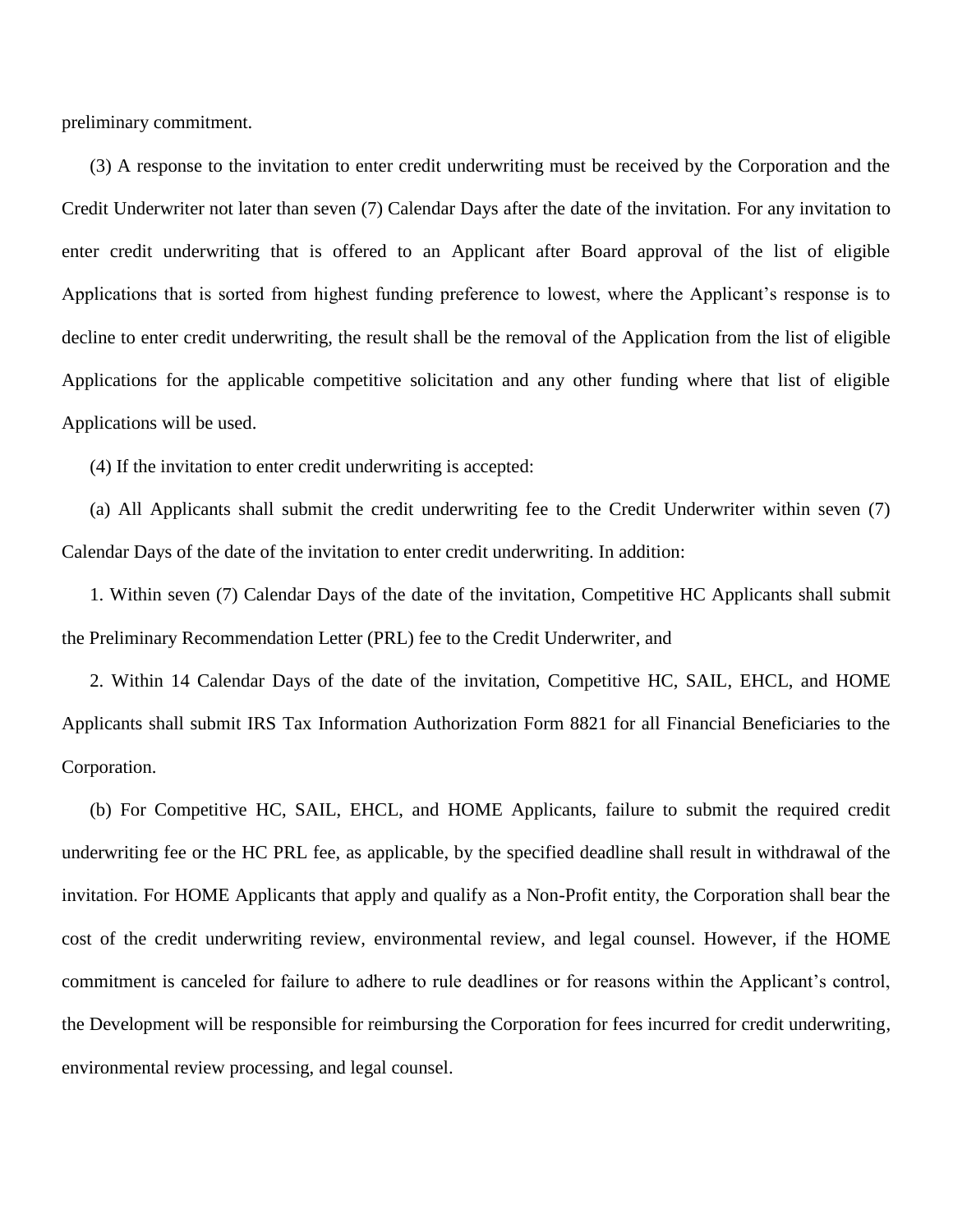(c) For SAIL, EHCL, and HOME that is not in conjunction with Competitive HC, the credit underwriting process must be completed within the time frame outlined in subsection 67-48.0072(21), F.A.C., below and the loan must close within the time frame outlined in subsection 67-48.0072(26), F.A.C., below. For SAIL and HOME that is in conjunction with Competitive HC, the credit underwriting process and loan closing must be accomplished within the time frames outlined in the competitive solicitation.

(5) The Credit Underwriter shall review all information in the Application and subsequently provided during the credit underwriting process, including information relative to the Applicant, Developer, Housing Credit Syndicator, General Contractor, and, if an ALF, the service provider(s), as well as other members of the Development team. The Credit Underwriter shall also request and review such other information as it deems appropriate to determine whether or not to provide a positive recommendation in connection with a proposed Development.

(6) In determining whether or not to provide a positive recommendation in connection with a proposed Development, the Credit Underwriter will consider the prior and recent performance history of the Applicant, Developer, any Financial Beneficiary of the Applicant or Developer, and the General Contractor in connection with any other affordable housing development. The performance history shall consider instances involving a foreclosure, deed in lieu of foreclosure, financial arrearage, or other event of material default in connection with any affordable housing development or the documents governing financing or operation of any such development.

(a) Unless the Credit Underwriter determines that mitigating factors exist, or that underwriting conditions can be imposed, sufficient to mitigate or offset the risk, the existence of the following shall result in a negative recommendation of the proposed Development by the Credit Underwriter:

1. Considering all affordable housing developments in which any party named above has been involved, if: a. During the period prior to August 1, 2010, 5 percent or more of that party's developments have been the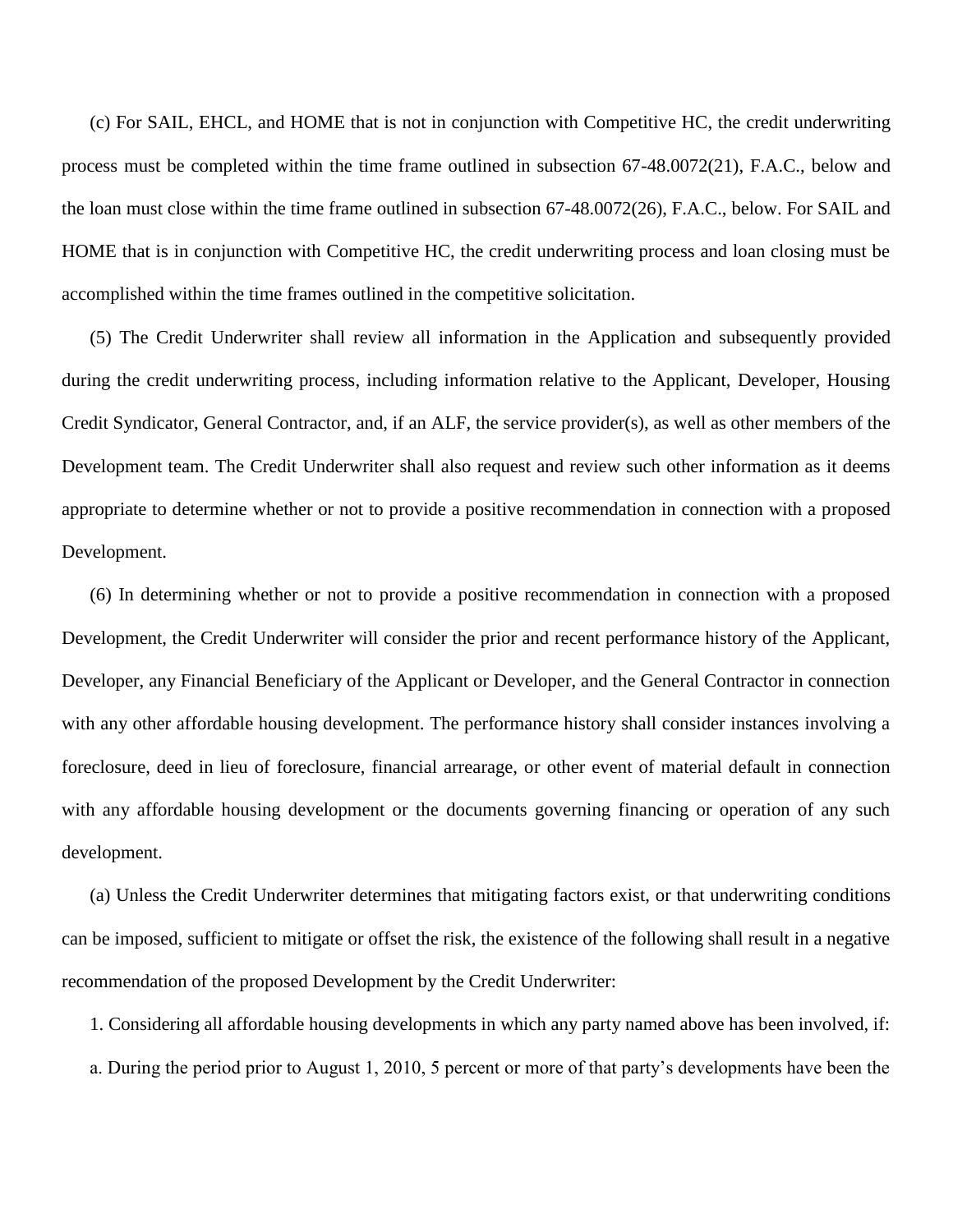subject of a foreclosure or deed in lieu of foreclosure, or in financial arrearage or other material default and such arrearage or material default remained uncured for a period of 60 days or more, or

b. During the period beginning on or after August 1, 2010, any of that party's developments have been the subject of a foreclosure or deed in lieu of foreclosure, or in financial arrearage or other material default and such arrearage or material default is uncured at the present or, if cured, remained uncured for a period of 60 days or more.

2. Mitigating factors to be considered by the Credit Underwriter, to the extent such information is reasonably available and verifiable, shall include the extent to which the party funded the operations of the development from that party's own funds in an attempt to keep the development afloat, the election by a party to forego financial participation in a development in an attempt to keep the development afloat, the party's satisfactory performance history over the last 10 years in connection with that party's affordable housing developments, and any other extenuating circumstances deemed relevant by the Credit Underwriter in connection with the party's involvement in a development.

(b) A negative recommendation may also result from the review of:

1. Financial capacity of an Applicant, Developer, any Financial Beneficiary of the Applicant or Developer, the General Contractor, and, for SAIL and HOME Applicants that have Housing Credits, the Housing Credit Syndicator, or

2. Any other relevant matters relating to an Applicant, Developer, any Financial Beneficiary of the Applicant or Developer, and the General Contractor if, in the Credit Underwriter's opinion, one or more members of the Development team do not possess the ability to proceed.

(7) The Credit Underwriter shall report any inconsistencies or discrepancies or changes made to the Applicant's Application during credit underwriting.

(8) The Applicant will be responsible for all fees in connection with the documentation submitted to the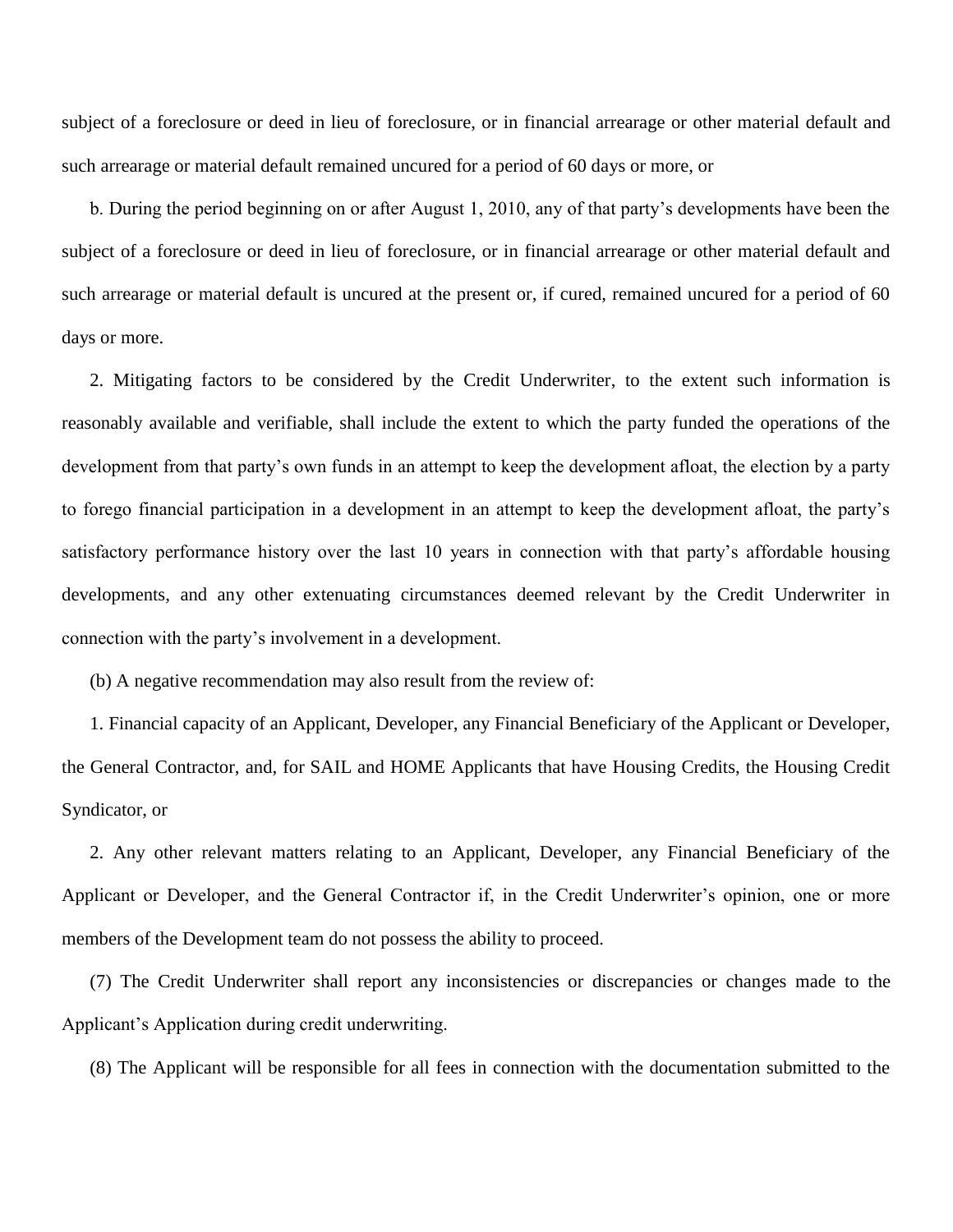Credit Underwriter.

(9) If the Credit Underwriter determines that special expertise is required to review information submitted to the Credit Underwriter which is beyond the scope of the Credit Underwriter's expertise, the fee for such services shall be borne by the Applicant.

(10) For Competitive HC, SAIL, and HOME Applicants, a full or self-contained appraisal as defined by the Uniform Standards of Professional Appraisal Practice and a separate market study shall be ordered by the Credit Underwriter, at the Applicant's expense, from an appraiser qualified for the geographic area and development type not later than completion of credit underwriting. The Credit Underwriter shall review the appraisal to properly evaluate the development property's financial feasibility. Appraisals which have been ordered and submitted by third party credit enhancers, first mortgagors or Housing Credit Syndicators and which meet the above requirements and are acceptable to the Credit Underwriter may be used instead of the appraisal referenced above. The market study must be completed by a disinterested party who is approved by the Credit Underwriter. The Credit Underwriter shall consider the market study, the Development's financial impact on Developments in the area previously funded by the Corporation, and other documentation when making its recommendation of whether to approve or disapprove a SAIL or HOME loan, a Housing Credit Allocation, or a combined SAIL loan and Housing Credit Allocation or Housing Credit Allocation and HOME loan. The Credit Underwriter shall also review the appraisal and other market documentation to determine if the market exists to support both the demographic and income restriction set-asides committed to within the Application. For the Credit Underwriter to make a favorable recommendation, the submarket of the proposed Development must have:

(a) An average physical occupancy rate of 92 percent or greater; and,

(b) For Developments with new construction units, an average market rental rate, based on unit mix and annualized rent concessions, of 110 percent or greater of the applicable maximum Housing Credit rental rate.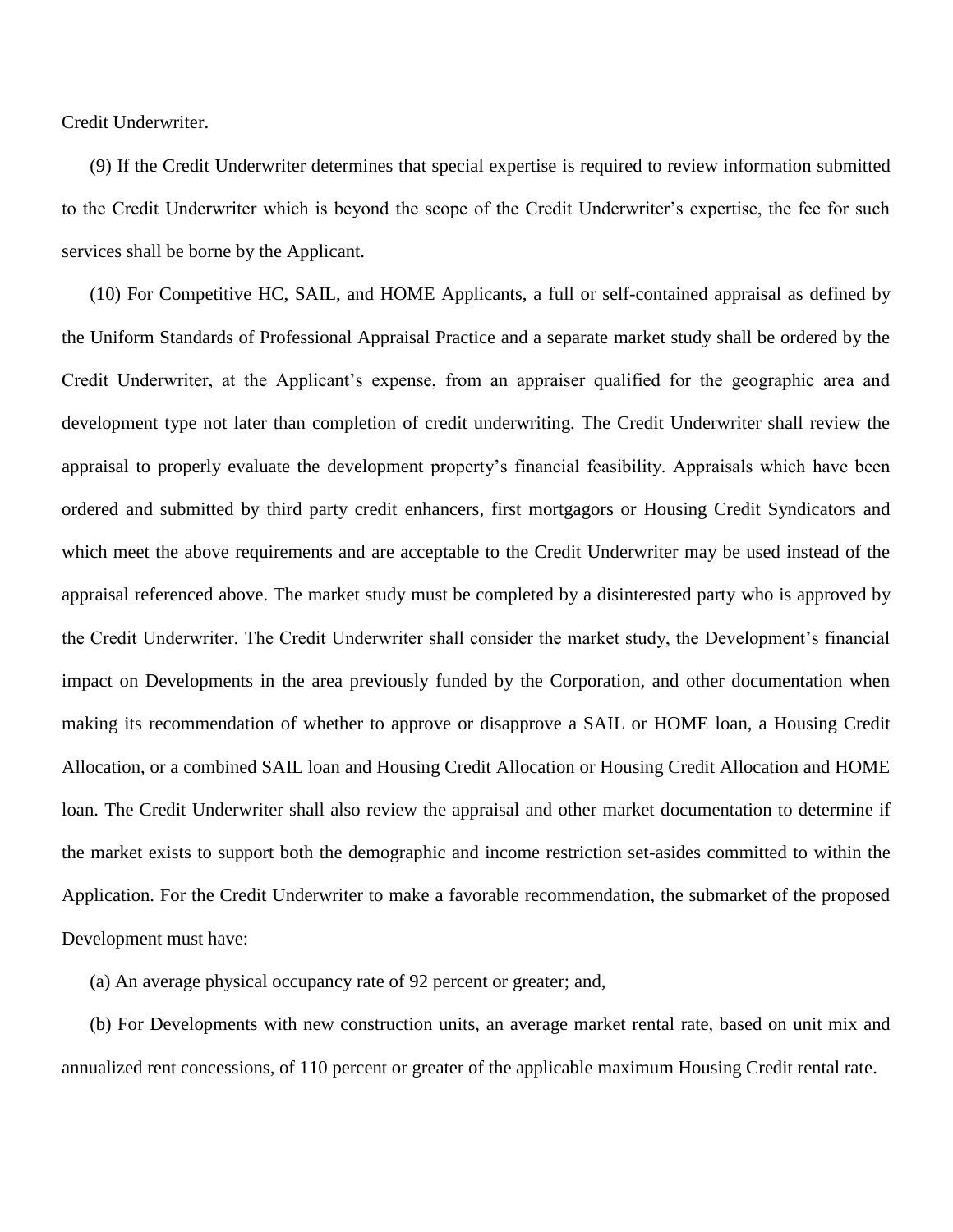(11) The proposed Development must demonstrate, based on current rates, that it can meet minimum 1.10x debt service coverage (DSC) requirements with all first and second mortgages for Housing Credits. If during the credit underwriting it is determined that there is no need for a first mortgage or any debt service payments then the proposed Development shall demonstrate the ability to achieve breakeven. In the case where an operating deficit reserve (ODR) is approved during credit underwriting, then the ODR can be used as income for purposes of this test. For SAIL and HOME, the minimum debt service coverage shall be 1.10x for the loan, including all superior mortgages. However, if the Applicant defers at least 35 percent of its Developer fee for at least six (6) months following construction completion, the minimum debt service coverage shall be 1.00 for the SAIL or HOME loan, including all superior mortgages. For SAIL, EHCL, and HOME, the maximum debt service coverage shall be 1.50x for the SAIL, EHCL, or HOME loan, including all superior mortgages. In extenuating circumstances, such as when the Development has deep or short term subsidy, the debt service coverage may exceed 1.50x if the Credit Underwriter's favorable recommendation is supported by the projected cash flow analysis. Developments receiving first mortgage funding from the United States Department of Agriculture Rural Development (RD) are not required to meet the debt service coverage standards if RD is providing rental assistance and has acknowledged that rents will be set at an amount sufficient to pay all operating expenses, replacement reserve requirements and debt service on the first and second mortgages.

(12) For Competitive HC, SAIL, and HOME, the Corporation's assigned Credit Underwriter shall require a guaranteed maximum price construction contract, which may include change orders for changes in cost or changes in the scope of work, or both, if all parties agree, and shall order, at the Applicant's sole expense, and review a pre-construction analysis for all new construction units and a physical needs assessment for rehabilitation units and review the Development's costs. If an EHCL Development has a General Contractor, the preceding requirement will also apply to the EHCL Development.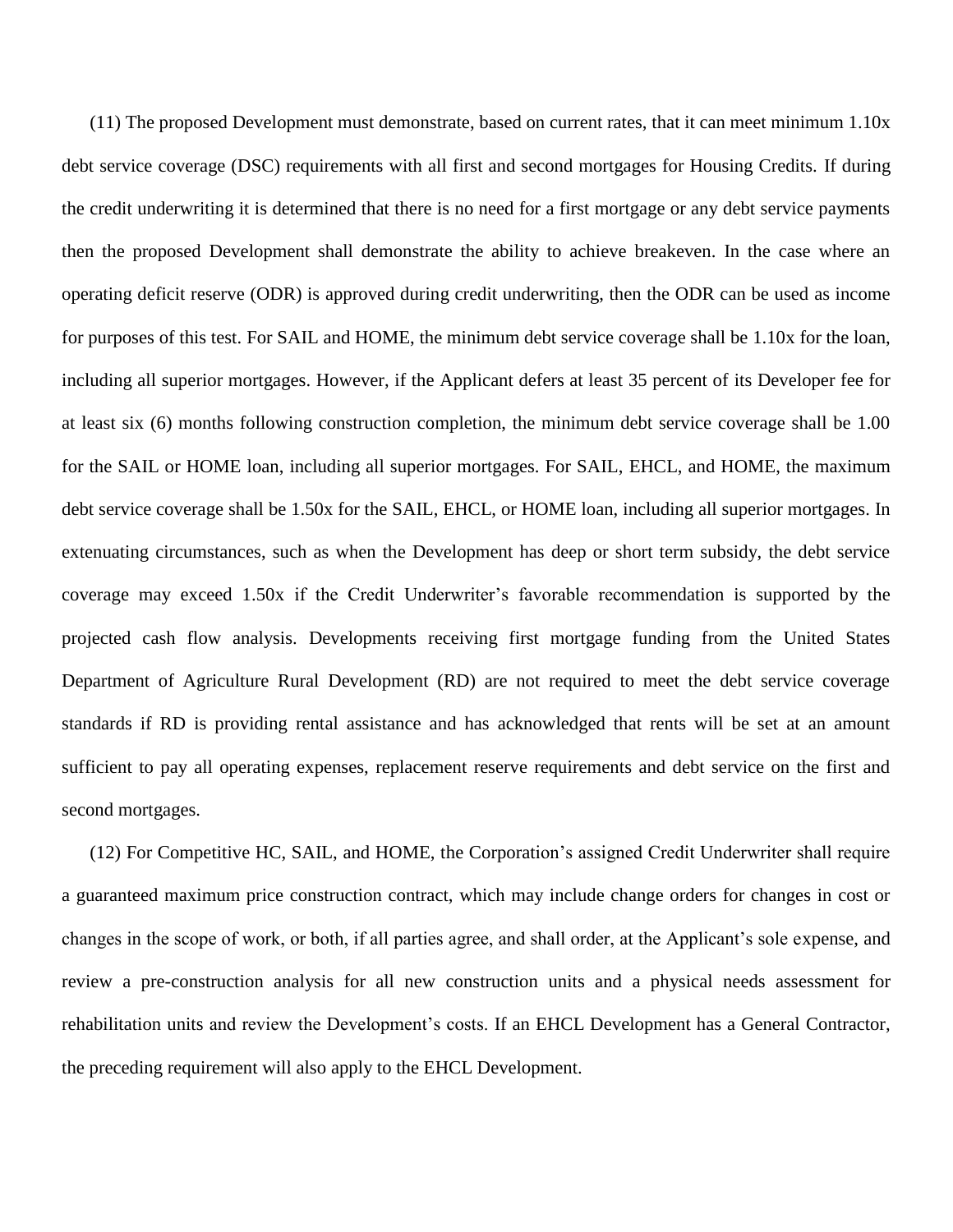(13) For Competitive HC, SAIL, and HOME, in addition to operating expenses, the Credit Underwriter must include an estimate for replacement reserves and operating expense reserves deemed appropriate by the Credit Underwriter when calculating the final net operating income available to service the debt. A minimum amount of \$300 per unit per annum must be used for all Developments.

(a) The initial replacement reserve will have limitations on the ability to be drawn upon during the following time periods:

1. New construction or Redevelopment Developments shall not be allowed to draw during the first five (5) years or until the establishment of a minimum balance equal to the accumulation of five (5) years of replacement reserves per unit, or

2. Preservation or Rehabilitation Developments (with or without acquisition) shall not be allowed to draw until the start of the scheduled replacement activities as outlined in the pre-construction capital needs assessment report ('CNA') subject to the activities completed in the scope of rehabilitation, but not sooner than the 3rd year.

(b) The amount established as a replacement reserve shall be adjusted based on a CNA prepared by an independent third party, ordered by a first mortgage lender, third party credit enhancer or a Housing Credit Syndicator, received by the Corporation or its servicers, and acceptable to the Corporation and its servicers at the time the CNA is required, beginning no later than the 10th year after the first residential building in the Development receives a certificate of occupancy, a temporary certificate of occupancy, or is placed in service, whichever is earlier ('Initial Replacement Reserve Date'). A subsequent CNA, meeting the parameters of this section, is required no later than the 15th year after the Initial Replacement Reserve Date and subsequently every five (5) years thereafter. If the Applicant does not provide a copy of a CNA to the Corporation or its servicers, prepared by an independent third party and acceptable to the Corporation and its servicers within the stated time frames, then one shall be ordered by the Corporation or its servicers at the Applicant's expense.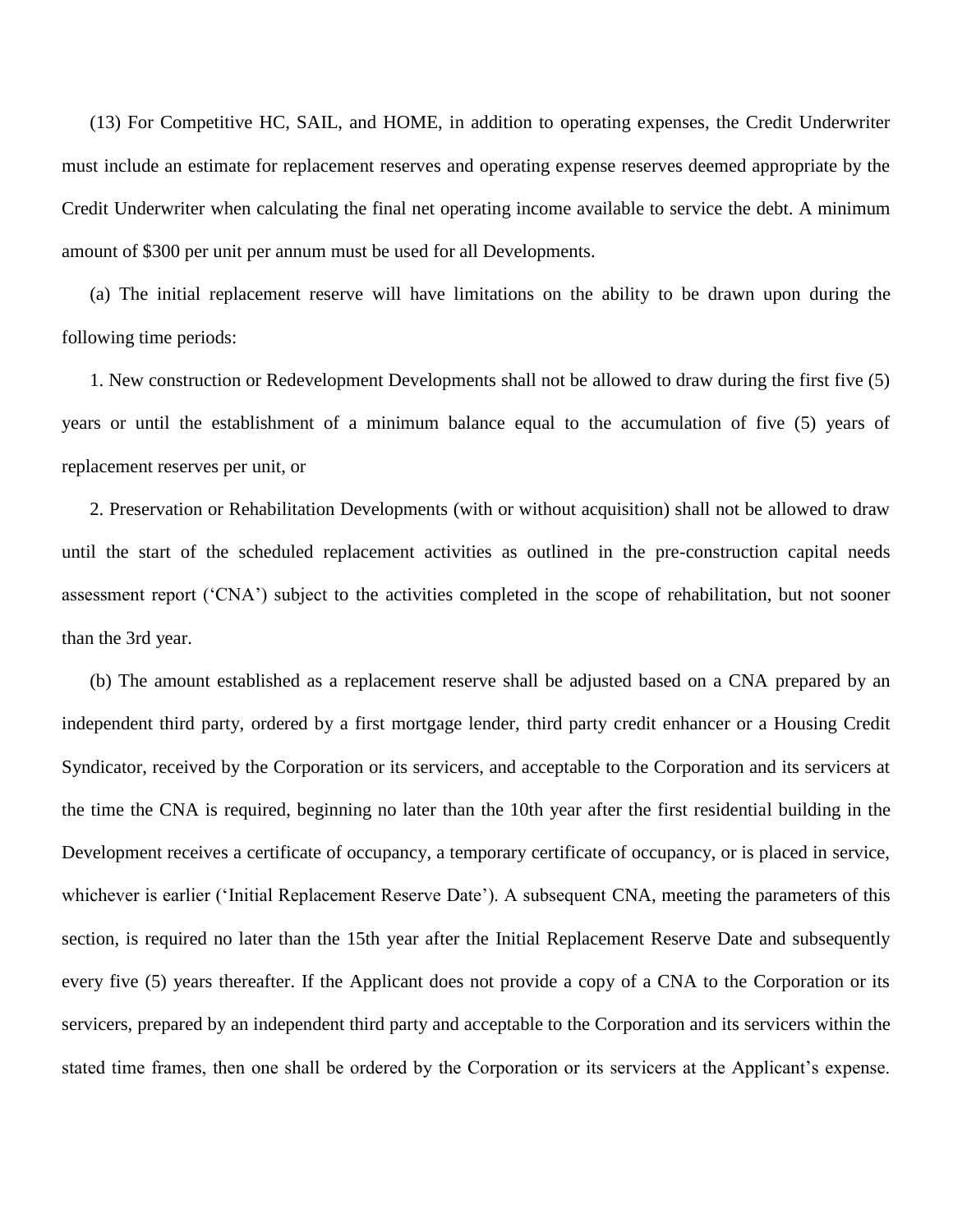The only events allowed to drop the balance below the minimum are items related to life safety, structural and systems as approved by the Corporation and its servicers. In the event the first mortgage lender or a Housing Credit Syndicator requires replacement reserves with replacement reserve deposit requirements that include the same or higher deposits, the Corporation's rights to hold replacement reserves and to disburse such funds shall be subject to the first mortgage lender or the Housing Credit Syndicator, as applicable. The replacement reserve funds are not to be used by the Applicant for normal maintenance and repairs, but shall be used for structural building repairs, major building systems replacements and other eligible items as identified in a competitive solicitation. An Applicant may choose to fund a portion of the replacement reserves at closing. Unless approved by the Corporation and the Credit Underwriter, the amount cannot exceed 50 percent of the required replacement reserves for two (2) years and must be placed in escrow at closing.

(14) For SAIL, EHCL, HOME, and Competitive HC, the Credit Underwriter may request additional information, but at a minimum for SAIL, EHCL, and HOME, the following will be required during the underwriting process:

(a) For credit enhancers, audited financial statements for their most recent fiscal year ended, if published; otherwise the previous year's audited statements will be provided until the current statements are published or credit underwriting is complete. The audited statements may be waived if the credit enhancer is rated at least "A-" by Moody's, Standard and Poor's or Fitch.

(b) For the Applicant, general partner(s), and guarantors, audited financial statements or financial statements compiled or reviewed by a licensed Certified Public Accountant for the most recent fiscal year ended, credit check, banking and trade references, and deposit verifications. If financial statements that are either audited, compiled or reviewed by a licensed Certified Public Accountant are not available, unaudited financial statements prepared within the last 90 days and reviewed by the Credit Underwriter and the two most recent years' tax returns. If any of the applicable entities are newly formed (less than 18 months in existence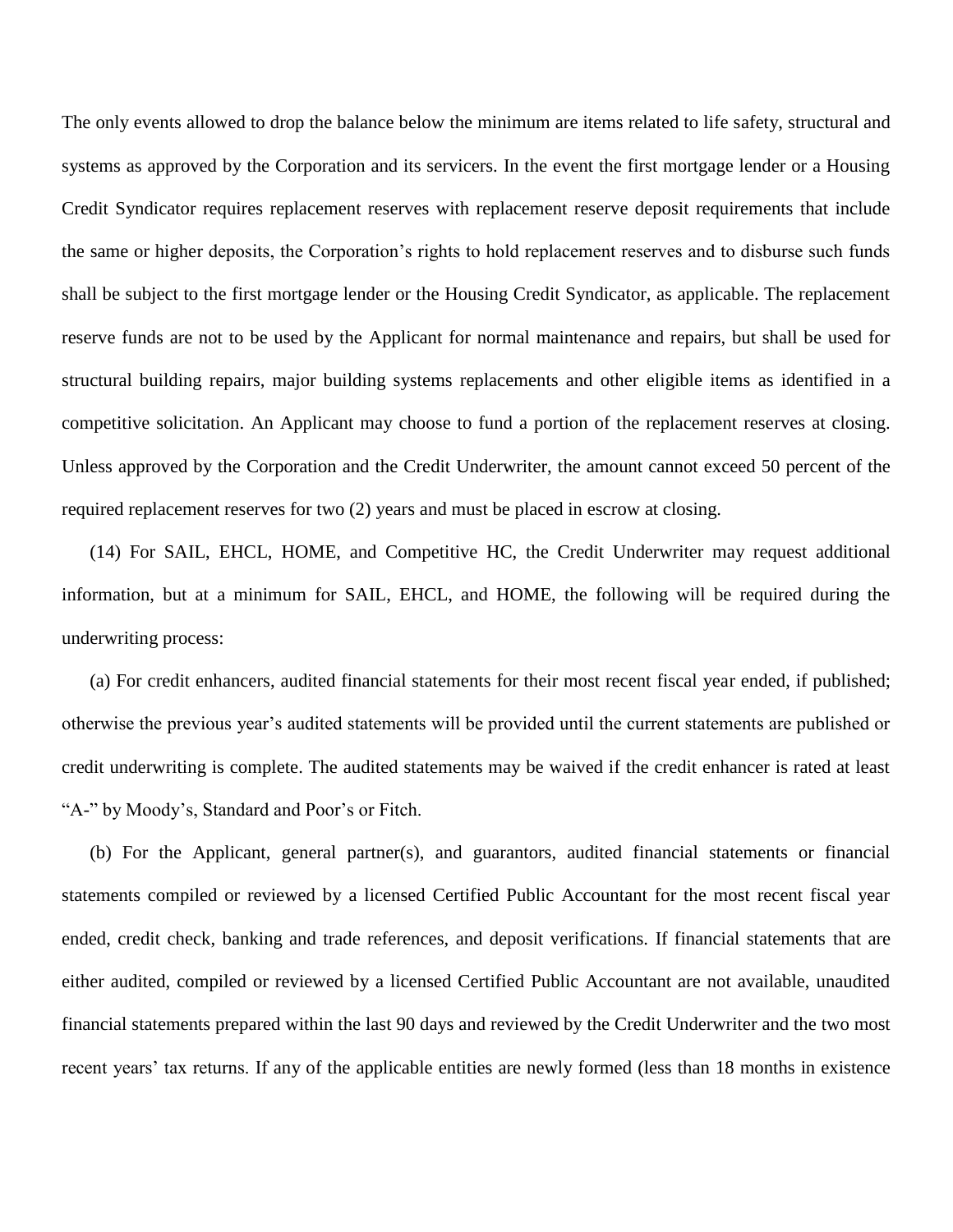as of the date that credit underwriting information is requested), a copy of any and all tax returns with related supporting notes and schedules. The financial statements and information provided for review should be in satisfactory form and shall be reviewed in accordance with the terms and conditions of this rule chapter and any applicable competitive solicitation.

(c) For the General Contractor, audited financial statements or financial statements compiled or reviewed by a licensed Certified Public Accountant for the most recent fiscal year ended, credit check, banking and trade references, and deposit verifications. The audited or compiled statements may be waived if a payment and performance bond equal to 100 percent of the total construction cost whose terms do not adversely affect the Corporation's interest, and is issued in the name of the General Contractor by a company rated at least "A- " by AMBest & Co.

(15) For SAIL and HOME, the general partner(s) (individual and entity) or manager(s)/managing member(s) (individual and entity), as applicable, of the Applicant shall provide a guarantee for completion of construction. In addition, one or more entities or individuals (other than a general partner or manager/managing member) having an ownership interest, either directly or indirectly, in the Applicant or in the general partner or managing member of the Applicant shall be required to provide guarantees or personal guarantees, as applicable, for completion of construction as recommended by the Credit Underwriter or as otherwise required by the Corporation. The Corporation shall consider the following when determining the need for additional construction completion guarantees based on the recommendations of the Credit underwriter:

(a) Liquidity of any guarantee provider.

(b) Applicant's, Developer's and General Contractor's history in successfully completing Developments of similar nature.

(c) The past performance of the Applicant, Developer, General Contractor or any other guarantee provider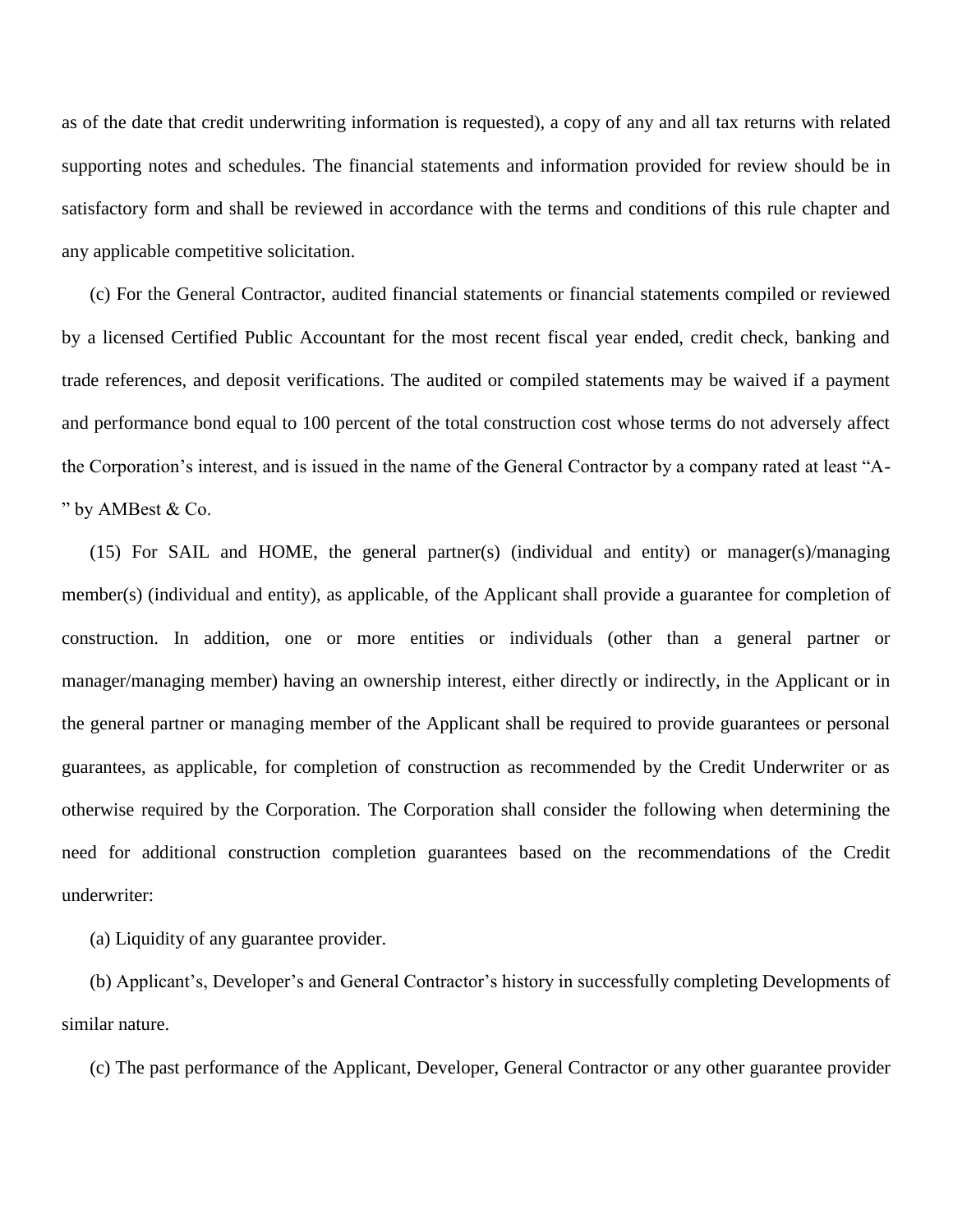in developing or constructing Developments financed by the Corporation or its predecessor.

(d) Percentage of the Corporation's funds utilized compared to Total Development Costs.

After evaluation of paragraphs (a)-(d) above by the Corporation and the Credit Underwriter, it is determined that additional surety is needed, the Applicant will be required to provide a letter of credit or payment and performance bond.

(16) For all Developments, the Developer fee and General Contractor's fee shall be limited to:

(a) Unless otherwise provided in a competitive solicitation process, the Developer fee shall be limited to 16 percent of Development Cost, excluding land and operating deficit reserves, except that, based upon criteria outlined in a competitive solicitation, a Developer fee of up to 21 percent of Development Cost, excluding land and operating deficit reserves, shall be allowed if the proposed Development is qualified for Competitive Housing Credits with a demographic commitment of Homeless or Persons with Special Needs. When the Developer fee is limited to 21 percent of the Development Cost, an amount equal to 5 percent of Development Cost must be placed in an operating subsidy reserve account to be held by the Corporation or its servicer. Any disbursements from said operating subsidy reserve account shall be reviewed and approved by the Corporation or its servicer. Upon the expiration of the Compliance Period, any remaining balance in any operating deficit reserve (or similarly purposed) account may be drawn to pay down any outstanding Corporation loan debt, including loan fees, on the Development administered by the Corporation or its servicer. If there is no Corporation loan debt on the Development at the end of the Compliance Period, then any remaining balance in said operating subsidy reserve account shall be placed into either an operating subsidy reserve account or a replacement reserve account for the Development, which will have similar distribution restrictions as stated herein or in paragraph (b), below. In no event shall the remaining balance in said operating subsidy reserve account be paid to the Developer or General Contractor in an amount that would cause the Developer fee or General Contractor fee to exceed the applicable percentage limitations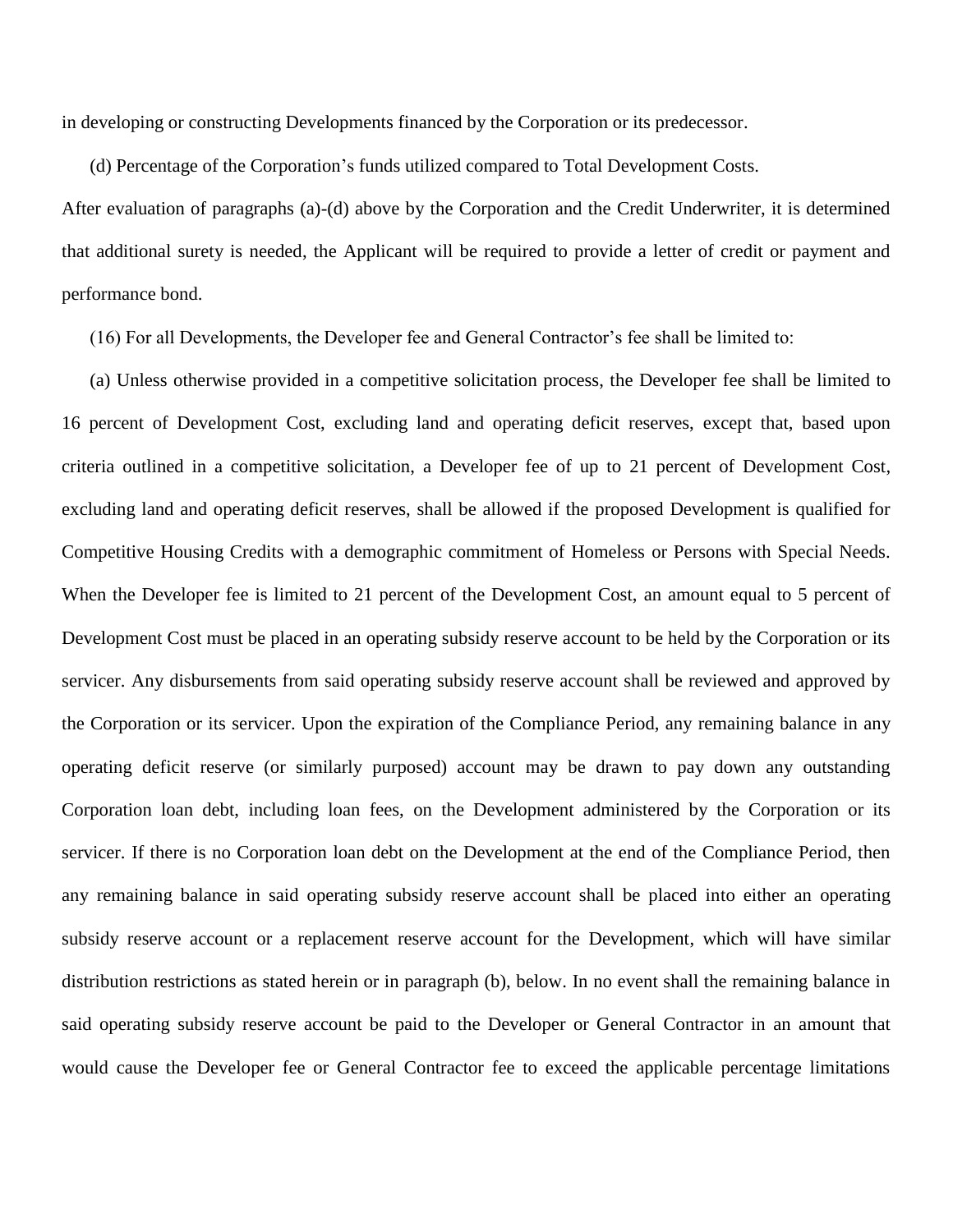provided herein and in paragraph (b) below. Amounts withdrawn from the reserve account will not be considered Development Cash Flow. In the event amounts withdrawn are to pay any deferred Development Costs, it can be done prior to the end of the Compliance Period, but no sooner than the end of the 13th year of the Compliance Period and only after the Corporation's Credit Underwriter confirms that said withdrawal does not negatively impact the Development through the remainder of the Compliance Period.

To the extent there are any Housing Credits that are not sold to an investor(s) (and at the minimum price referenced in paragraph 67-48.0072(29)(h), F.A.C.), in excess of 0.01 percent of the Applicant's Housing Credit Allocation, then it will be assumed those unsold Housing Credits are valued at the same price as those Housing Credits sold to an investor(s) and that total value will be considered to be part of the Developer fee.

(b) The General Contractor's fee shall be limited to a maximum of 14 percent of the actual construction cost.

(17) The General Contractor must meet the following conditions:

(a) Employ a Development superintendent and charge the costs of such employment to the general requirements line item of the General Contractor's budget;

(b) Charge the costs of the Development construction trailer, if needed, and other overhead to the general requirements line item of the General Contractor's budget;

(c) Secure building permits, issued in the name of the General Contractor;

(d) Secure a payment and performance bond whose terms do not adversely affect the Corporation's interest (or approved alternate security for General Contractor's performance, such as a letter of credit), issued in the name of the General Contractor, from a company rated at least "A-" by AMBest & Co.;

(e) Ensure that none of the General Contractor duties to manage and control the construction of the Development are subcontracted;

(f) Ensure that not more than 20 percent of the construction cost is subcontracted to any one entity, with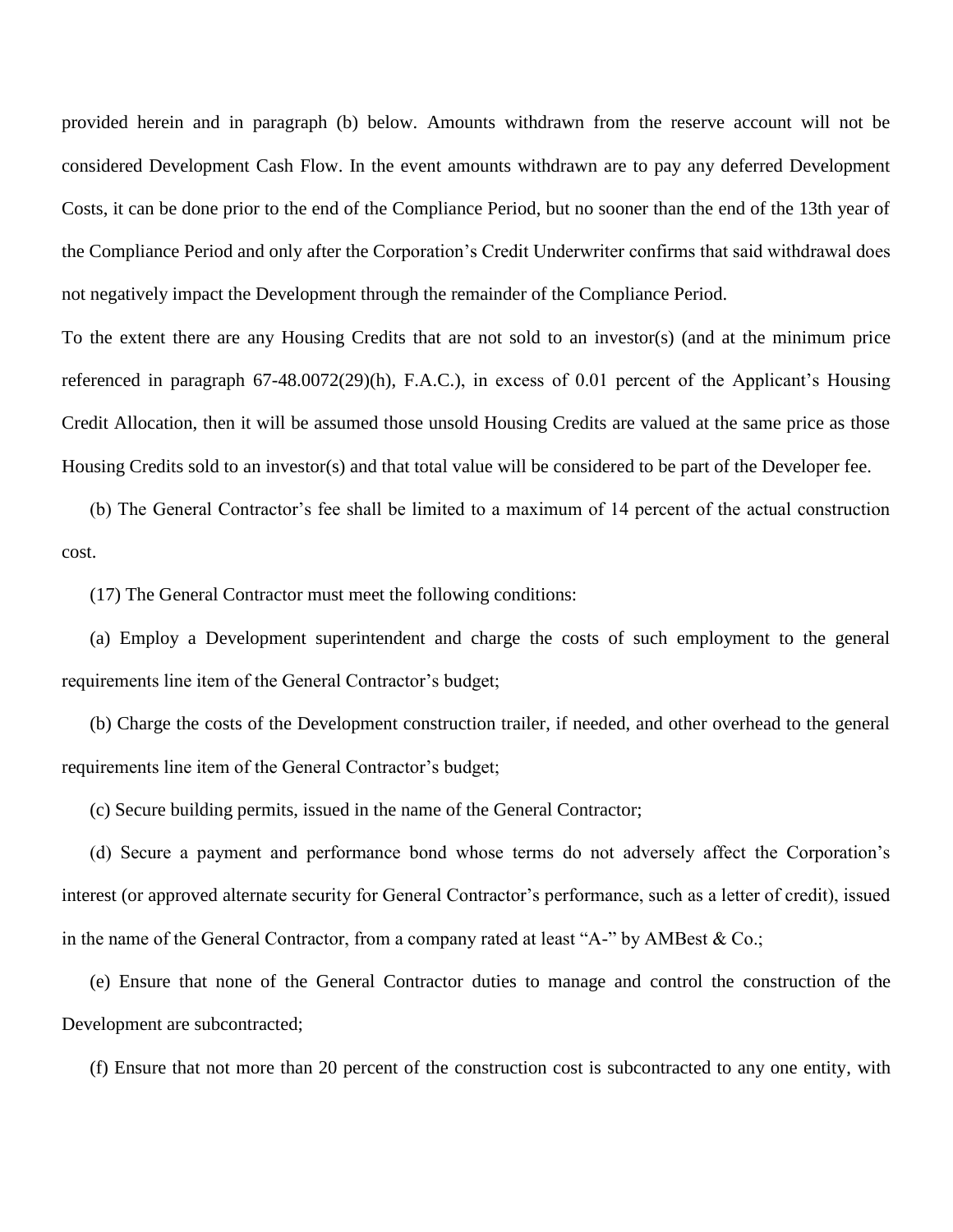the exception of a subcontractor contracted to deliver the building shell of a building of at least five (5) stories which may not have more than 31 percent of the construction cost in a subcontract, unless otherwise approved by the Board for a specific Development. With regard to said approval, the Board shall consider the facts and circumstances of each Applicant's request, inclusive of construction costs and the General Contractor's fees; and,

(g) Ensure that no construction cost is subcontracted to any entity that has common ownership or is affiliated with the General Contractor unless otherwise approved by the Board for a specific Development. With regard to said approval, the Board shall consider the facts and circumstances of each Applicant's request, inclusive of construction costs and ownership interests in the Development.

(18) For SAIL and HOME, the Credit Underwriter shall require an operating deficit guarantee. Upon written request of the guarantor(s) to the Corporation or its agent, the operating deficit guarantee will be released upon achievement of a 1.15x debt service coverage ratio for the combined permanent first mortgage and SAIL or HOME loan, as determined by the Corporation or its agent, and 90 percent occupancy, and 90 percent of the gross potential rental income, net of utility allowances, if applicable, all for a period equal to 12 consecutive months, all as certified by an independent Certified Public Accountant. The calculation of the debt service coverage ratio shall be made by the Corporation or its agent. The Credit Underwriter or servicer will determine whether all of the requirements described above have been met, including receipt, acceptance and verification of the documentation provided by the Certified Public Accountant, and will then submit a letter to the Corporation containing a positive or negative recommendation concerning the release of the operating deficit guarantee. If the Corporation's decision is to deny the release of the operating deficit guarantee, the Board shall consider the facts and circumstances of the Applicant's request and the Corporation's denial, and make a determination of whether to grant the requested release. Notwithstanding the above, the operating deficit guarantee shall not be released earlier than three (3) years following the final certificate of occupancy.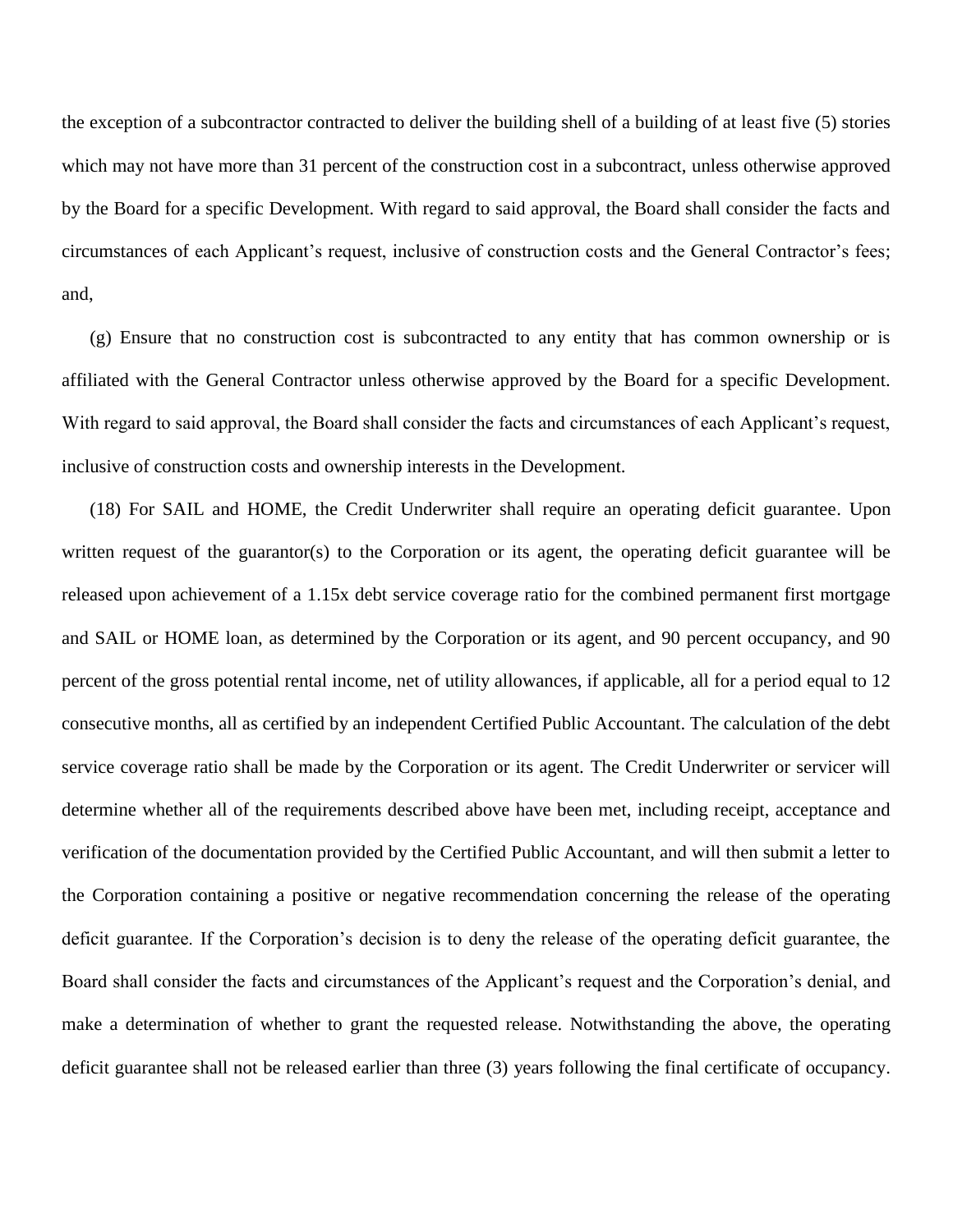An operating deficit guarantee, to be released upon achievement of 1.00x debt service coverage for a minimum of six (6) consecutive months for the combined permanent first mortgage and SAIL or HOME loan will be required for Developments receiving first mortgage funding from the United States Department of Agriculture Rural Development (RD) if RD is providing rental assistance and has acknowledged that rents will be set at an amount sufficient to pay all operating expenses, replacement reserve requirements and debt service on the SAIL or HOME loan and all superior mortgages.

(19) Contingency reserves which total no more than 5 percent of total actual construction costs (hard costs) and total general development costs (soft costs) for Redevelopment and Developments where 50 percent or more of the units are new construction may be included within the Total Development Cost for Application and underwriting purposes. Contingency reserves which total no more than 15 percent of total actual construction costs (hard costs) and no more than 5 percent of total general development costs (soft costs) for Rehabilitation, Moderate Rehabilitation, Substantial Rehabilitation, and Preservation may be included within the Total Development Cost for Application and underwriting purposes; however, in the event financing is obtained through a federal government rehabilitation program, a contingency reserve up to 20 percent may be utilized if required by the program. Contingency reserves shall not be paid from SAIL or HOME funds.

(20) The Credit Underwriter will review and determine if the number of loans and construction commitments of the Applicant and its Principals will impede its ability to proceed with the successful development of each proposed Corporation-funded Development.

(21) Information required by the Credit Underwriter shall be provided as follows:

(a) For SAIL, EHCL, and HOME Developments, the Corporation shall issue a firm loan commitment after approval of the Credit Underwriter's recommendation for funding by the Board.

(b) For SAIL, EHCL, and HOME that is not in conjunction with Competitive HC, unless stated otherwise in a competitive solicitation, the firm loan commitment must be issued within nine (9) months of the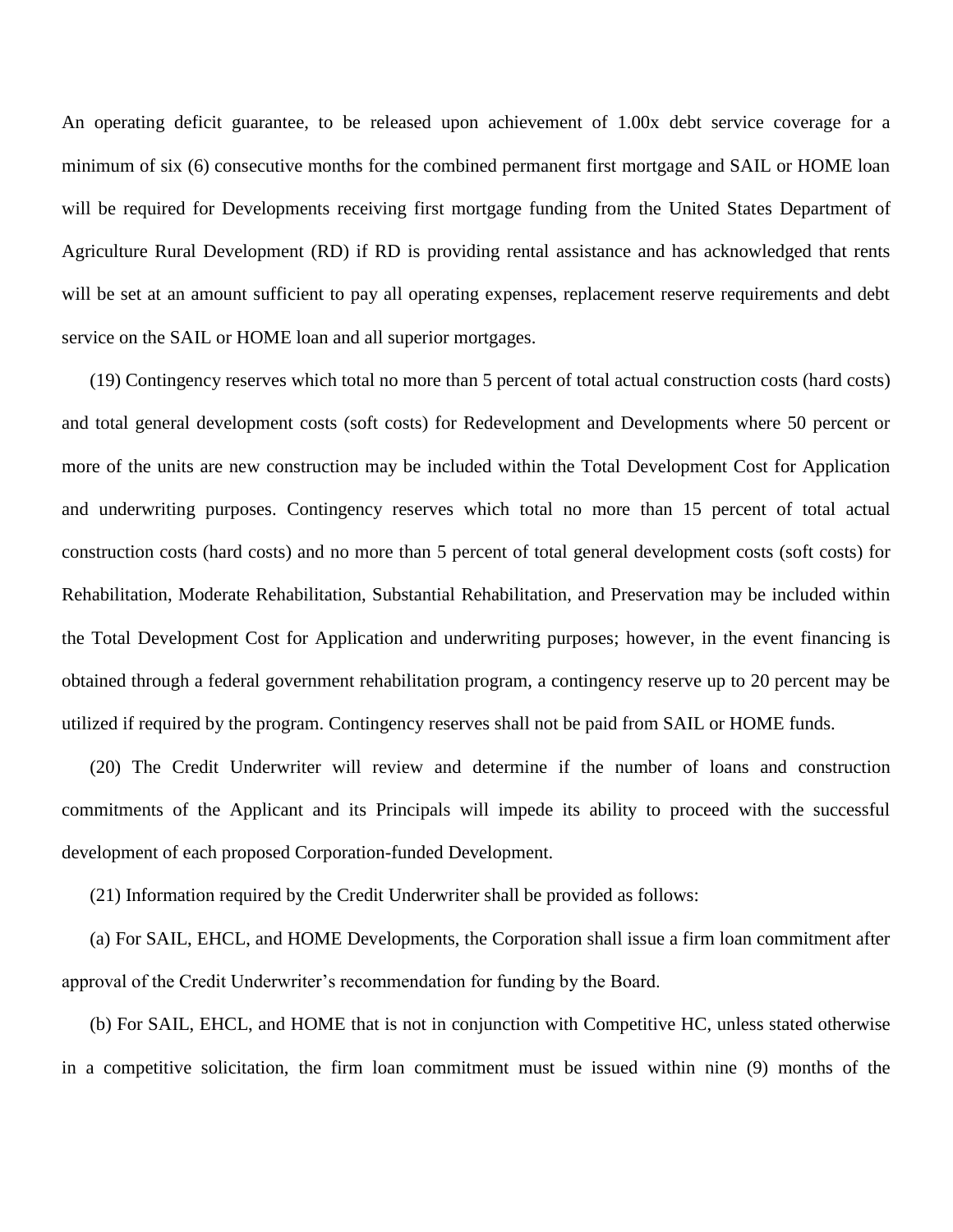Applicant's acceptance to enter credit underwriting. Unless an extension is approved by the Corporation in writing, failure to achieve credit underwriting report approval and issuance of a firm loan commitment by the specified deadline shall result in withdrawal of the preliminary commitment. Applicants may request one (1) extension of up to six (6) months to secure a firm loan commitment. All extension requests must be submitted in writing to the program administrator and contain the specific reasons for requesting the extension and shall detail the time frame to achieve a firm loan commitment. In determining whether to grant an extension, the Board shall consider the facts and circumstances of the Applicant's request, inclusive of the responsiveness of the Development team and its ability to deliver the Development timely. The Corporation shall charge a nonrefundable extension fee of one (1) percent of each loan amount if the request to extend the credit underwriting and firm loan commitment process beyond the initial nine (9) month deadline is approved. If, by the end of the extension period, the Applicant has not received a firm loan commitment, then the preliminary commitment shall be withdrawn.

(c) For SAIL and HOME that is in conjunction with Competitive HC, the firm loan commitment must be issued within the time frame outlined in the competitive solicitation.

(d) For Competitive HC Developments, regardless of whether the HC is in conjunction with SAIL or HOME, all preliminary items required for the Credit Underwriter's preliminary HC allocation recommendation must be provided to the Credit Underwriter within 21 Calendar Days of the date of the invitation to enter credit underwriting. Unless an extension is approved by the Corporation in writing, failure to submit the required credit underwriting information by the specified deadline shall result in withdrawal of the invitation to enter credit underwriting. In determining whether to grant an extension, the Corporation shall consider the facts and circumstances of the Applicant's request, inclusive of the responsiveness of the Development team and its ability to deliver the Development timely. If the Corporation's decision is to deny the Applicant's request for an extension, then prior to the withdrawal of the invitation, the Board shall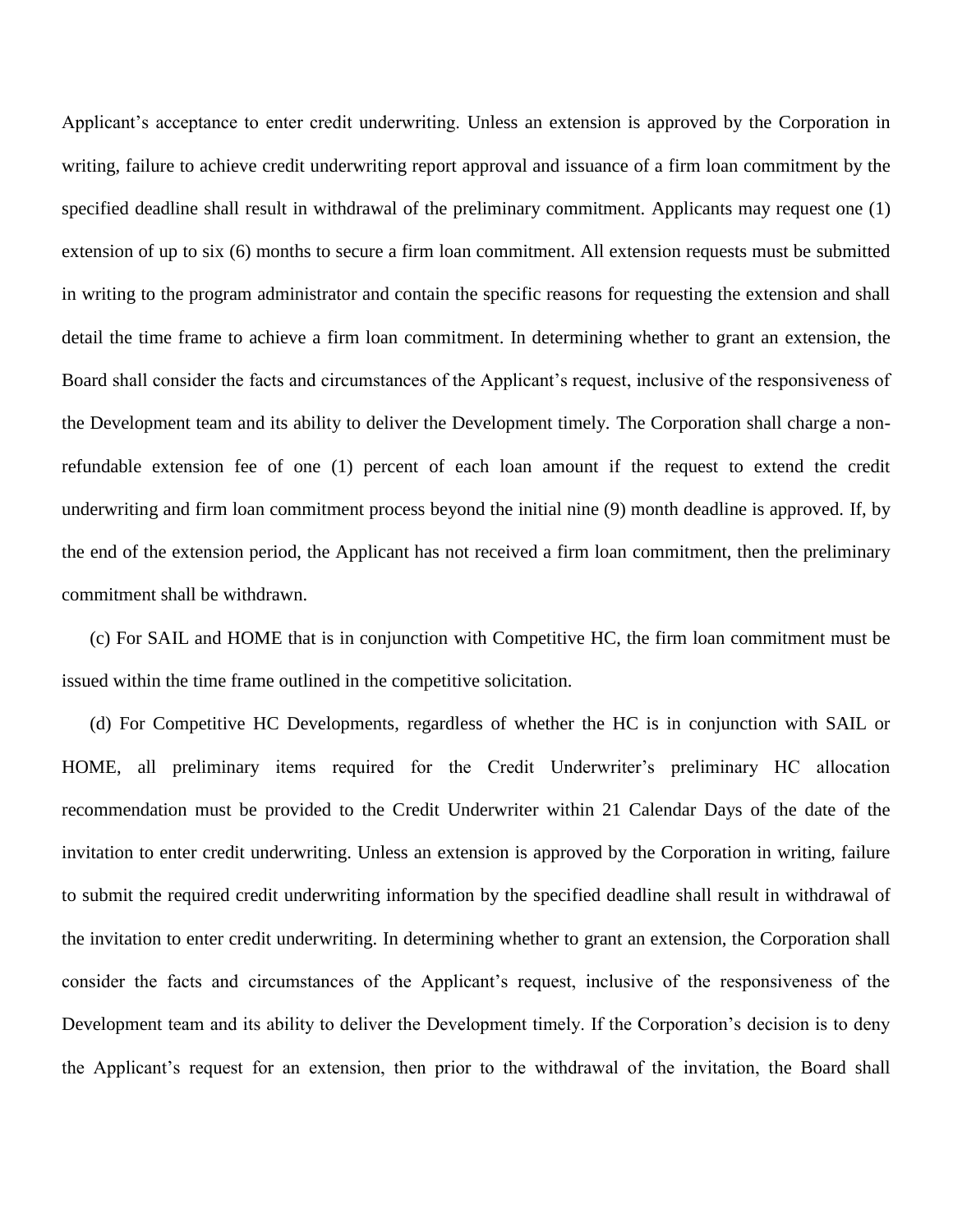consider the facts and circumstances of the Applicant's request, the Corporation's denial, and any credit underwriting report, if available, and make a determination of whether to grant the requested extension.

(22) If the Credit Underwriter requires additional clarifying materials in the course of the underwriting process, the Credit Underwriter shall request same from the Applicant and shall specify deadlines for the submission of same. Failure to submit required information by the specified deadline, unless a written extension of time has been approved by the Corporation, shall result in withdrawal of the preliminary commitment or the invitation to enter credit underwriting, or both, as applicable. In determining whether to grant an extension, the Corporation shall consider the facts and circumstances of the Applicant's request, inclusive of the responsiveness of the Development team and its ability to deliver the Development timely. If the Corporation's decision is to deny the Applicant's request for an extension, then prior to the withdrawal of the preliminary commitment or the invitation to enter credit underwriting, or both, as applicable, the Board shall consider the facts and circumstances of the Applicant's request, the Corporation's denial, and any credit underwriting report, if available, and make a determination of whether to grant the requested extension.

(23) The Credit Underwriter shall complete its analysis and submit a written draft report and recommendation to the Corporation. Upon receipt, the Corporation shall provide to the Applicant the section of the written draft report consisting of supporting information and schedules. The Applicant shall review and provide written comments to the Corporation and Credit Underwriter within 48 hours of receipt. After the 48 hour period, the Corporation shall provide to the Credit Underwriter comments on the draft report and, as applicable, on the Applicant's comments. Then, the Credit Underwriter shall review and incorporate, if deemed appropriate, the Corporation's and Applicant's comments and release the revised report to the Corporation and the Applicant. Any additional comments from the Applicant shall be received by the Corporation and the Credit Underwriter within 72 hours of receipt of the revised report. Then, the Credit Underwriter will provide a final report, which will address comments made by the Applicant, to the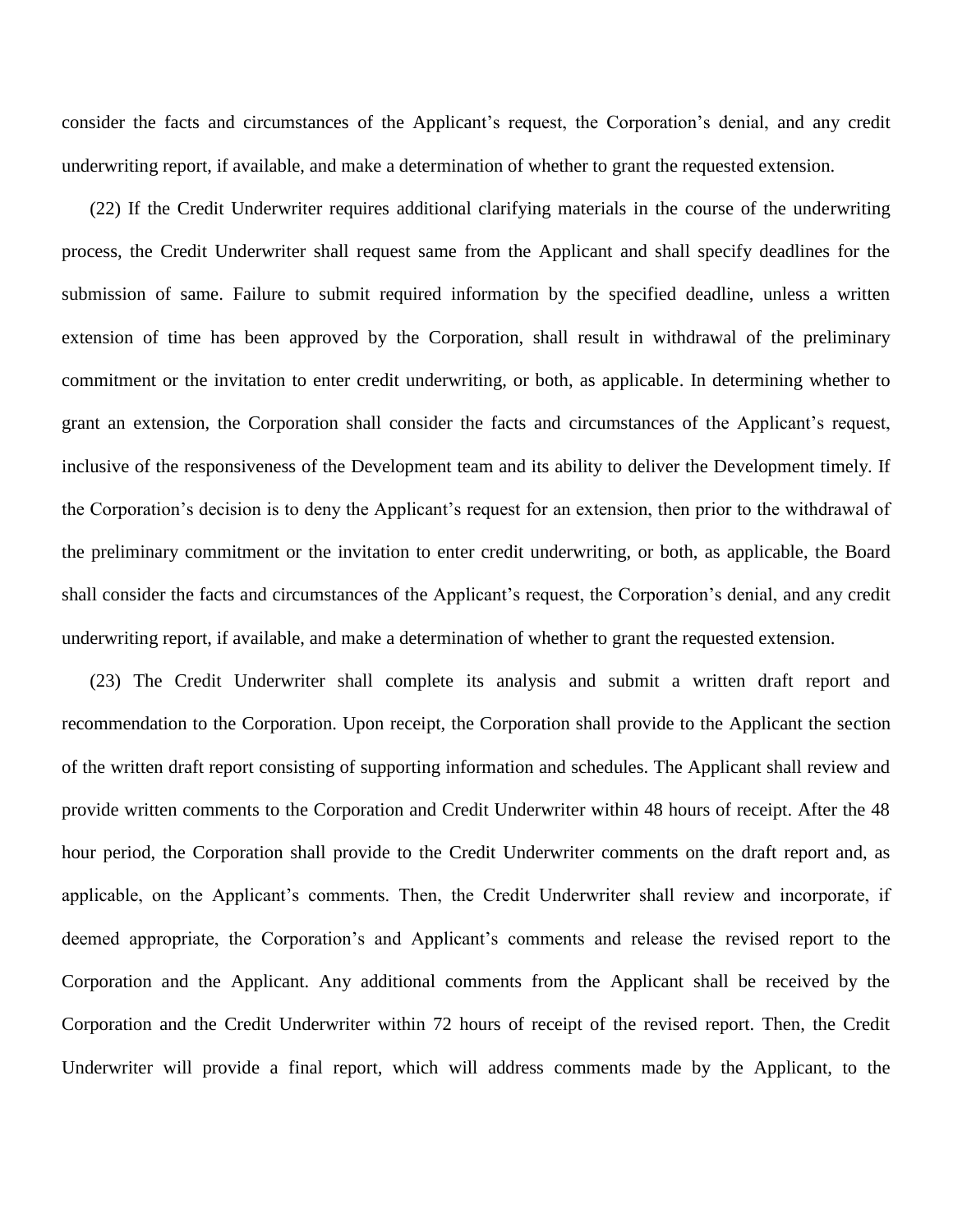Corporation.

(24) For SAIL, EHCL, and HOME, the Credit Underwriter's loan recommendations will be sent to the Board for approval.

(25) For SAIL, EHCL, and HOME, the Corporation shall issue a firm loan commitment within seven (7) Calendar Days after approval of the Credit Underwriter's recommendation for funding by the Board.

(26) For SAIL, EHCL, and HOME, that is not in conjunction with Competitive HC, these Corporation loans and other mortgage loans related to the Development must close within 120 Calendar Days of the date of the firm loan commitment(s), unless the Development is a Tax-Exempt Bond-Financed Development which then the closing must occur within 180 Calendar Days of the firm loan commitment(s). Unless an extension is approved by the Board, failure to close the loan(s) by the specified deadline outlined above shall result in the firm loan commitment(s) being deemed void and the funds shall be de-obligated. Applicants may request one (1) extension of the loan closing deadline outlined above for a term of up to 90 Calendar Days. All extension requests must be submitted in writing to the program administrator and contain the specific reasons for requesting an extension and shall detail the time frame to close the loan. The Board shall consider the facts and circumstances of each Applicant's request, inclusive of the Applicant's ability to close within the extension term and any credit underwriting report, prior to determining whether to grant the requested extension. The Corporation shall charge an extension fee of one (1) percent of each Corporation loan amount if the Board approves the request to extend the loan closing deadline beyond the applicable 120 Calendar Day or 180 Calendar Day period outlined above. In the event the Corporation loan(s) does not close by the end of the extension period, the firm loan commitment(s) shall be deemed void and the funds shall be de-obligated.

(27) For SAIL and HOME that is in conjunction with Competitive HC, upon issuance of the preliminary loan commitment, these Corporation loans and other mortgage loans related to the Development must close within the time frame outlined in the competitive solicitation.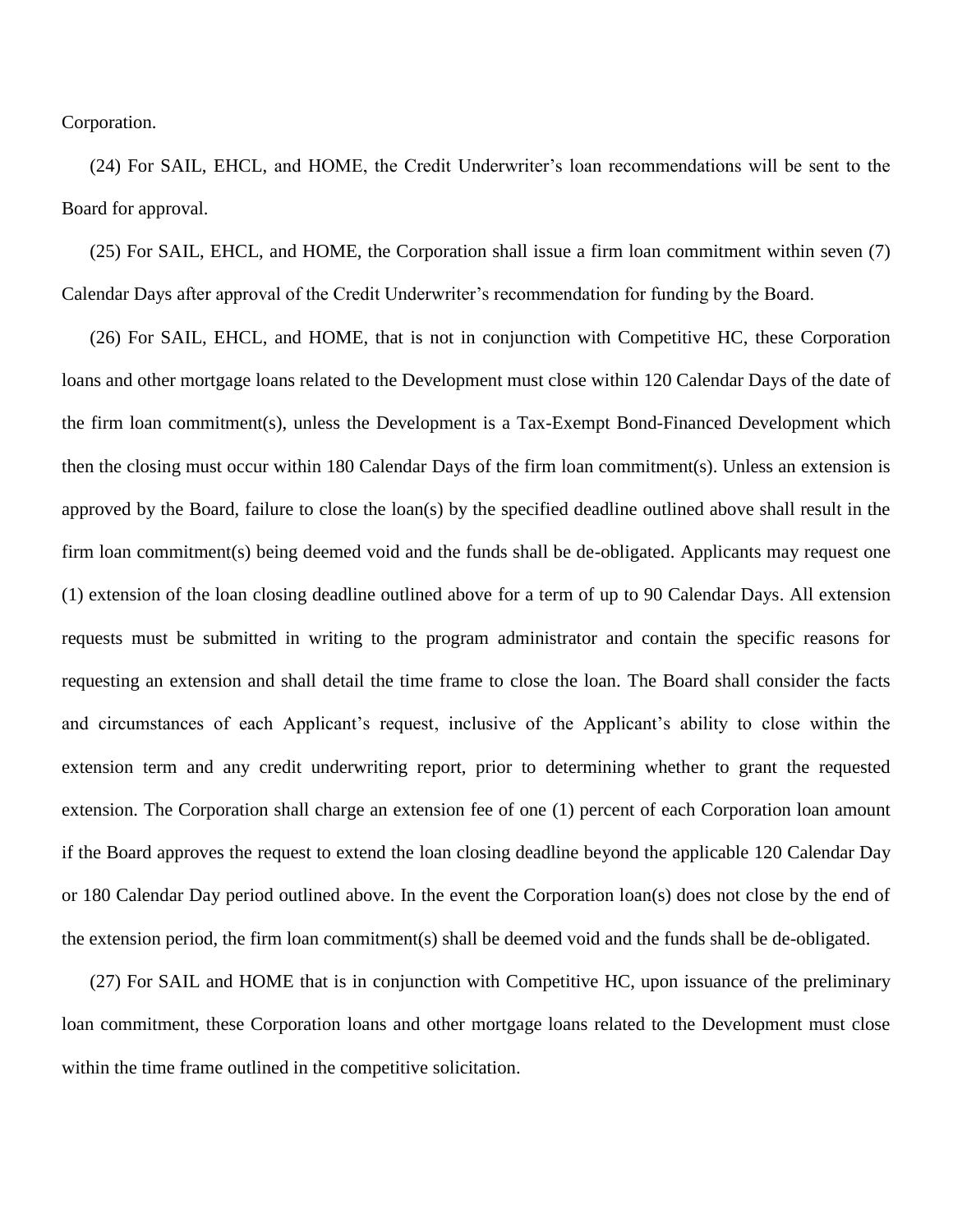(28) Prior to any loan closing:

(a) The Applicant must provide evidence of all necessary consents or required signatures from first mortgagees or subordinate mortgagees to the Corporation and its counsel; and,

(b) The Credit Underwriter must have received all items necessary to release its letter confirming that all closing contingencies have been met, including the finalized sources and uses of funds and Draw schedule.

(29) For Competitive Housing Credits, the Credit Underwriter shall use the following procedures during the credit underwriting evaluation:

(a) The Credit Underwriter, in determining the amount of Housing Credits a Development is eligible for when using the qualified basis calculation, shall use a Housing Credit percentage of:

1. Unless otherwise stated in a competitive solicitation, twenty (20) basis points over the percentage as of the date of invitation to enter credit underwriting with a minimum of 9 percent for 9 percent credits for new construction and Rehabilitation Developments unless the Applicant has previously locked-in the percentage at a different rate, in which case the Credit Underwriter shall use the locked-in Housing Credit percentage;

2. Fifteen (15) basis points over the percentage as of the date of invitation to enter credit underwriting up to 4 percent for 4 percent credits for acquisition and federally subsidized Developments, unless the Applicant has previously locked-in the percentage at a different rate, in which case the Credit Underwriter shall use the locked-in Housing Credit percentage.

(b) Costs such as syndication fees and brokerage fees cannot be included in eligible basis. All consulting fees and any financial or other guarantees required for the financing must be paid out of the Developer fee. Consulting fees cannot cause the Developer fee to exceed the maximum allowable fee as set forth in subsection 67-48.0072(16), F.A.C.

(c) All contracts for hard or soft Development Costs must be itemized for each cost component.

(d) The allocation amount for acquisition Housing Credits shall be limited to the lesser of the sale price or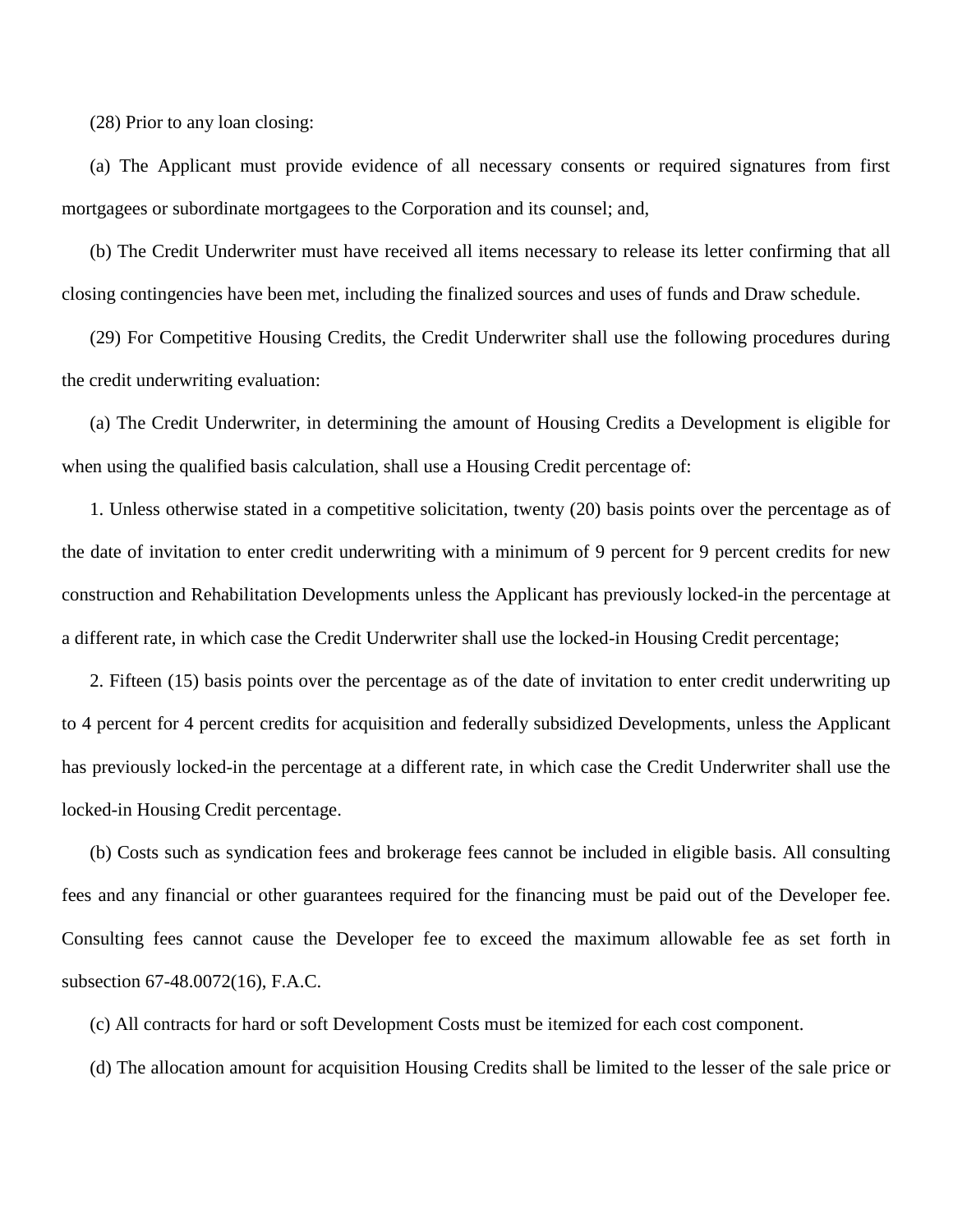the appraised value of the building(s).

(e) If the Credit Underwriter is to recommend a Competitive Housing Credit Allocation, the recommendation will be the lesser of:

1. The qualified basis calculation result,

2. The gap calculation result, or

3. The Housing Credit award considered in the Application.

During the credit underwriting process and as a part of the final cost certification process, the Development will be subjected to the Total Development Cost per unit limitation test as outlined in a competitive solicitation.

(f) As part of the process the Corporation uses to determine financial feasibility as set forth in Section  $42(m)(2)$  of the IRC, the Corporation shall utilize the greater of:

1. The actual percentage of the Applicant's Housing Credit Allocation being sold to the Housing Credit Syndicator/direct investor(s), or

2. 99.99 percent of the Applicant's Housing Credit Allocation.

The actual percentage of the Applicant's Housing Credit Allocation being sold must be equal to or less than the percentage of ownership interest held by the limited partner (inclusive of any special limited partner) or member. In addition, the price of the Housing Credits being sold must reflect a market rate value at a minimum or one will be utilized when determining a recommendation for the amount of the Housing Credit Allocation using the gap calculation.

(g) When utilizing the gap calculation in determining a recommendation for the amount of the Housing Credit Allocation as part of the process the Corporation uses to determine financial feasibility as set forth in Section  $42(m)(2)$  of the IRC, the Credit Underwriter shall assume a first mortgage loan amount from a nongovernmental agency (i.e., a traditional first mortgage lender) to be the greater of: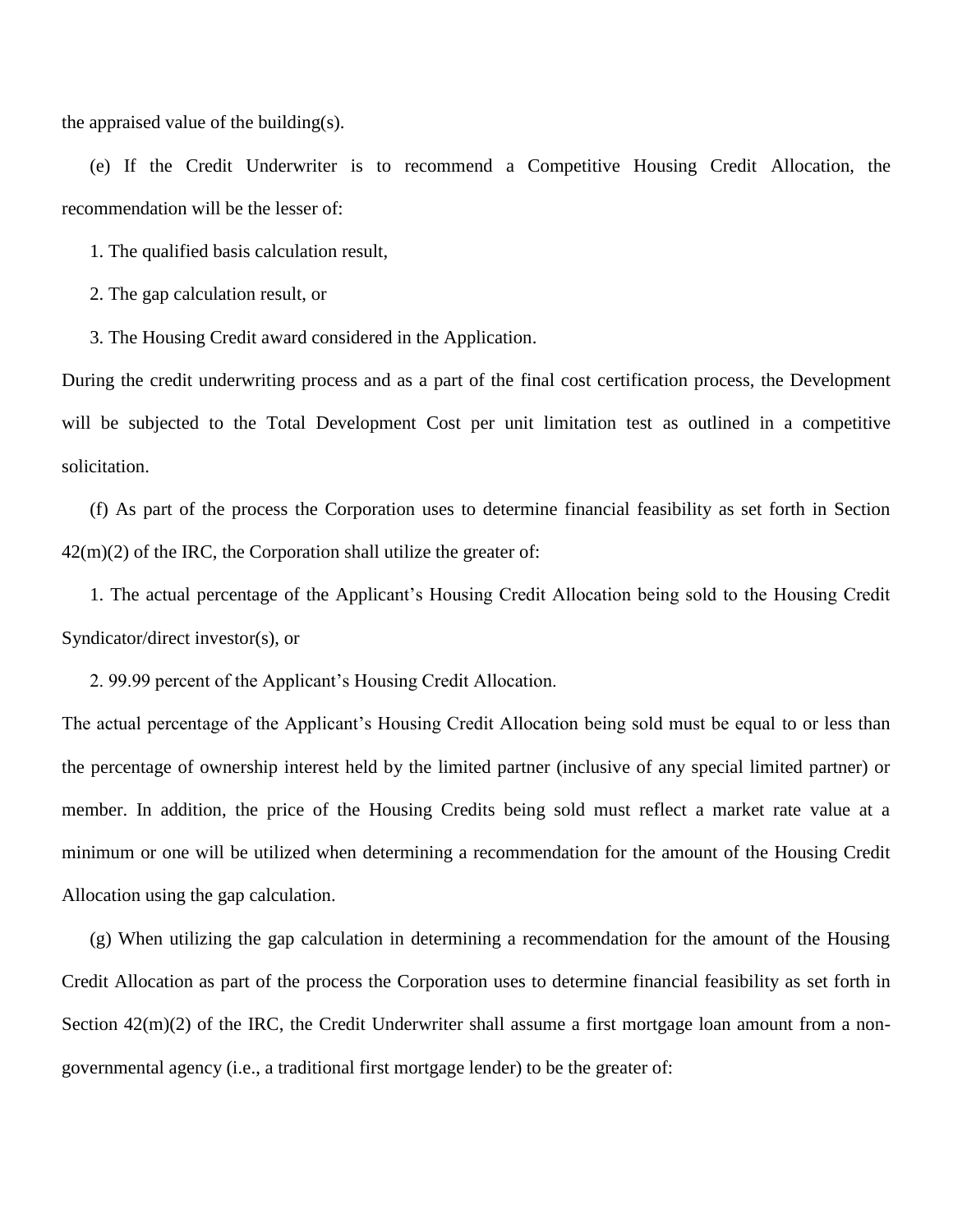1. The actual amount committed to the Development, or

2. The amount of the proposed Development's minimum qualifying first mortgage as determined herein. The Development's minimum qualifying first mortgage shall be the lesser of a. or b. as follows:

a. An amount that yields a debt service coverage ratio of 1.25x based on the pro forma for the proposed Development's 15th year given an annual rate of increase for revenues of the lesser of 2 percent or the annual rate of increase utilized in credit underwriting, along with an annual rate of increase for operating expenses of the greater of 3 percent or the annual rate of increase utilized in credit underwriting, or

b. The greater of either:

(I) An amount that yields a debt service coverage ratio of 1.50x, or

(II) An amount that yields a net cash flow after debt service of \$1,000 per unit.

Both (I) and (II) above are based on the pro forma for the proposed Development's initial year.

With regard to subparagraph 2. above, unless otherwise stated in a competitive solicitation, the first mortgage shall be sized based on an interest rate equal to the actual interest rate of the actual first mortgage of the proposed Development, but no less than an interest rate floor of the greater of 7.0 percent or 325 basis points over the 10-year Treasury Rate as of the submission deadline for the applicable competitive solicitation and an interest rate ceiling of no greater than 100 basis points over said interest rate floor. The first mortgage shall be sized based on an amortization term equal to the greater of the actual amortization term of the actual first mortgage of the proposed Development or 30 years. If the resulting calculated minimum qualifying first mortgage is less than \$500,000, then the Development shall assume to have no minimum qualified first mortgage. This determination applies to any Development that did not qualify as a Homeless or Persons with Special Needs Demographic Development, which said Homeless or Persons with Special Needs Demographic Developments would only use its actual committed debt.

(h) When any Housing Credit Allocation is syndicated or sold directly to an investor, the Corporation will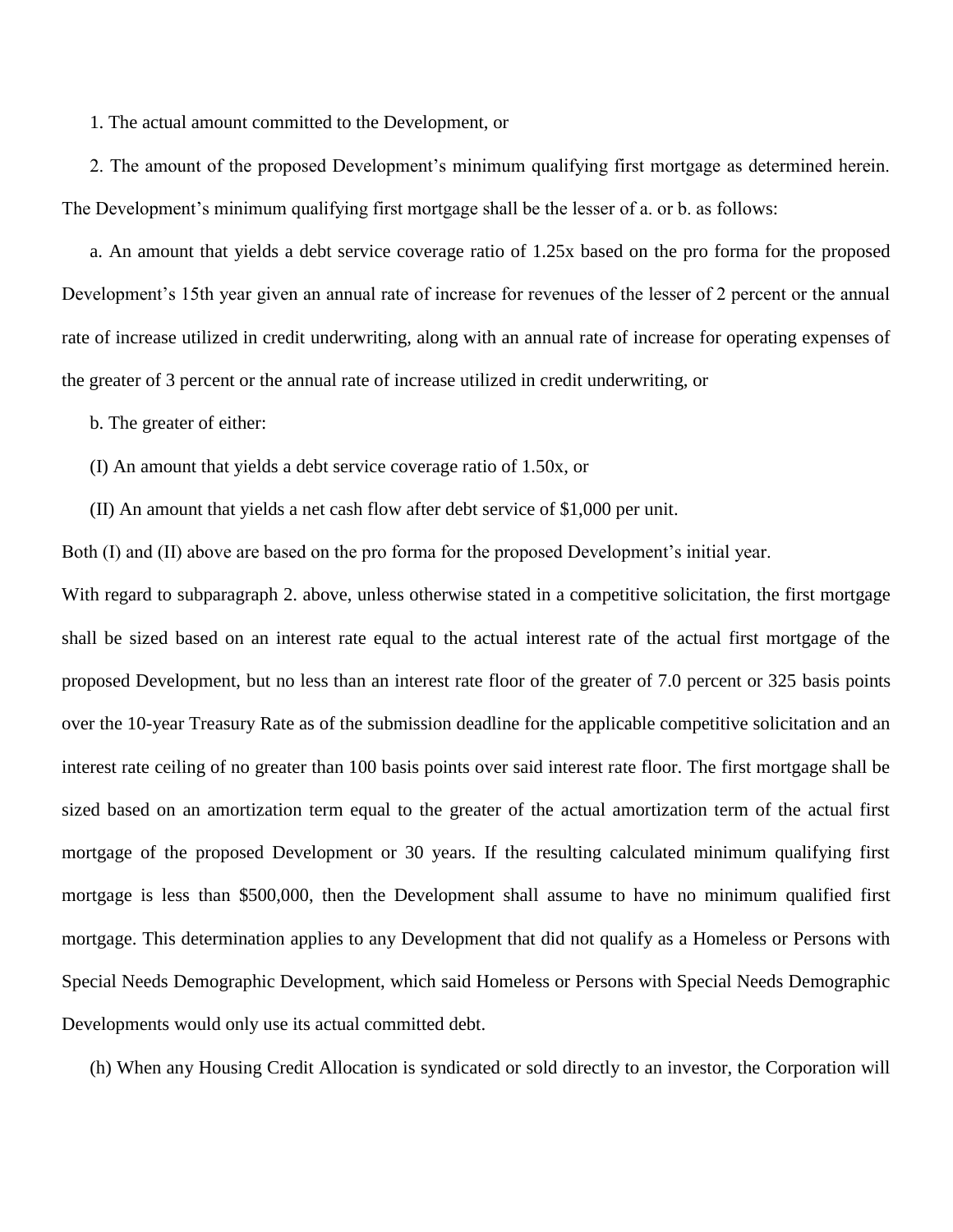require that the net proceeds received on the sale of the Housing Credits be reflective of market rate pricing as depicted by the price per dollar of Housing Credit Allocation available to the Development. All Competitive Housing Credits not retained by the Applicant (up to an assumed maximum of 0.01 percent of the Housing Credit Allocation) must be sold directly or indirectly to an investor at market rate pricing. The amount of equity capital contributed by investors to an Applicant shall not be less than the amount generally contributed by investors to similar Developments as determined by using sales of comparable Housing Credit Developments and the Corporation's evaluation of market trends. The Applicant shall have documentation provided to the Corporation by the Housing Credit Syndicator (for Housing Credits that are syndicated) or by the Applicant (for any Housing Credits that are not syndicated) that details, for each Housing Credit investor (providing the name of the actual investor is optional), the following information:

1. The gross dollar amount of funding provided to the Housing Credit Syndicator or the Applicant, as applicable, in exchange for the purchase of the Housing Credits,

2. The net dollar amount of funding provided to the Housing Credit Syndicator or the Applicant, as applicable, that will be passed along to the Applicant as Housing Credit equity; and,

3. The annual dollar amount of Housing Credit Allocation sold to the investor in exchange for the funding provided.

The Corporation will base all calculations of the minimum net syndication/investor proceeds available to the Development on the assumption that a minimum of 99.99 percent of the Housing Credit Allocation is being sold to raise equity capital. The Corporation will use the greater of:

a. The actual equity capital contributed to the Development, or

b. The required minimum equity capital contributed to the Development based on the criteria provided herein.

(30) If the Credit Underwriter recommends that Housing Credits be allocated to the Development, the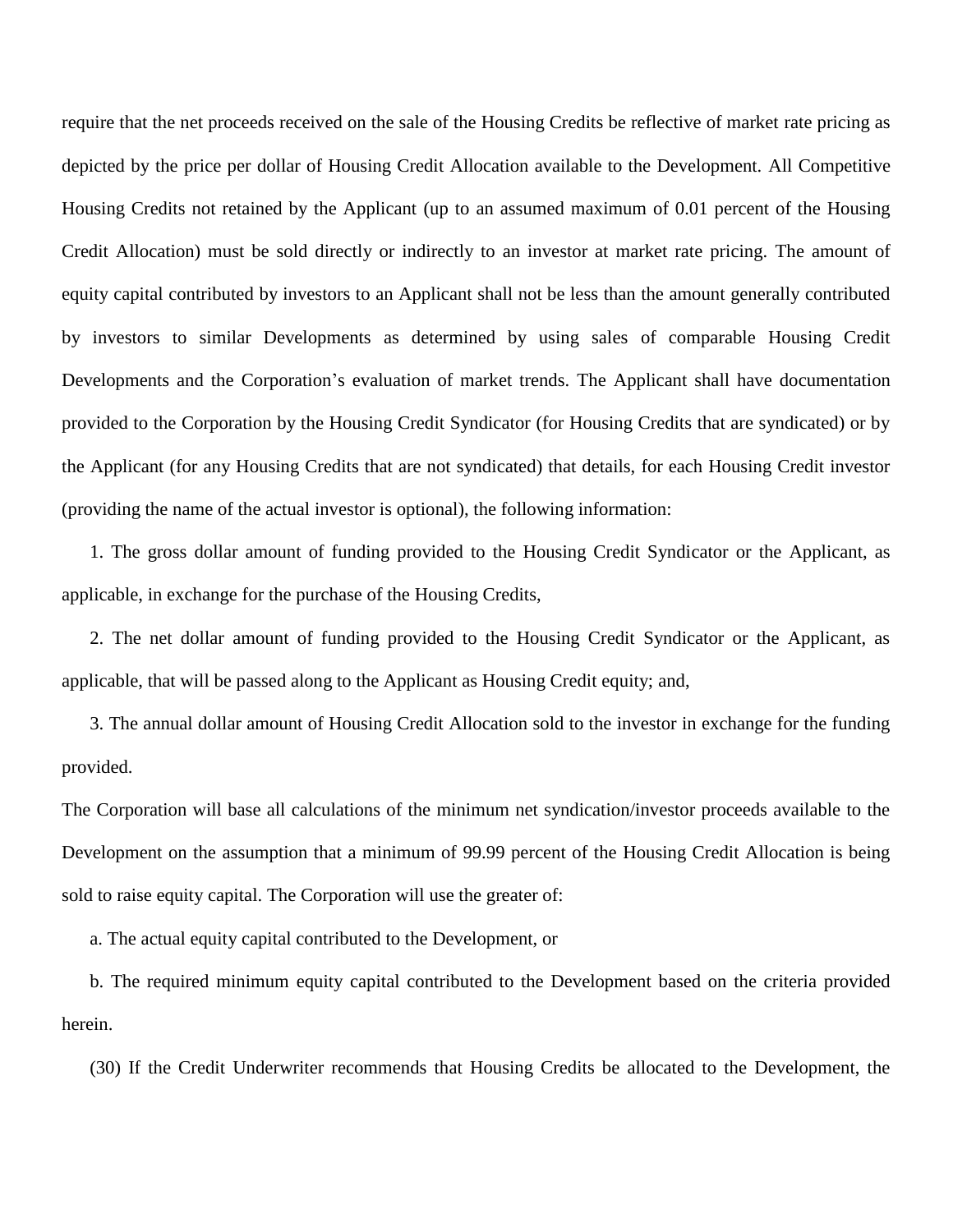Corporation shall determine the credit amount, if any, necessary to make the Development financially feasible and viable throughout the Housing Credit Extended Use Period and shall issue a Preliminary Allocation certificate. If the Credit Underwriter recommends that no credits be allocated to the Development and the Executive Director accepts the recommendation, the Applicant shall be notified that no Housing Credits will be allocated to the Development. All contingencies required in the Preliminary Allocation shall be met or satisfied by the Applicant within 45 Calendar Days from the date of issuance or as otherwise indicated on the certificate.

(31) For Competitive HC, the credit underwriting report must be finalized no later than the deadline provided in the Carryover Allocation Agreement, unless extended as provided in the Carryover Allocation Agreement, or the Housing Credits will be deemed to be returned to the Corporation.

*Rulemaking Authority 420.507, 420.508 FS. Law Implemented 420.5087, 420.5089, 420.5099 FS. History– New 2-7-05, Amended 1-29-06, 4-1-07, 3-30-08, 8-6-09, 11-22-11, 10-9-13, 10-8-14, 9-15-16.*

#### **67-48.0075 Miscellaneous Criteria.**

(1) In addition to the alteration, improvement or modification of an existing structure, Rehabilitation or Preservation with respect to the HOME Program and Rehabilitation or Preservation with respect to the Housing Credit Program also includes:

(a) For HOME Developments, moving an existing structure to a foundation constructed with HOME funds. Rehabilitation may include adding rooms outside the existing walls of a structure, but adding a housing unit is considered new construction.

(b) For Competitive Housing Credit Developments, what is stated in Section 42(e) of the IRC, except that the following is substituted for Section  $42(e)(3)(A)(ii)(II)$ : "II. The requirement of this subclause is met if the qualified basis attributable to such amount, when divided by the number of low-income units in the building, is \$25,000 or more."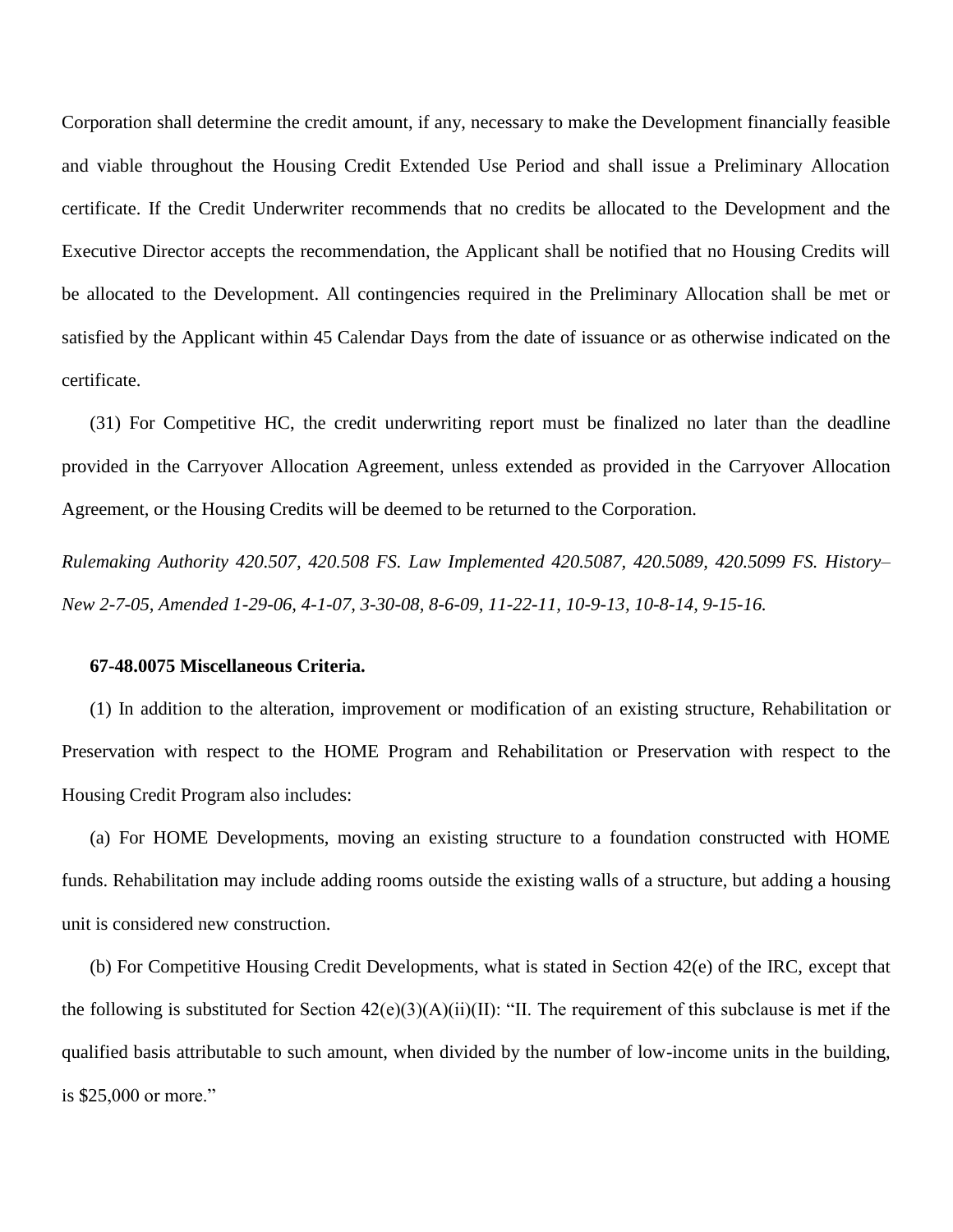(2) For purposes of this rule chapter, in accordance with Section 42 of the IRC, a for-profit entity wholly owned by one or more qualified non-profit organizations will constitute a Non-Profit entity. The purpose of the Non-Profit must be, in part, to foster low-income housing and such purpose must be reflected in the Articles of Incorporation of the Non-Profit entity. A Non-Profit entity shall own an interest in the Development, either directly or indirectly; shall not be affiliated with or controlled by a for-profit Corporation; and shall materially participate in the development and operation of the Development throughout the total affordability period as stated in the Land Use Restriction Agreement and the Extended Use Agreement.

(3) Total Development Cost includes the following:

(a) The cost of acquiring real property and any buildings thereon, including payment for options, deposits, or contracts to purchase properties, of which the total cost cannot exceed the appraised value of the real property as determined in the credit underwriting process.

(b) The cost of site preparation, demolition, and development.

(c) Any expenses relating to the issuance of tax-exempt bonds or taxable bonds related to the particular Development.

(d) Fees in connection with the planning, execution, and financing of the Development, such as those of architects, engineers, attorneys, accountants, Developer fee, and the Corporation.

(e) The cost of studies, surveys, plans, permits, insurance, interest, financing, tax and assessment costs, and other operating and carrying costs during construction, rehabilitation, or reconstruction of the Development.

(f) The cost of the construction, rehabilitation, and equipping of the Development.

(g) The cost of land improvements, such as landscaping and offsite improvements related to the Development, whether such costs are paid in cash, property, or services. However, offsite improvements are not eligible to be paid with HOME funds.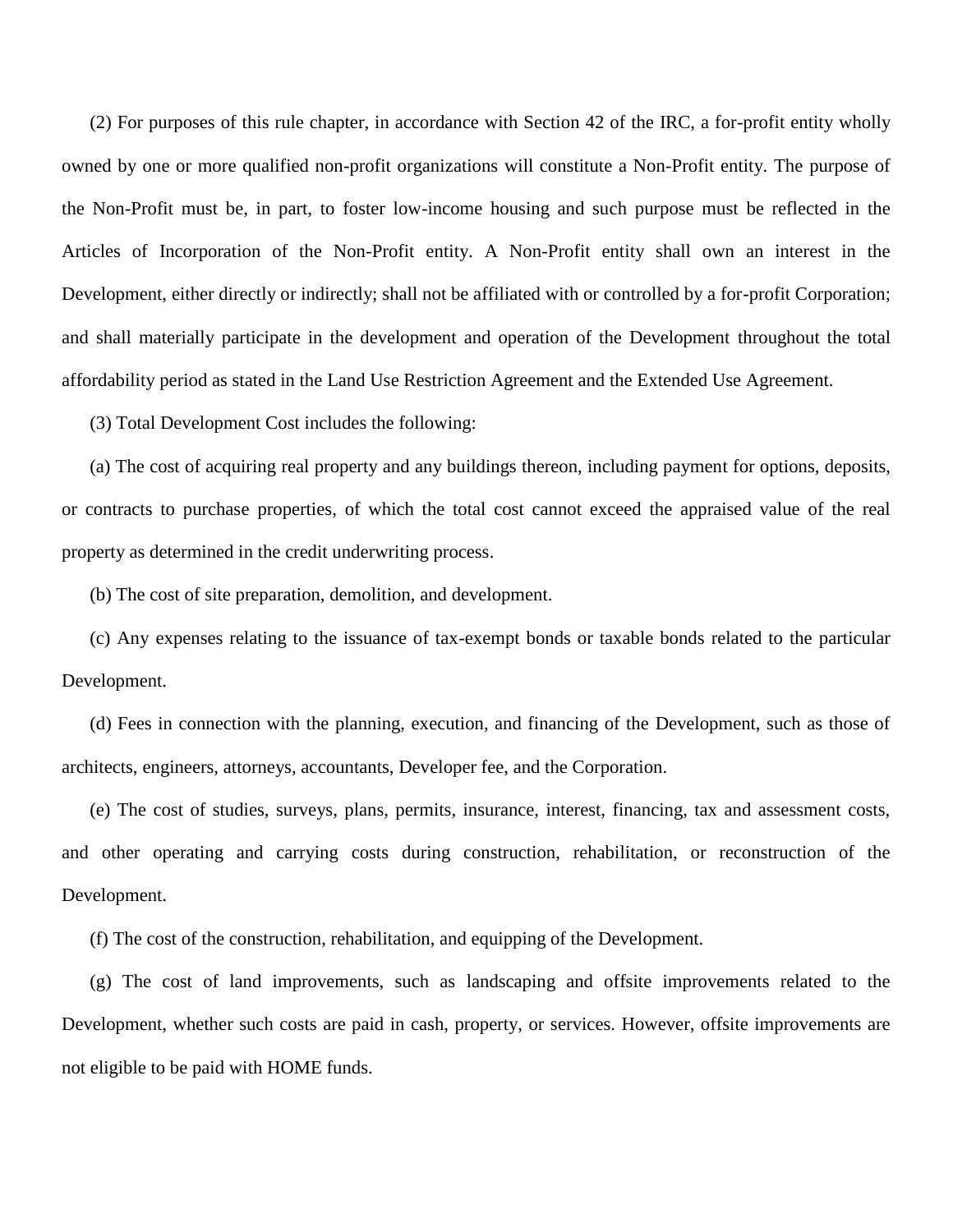(h) Expenses in connection with initial occupancy of the Development.

(i) Allowances for contingency reserves and any anticipated operating reserves as recommended by the Credit Underwriter and approved by the Corporation.

(j) The cost of such other items, including relocation costs, indemnity and surety bonds, premiums on insurance, and fees and expenses of trustees, depositories, and paying agents for the Corporation's bonds, for the construction or Rehabilitation/Moderate Rehabilitation/Substantial Rehabilitation of the Development.

(4) In determining the income standards of Eligible Persons for its various programs, the Corporation shall take into account the following factors:

(a) Requirements mandated by federal law.

(b) Variations in circumstances in the different areas of the state.

(c) Whether the determination is for rental housing.

(d) The need for family size adjustments to accomplish the purposes set forth in this rule chapter.

With respect to the HC Program, an Eligible Person shall mean a Family having a combined income which meets the income eligibility requirements of the HC Program and Section 42 of the IRC.

(5) Financial Beneficiary and Affiliate, as defined in Rule 67-48.002, F.A.C., do not include third party lenders, third party management agents or companies, third party service providers, Housing Credit Syndicators, credit enhancers regulated by a state or federal agency, or contractors whose total fees are within the limit described in Rule 67-48.0072, F.A.C.

(6) For computing any period of time allowed by this rule chapter, the day of the event from which the designated period of time begins to run shall not be included. The last day of the period so computed shall be included unless it is a Saturday, Sunday or legal holiday, in which event the period shall run until the end of the next day which is neither a Saturday, Sunday or legal holiday.

*Rulemaking Authority 420.507, 420.508 FS. Law Implemented 420.5087, 420.5089, 420.5099 FS. History–*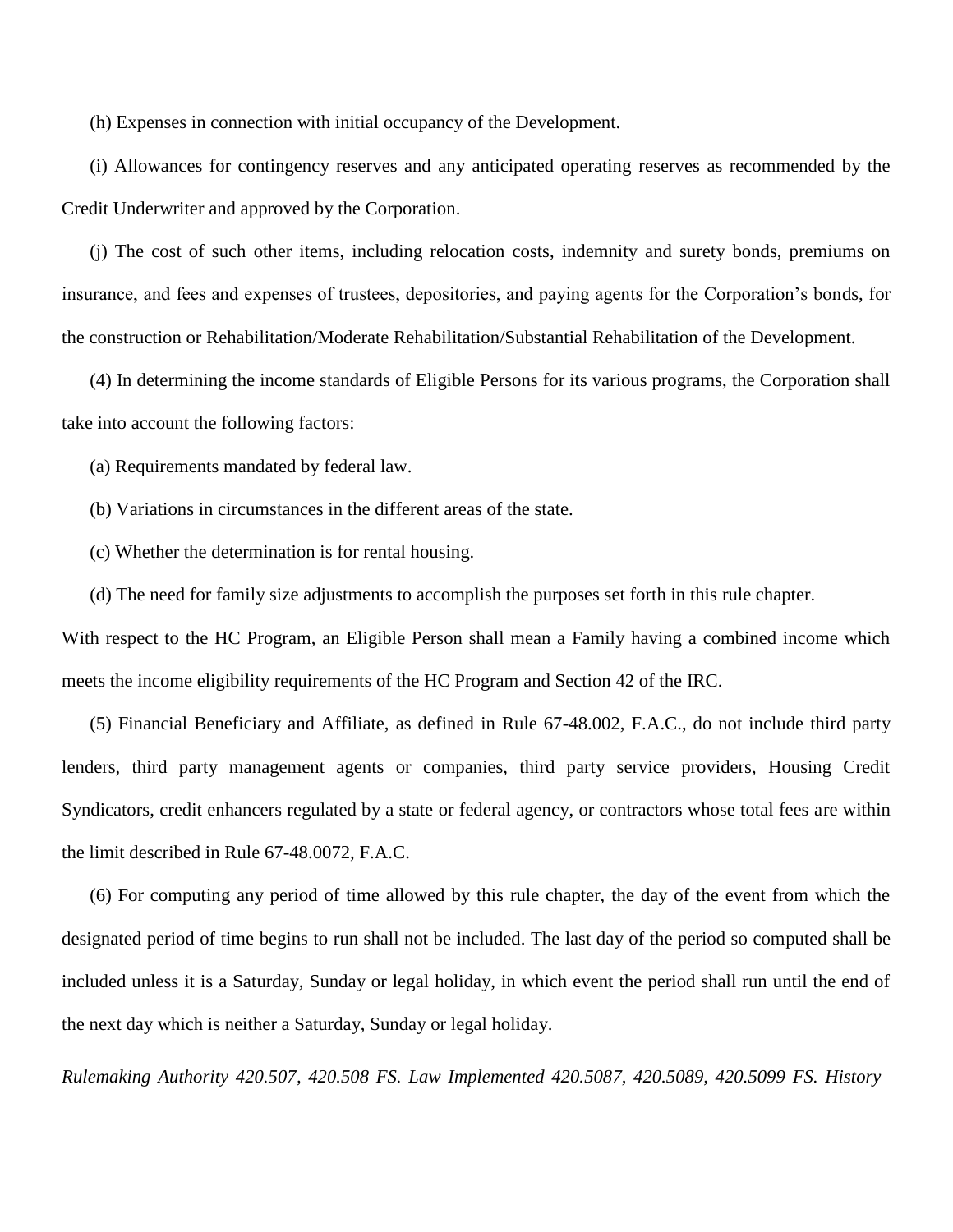*New 2-7-05, Amended 1-29-06, 4-1-07, 3-30-08, 8-6-09, 11-22-11, 10-9-13, 10-8-14, 9-15-16.*

## **PART II STATE APARTMENT INCENTIVE LOAN PROGRAM**

## **67-48.009 SAIL General Program Procedures and Restrictions.**

(1) Loans shall be in an amount not to exceed 25 percent of the Total Development Cost except as described in subsections (2) and (3) below, or the minimum amount required to make the Development economically feasible, whichever is less, as determined by the Credit Underwriter.

(2) The following types of Sponsors are eligible to apply for loans in excess of 25 percent of Total Development Cost pursuant to Section 420.507(22), F.S.:

(a) Non-Profit and public Sponsors which are able to secure grants, donations of land, or contributions from other sources collectively totaling at least 10 percent of Total Development Cost; and

(b) Sponsors that set aside at least 80 percent of their total units for residents qualifying as Farmworkers as defined in Section 420.503, F.S., Commercial Fishing Workers as defined in Section 420.503, F.S., or the Homeless as defined in Section 420.621, F.S., or Persons with Special Needs as defined in Section 420.0004(13), F.S., over the life of the loan.

(3) Unless stated otherwise in any competitive solicitation, the following types of Sponsors are eligible to apply for loans that do not exceed 35 percent of Total Development Cost for proposed Developments serving the Family or Elderly demographic categories, as well as those serving the Homeless, Farmworker, Commercial Fishing Worker, or Persons with Special Needs demographic categories that do not meet the criteria outlined in subsection (2) above:

(a) Applicants requesting both SAIL and Competitive HC that commit to set aside more than 10 percent of the total units for ELI Households; and,

(b) Applicants requesting SAIL without Competitive HC that commit to set aside at least 5 percent of the total units for ELI Households.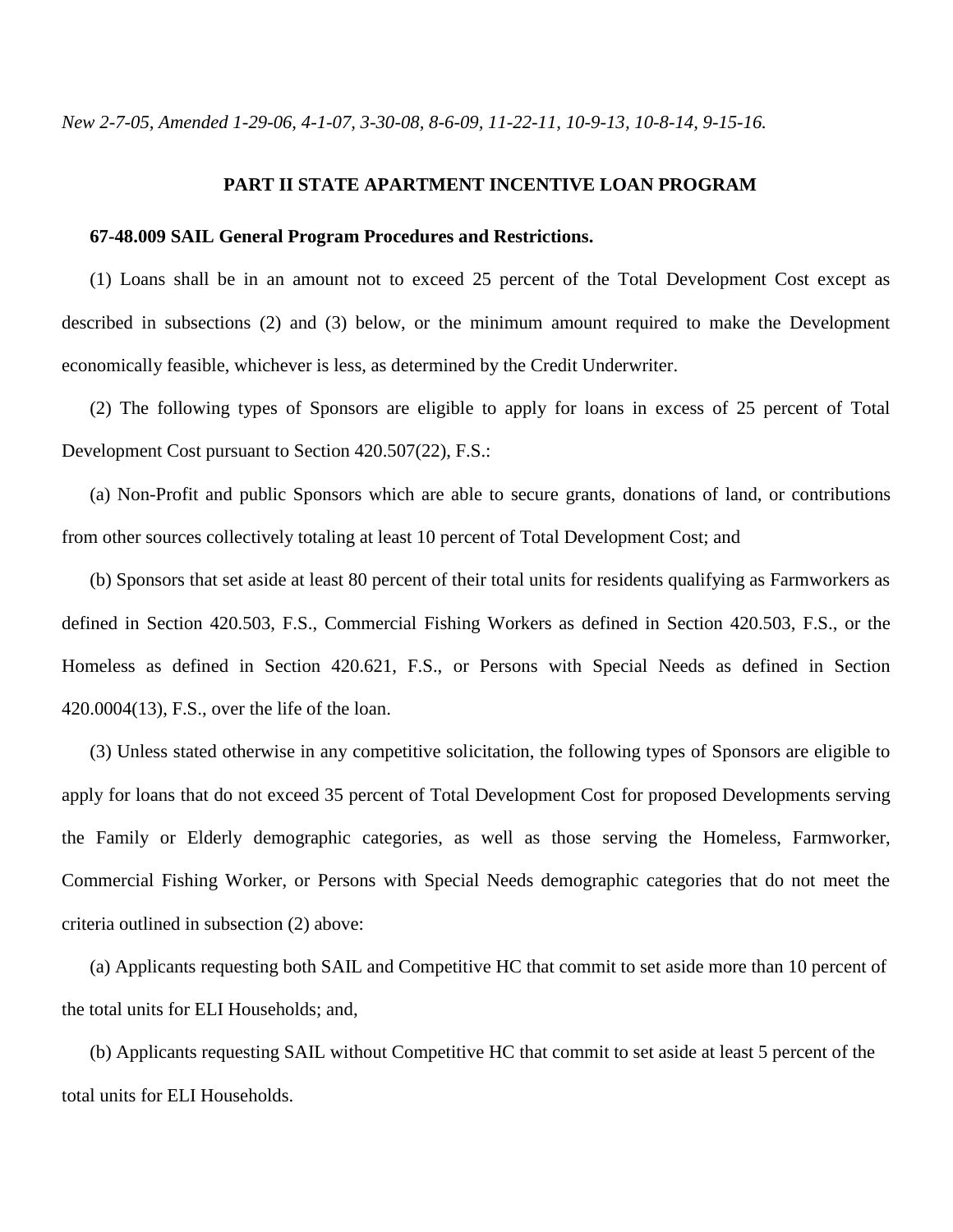(4) At a minimum, the percentage of set-aside units committed to in the Application must be held for Very Low-Income persons or households for a period of time equal to the greater of the following:

(a) The term of the SAIL loan; or

(b) 12 years from the date the first residential unit is occupied; or

(c) Such longer term agreed to by the Applicant in the Application.

The set-aside requirements apply to the total number of residential units in the Development beginning on the later of the first day on which any residential unit in the Development is occupied or the SAIL loan closing date. For a period of 12 months beginning on the SAIL loan closing date (the "transition period"), the failure to satisfy the set-aside requirements shall not cause noncompliance.

(5) Unless otherwise permitted in a competitive solicitation process, an Applicant is not eligible to apply for SAIL Program funding if any of the following pertain to the proposed Development:

(a) Construction or construction-permanent financing of the costs associated with construction, Moderate Rehabilitation or Substantial Rehabilitation of the Development, including tax-exempt bonds or conventional financing with conversion clauses, has closed or will close prior to the date of the preliminary commitment for the applicable SAIL funding.

(b) The proposed Development has received an allocation of Housing Credits or a Competitive Housing Credit commitment, unless:

1. The Applicant is also applying for Corporation-issued tax exempt bonds or provides evidence of a non-Corporation-issued tax exempt bond commitment, or

2. Written notice has been provided to the Corporation prior to the deadline to apply for the applicable SAIL funding withdrawing acceptance of such allocation or commitment and returning the previously awarded HC funding.

(c) A preliminary commitment of funding for the proposed Development through the SAIL Program or the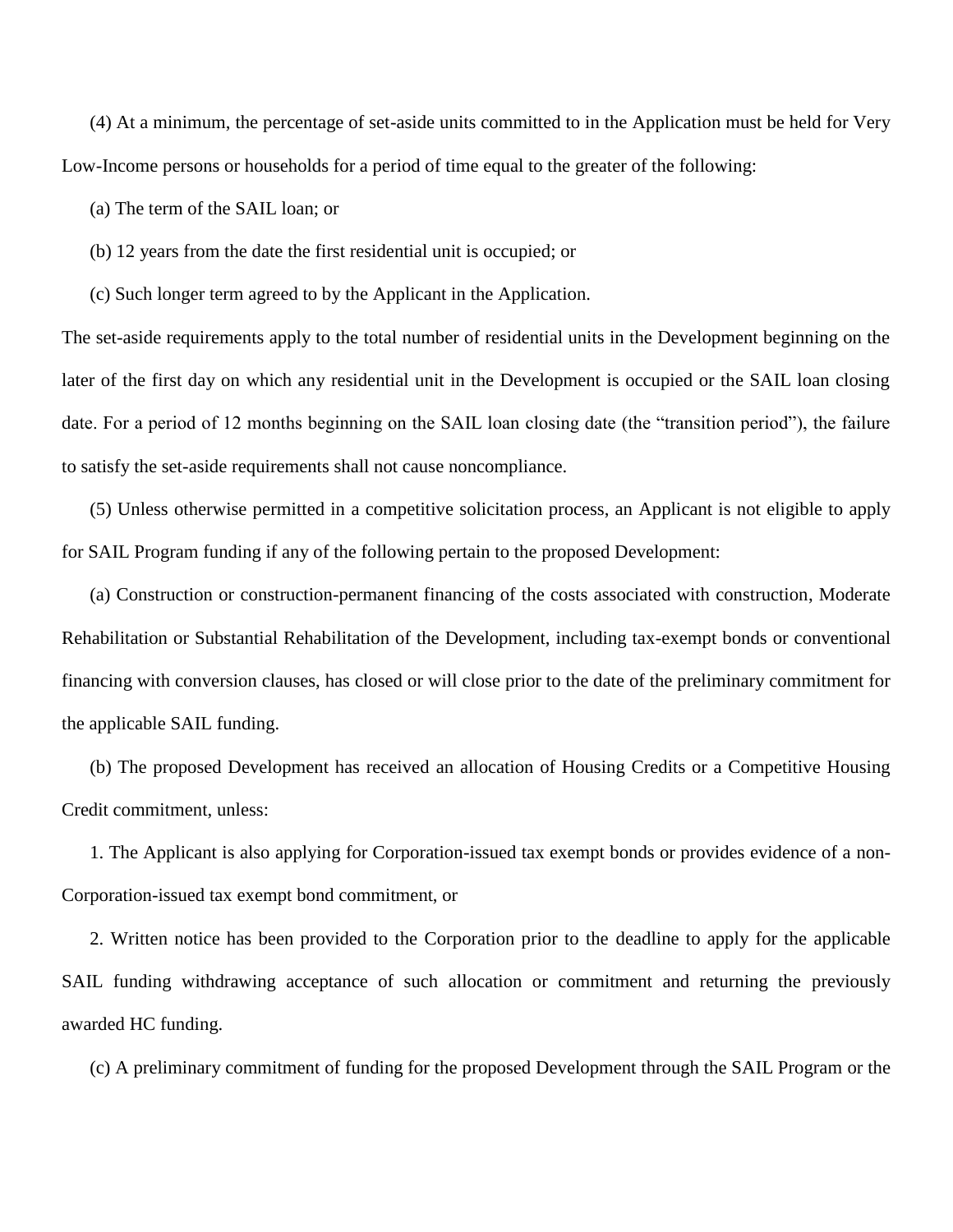HOME Program has already been accepted, unless written notice has been provided to the Corporation prior to the deadline to apply for the new SAIL funding withdrawing such acceptance and returning the prior SAIL Program or HOME Program funding.

(d) The proposed Development site or any part thereof is subject to any Land Use Restriction Agreement or Extended Use Agreement, or both, in conjunction with any Corporation affordable housing financing intended to foster the development or maintenance of affordable housing, unless at least one (1) of the following exceptions applies:

1. A LURA recorded in conjunction with the Predevelopment Loan Program or the Elderly Housing Community Loan Program, or

2. A LURA or EUA, or both, for an existing building or buildings, originally constructed at least 25 years prior to the deadline to apply for the applicable SAIL funding, where, in the current Application, the Applicant has selected and qualified for the Homeless demographic commitment with a Development category of Rehabilitation/Moderate Rehabilitation/Substantial Rehabilitation, Acquisition and Rehabilitation/Moderate Rehabilitation/Substantial Rehabilitation, Preservation, or Acquisition and Preservation.

(6) Unless stated otherwise in a competitive soliciation, the SAIL Minimum Set-Aside Requirement is:

(a) 20 percent of the SAIL Development's units set-aside for residents with annual household incomes at or below 50 percent of the area, metropolitan statistical area ("MSA") or state or county median income, whichever is higher, adjusted for family size, or

(b) 40 percent of the SAIL Development's units set-aside for residents with annual household incomes at or below 60 percent of the area, MSA or state or county median income, whichever is higher, adjusted for family size. Sponsors of SAIL-funded Developments shall have the option of selecting this minimum set-aside only if the SAIL Development is scheduled to be assisted with Housing Credits, in addition to the SAIL loan.

*Rulemaking Authority 420.507, 420.508 FS. Law Implemented 420.5087 FS. History–New 7-22-96, Amended*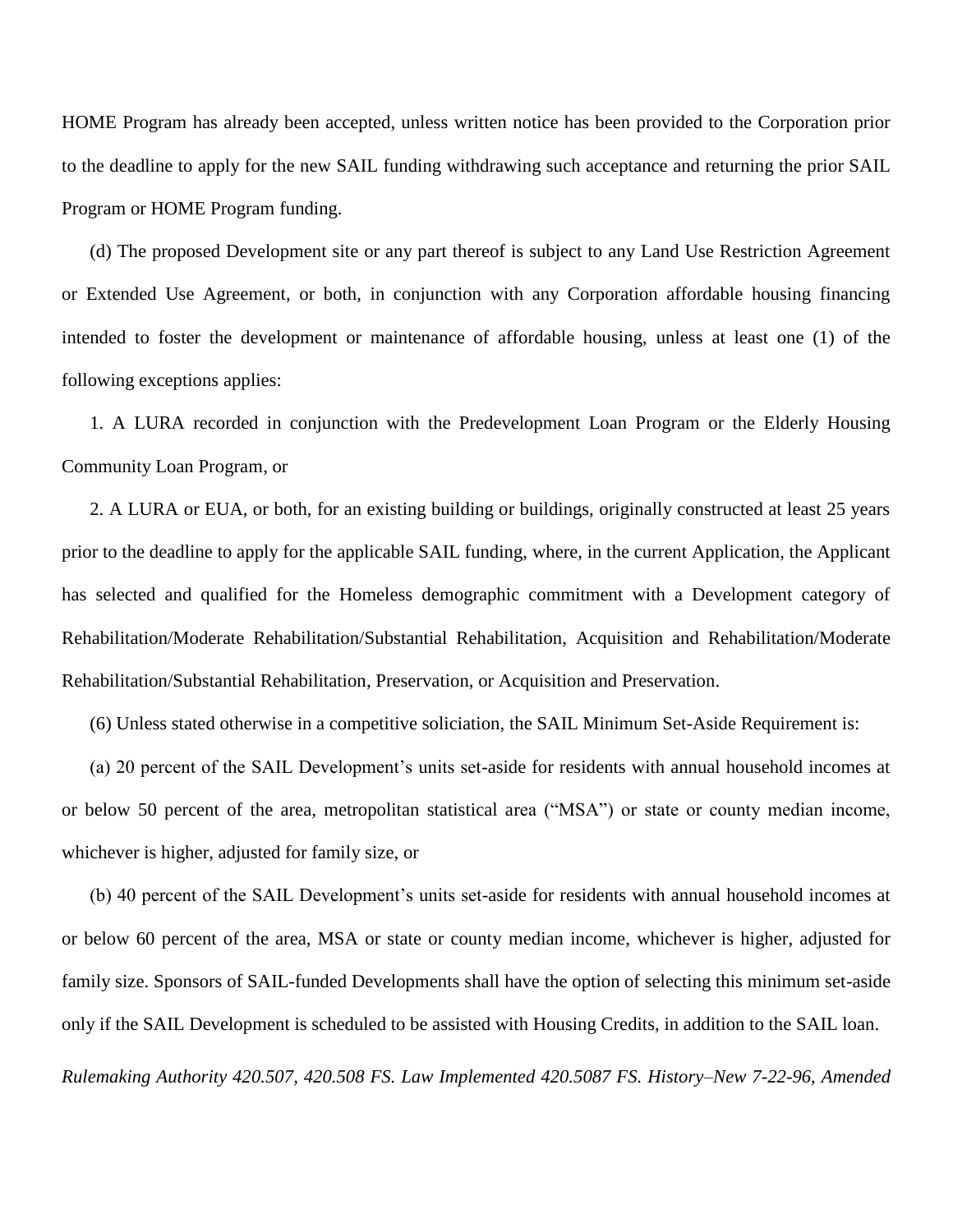*12-23-96, 7-10-97, 1-6-98, Formerly 9I-48.009, Amended 11-9-98, 2-24-00, 2-22-01, 3-17-02, 4-6-03, 3-21- 04, 2-7-05, 1-29-06, 4-1-07, 3-30-08, 8-6-09, 11-22-11, 10-9-13, 10-8-14, 9-15-16.*

#### **67-48.0095 Additional SAIL Selection Procedures.**

(1) Subject to the provisions of Section 420.507(48), F.S., during the first six (6) months following the publication date of the first Notice of Funding Availability published in any year within the state of Florida, SAIL funds shall be allocated in accordance with the ranking and selection process set forth in the applicable competitive solicitation and based upon the requirements specified in Section 420.5087(3), F.S., which specifies the required funding within the five (5) demographic categories of:

(a) Family;

(b) Elderly;

(c) Homeless;

(d) Commercial Fishing Workers and Farmworkers; and

(e) Persons with Special Needs.

(2) 10 percent of the funds for Developments in the Elderly category shall be made available for the EHCL Program to provide loans to Sponsors of housing for the Elderly for the purpose of making life-safety or security-related repairs or improvements to such housing which are required by federal, state or local regulation, as further specified in Section 420.5087, F.S., and this rule chapter.

(3) The Corporation shall make available tentative loan amounts to Applicants in each demographic and geographic category, up to the total amount available.

(4) In the event that the 10 percent of program funds required to be allocated to counties with a population of 100,000 or less remains unallocated at the conclusion of a competitive solicitation, the unallocated funds shall be equitably distributed pursuant to Board approval.

(5) Selection for SAIL Program participation is contingent upon fund availability at the conclusion of the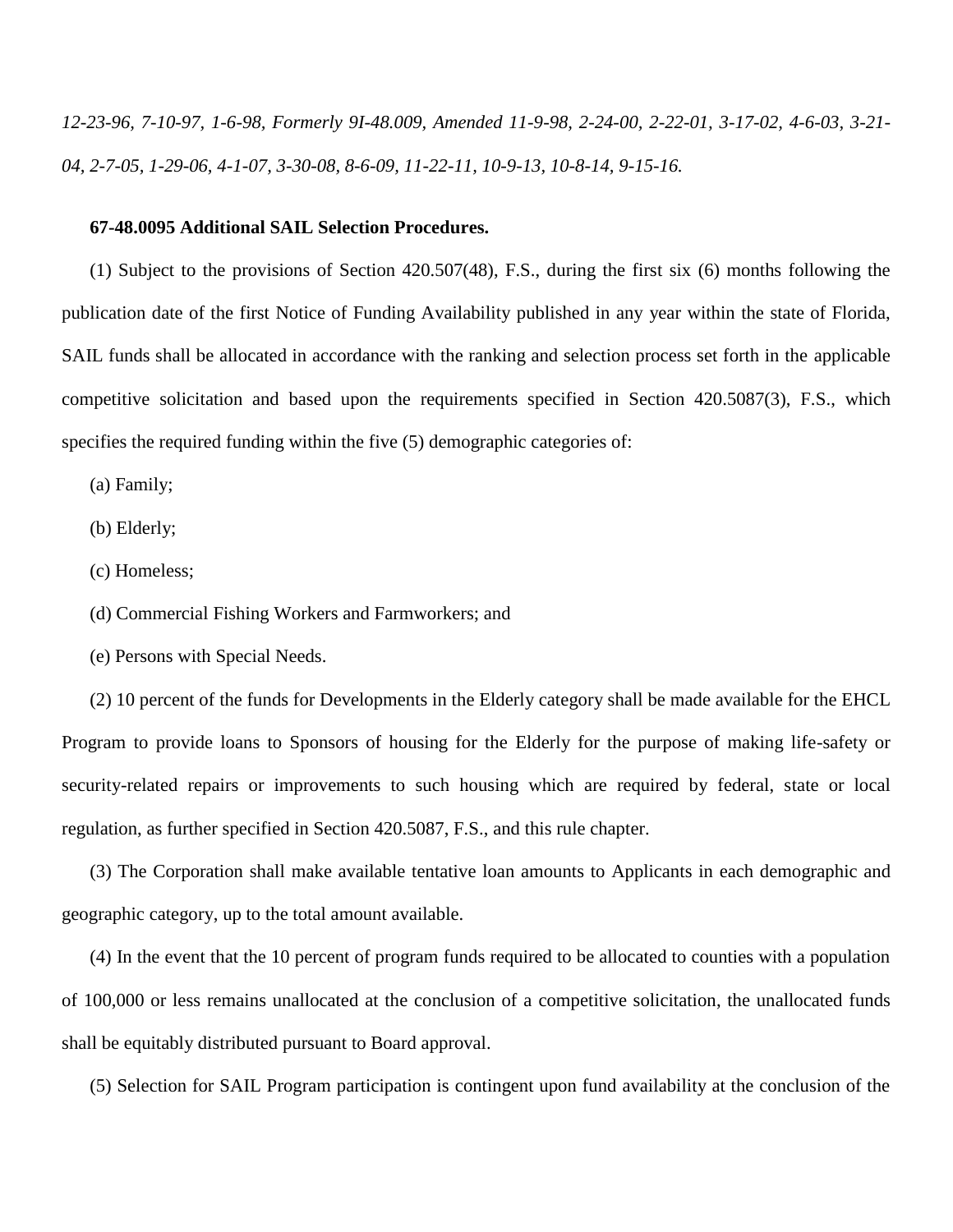appeals process as set forth in Rule 67-60.009, F.A.C.

*Rulemaking Authority 420.507, 420.508 FS. Law Implemented 420.5087 FS. History–New 12-23-96, Amended 1-6-98, Formerly 9I-48.0095, Amended 11-9-98, 2-24-00, 2-22-01, 3-17-02, 4-6-03, 3-21-04, 2-7-05, 1-29-06, 4-1-07, Repromulgated 3-30-08, 8-6-09, 11-22-11, Amended 10-9-13, 10-8-14, 9-15-16.*

## **67-48.010 Terms and Conditions of SAIL Loans.**

(1) The proceeds of all SAIL loans shall be used for new construction or rehabilitation which creates or preserves affordable, safe and sanitary multifamily rental housing units.

(2) The SAIL loan may be in a first, second, or other subordinated lien position. For purposes of this rule, mortgages securing a letter of credit as credit enhancement for the bonds financing the first mortgage shall be considered a contingent liability and part of the first mortgage lien, provided that the Applicant's counsel furnishes an opinion regarding the contingent nature of such mortgage satisfactory to the Corporation and its counsel.

(3) The loans shall be non-amortizing and shall have interest rates as provided in Section 420.507(22), F.S., and specified in an applicable competitive solicitation.

(4) Except as provided in Section 420.5087(5), F.S., the amount of any superior mortgages combined with the SAIL mortgage shall be less than the appraised value of the Development. Any debt service reserve requirement associated with a superior mortgage shall be excluded from the amount of the superior mortgage for purposes of this calculation.

(5) Payment on the loans shall be based upon the Development Cash Flow, as determined pursuant to the financial reporting requirements as provided in a competitive solicitation, or shall be due annually as determined by the Corporation's Board of Directors. Such determination by the Board shall be based upon a written recommendation by the Credit Underwriter which has considered the economic and financial viability of the Development as well as the protection of the Corporation's repayment of principal and interest. Any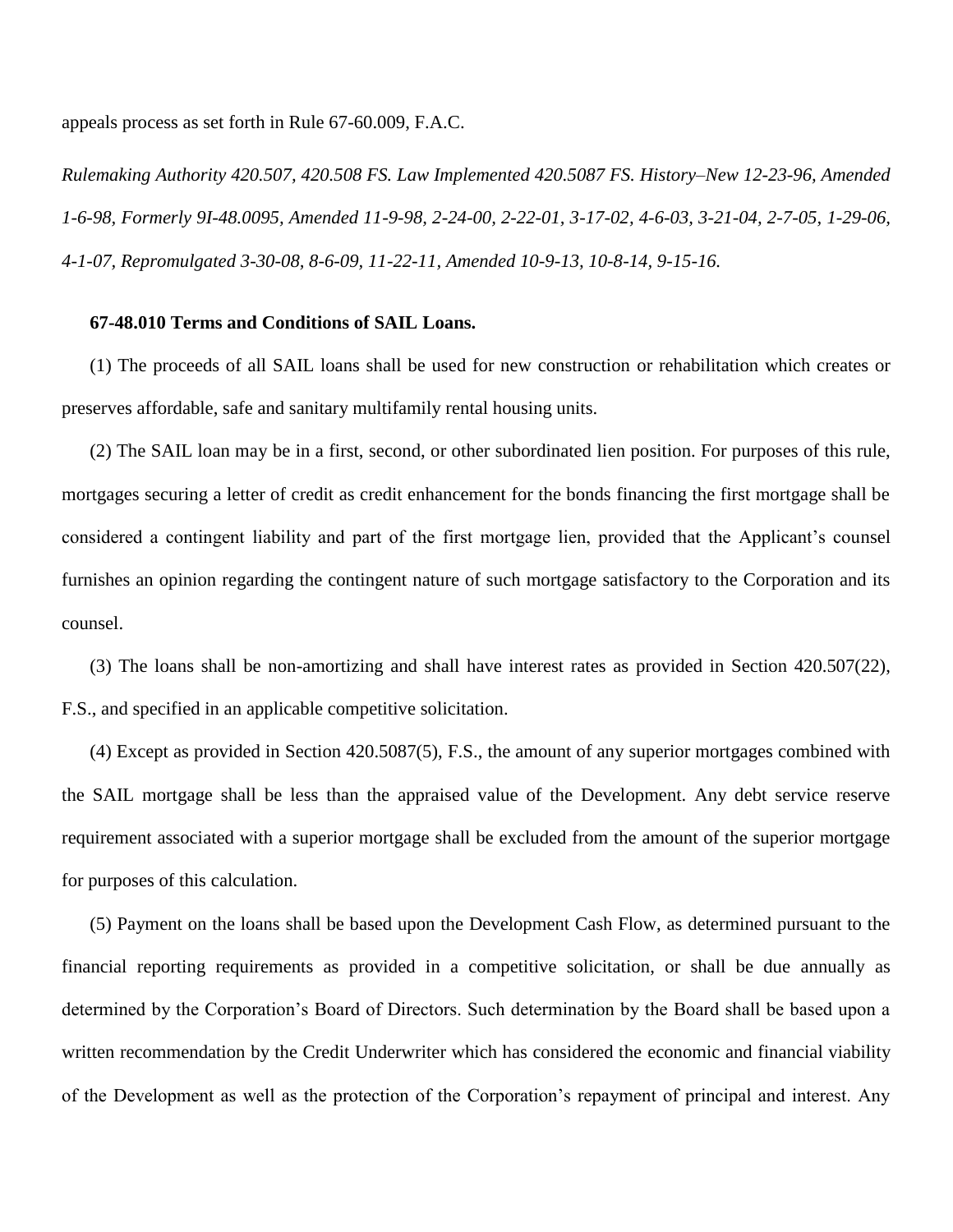distribution or payment to the Principal(s) of the Applicant or Developer or any Affiliate of the Principal of the Applicant or Developer or any Affiliate of the Applicant or Developer, whether paid directly or indirectly, which was not expressly disclosed in determining debt service coverage in the Board approved final credit underwriting report, with the exception of payment of the Developer fee allowable to maximum of 20 percent per year, will be added back to the amount of cash available for the SAIL loan interest payment, pursuant to the financial reporting process, for the purpose of determining interest due. Interest may be deferred as set forth in subsection 67-48.010(8), F.A.C., without constituting a default on the loan.

(6) The loans described in subsection 67-48.010(3), F.A.C., above shall be repaid from Development Cash Flow, and if the SAIL loan is not a first mortgage loan, each year, subject to the provisions of subsection 67- 48.010(8), F.A.C., below, Development Cash Flow shall be applied to pay the following items in order of priority:

(a) All superior mortgage fees and debt service;

(b) Development Expenses for the SAIL Development, plus up to 20 percent of total Developer fees per year;

(c) Interest payment on SAIL loan balance equal to the percentage specified in the applicable competitive solicitation over the life of the SAIL loan;

(d) Interest payments on the SAIL loan deferred from previous years;

(e) Mandatory payment on subordinate mortgages.

After the full SAIL loan interest has been paid, the Applicant shall retain all remaining monies, unless the Applicant chooses to prepay a portion of the loan balance.

(7) If the SAIL loan is secured by a first mortgage lien, each year, subject to the provisions of subsection 67-48.010(8), F.A.C., below, Development Cash Flow shall be applied to pay the following items in order of priority: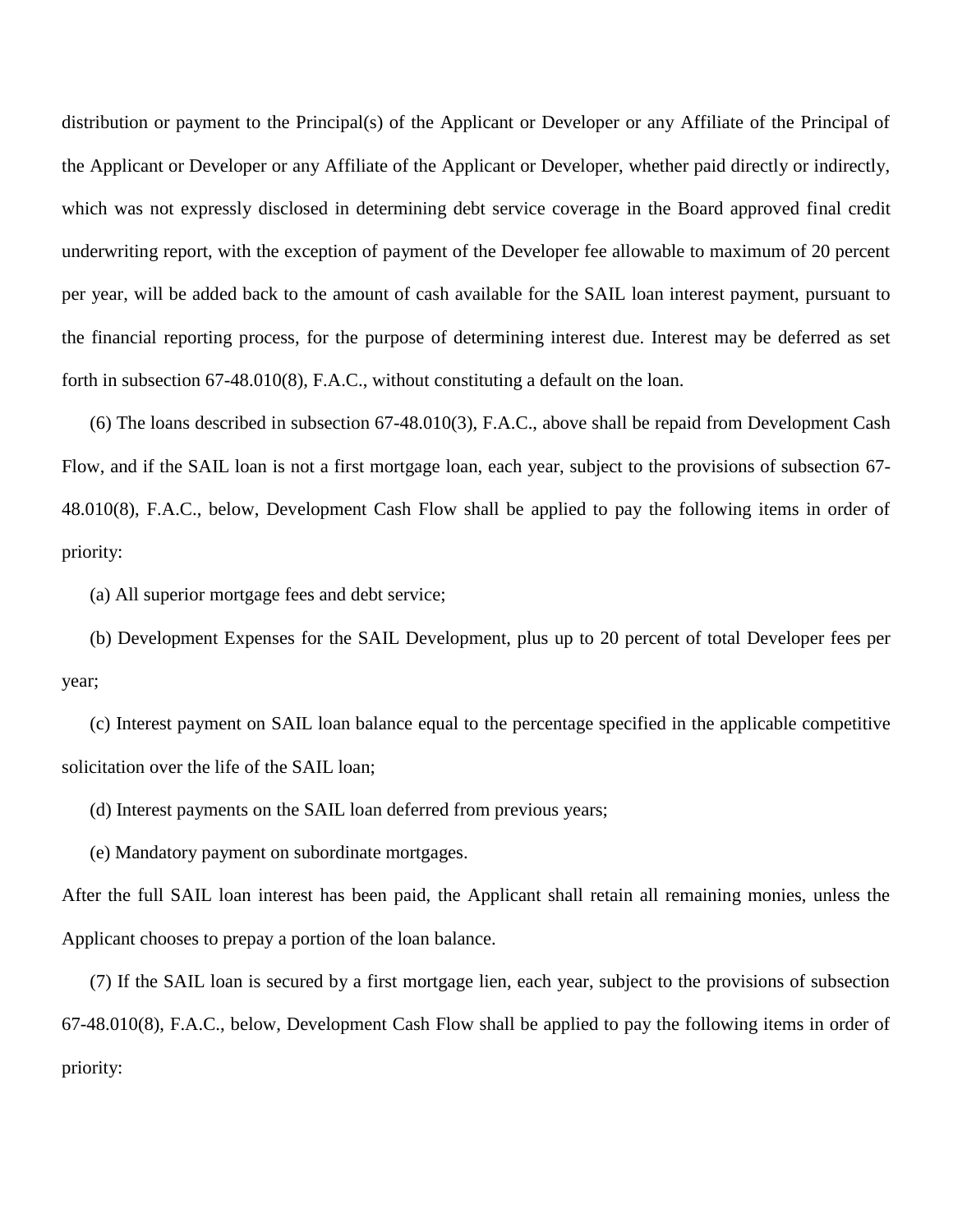(a) First mortgage fees and interest payment on the SAIL loan balance equal to the percentage specified in the applicable competitive solicitation over the life of the SAIL loan;

(b) Development Expenses on the SAIL loan plus up to 20 percent of total Developer fees per year;

- (c) Interest payments on the SAIL loan deferred from previous years;
- (d) Mandatory payment on subordinate mortgages.

After the full SAIL loan interest has been paid, the Applicant shall retain all remaining monies, unless the Applicant chooses to prepay a portion of the loan balance.

(8) The determination of lien position, determination of Development Cash Flow, determination of payment priorities, and payment of interest on SAIL loans shall occur annually. A change in lien position from subordinate to first changes payment priorities. Any payments of accrued and unpaid interest due annually on SAIL loans shall be deferred to the extent that Development Cash Flow is insufficient to make said payments pursuant to the payment priority schedule established in this rule chapter. If Development Cash Flow is underreported and such report causes a deferral of SAIL interest, such under-reporting shall constitute an event of default on the SAIL loan. A penalty of 5 percent of any required payment shall be assessed.

(a) By the date that is 151 Calendar Days after the Applicant's fiscal year end of each year of the SAIL loan term, the Applicant shall provide the Corporation's servicer with audited financial statements and a certification detailing the information needed to determine the annual payment to be made. However, this certification requirement will be waived until 151 Calendar Days after the Applicant's fiscal year end following the fiscal year within which the first unit is occupied. In the case where the SAIL Development contained occupied units at the time of acquisition, the initial submission will be due following the fiscal year within which the 12 month anniversary of the SAIL loan closing is observed. The certification shall require submission of audited financial statements and any other financial reporting requirements as provided in a competitive solicitation. The audited financial statements are to be prepared in accordance with accounting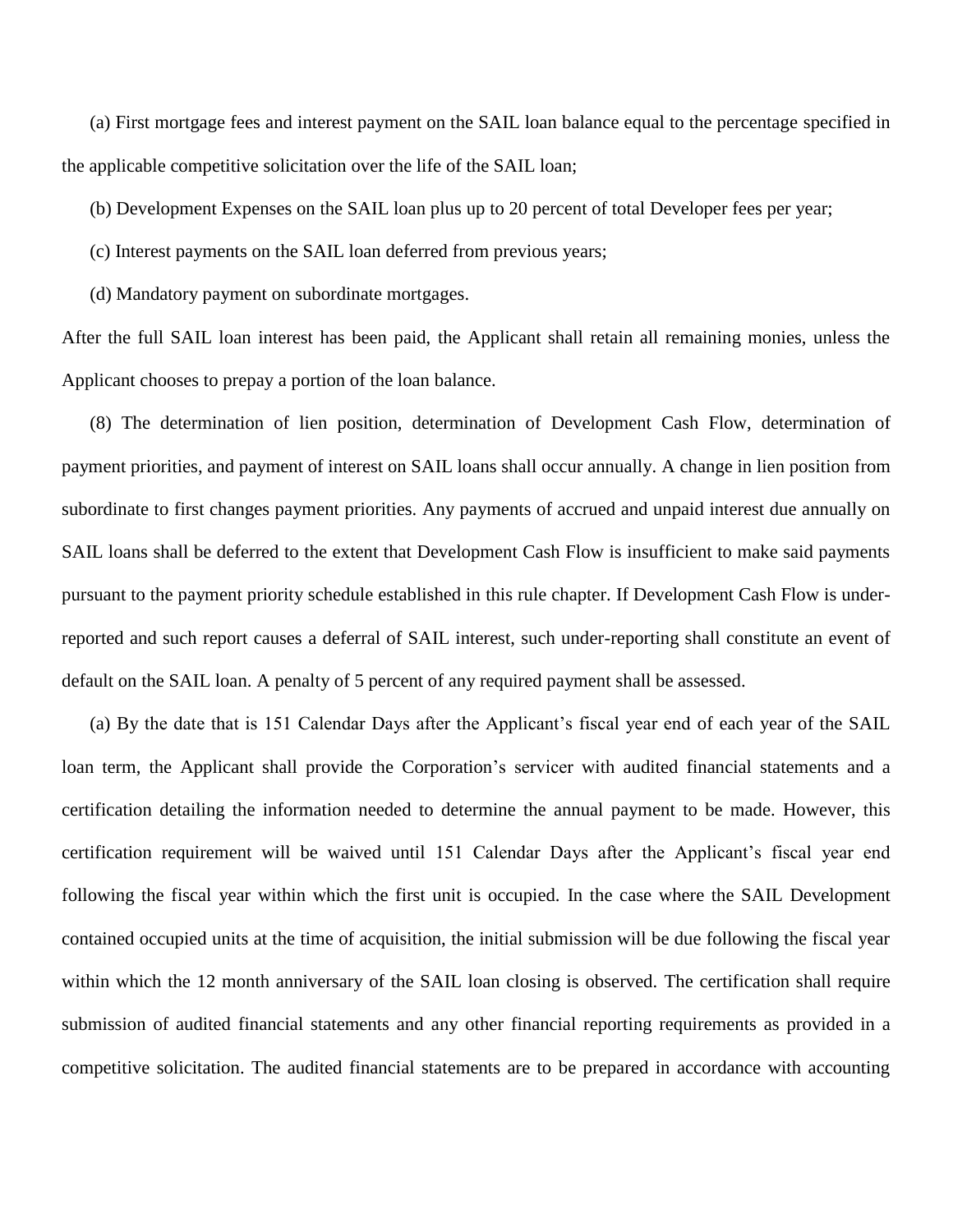principles generally accepted in the United States of America and audited in accordance with auditing standards generally accepted in the United States of America for the 12 month fiscal year period just ended and shall include:

- 1. Comparative Balance Sheet with prior year and current year balances,
- 2. Statement of revenue and expenses,
- 3. Statement of changes in fund balances or equity,
- 4. Statement of cash flows; and,
- 5. Notes to financial statements.

The financial statements referenced above should also be accompanied by a certification of the Applicant as to the accuracy of such financial statements. A late fee of \$500 will be assessed by the Corporation for failure to submit the required audited financial statements and certification by 151 Calendar Days after the Applicant's fiscal year end of each year of the SAIL loan term. If the Applicant has not submitted the required audited financial statements, the Corporation servicer shall deem the Development Cash Flow sufficient and issue a billing for interest due on the SAIL loan for the Applicant's immediately preceding fiscal year by 212 Calendar Days after the Applicant's fiscal year end. After receipt of the audited financial statements, the Corporation servicer shall issue revised billing, if necessary. Failure to submit the required audited financial statements and certification by 151 Calendar Days after the Applicant's fiscal year end of each year of the SAIL loan term shall constitute an event of default on the SAIL loan. The Applicant shall furnish to the Corporation or its servicer, unaudited statements, certified by the Applicant's principal financial or accounting officer, covering such financial matters as the Corporation or its servicer may reasonably request, including without limitation, monthly statements with respect to the Development.

For SAIL loans applied for prior to February 22, 2001, the Corporation will extend the annual filing deadline for submission of the audited financial statements and certification detailing the information needed to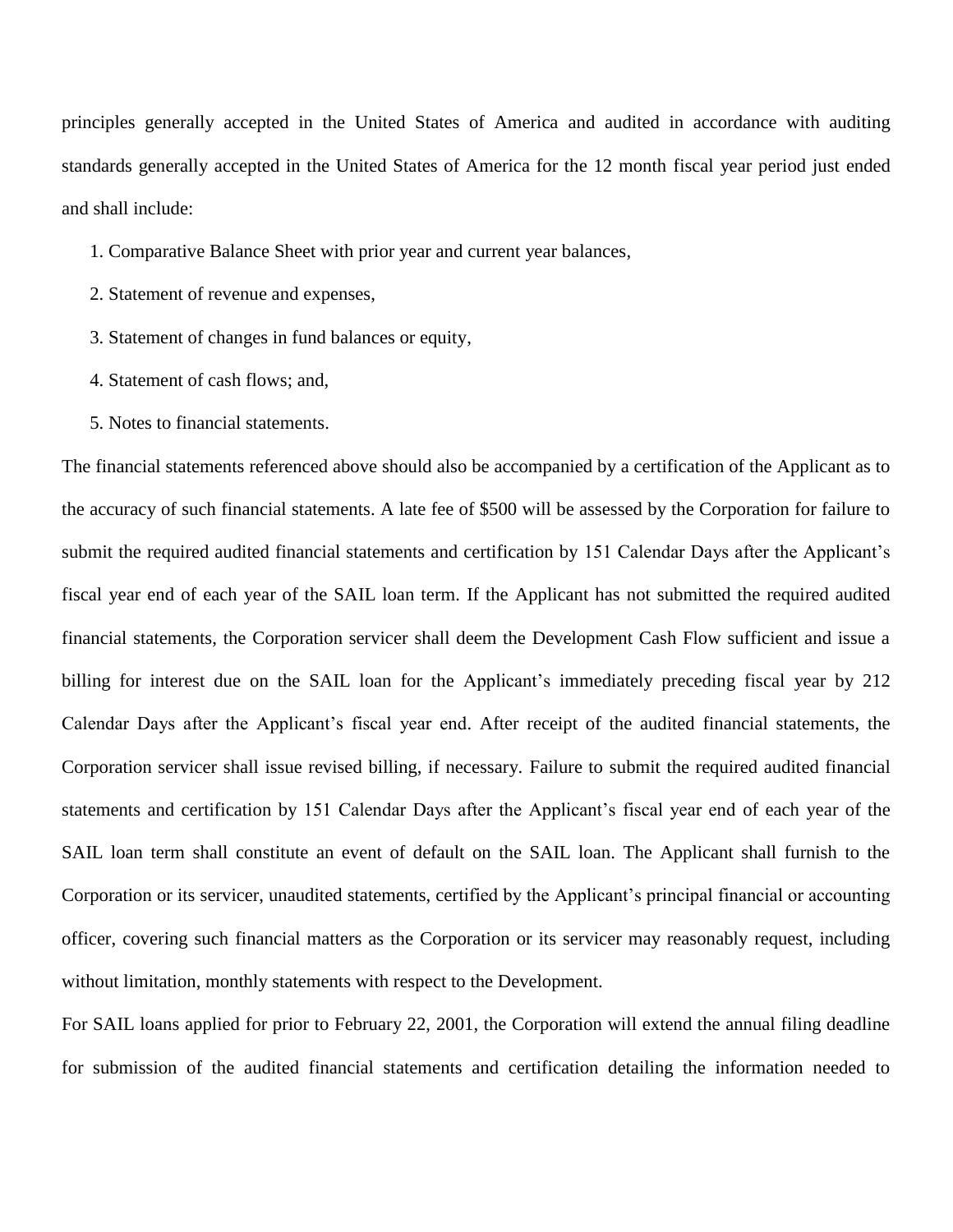determine the annual payment to be made, pursuant to subsection 67-48.010(8), F.A.C., to May 31 of each year of the SAIL loan term. The Corporation servicer shall issue a billing for interest due on the SAIL loan for the immediately preceding calendar year by July 31 of each calendar year of the SAIL loan. In addition, for SAIL loans applied for prior to December 23, 1996, so long as the executed loan agreements contain a provision to assess a late fee for failure to provide the audited financial statement and certification detailing the information needed to determine the annual payment due, such fee will be assessed by the Corporation as outlined above.

(b) The Corporation servicer shall issue a billing for interest due on the SAIL loan for the Applicant's immediately preceding fiscal year by 212 Calendar Days after the Applicant's fiscal year end of each year of the SAIL loan term.

(c) The Applicant shall remit the interest due to the Corporation servicer no later than 243 Calendar Days after the Applicant's fiscal year end of each year of the SAIL loan term. The first payment of SAIL interest will be due no later than 243 Calendar Days after the Applicant's fiscal year end following the fiscal year within which the first unit is occupied. The first payment of interest shall include all interest for the period which begins accruing on the date of the first Draw and ends on the date of the Applicant's fiscal year end of the fiscal year during which the first unit is occupied.

(9) After maturity or acceleration, the Note shall bear interest at its default interest rate, as provided therein, from the due date until paid. Unless the Corporation has accelerated the SAIL loan, the Applicant shall pay the Corporation a late charge of 5 percent of any required payment that is not received by the Corporation within 15 days of the due date.

(10) The final billing for the purpose of payoff of the SAIL loan shall also include a billing for compliance fees to cover monitoring of SAIL Program requirements beyond the maturity date of the Note. Such fees shall be computed by determining the present value of the annual compliance monitoring fee for the number of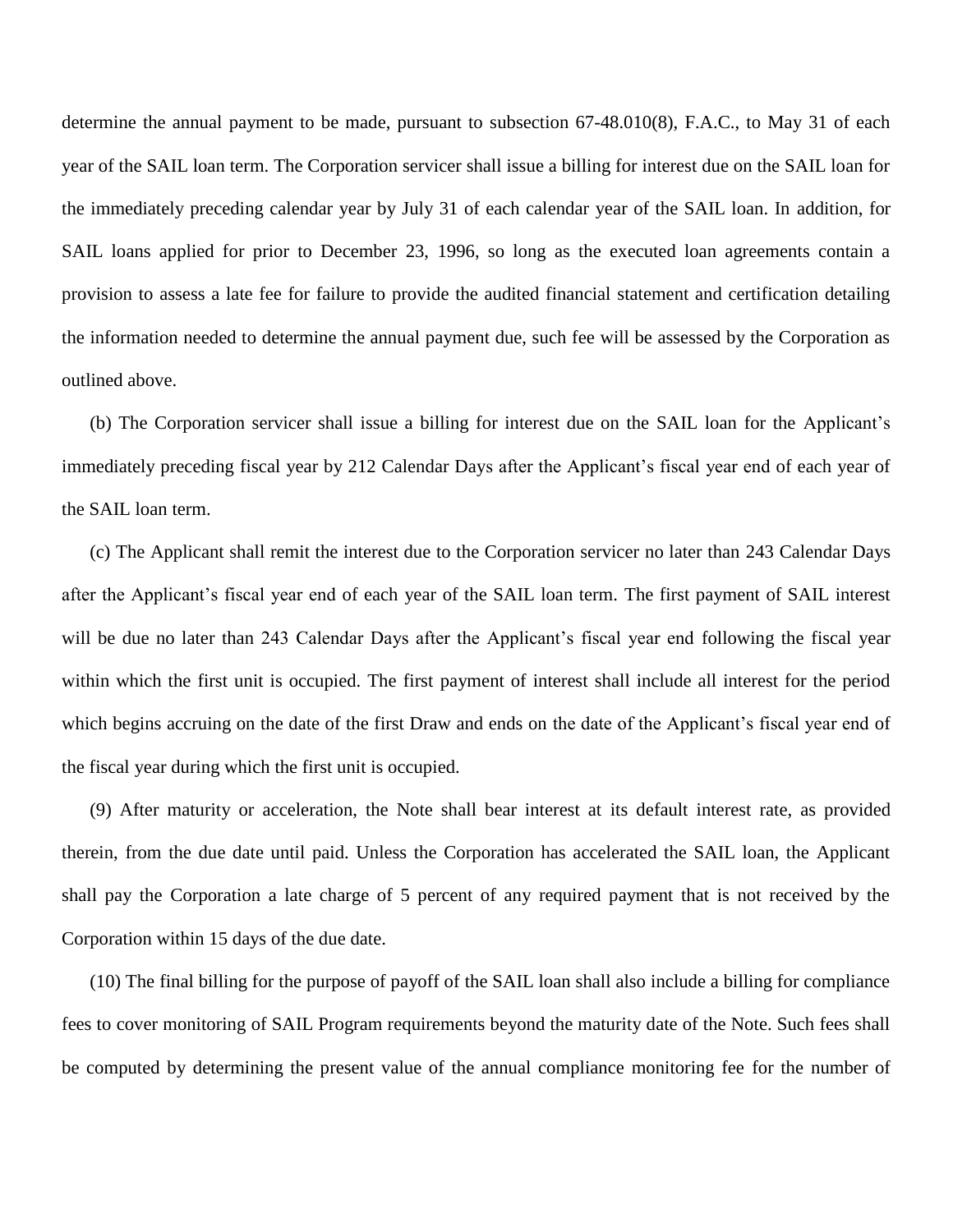years for which the Development will have a set-aside for Very Low-Income persons or households beyond the repayment date. The applicable present value discount rate shall be established in each competitive solicitation. Such amount shall be reduced by the amount of any compliance monitoring fees for other programs collected by the Corporation for the Development for the period, provided:

(a) The compliance monitoring fee covers some or all of the period following the anticipated SAIL loan repayment date; and,

(b) The Development has substantially equivalent set-asides for Very Low-Income persons or households mandated through another Corporation program for which the compliance monitoring fee was collected.

(11) The SAIL loans shall be serviced either directly by the Corporation or by the servicer on behalf of the Corporation.

(12) The Corporation shall monitor compliance of all terms and conditions of the SAIL loan and shall require that certain terms and conditions be embodied in the Land Use Restriction Agreement and recorded in the public records of the county wherein the Development is located. Violation of any material term or condition of the documents evidencing or securing the SAIL loan shall constitute a default during the term of the SAIL loan. The Corporation shall take appropriate legal action to effect compliance if a violation of any material term or condition relative to the set-asides of units for Very Low-Income persons or households is discovered during the course of compliance monitoring or by any other means.

(13) The Corporation shall require adequate insurance to be maintained on the Development as determined by the first mortgage lender, the Corporation, or the Corporation's servicer, but which shall, in any case, include fire, hazard and other insurance as required by the terms and conditions outlined in a competitive solicitation.

(14) The SAIL loan term shall be for a period of not more than 15 years. However, if both a SAIL loan and federal Housing Credits are to be used to assist a Development, the Corporation may set the SAIL loan term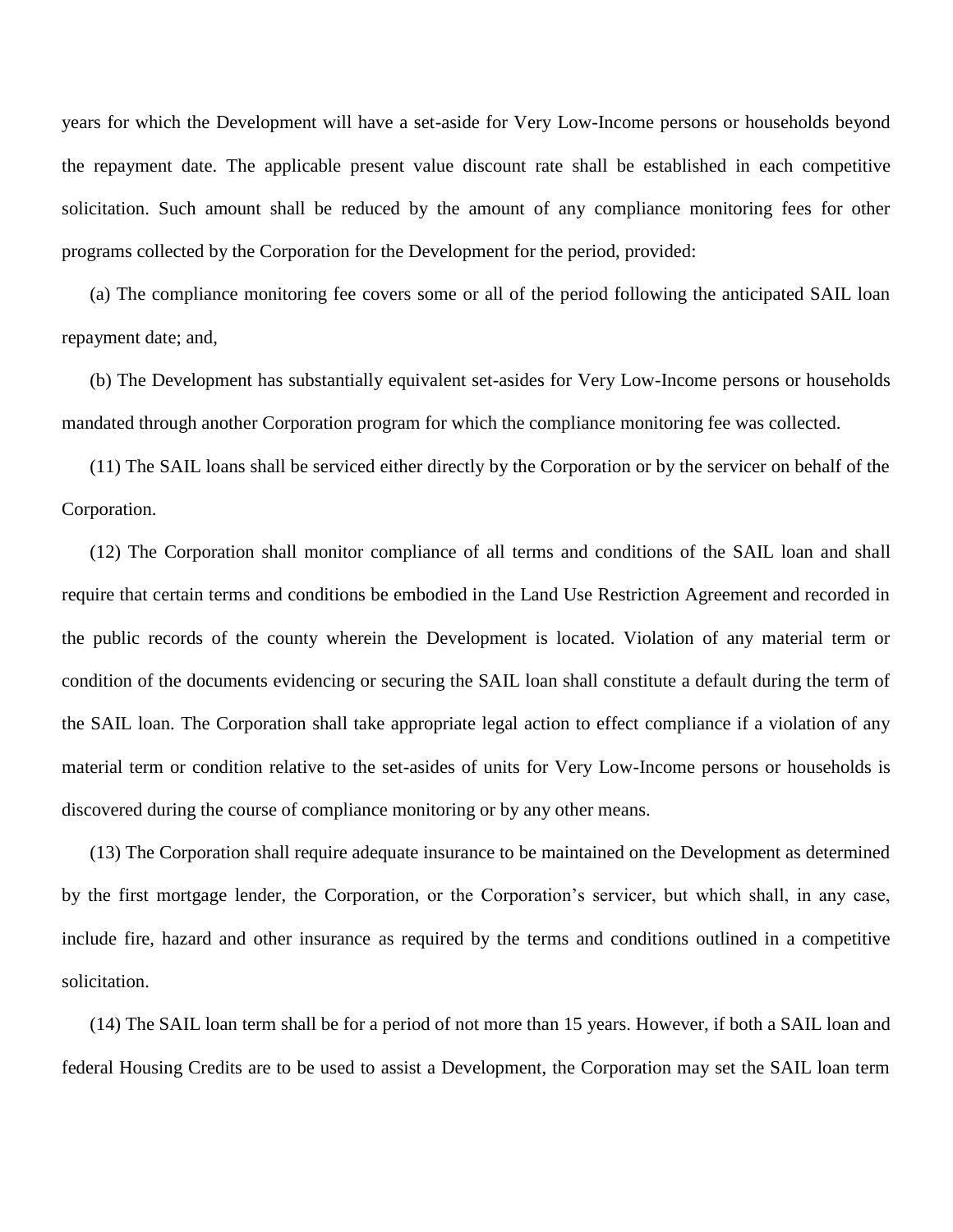for a period commensurate with the investment requirements associated with the Housing Credit syndication. The term of the loan may also exceed 15 years if the lien of the Corporation's encumbrance is subordinate to the lien of another mortgagee, in which case the term may be made coterminous with the longest term of the superior loan.

(15) After accepting a preliminary commitment, the Applicant shall not refinance, increase the principal amount, or alter any terms or conditions of any mortgage superior or inferior to the SAIL mortgage without prior approval of the Corporation's Board of Directors. However, an Applicant may reduce the interest rate on any superior or inferior mortgage loan without the Board's permission, provided that no other terms of the loan are changed. The Corporation must be notified in writing of any such change.

Following construction completion, the Corporation will recommend that the Board deny any requests to increase the amount of any superior mortgage, unless the criteria outlined in subsection 67-48.0105(5), F.A.C., are met, the original combined loan to value ratio for the superior mortgage and the SAIL mortgage is maintained or improved, and a proportionate amount of the increase in the superior mortgage is used to reduce the outstanding SAIL loan balance. To calculate the proportionate amount of the increase in the superior mortgage which must be paid toward the reduction of the SAIL loan balance, the following calculation shall be used: divide the amount of the original SAIL mortgage by the combined amount of the original SAIL mortgage and the original superior mortgage; then multiply the quotient by the amount of the increase in the superior mortgage from the current balance. For example, if the amount of the original SAIL mortgage is \$2,000,000, the original superior mortgage is \$4,400,000, with a current balance of \$3,000,000, a proposed new superior mortgage of \$5,000,000, then the amount of the increase in the superior mortgage would be \$2,000,000, and the proportionate amount of the increase in the superior mortgage which must be paid toward the reduction of the SAIL loan balance would be \$625,000. This \$625,000 would be applied first to accrued interest and then to principal.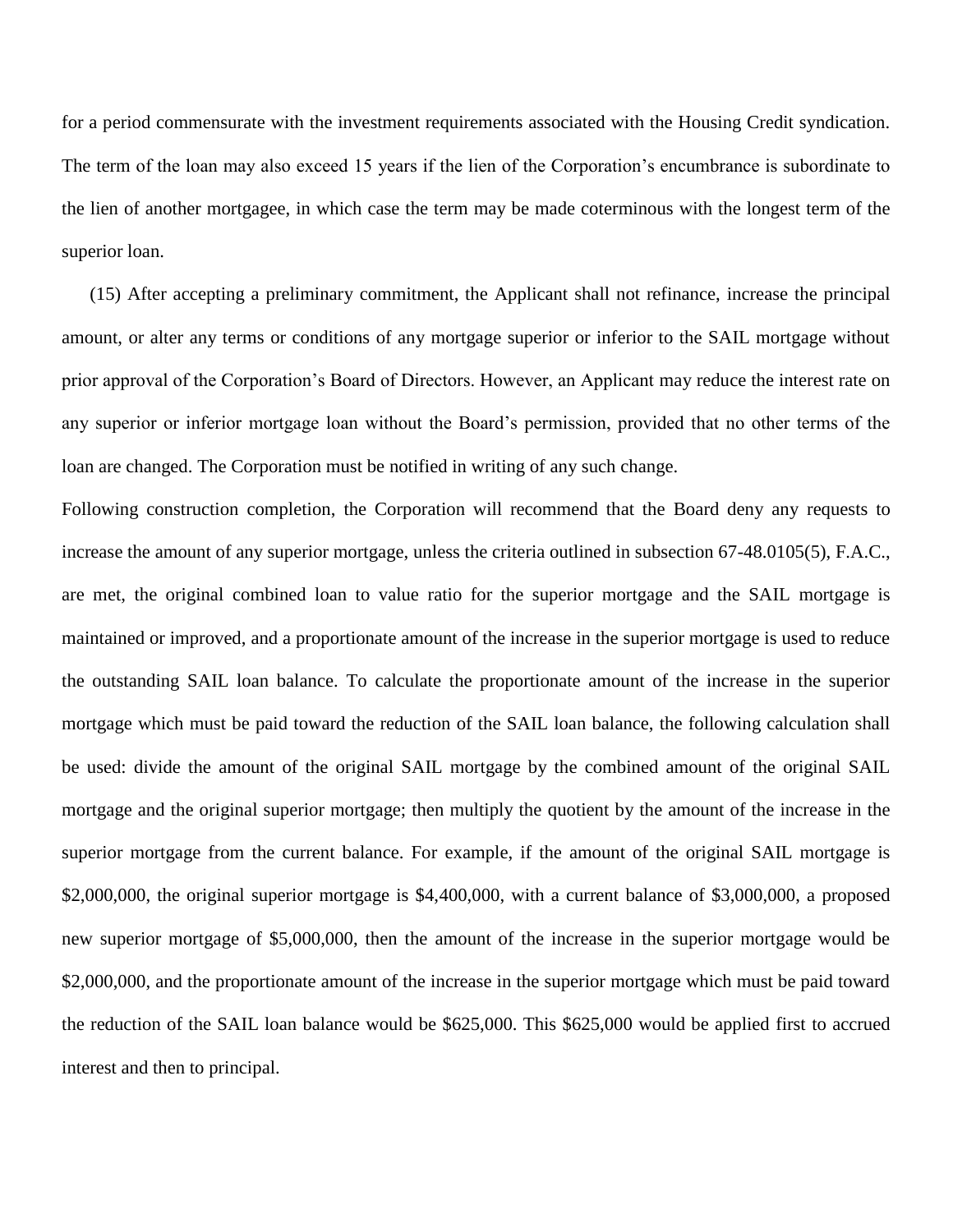(16) All SAIL loans shall be in conformance with applicable federal and state statutes. The Corporation shall allow units dedicated to occupancy by the Elderly in a Development designed for occupancy by elderly households pursuant to authorization by HUD under the Fair Housing Amendments of 1988 as implemented by 24 CFR Part 100.

(17) Rent controls are determined in a manner consistent with Section  $42(g)(2)$  of the IRC. The gross monthly rent shall not exceed 30 percent of the imputed income limitation applicable to such unit as committed to by the Applicant in its Application.

(18) The documents creating, evidencing or securing each SAIL loan must provide that any violation of the terms and conditions described in Rule Chapter 67-48, F.A.C., any competitive solicitation, or both, constitutes a default under the SAIL loan documents allowing the Corporation to accelerate its loan and to seek foreclosure as well as any other remedies legally available to it.

(19) A failure to pay any principal or interest due under the terms of this section shall constitute a default on the SAIL loan.

(20) If, after a four-month rent-up period commencing after issuance of the last certificate of occupancy on the units, an Applicant is unable to meet the agreed-upon demographic commitment for Elderly, Homeless, Persons with Special Needs, Farmworker or Commercial Fishing Worker, the Applicant may request to rent such units to Very Low-Income persons or households without demographic restriction.

(a) The written request must provide documentation of marketing efforts implemented over the past fourmonth period which demonstrate the inclusion of sources of potential residents, advertising to be used, other means of encouraging residents to rent at the Development, and priority to the original targeted group of residents. If the Corporation determines that prior marketing efforts were insufficient, a revised plan which is satisfactory to the Corporation must be submitted and implemented for a four-month period prior to reconsideration.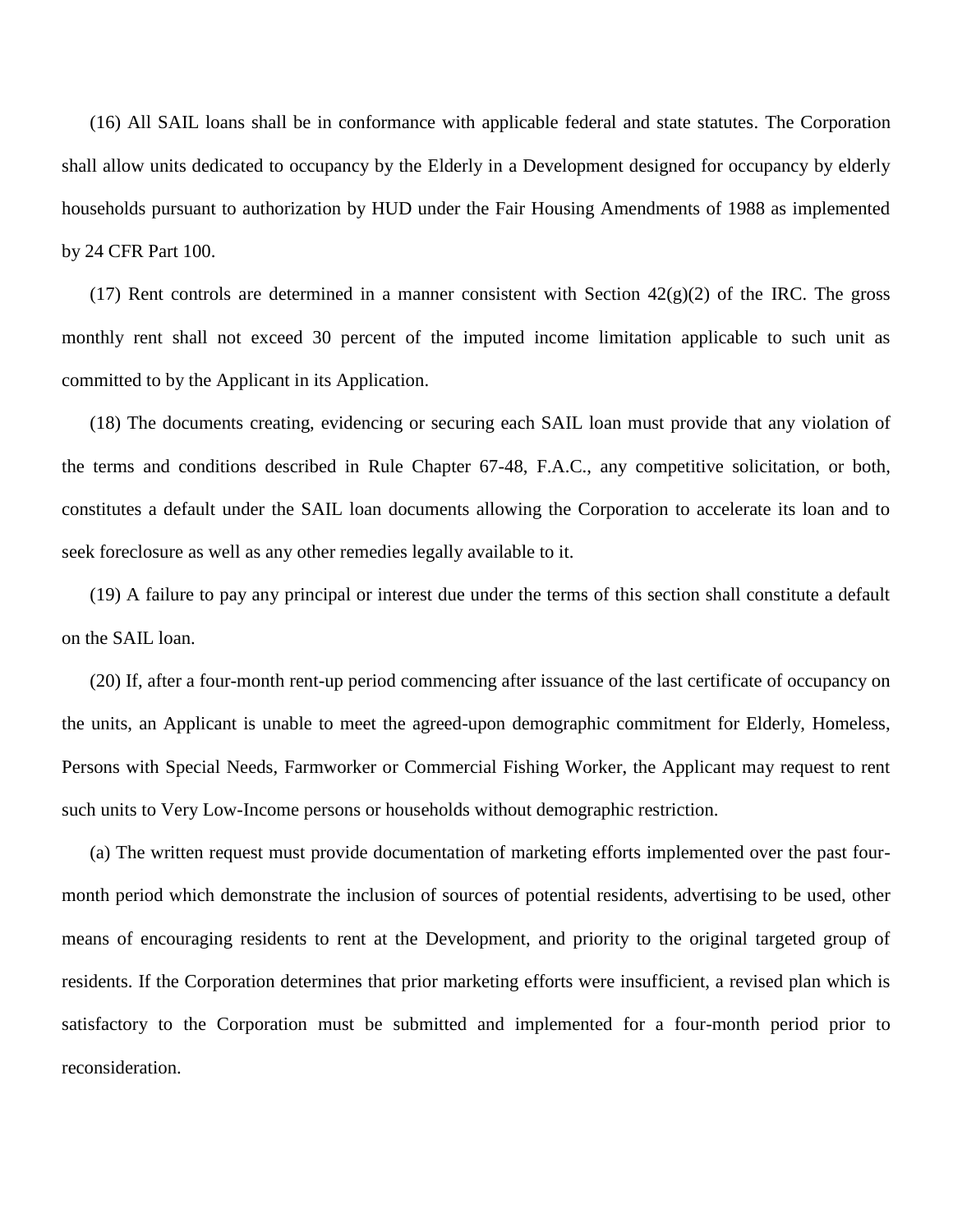(b) The Corporation will recommend that the Board require that Applicants provide additional amenities or resident programs suitable for the proposed resident population.

(c) The Corporation will recommend that the Board require that Applicants to modify loan documents to conform to the terms and conditions, including the interest rate, as outlined in the competitive solicitation, or to accelerate payments of SAIL loan principal or interest.

(21) Failure to provide the Corporation and its servicer with any financial reporting required in a competitive solicitation detailing the information needed to determine the annual payment to be made pursuant to this rule chapter shall constitute a default on the SAIL loan.

(22) For SAIL loans applied for prior to March 17, 2002, at the borrower's request, the Corporation will include up to 20 percent of total Developer fees per year as a Development Expense when calculating the interest due on the SAIL loan for the 2003 calendar year for the billing issued in 2004 and for the billing for interest due each calendar year thereafter. Development Expense will not include Developer fees for determination of payment of interest on SAIL loans applied for prior to March 17, 2002 for the 2002 calendar year or any previous calendar year. For purposes in this paragraph, Development Expense has the same meaning as Project Expense and Eligible Project Expense as those terms are used in SAIL loans applied for prior to March 17, 2002.

(23) The Compliance Period for a SAIL Development shall be, at a minimum, a period of time equal to the greater of:

- (a) The term of the loan,
- (b) 12 years from the date the first residential unit is occupied, or
- (c) Such longer period agreed to by the Applicant in the Application.

The set-aside requirements apply to the total number of residential units in the Development beginning on the later of the first day on which any residential unit in the Development is occupied or the SAIL loan closing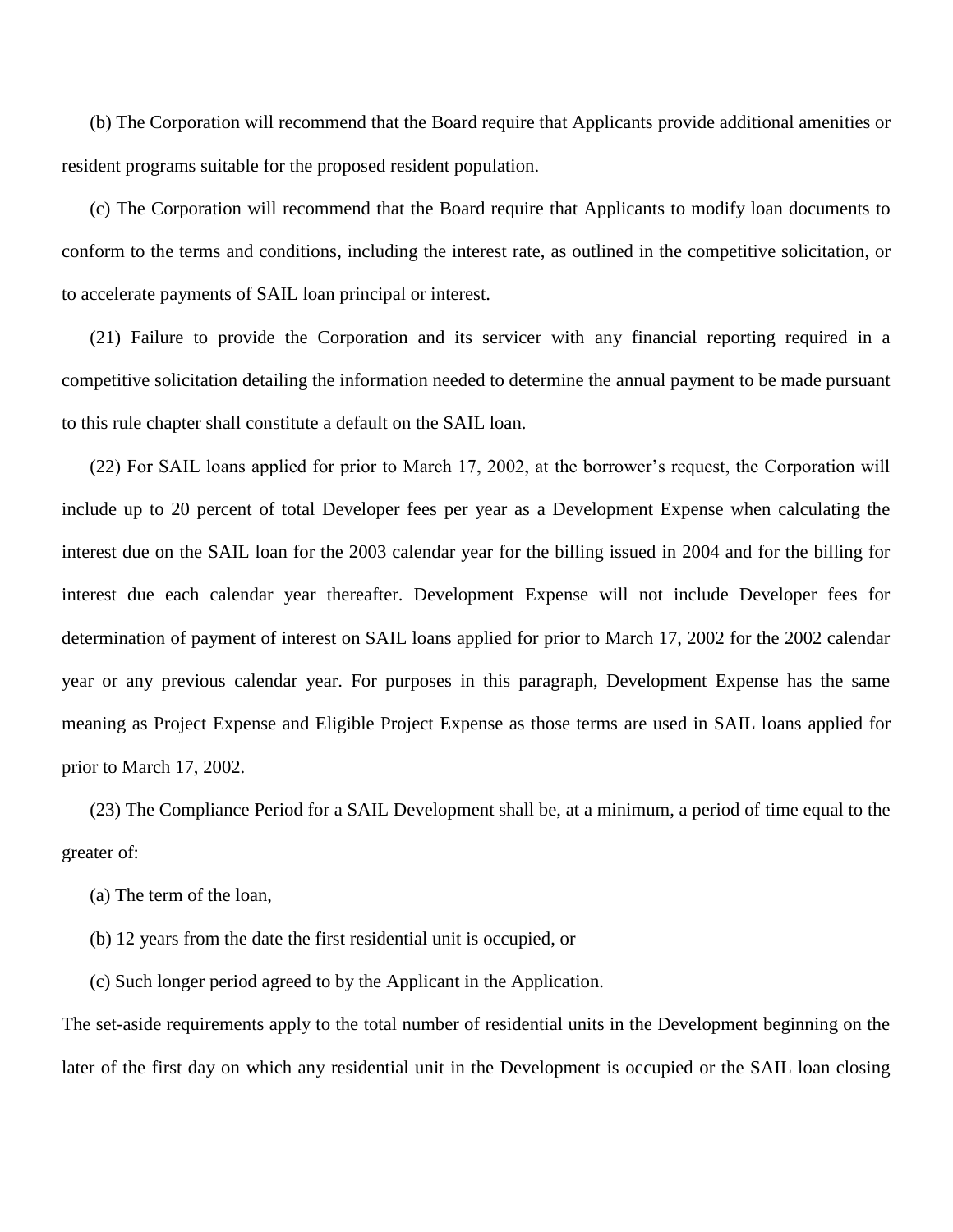date. For a period of 12 months beginning on the SAIL loan closing date (the "transition period"), the failure to satisfy the set-aside requirements shall not cause noncompliance.

(24) Unless and until a guarantor's obligations for a SAIL loan are terminated as approved in writing by the Corporation or its servicer, each guarantor shall furnish to the Corporation or its servicer financial statements as provided in paragraphs (a) through (c) below as the Corporation or its servicer may reasonably request.

(a) The audited financial statements are to be prepared in accordance with accounting principles generally accepted in the United States of America and audited in accordance with auditing standards generally accepted in the United States of America for the 12 month fiscal year period just ended and shall include:

1. Comparative Balance Sheet with prior year and current year balances;

2. Statement of revenue and expenses;

3. Statement of changes in fund balances or equity;

4. Statement of cash flows; and

5. Notes to financial statements.

The financial statements referenced above should also be accompanied by a certification of the guarantor(s) as to the accuracy of such financial statements; or

(b) If an audited financial statement has not been prepared, a federal income tax return filed for the most recently completed year; or

(c) For individual guarantors, if an audited financial statement is not available a financial statement certified as true and complete without qualification by such guarantor and a copy of the most recently filed individual federal income tax return.

(25) Any SAIL Applicant from SAIL Application cycles with non-amortizing loans at 9 percent simple interest per annum with payments based on Development Cash Flow pursuant to the applicable cycle rule,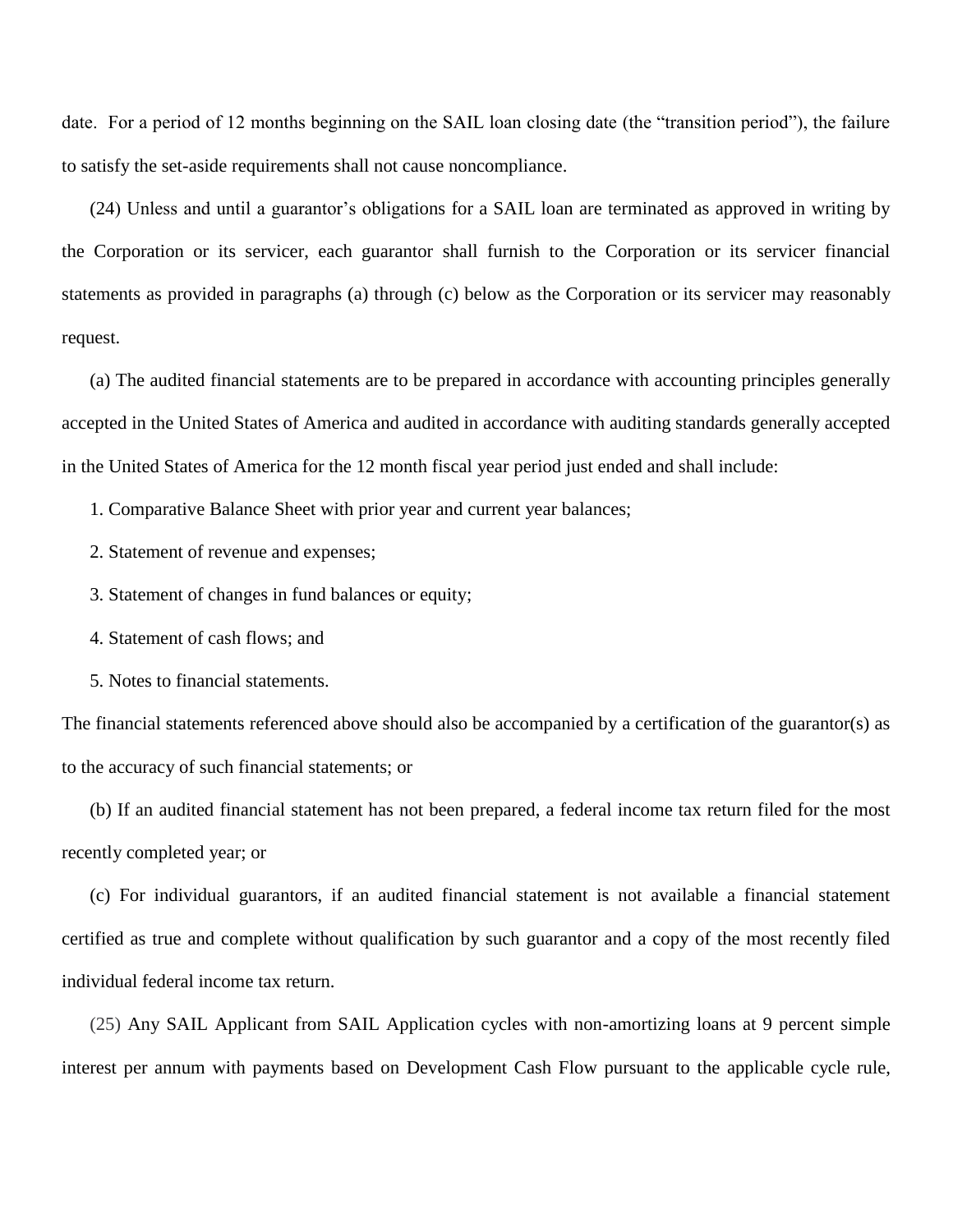may submit a written renegotiation request to the Corporation to modify their SAIL loan interest rate going forward from 9 percent simple interest per annum to 3 percent simple interest per annum with payments based on Development Cash Flow pursuant to subsections 67-48.010(5)-(10), F.A.C., in exchange for providing a payment to the Corporation of the deferred interest based on an accrual rate of 3 percent simple interest per annum in no more than five (5) equal annual installments but in no event shall it be later than the maturity date of the loan. Payments made from Development Cash Flow, shall be included as Development Expenses as stated in paragraph 67-48.010(6)(b), F.A.C. All loan renegotiation requests must be submitted in writing to the Director of Special Assets. In addition to any related professional fees, the Corporation shall charge a nonrefundable renegotiation fee as outlined in the most current competitive solicitation. The Corporation shall not proceed with the request until the Applicant or Developer has satisfied any financial obligations for which the Applicant or Developer, or Principal, Affiliate or Financial Beneficiary of the Applicant or Developer is in arrears to the Corporation or any agent or assignee of the Corporation.

*Rulemaking Authority 420.507, 420.508 FS. Law Implemented 420.5087 FS. History–New 7-22-96, Amended 12-23-96, 7-10-97, 1-6-98, Formerly 9I-48.010, Amended 11-9-98, 2-24-00, 2-22-01, 3-17-02, 4-6-03, 3-21- 04, 2-7-05, 1-29-06, 4-1-07, 3-30-08, 8-6-09, 11-22-11, 10-9-13, 10-8-14, 9-15-16.*

#### **67-48.0105 Sale, Transfer or Refinancing of a SAIL Development.**

(1) Any sale, conveyance, assignment, or other transfer of interest or the grant of a security interest in all or any part of the title to the Development other than a superior mortgage shall be subject to the Corporation's prior written approval. The Board shall consider the facts and circumstances of each Applicant's request and any credit underwriting report, if available, prior to determining whether to grant such request.

(2) The SAIL loan shall be assumable upon sale or transfer of the Development if the following conditions are met:

(a) The proposed transferee meets all specific Applicant identity criteria which were required as conditions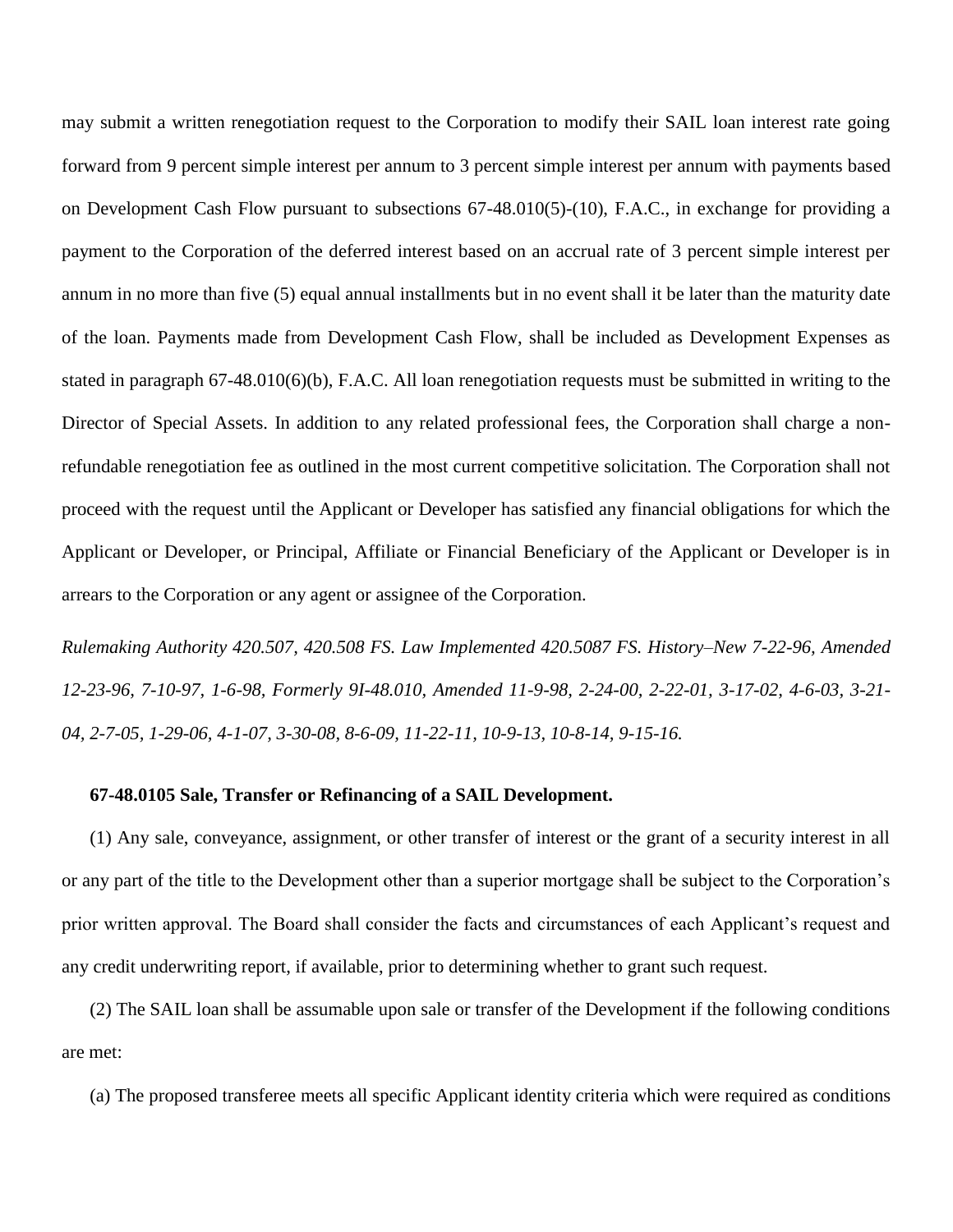of the original loan;

(b) The proposed transferee agrees to maintain all set-asides and other requirements of the SAIL loan for the period originally specified or longer; and

(c) The proposed transferee and release of transferor receives a favorable recommendation from the Credit Underwriter and approval by the Board of Directors of the Corporation.

All assumption requests must be submitted in writing to the Director of Special Assets and contain the specific details of the transfer and assumption. In addition to any related professional fees, the Corporation shall charge a non-refundable assumption fee as outlined in the most current competitive solicitation.

(3) If the SAIL loan is not assumed since the buyer does not meet the criteria for assumption of the SAIL loan, the SAIL loan (principal and any outstanding interest) shall be repaid from the proceeds of the sale in the following order of priority:

(a) First mortgage debt service, first mortgage fees;

(b) SAIL compliance and loan servicing fees;

(c) An amount equal to the present value of the compliance monitoring fee for the periods for which the Development will have a set-aside for Very Low-Income persons or households beyond the repayment date. Such amount shall be reduced by the amount of any compliance monitoring fees collected by the Corporation for the Development for that period, provided:

1. The compliance monitoring fee covers some or all of the period following the anticipated SAIL repayment date; and

2. The Development has substantially equivalent set-asides for Very Low-Income persons or households mandated through another program of the Corporation for which the compliance monitoring fee was collected.

(d) Unpaid principal balance of the SAIL loan;

(e) Any interest due on the SAIL loan;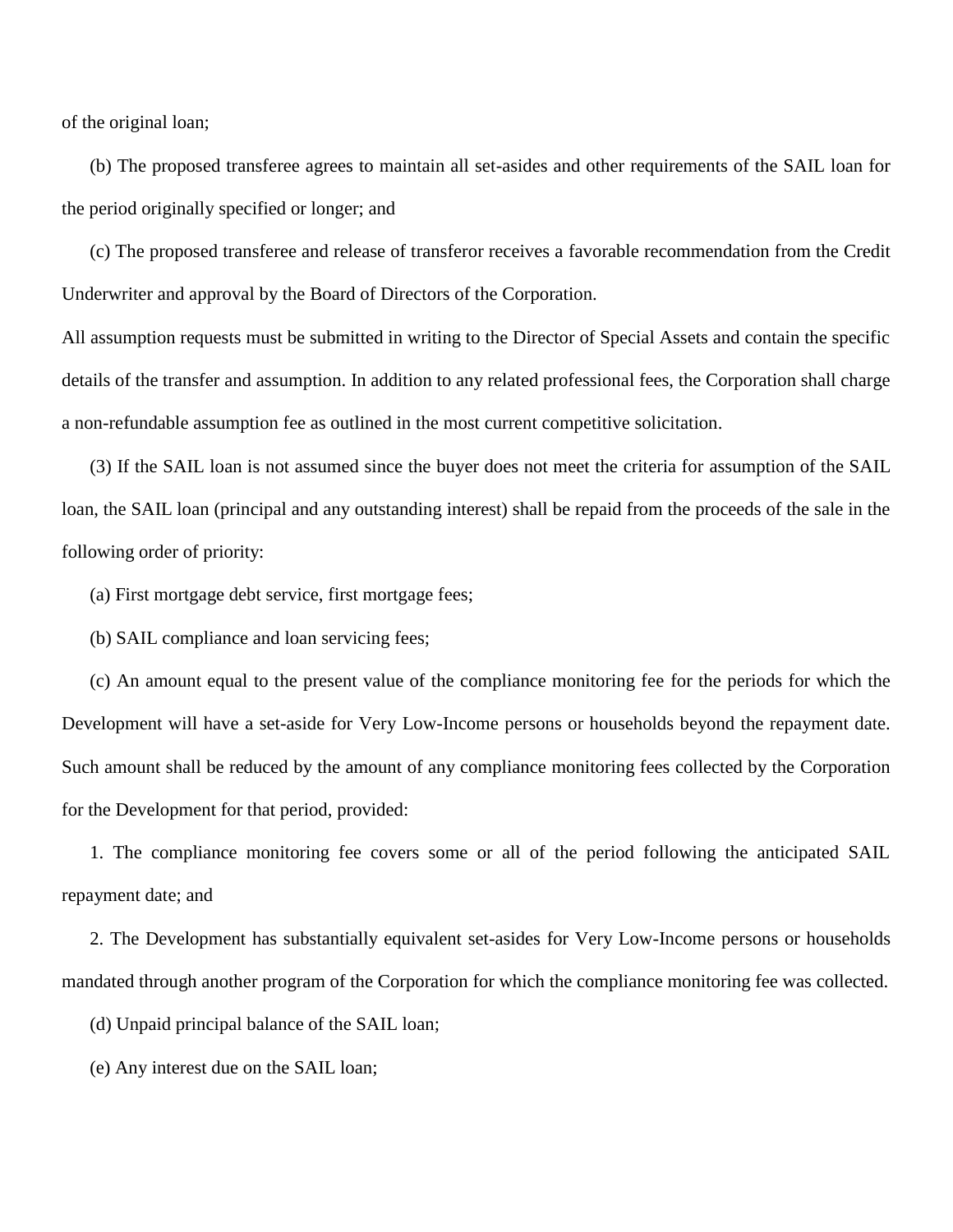(f) Expenses of the sale;

(g) If there will be insufficient funds available from the proposed sale of the Development to satisfy paragraphs  $(3)(a)$ -(f) above, the SAIL loan shall not be satisfied until the Corporation has received:

1. An appraisal prepared by an appraiser selected by the Corporation or the Credit Underwriter indicating that the purchase price for the Development is reasonable and consistent with existing market conditions;

2. A certification from the Applicant that the purchase price reported is the actual price paid for the Development, as supported by a copy of the final executed purchase and sale agreement, and that no other consideration passed between the parties, as supported by a draft and final closing statement, and that the Development Cash Flow reported to the Corporation during the term of the SAIL loan was true and accurate;

3. A certification from the Applicant that there are no Development funds available to repay the SAIL loan, including any interest due, and the Applicant knows of no source from which funds could or would be forthcoming to pay the SAIL loan; and

4. A certification from the Applicant detailing the information needed to determine the final billing for SAIL loan interest. Such certification shall require submission of financial statements and other documents that may be required by the Corporation and its servicer.

(4) The Corporation may renegotiate and extend the loan in order to extend or retain the availability of housing for the target population. Such renegotiations shall be based upon:

(a) Performance of the Applicant during the SAIL loan term;

(b) Availability of similar housing stock for the target population in the area;

(c) Documentation and certification by the Applicant that funds are not available to repay the Note upon maturity;

(d) A plan for the repayment of the loan at the new maturity date;

(e) Assurance that the security interest of the Corporation will not be jeopardized by the new term(s); and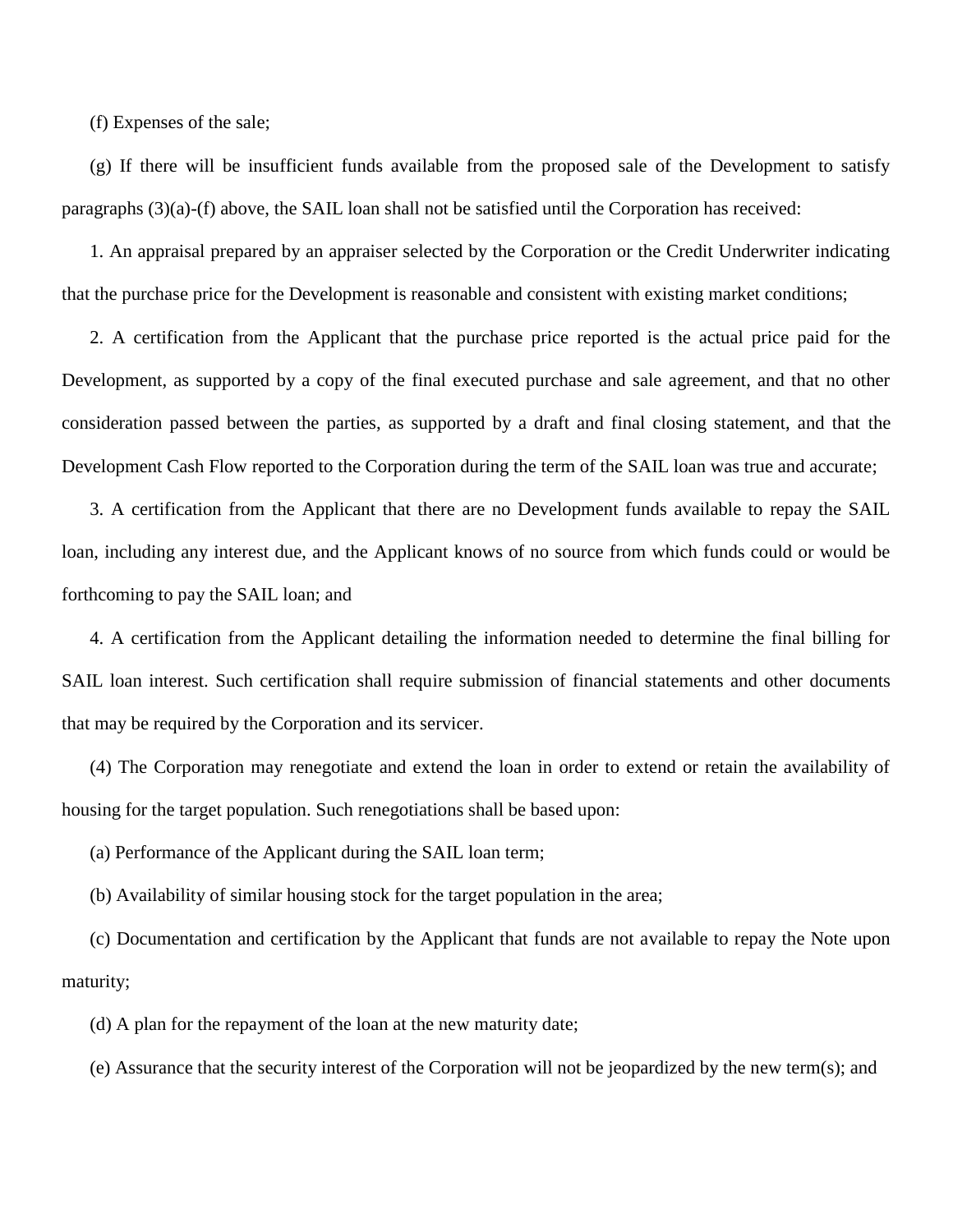(f) Industry standard terms which may include amortizing loans requiring regularly scheduled payments of principal and interest.

All loan renegotiation requests, including requests for extension, must be submitted in writing to the Director of Special Assets and contain the specific details of the renegotiation. In addition to any related professional fees, the Corporation shall charge a non-refundable renegotiation fee as outlined in the most current competitive solicitation.

(5) The Corporation will recommend that the Board approve requests for mortgage loan refinancing only if Development Cash Flow is improved, the Development's economic viability is maintained, the security interest of the Corporation is not adversely affected, and the Credit Underwriter provides a positive recommendation.

(6) The Corporation will recommend that the Board deny any requests for mortgage loan refinancing which require extension of the SAIL loan term or otherwise adversely affect the security interest of the Corporation, unless the criteria outlined in subsection 67-48.0105(5), F.A.C., are met, the Credit Underwriter recommends that the approval of such a request is crucial to the economic survival of the Development, or unless the Board determines that public policy will be better served by the extension as a result of the Applicant agreeing to further extend the Compliance Period or provide additional amenities or resident programs suitable for the resident population. Further, the Corporation will recommend that the Board limit any approved extension to a minimum term which makes the Development feasible and which does not exceed an industry standard term.

The Corporation will recommend that the Board deny any requests to increase the amount of any superior mortgage, unless the criteria outlined in subsection 67-48.010(15), F.A.C., are met, the original combined loan to value ratio for the superior mortgage and the SAIL mortgage is maintained or improved, and a proportionate amount of the increase in the superior mortgage is used to reduce the outstanding SAIL loan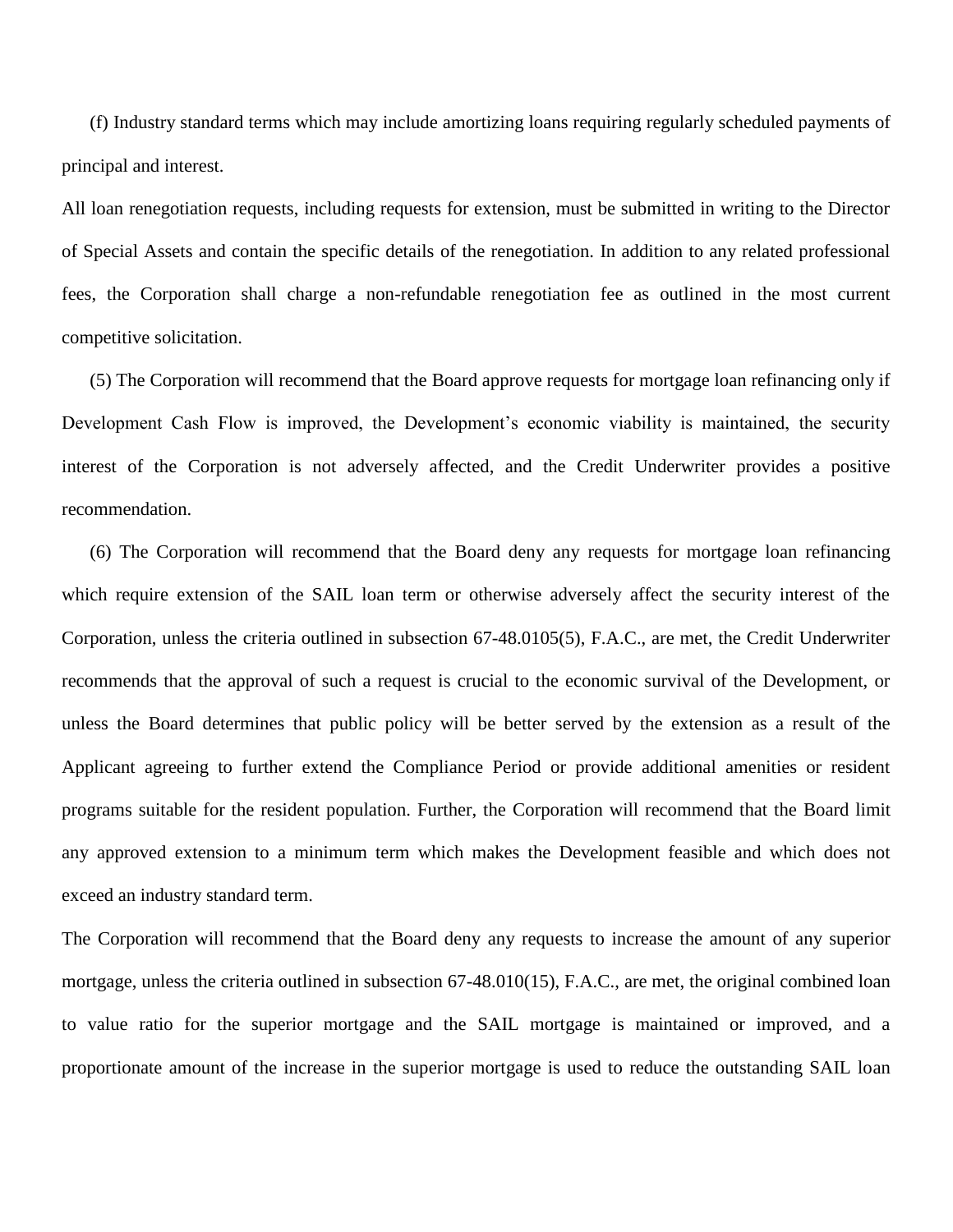balance.

*Rulemaking Authority 420.507, 420.508 FS. Law Implemented 420.5087 FS. History–New 12-23-96, Amended 1-6-98, Formerly 9I-48.0105, Amended 11-9-98, Repromulgated 2-24-00, Amended 2-22-01, 3-17-02, Repromulgated 4-6-03, Amended 3-21-04, Repromulgated 2-7-05, Amended 1-29-06, 4-1-07, Repromulgated 3-30-08, Amended 8-6-09, Repromulgated 11-22-11, Amended 10-9-13, 10-8-14, 9-15-16.*

## **67-48.013 SAIL Construction Disbursements and Permanent Loan Servicing.**

(1) SAIL loan proceeds shall be disbursed during the construction phase in an amount per Draw which does not exceed the ratio of the SAIL loan to the Total Development Cost, unless approved by the Corporation and the Credit Underwriter.

(2) Ten (10) business days prior to each Draw, the Applicant shall supply the Corporation's servicer, as agent for the Corporation, with a written request executed by the Applicant for a Draw. The request shall set forth the amount to be paid and shall be accompanied by documentation specified by the Corporation's servicer including claims for labor and materials to date of the last inspection.

(3) The Corporation and its servicer shall review the request for a Draw, and the servicer shall provide the Corporation with approval of the request or an alternative recommendation, after the title insurer provides an endorsement to the policy of title insurance updating the policy to the date of the current Draw and increasing the insurance coverage to an amount equal to the sum of all prior Draws and the current Draw.

(4) The Corporation shall disburse construction Draws through Automated Clearing House (ACH). The Applicant may request disbursement of construction Draws via a wire transfer. The Applicant will be charged a fee of \$10 for each wire transfer requested. This charge will be netted against the Draw amount.

(5) The Corporation shall elect to withhold any Draw or portion of any Draw, notwithstanding any documentation submitted by the Applicant in connection with the request for a Draw, if

(a) The Corporation or the Corporation's servicer determines at any time that the actual cost budget or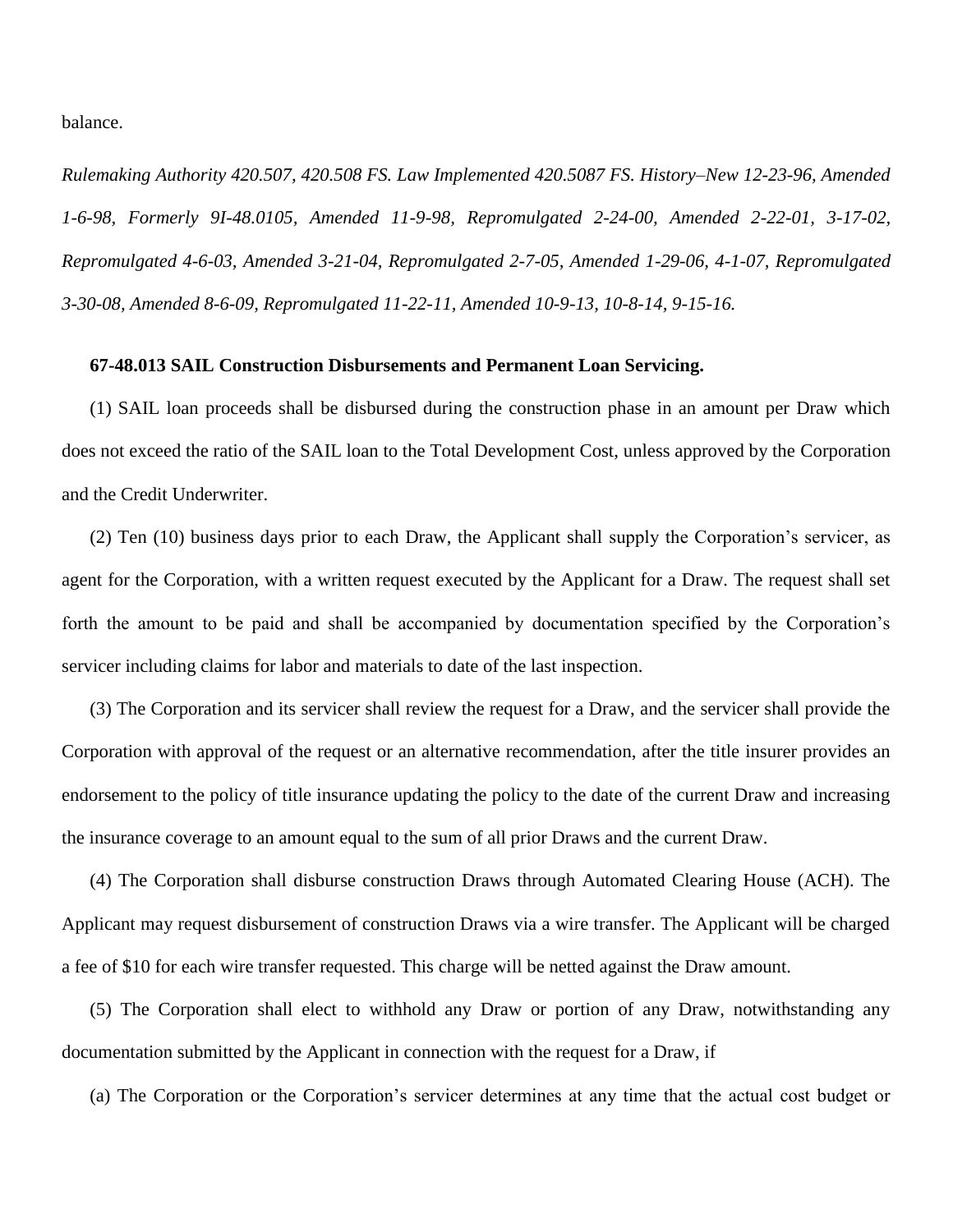progress of construction differs from that as shown on the loan documents; or

(b) The percentage of progress of construction of the improvements differs from that shown on the request for a Draw.

(6) The servicer may request submission of revised construction budgets.

(7) Based on the Applicant's progress of construction, if the Corporation determines that further analysis by the Credit Underwriter is required prior to the release of the final Draw, the Applicant shall pay to the Credit Underwriter a fee based on an hourly rate determined pursuant to the contract between the Corporation and the Credit Underwriter.

(8) Retainage in the amount of 10 percent per Draw shall be held by the servicer during construction until the Development is 50 percent complete. At 50 percent completion, no additional retainage shall be held from the remaining Draws. Release of funds held by the Corporation's servicer as retainage shall occur pursuant to the SAIL loan agreement.

*Rulemaking Authority 420.507, 420.508 FS. Law Implemented 420.5087 FS. History–New 7-22-96, Amended 12-23-96, 7-10-97, 1-6-98, Formerly 9I-48.013, Amended 11-9-98, 2-24-00, 2-22-01, 3-17-02, Repromulgated 4-6-03, 3-21-04, 2-7-05, 1-29-06, Amended 4-1-07, Repromulgated 3-30-08, 8-6-09, 11-22-11, Amended 10-9- 13, Repromulgated 10-8-14, Amended 9-15-16.*

# **PART III HOME INVESTMENT PARTNERSHIPS PROGRAM**

## **67-48.014 HOME General Program Procedures and Restrictions.**

(1) Unless otherwise provided in a competitive solicitation, the Corporation shall utilize up to 10 percent of the HOME allocation for administrative costs pursuant to 24 CFR Part 92.

(2) The Corporation shall utilize at least 15 percent of the HOME allocation for CHDOs pursuant to 24 CFR Part 92. In order to apply under the CHDO set-aside, the CHDO must meet all CHDO requirements as defined by HUD in 24 CFR Part 92 and other Corporation requirements identified in a competitive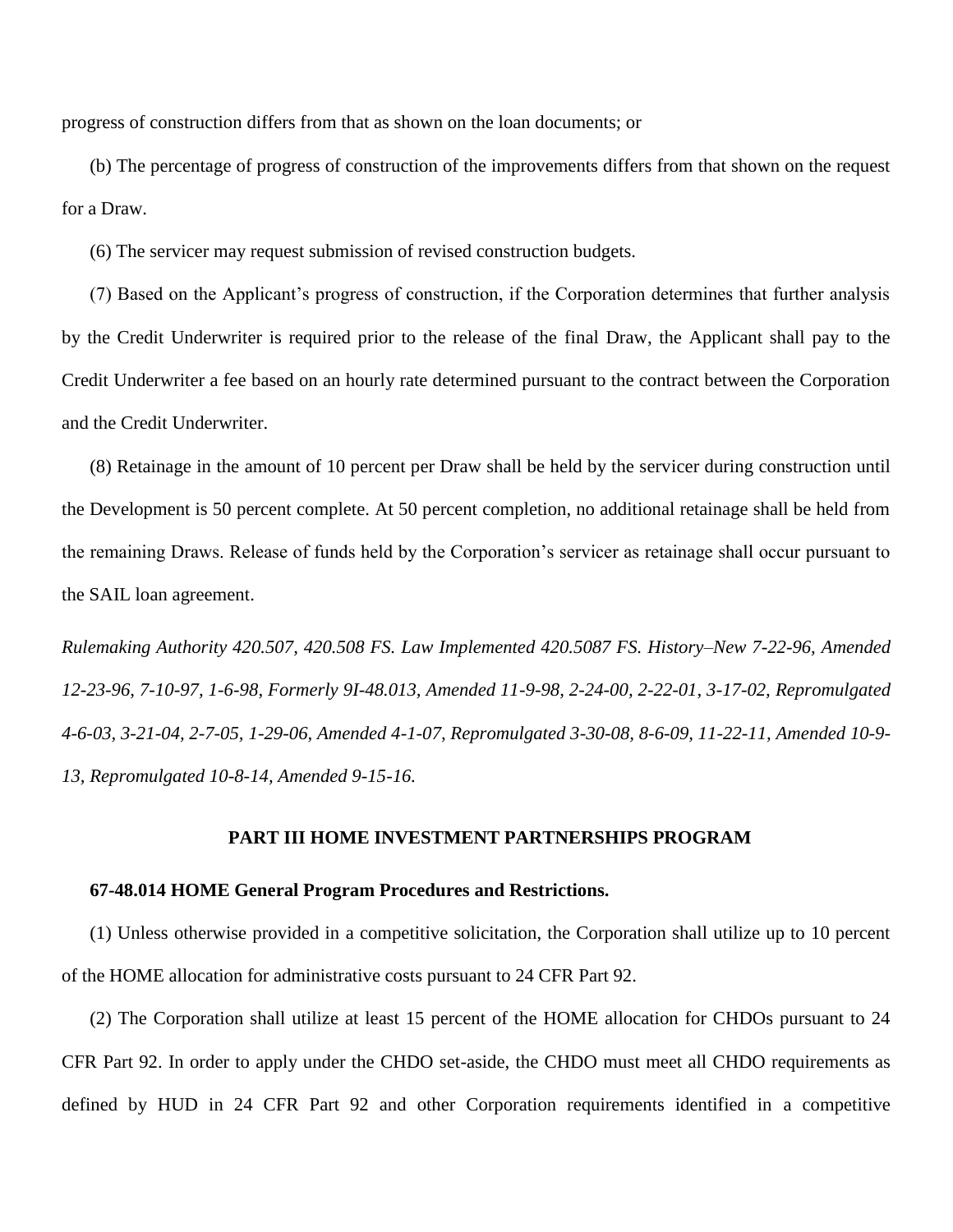solicitation.

(3) For any rental funding administered pursuant to Rule Chapter 67-48, F.A.C., the Corporation will distribute funds as provided in the applicable competitive solicitation.

(4) The maximum per-unit subsidy amount of HOME funds that the Corporation shall invest on a per-unit basis in affordable housing shall not exceed the per-unit dollar limits established by the Corporation as identified in the applicable competitive solicitation.

(5) The minimum amount of HOME funds that must be invested in a Rental Development is \$1,000 times the number of HOME-Assisted Units in the Development.

(6) A Development qualifies as affordable housing and for HOME funds if, with respect to income and occupancy:

(a) 80 percent of the HOME-Assisted Units are occupied by families whose annual income does not exceed 60 percent of the median family income for the area, as determined by HUD, with adjustments for family size, and

(b) 20 percent of the HOME-Assisted Units are occupied by families whose annual income does not exceed 50 percent of the median family income for the area, as determined by HUD, with adjustments for family size.

(c) When the income of a resident increases above 80 percent of area median income, the next unit that becomes available in the Development must be rented to a HOME income-eligible resident. If the income of a Very Low-Income household increases above the limits for a Very Low-Income household, then the Developer must rent the next available unit to a Very Low-Income household. The amount of rent the resident whose income has increased must pay is the lesser of the amount payable by resident under state or local law or 30 percent of the adjusted monthly income for rent and utilities.

(d) High HOME rent means 80 percent of the HOME-Assisted Units in a Development must have rents set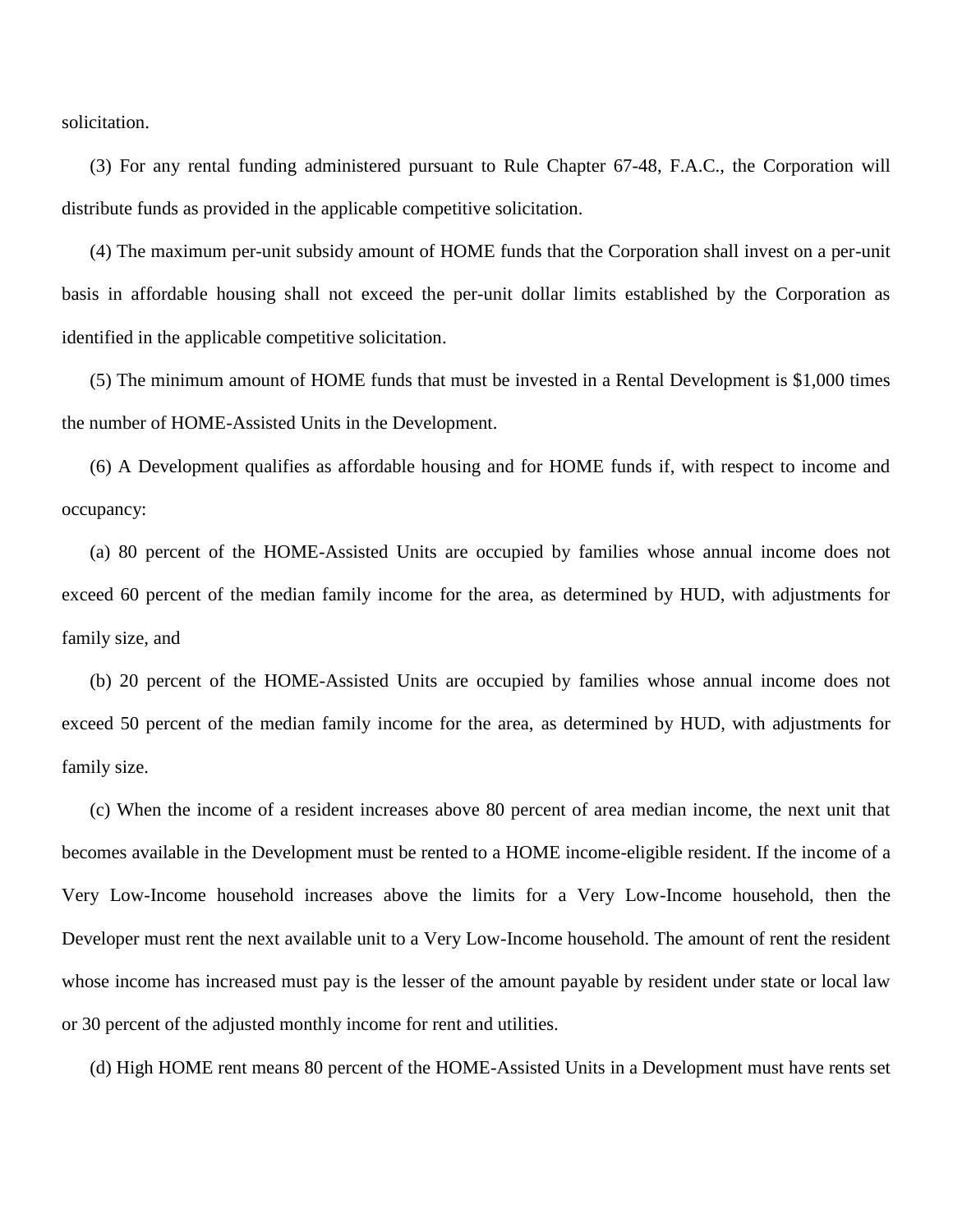at no more than the lesser of the Section 8 Fair Market Rent (FMRs) or rents that are 30 percent of the gross income of a Family at 65 percent of median income limit, minus utility allowance. Low HOME rent means 20 percent of the HOME-Assisted Units in a Development must have rents set at no more than the lesser of the Section 8 Fair Market Rent (FMRs), or 30 percent of the gross income of a Family at 50 percent of the area median income, minus utility allowance. The rent limits for a HOME Rent-Restricted Unit is the maximum gross rent that can be charged for a HOME Rent-Restricted Unit (FMRs, 30 percent of the gross income of a family at 65 percent of median income, or 30 percent of the gross income of a family at 50 percent of the area median income), less the applicable utility allowance. These rent limits are published in HUD periodically, HOME-Assisted Units with Section 8 subsidy must compare the Section 8 gross rent (resident rent, subsidy amount, and utility allowance) to the maximum applicable HOME high or low rent limit minus utilities. However, Developments with project-based rental assistance may utilize the project-based rents as compared to the HOME High and Low rents. Compliance with the HOME rent restrictions will take precedence over the Developer's acceptance of a full Section 8 (resident-based) subsidy for the HOME-Assisted Units. However, if a HOME Rent-Restricted Unit receives federal or state project-based rental subsidy and the Family's contribution toward rent does not exceed 30 percent of the Family's adjusted income, then the maximum rent (i.e., tenant contribution plus project-based rental subsidy) is the rent allowable under the federal or state project-based rental subsidy program.

(e) The minimum Compliance Period for Rehabilitation Developments is 15 years from Project Completion as defined in 24 CFR §92.2.

The set-aside requirements apply beginning on the later of the first day on which any residential unit in the Development is occupied or the HOME loan closing date. The Compliance Period will be extended until the later of such longer term agreed to by the Applicant in its Application or the loan is repaid as enumerated in subsection 67-48.020(1), F.A.C.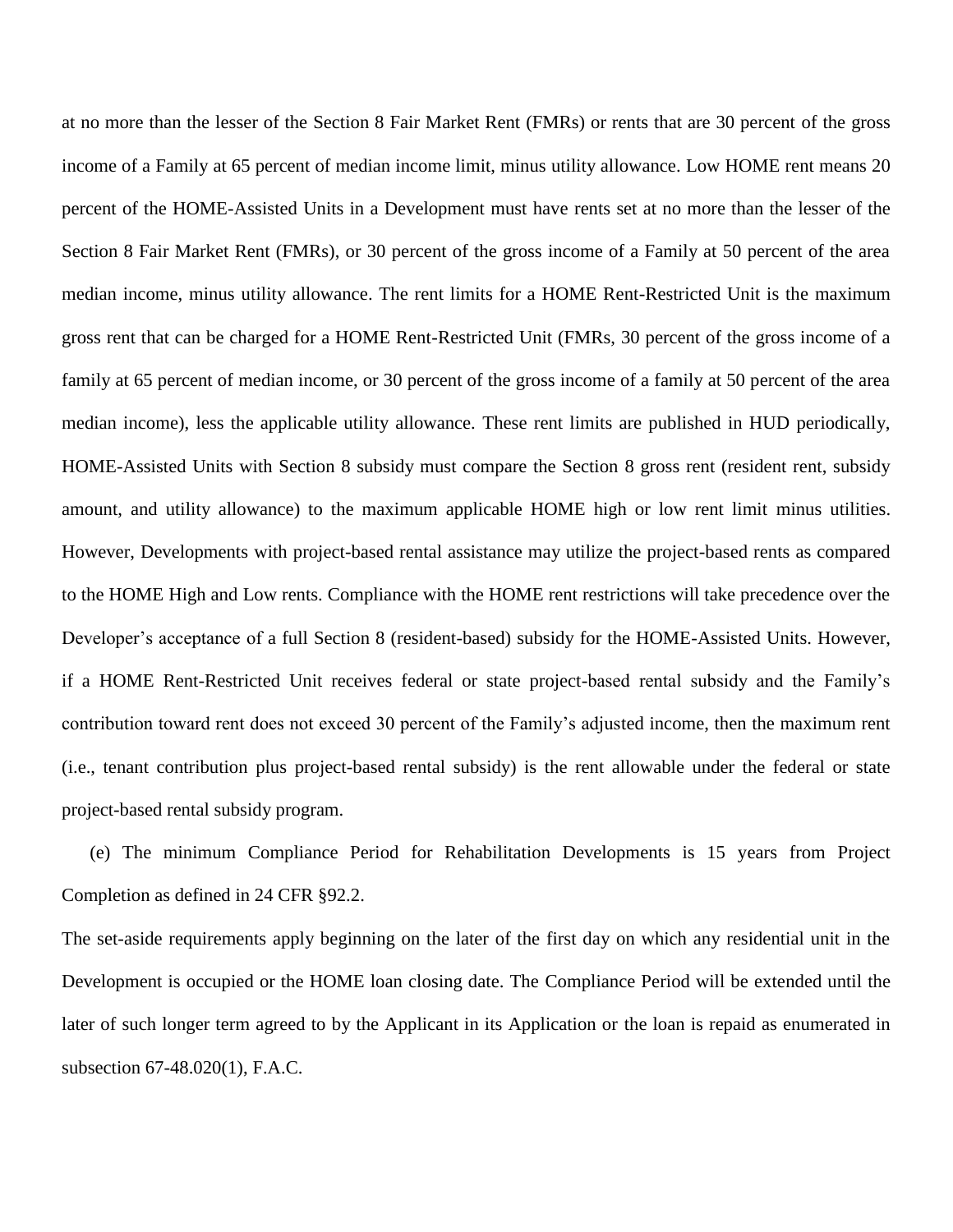(f) The minimum Compliance Period for newly-constructed rental housing is 20 years from Project Completion as defined in 24 CFR §92.2. The set-aside requirements apply beginning on the later of the first day on which any residential unit in the Development is occupied or the HOME loan closing date. The Compliance Period will be extended until the later of such longer term agreed to by the Applicant in its Application or the loan is repaid as enumerated in subsection 67-48.020(1), F.A.C.

(g) The minimum percentage of HOME-Assisted Units within a Development must be at least equal to the percentage (ratio) calculated by dividing the HOME loan amount by the Total Development Cost. This percentage will be utilized to determine the minimum number of HOME-Assisted Units required within a Development. HOME-Assisted Units must be identified at the time of Application. For purposes of meeting affordable housing requirements for a Development, the HOME-Assisted Units counted may be changed over the Compliance Period, so long as the total number of HOME-Assisted Units remains the same, and the substituted units are, at a minimum, comparable in terms of size, features, and number of bedrooms to the original HOME-Assisted Units.

(h) The Development will remain affordable, pursuant to commitments documented within the executed Land Use Restriction Agreement without regard to the term of the mortgage or to transfer of ownership.

(7) The Development must comply with all applicable provisions of 24 CFR Part 92, Rule Chapter 67-48, F.A.C., and any competitive solicitation process.

(8) A Development that is under construction may be eligible to apply for HOME funds only if the final building permit is dated no earlier than six (6) months prior to the submission deadline for the applicable competitive solicitation, the Development is able to provide evidence of compliance with federal labor standards (if 12 or more units are developed under a single contract) for any work already completed, and the Development is able to provide evidence of compliance with HUD environmental requirements as well as all other federal HOME regulations as listed in Rule 67-48.014, F.A.C., and 24 CFR Part 92. The federal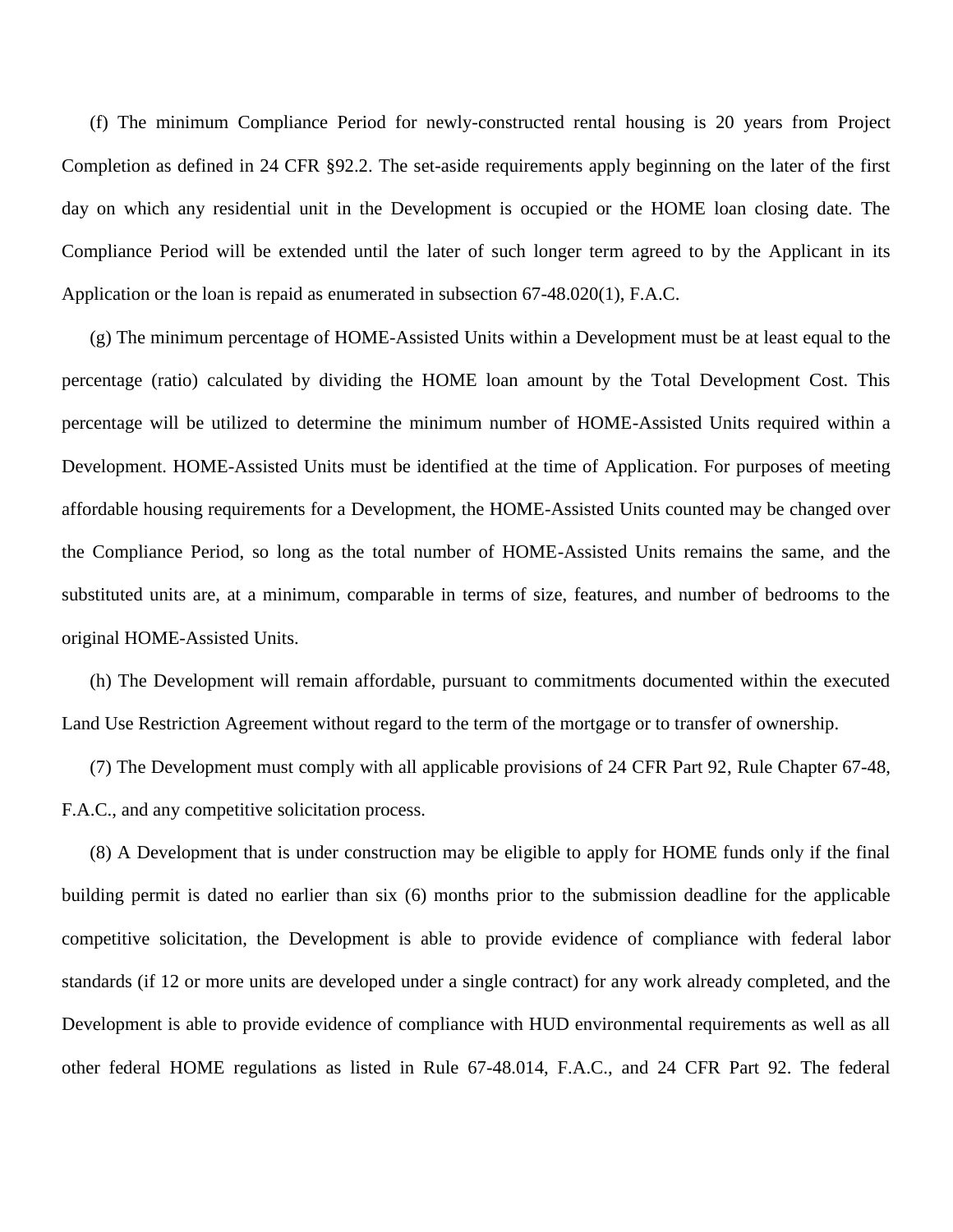requirements may require completion of activities prior to submission of an Application for HOME funding.

(9) Any single contract for the development (rehabilitation or new construction) of affordable housing with 12 or more units under the HOME Program must contain a provision requiring that not less than the wages prevailing in the locality, as predetermined by the United States Secretary of Labor pursuant to the Davis-Bacon Act, 40 U.S.C. §§3142 – 3144, 3146 and 3147 (2002), 24 CFR §92.354, 24 CFR Part 70 (volunteers), and 40 U.S.C. §3145 (2002), will be paid to all laborers and mechanics employed for the construction or rehabilitation of the Development, and such contracts must also be subject to the overtime provisions of the Contract Work Hours and Safety Standards Act, 40 U.S.C. §§3701 – 3706 and 3708 (2002), the Copeland Act (Anti-Kickback Act), 40 U.S.C. §3145 (2002), and the Fair Labor Standards Act of 1938, as amended (29 U.S.C. §201 et seq.).

(10) All HOME Developments must conform to the following federal requirements:

(a) Equal Opportunity and Fair Housing as enumerated in 24 CFR §92.202 and 92.251, Title VI of the Civil Rights Act of 1964 (42 U.S.C. §2000d et seq.), Fair Housing Act (42 U.S.C. §§3601-3619), Age Discrimination Act of 1975, as amended (42 U.S.C. §6101), Executive Order 11063 (amended by Executive Order 12259), and 24 CFR §5.105(a).

(b) Affirmative Marketing as enumerated in 24 CFR §92.351.

(c) Environmental Review as enumerated in 24 CFR §92.352, 24 CFR Part 58 and National Environmental Policy Act of 1969.

(d) Displacement, Relocation, and Acquisition as enumerated in 24 CFR §92.353, Uniform Relocation Assistance and Real Property Acquisition Policies Act of 1970 (42 U.S.C. §§4201-4655), 49 CFR Part 24, 24 CFR Part 42 (Subpart C), and Section 104(d) "Barney Frank Amendments".

(e) Lead-based Paint as enumerated in 24 CFR §92.355 and 24 CFR Part 35.

(f) Conflict of Interest as enumerated in 24 CFR §92.356, 2 CFR §200.317 and 2 CFR §200.318.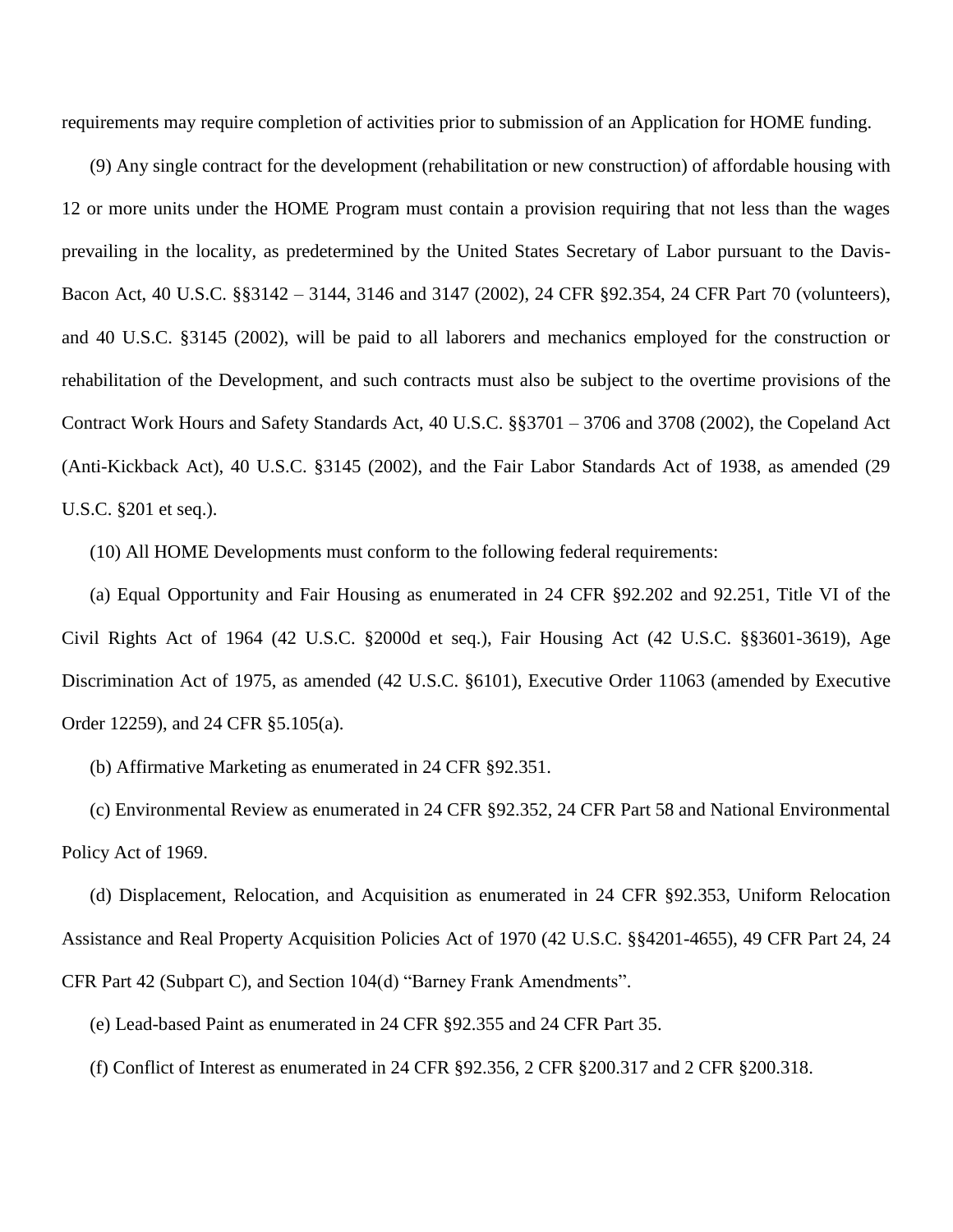(g) Debarment and Suspension as enumerated in 24 CFR Part 24.

(h) Handicapped Accessibility as enumerated in Section 504 of the Rehabilitation Act of 1973 (implemented in 24 CFR Part 8) and 24 CFR §100.205.

(i) Americans with Disabilities Act as enumerated in 42 U.S.C. §12131; and 47 U.S.C. §§155, 201, 218 and 225.

(j) Equal Opportunity Employment as enumerated in Executive Order 11246 (implemented in 41 CFR Part 60).

(k) Economic Opportunity for Low- and Very Low-Income Persons as implemented in 24 CFR Part 135.

(l) Minority/Women Employment as enumerated in 2 CFR §200.321 and Executive Orders 11625, 12432, and 12138.

(m) Site and Neighborhood Standards as enumerated in 24 CFR §92.202.

*Rulemaking Authority 420.507, 420.508 FS. Law Implemented 420.5089(2) FS. History–New 7-22-96, Amended 12-23-96, 1-6-98, Formerly 9I-48.014, Amended 11-9-98, Repromulgated 2-24-00, Amended 2-22- 01, 3-17-02, 4-6-03, 3-21-04, 2-7-05, 1-29-06, 4-1-07, 3-30-08, 8-6-09, 11-22-11, 10-9-13, 10-8-14, 9-15-16.*

# **67-48.015 Match Contribution Requirement for HOME Allocation.**

(1) The Corporation is required by HUD to match non-federal funds to the HOME allocation as specified in 24 CFR Part 92.

(2) A Match Credit Fund funded by the state of Florida has been appropriated to the Corporation. The funds are to be used for demonstration Developments, pilot programs, or other Developments selected and approved by the Corporation's Board of Directors. Such pilot programs or Developments shall be counted as the Corporation's required match for HUD purposes and may be any eligible activity acceptable to 24 CFR Part 92 and approved by the Corporation's Board of Directors.

*Rulemaking Authority 420.507, 420.508 FS. Law Implemented 420.5089(4) FS. History–New 7-22-96,*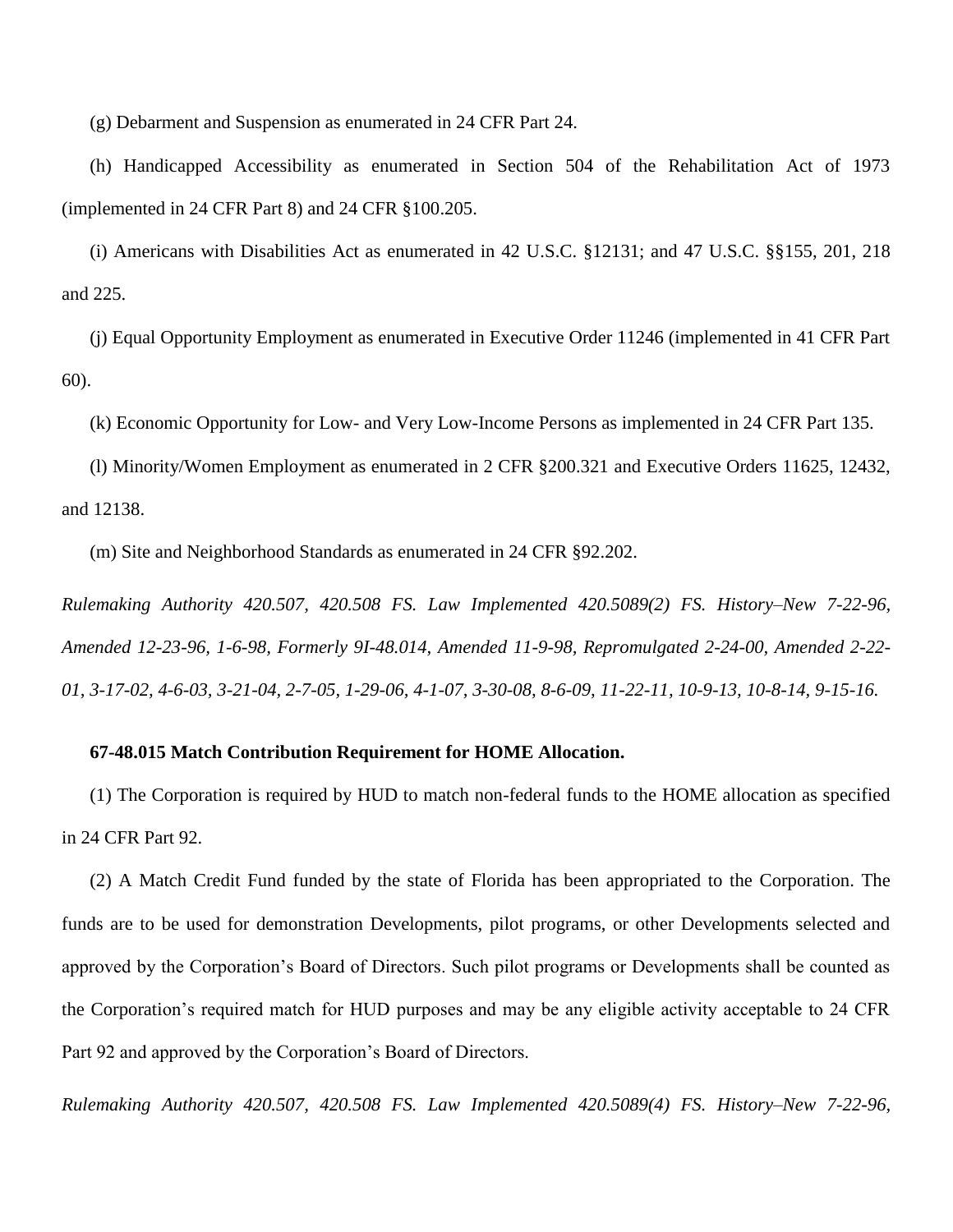*Amended 12-23-96, 1-6-98, Formerly 9I-48.015, Amended 11-9-98, Repromulgated 2-24-00, Amended 2-22- 01, 3-17-02, 4-6-03, Repromulgated 3-21-04, Amended 2-7-05, Repromulgated 1-29-06, 4-1-07, 3-30-08, 8-6- 09, 11-22-11, 10-9-13, 10-8-14, 9-15-16.*

#### **67-48.017 Eligible HOME Activities.**

HOME funds may be used for acquisition (must include new construction and/or Rehabilitation), new construction, reconstruction, or moderate or substantial rehabilitation of non-luxury housing with suitable amenities or for tenant based rental assistance pursuant to 24 CFR Part 92.

*Rulemaking Authority 420.507, 420.508 FS. Law Implemented 420.5089(3) FS. History–New 7-22-96, Repromulgated 12-23-96, 1-6-98, Formerly 9I-48.017, Amended 11-9-98, Repromulgated 2-24-00, 2-22-01, 3-17-02, Amended 4-6-03, Repromulgated 3-21-04, Amended 2-7-05, Repromulgated 1-29-06, 4-1-07, 3-30- 08, 8-6-09, 11-22-11, 10-9-13, 10-8-14, 9-15-16.*

# **67-48.018 Eligible HOME Applicants.**

(1) Unless otherwise permitted in a competitive solicitation process, an Applicant is not eligible to apply for HOME Program funding if any of the following pertain to the proposed Development:

(a) The proposed Development has received an allocation of Housing Credits or a Competitive Housing Credit commitment, unless written notice has been provided to the Corporation prior to the deadline to apply for the applicable HOME funding withdrawing acceptance of such allocation or commitment and returning the previously awarded HC funding;

(b) A preliminary commitment of funding for the proposed Development through the HOME Program or the SAIL Program has already been accepted, unless written notice has been provided to the Corporation prior to the deadline to apply for the new HOME funding withdrawing such acceptance and returning the prior HOME Program or SAIL Program funding.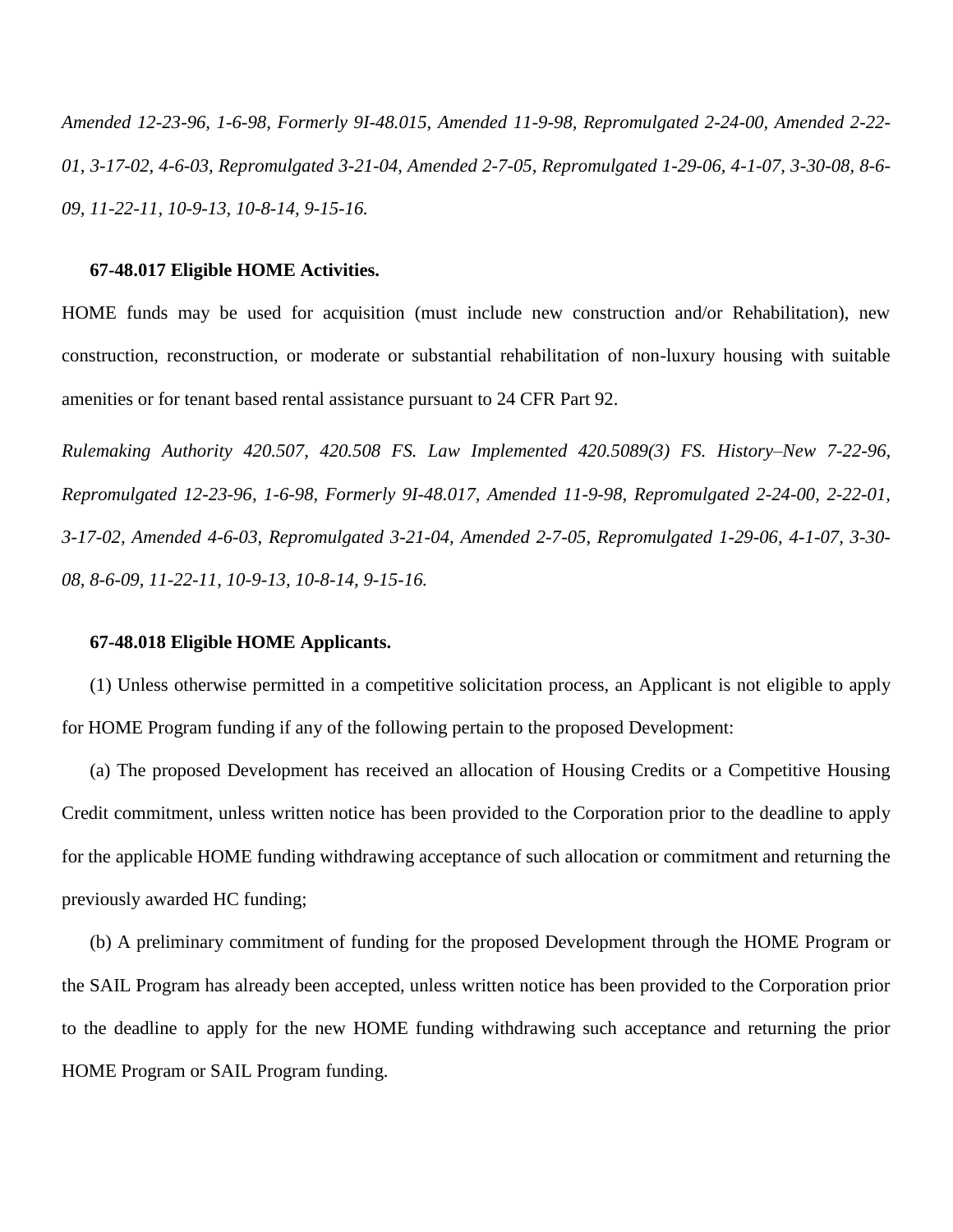(c) The proposed Development site or any part thereof is subject to any Land Use Restriction Agreement or Extended Use Agreement, or both, in conjunction with any Corporation affordable housing financing intended to foster the development or maintenance of affordable housing, unless at least one (1) of the following applies:

1. A LURA recorded in conjunction with the Predevelopment Loan Program or the Elderly Housing Community Loan Program, or

2. A LURA or EUA, or both, for an existing building or buildings, originally constructed at least 25 years prior to the deadline to apply for the applicable HOME funding, where, in the current Application, the Applicant has selected and qualified for the Homeless demographic commitment with a Development category of Rehabilitation, Acquisition and Rehabilitation, Preservation or Acquisition and Preservation.

(2) Applicants for HOME loans may include CHDOs, Public Housing Authorities, Local Governments, Non-Profit organizations, and private for-profit organizations. The Applicant must be a legally-formed, existing entity at the time of Application. Pursuant to 24 CFR Part 92, Applicants may not request additional HOME funding during the period of affordability.

(3) For tenant based rental assistance, eligible Public Housing Authorities shall be limited to those Public Housing Authorities that provide a copy of their most recent Section Eight Management Assessment Program (SEMAP) and can demonstrate compliance with 24 CFR §982.401.

(a) Eligible Public Housing Authorities shall use the HOME Investment Partnership Program, state of Florida, Tenant Based Rental Assistance Program (TBRA) Summary (Rev. 06-14), which is incorporated herein by reference and available on the Corporation's website under the Multifamily Programs link or from [http://www.flrules.org/Gateway/reference.asp?No=Ref-04615.](http://www.flrules.org/Gateway/reference.asp?No=Ref-04615)

(b) An eligible Public Housing Authority's request for funding shall be based upon demonstration of recipient need.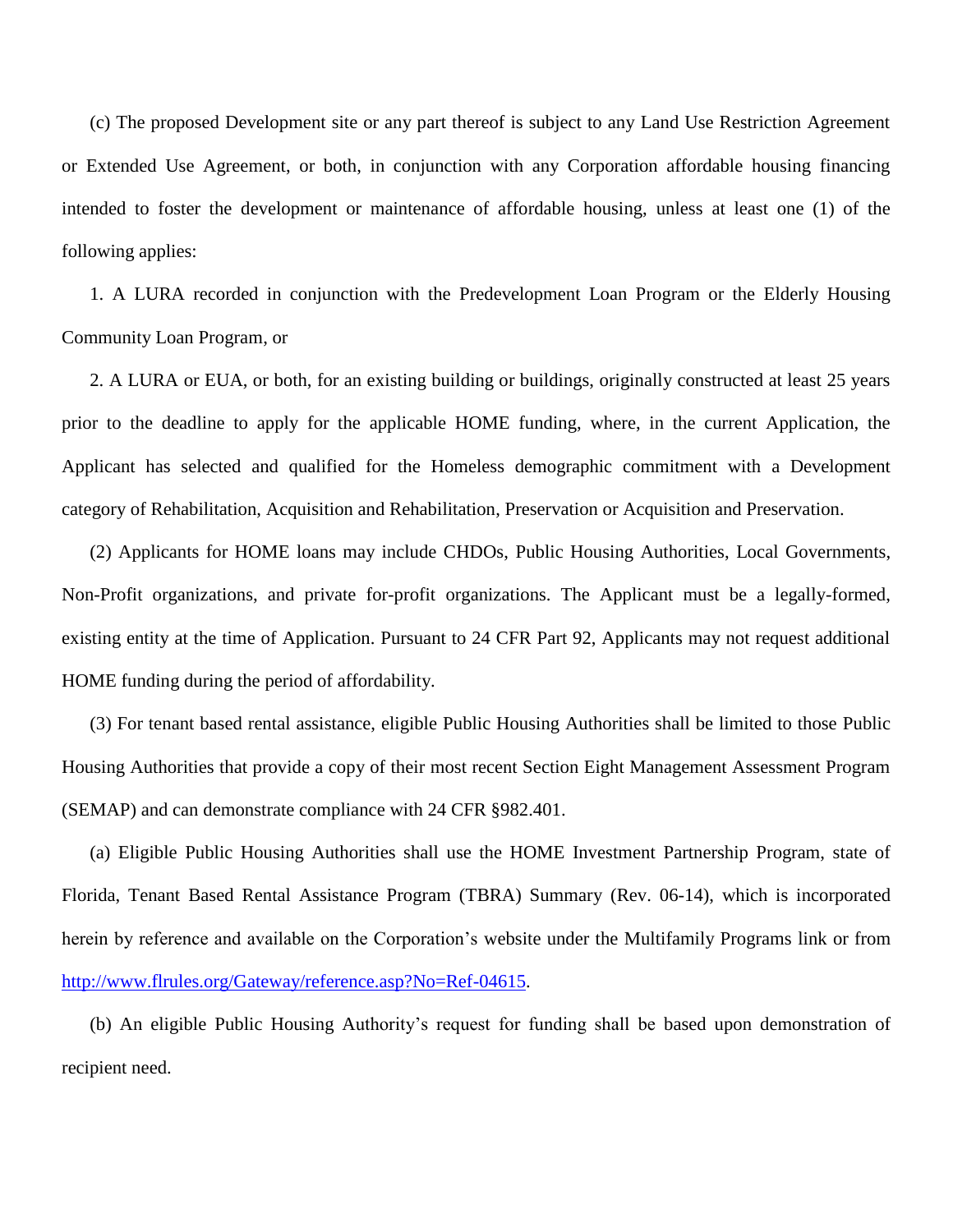*Rulemaking Authority 420.507, 420.508 FS. Law Implemented 420.5089(3) FS. History–New 7-22-96, Amended 12-23-96, 1-6-98, Formerly 9I-48.018, Amended 11-9-98, Repromulgated 2-24-00, 2-22-01, Amended 3-17-02, 4-6-03, Repromulgated 3-21-04, Amended 2-7-05, 1-29-06, 4-1-07, 3-30-08, 8-6-09, 11-22- 11, 10-9-13, 10-8-14, Repromulgated 9-15-16.*

### **67-48.019 Eligible and Ineligible HOME Development Costs.**

(1) HOME funds may be used to pay for the following eligible costs as enumerated in 24 CFR Part 92:

(a) Development hard costs as they directly relate to the identified HOME-Assisted Units only for:

1. New construction, the costs necessary to meet all applicable local and state codes, ordinances, and zoning requirements. Note that 24 CFR §92.251 requires that HOME-Assisted new construction projects must meet state or local residential and building codes, as applicable or, in the absence of a state or local building code, the International Residential Code or International Building Code (as applicable to the type of housing) of the International Code Council,

2. Rehabilitation, the costs necessary to meet all applicable local and state codes, ordinances, and requirements or, in the absence of a state or local building code, the International Existing Building Code of the International Code Council and Uniform Physical Condition Standards pursuant to 24 CFR 5.705,

3. Both new construction and rehabilitation, costs to demolish existing structures, improvements to the Development site and utility connections;

(b) The cost of acquiring improved or unimproved real property. A HOME Development and HOME loan that involves acquisition must include Rehabilitation or new construction in order to be an eligible Development.

(c) Soft costs as they relate to the identified HOME-Assisted Units. The costs must be reasonable, as determined by the Corporation and the Credit Underwriter, and associated with the financing, development, or both. These costs may include: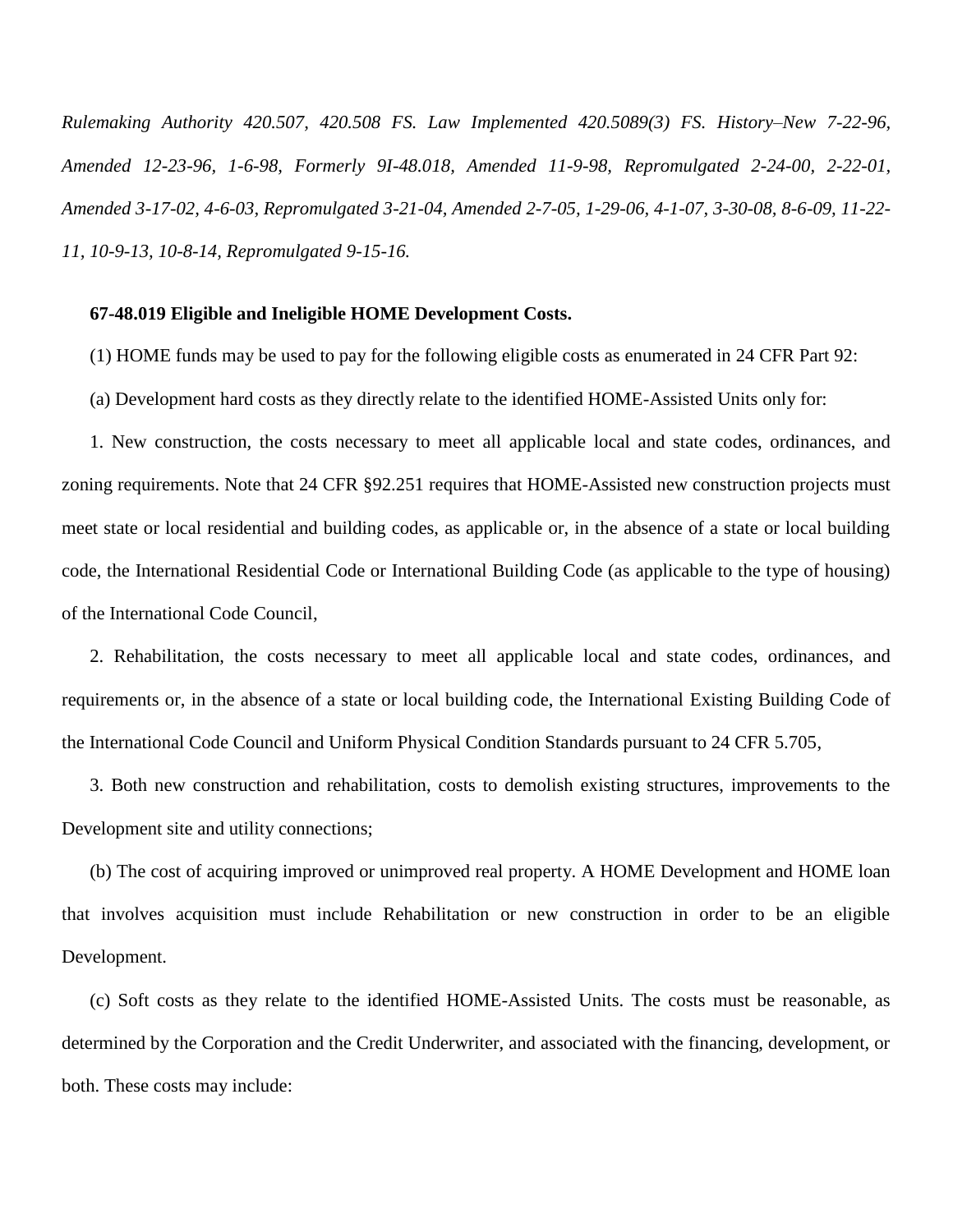1. Architectural, engineering or related professional services required to prepare plans, drawings, specifications or work write-ups,

2. Costs to process and settle the HOME financing for a Development, such as credit reports, fees for evidence of title, recordation, building permits, attorney fees, cost certifications, and estimates,

3. Developer's and General Contractor's fees as described in Rule 67-48.0072, F.A.C.,

4. Impact fees,

5. Costs of Development audits required by the Corporation,

6. Affirmative marketing and fair housing costs,

7. Temporary relocation costs as required under 24 CFR Part 92.

(2) HOME funds shall not be used to pay for the following ineligible costs:

(a) Development reserve accounts for replacements, unanticipated increases in operating costs, or operating subsidies, except as described in 24 CFR §92.206(d)(5);

(b) Public housing;

(c) Administrative costs, or

(d) Any other expenses not allowed under 24 CFR Part 92.

*Rulemaking Authority 420.507, 420.508 FS. Law Implemented 420.5089(3) FS. History–New 7-22-96, Amended 12-23-96, 7-10-97, 1-6-98, Formerly 9I-48.019, Amended 11-9-98, 2-24-00, Repromulgated 2-22- 01, Amended 3-17-02, 4-6-03, Repromulgated 3-21-04, Amended 2-7-05, Repromulgated 1-29-06, 4-1-07, 3- 30-08, 8-6-09, 11-22-11, 10-9-13, Amended 10-8-14, 9-15-16.*

### **67-48.020 Terms and Conditions of Loans for HOME Rental Developments.**

All HOME Rental Development loans shall be in compliance with the Act, 24 CFR Part 92 and, at a minimum, contain the following terms and conditions:

(1) The HOME loan may be in a first, second, or subordinated lien position. The term of the loan shall be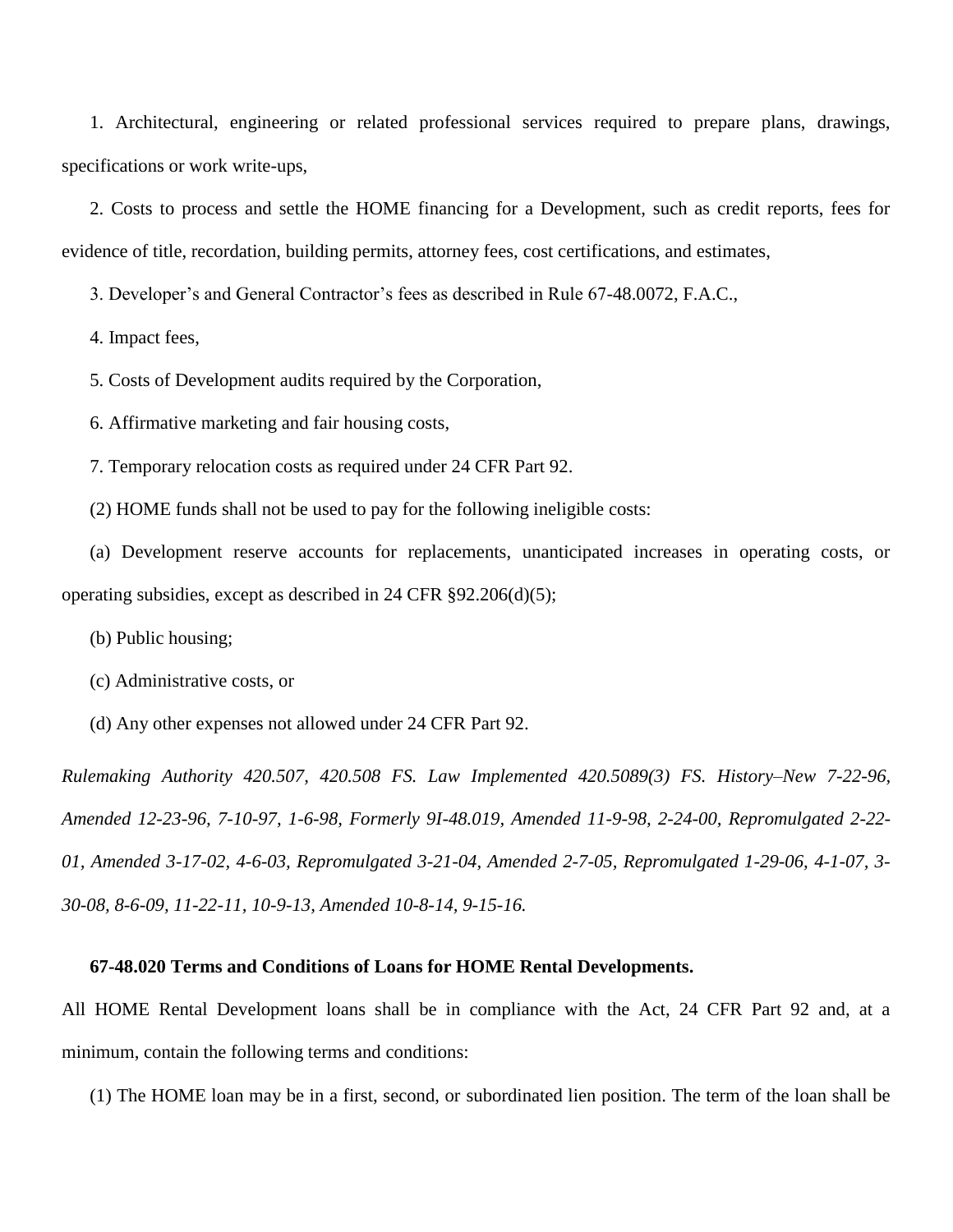for a minimum period of 15 years for Rehabilitation Developments and 20 years for new construction Developments. The term of the HOME loan may be extended upon the recommendation of the Credit Underwriter and approval by the Corporation. With regard to said approval, the Corporation shall consider the facts and circumstances, inclusive of the financial feasibility of the Development.

(2) The annual interest rate will be determined by the following:

(a) All for-profit Applicants that own 100 percent of the ownership interest in the Development held by the general partner or managing member entity will receive a 1.5 percent per annum interest rate loan.

(b) All qualified non-profit Applicants that own 100 percent of the ownership interest in the Development held by the general partner or managing member entity will receive a 0 percent interest rate loan. For purposes of determining the annual HOME interest rate, the definition of Non-Profit found at Rules 67-48.002 and 67- 48.0075, F.A.C., shall not apply; instead, qualified non-profit Applicants shall be those entities defined in 24 CFR Part 92, Section  $42(h)(5)(c)$ , subsection  $501(c)(3)$  or  $501(c)(4)$  of the IRC and organized under Chapter 617, F.S., if a Florida corporation, or organized under similar state law if organized in a jurisdiction other than Florida.

(c) If the Applicant is a Public Housing Authority, or if the Applicant is an entity created by a Public Housing Authority under Section 421.08, F.S., and such Public Housing Authority owns 100 percent of the ownership interest in the Development held by the general partner or managing member of such Applicant entity, the loans funded after February 20, 2011 will receive a 0 percent interest rate.

(d) An Applicant owned in part by a qualified non-profit or a Public Housing Authority, but which does not meet the requirements of (b) or (c) above, will, for loans funded after February 20, 2011, receive a 0 percent interest rate loan on the portion of the loan amount equal to the qualified non-profit's or Public Housing Authority's ownership interest in the Development held by the general partner or managing member of such Applicant entity. A 1.5 percent interest rate shall be charged on the balance of the loan amount. The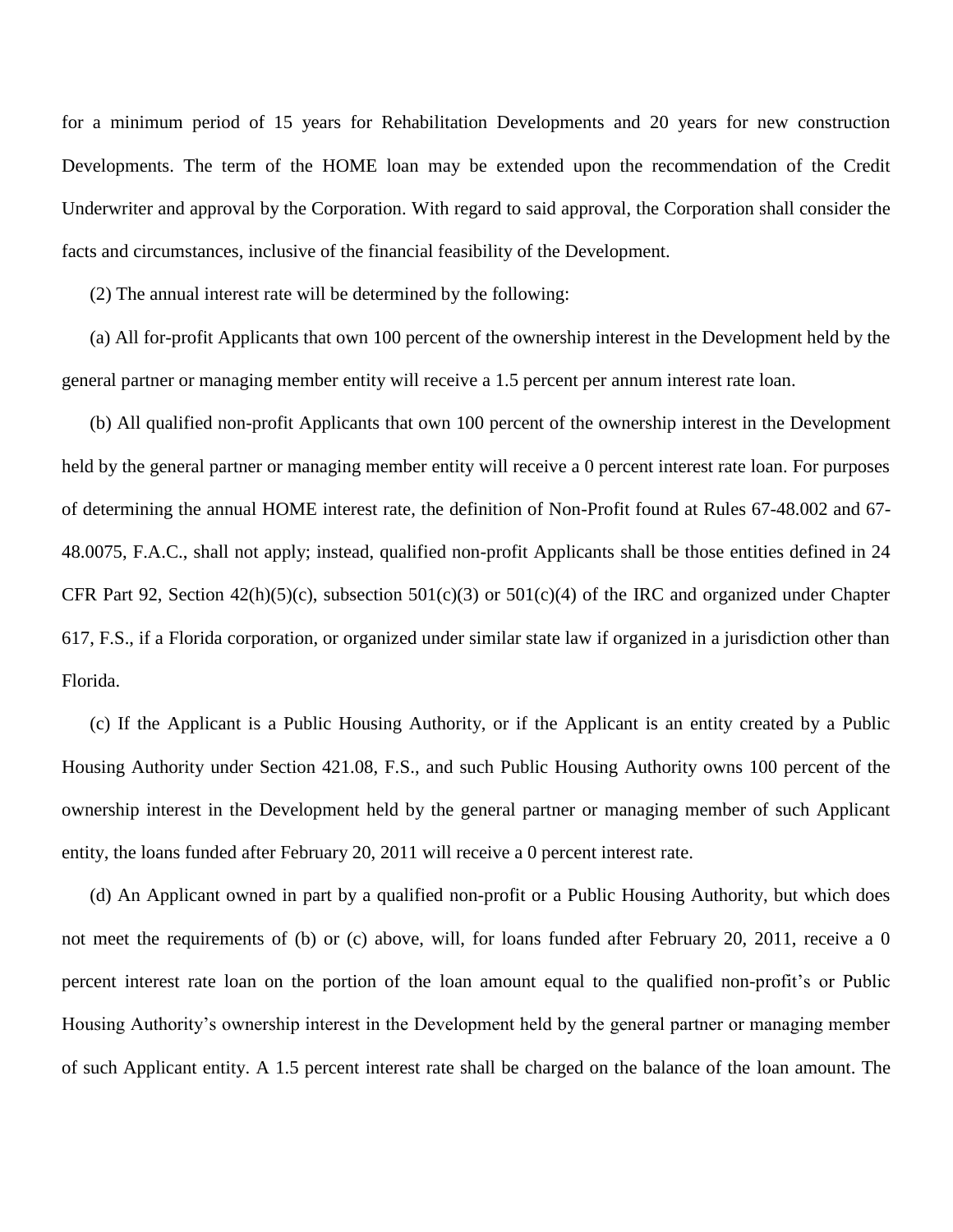interest rate charged on the total loan amount shall be determined by blending the rates proportionately. After closing, should the Applicant sell any portion of the Development ownership, the loan interest rate ratio will be adjusted to conform to the new percentage of ownership.

(e) Notwithstanding the provisions of paragraphs (a) through (d) above, the annual interest rate for those HOME loans closed after February 20, 2011 where the HOME Developments are at least partially financed with a MMRB Loan (as defined in Rule Chapter 67-21, F.A.C.) shall be as specified in an applicable competitive solicitation.

(3) The loans shall be non-amortizing and repayment of principal shall be deferred until maturity, unless otherwise recommended by the Credit Underwriter and approved by the Corporation. Unless otherwise provided in any competitive solicitation, the Corporation will consider the facts and circumstances, inclusive of the financial feasibility of the Development.

(a) For HOME Developments that are not at least partially financed with a MMRB Loan (as defined in Rule Chapter 67-21, F.A.C.), interest payments on the loan shall be paid to the Corporation's servicer annually on the date specified in the Note.

(b) For HOME Developments that are at least partially financed with a MMRB Loan (as defined in Rule Chapter 67-21, F.A.C.) where the HOME loan closed after February 20, 2011:

1. Payment on the loans shall be based upon the Development Cash Flow as determined pursuant to the financial reporting requirements as provided in a competitive solicitation, or shall be due annually as determined by the Corporation's Board of Directors. Such determination by the Board shall be based upon a written recommendation by the Credit Underwriter which has considered the economic and financial viability of the Development as well as the protection of the Corporation's repayment of principal and interest. Any distribution or payment to the Principal(s) of the Applicant or Developer or any Affiliate of the Principal of the Applicant or Developer or any Affiliate of the Applicant or Developer, whether paid directly or indirectly,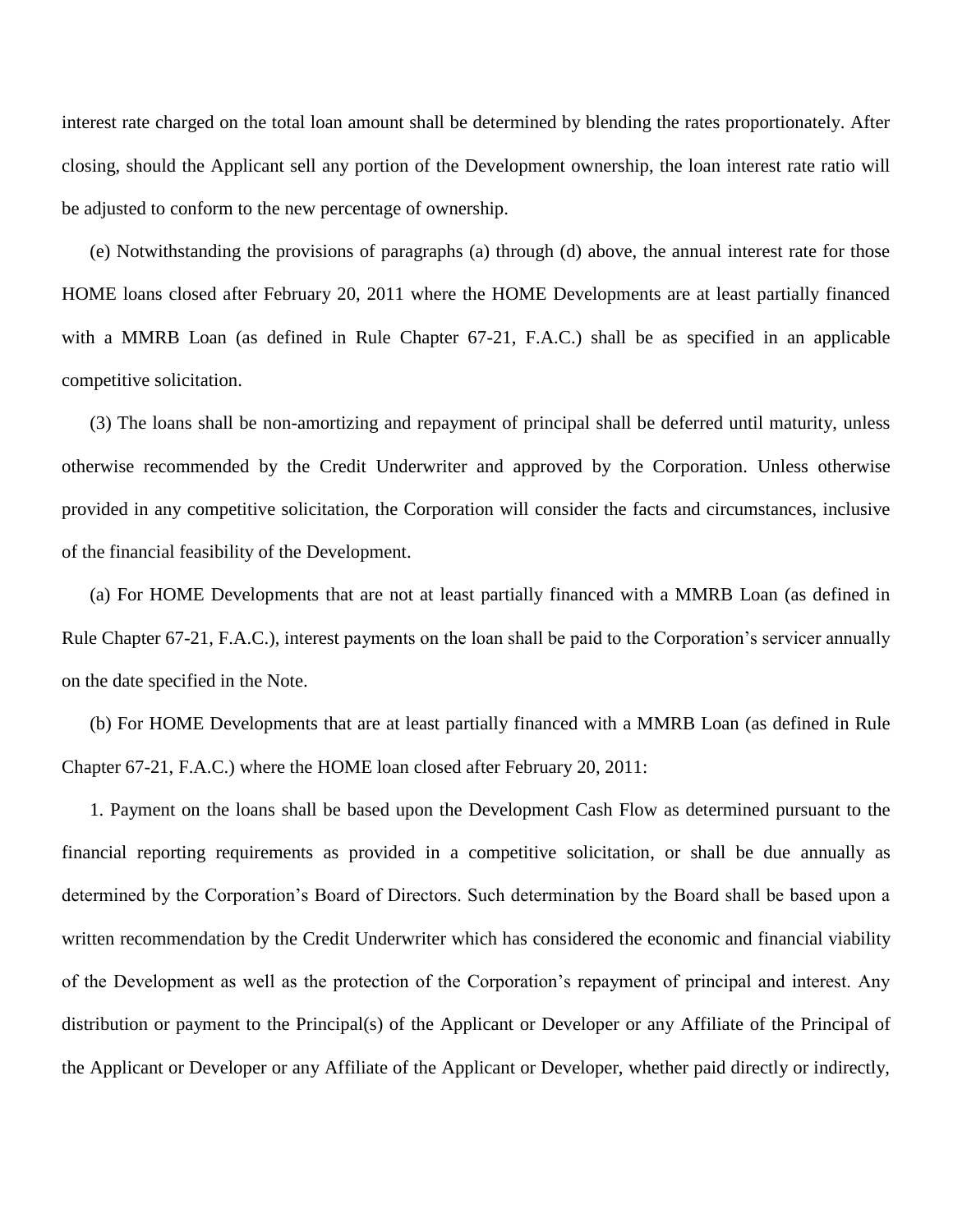which was not expressly disclosed in determining debt service coverage in the Board approved final credit underwriting report, with the exception of payment of the Developer fee allowable to maximum of 20 percent per year, will be added back to the amount of cash available for the HOME loan interest payment, pursuant to the financial reporting process, for the purpose of determining interest due. Interest may be deferred as set forth in subparagraph 3. below, without constituting a default on the loan.

2. The HOME loans shall be repaid from all Development Cash Flow, and Development Cash Flow shall be applied to pay the following items in order of priority:

a. All superior mortgage fees and debt service,

b. Development Expenses for the HOME Development plus up to 20 percent of total Developer fees per year,

c. Interest payment on HOME loan balance as stated in subsection 67-48.020(2), F.A.C., over the life of the HOME loan,

d. Interest payments on the HOME loan deferred from previous years,

e. Mandatory payment on subordinate mortgages.

After the full HOME loan interest has been paid, the Applicant shall retain all remaining monies, unless the Applicant chooses to prepay a portion of the loan balance.

3. The determination of Development Cash Flow, determination of payment priorities, and payment of interest on HOME loans shall occur annually. Any payments of accrued and unpaid interest due annually on HOME loans shall be deferred to the extent that Development Cash Flow is insufficient to make said payments pursuant to the payment priority schedule established in this rule chapter. If Development Cash Flow is under-reported and such report causes a deferral of HOME interest, such under-reporting shall constitute an event of default on the HOME loan. A penalty of 5 percent of any required payment shall be assessed.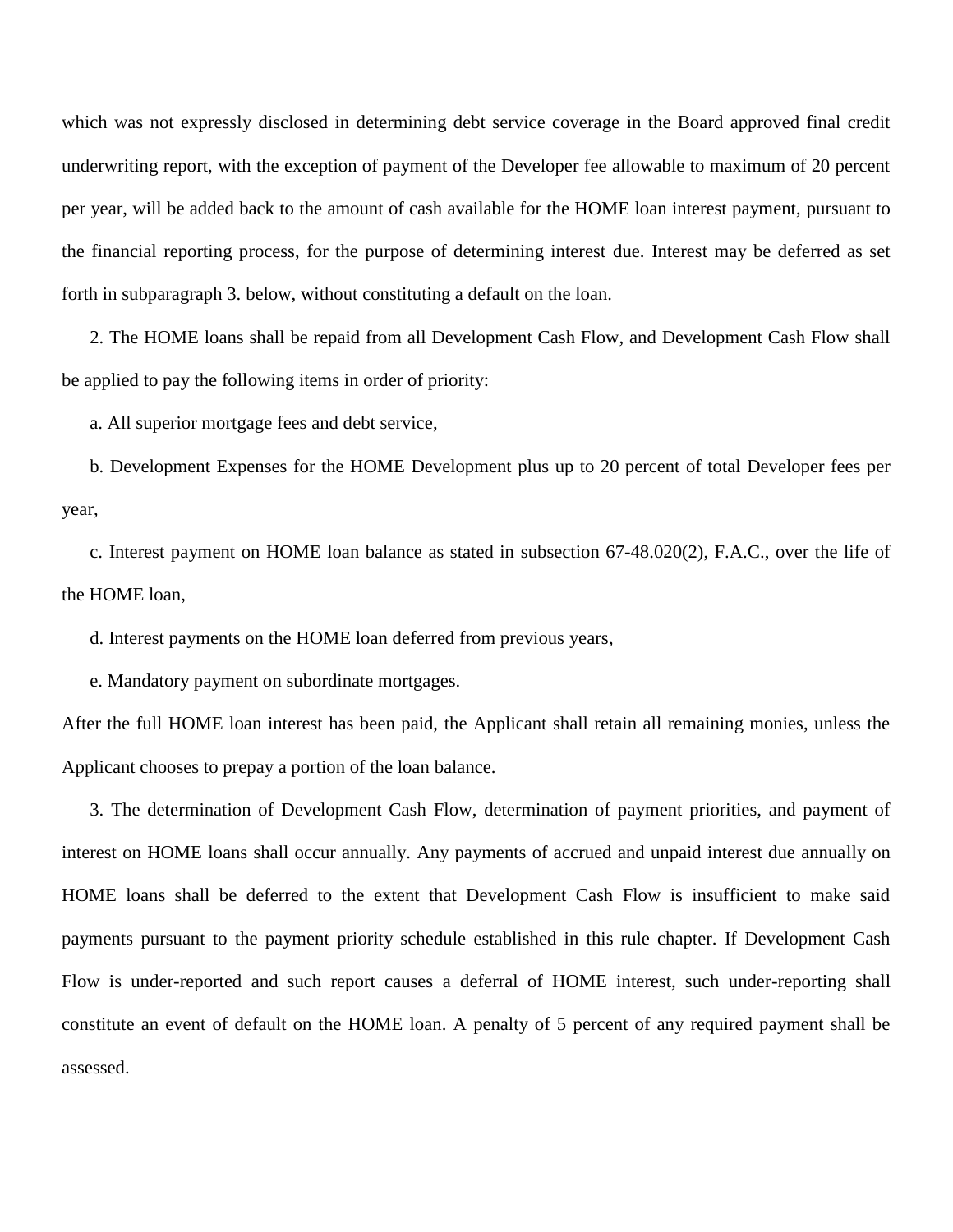(4) As approved by the Board of Directors, loans which finance demonstration Developments or Developments located in a state or federally declared disaster area may be provided with forgivable terms.

(5) The accumulation of all Development financing, including the HOME loan and all existing debt within a Development, may not exceed the Total Development Cost, as determined and certified by the Credit Underwriter.

(6) Before disbursing any HOME funds, there must be a written agreement with the Applicant ensuring compliance with the requirements of the HOME Program pursuant to this rule chapter and 24 CFR Part 92.

(7) A representative of the Applicant and the managing company of the Development must attend a Corporation-sponsored training session on income certification and compliance procedures.

(8) If the Development has 12 or more units to be developed under a single contract, the General Contractor and all available subcontractors shall attend a Corporation-sponsored preconstruction conference regarding federal labor standards provisions.

(9) The Corporation shall require adequate insurance to be maintained on the Development as determined by the first mortgage lender, the Corporation, or the Corporation's servicer, but which shall, in any case, include fire, hazard and other insurance as required by the terms and conditions outlined in a competitive solicitation.

(10) All loans must provide that any violation of the terms and conditions described in this rule chapter or 24 CFR Part 92 constitute a default under the HOME loan documents allowing the Corporation to accelerate its loan and seek foreclosure as well as any other remedies legally available to it.

(11) If a default on a HOME loan occurs, the Corporation will commence legal action to protect the interest of the Corporation. The Corporation shall acquire real and personal property or any interest in the Development if that acquisition is necessary to protect any HOME loan; sell, transfer, and convey any such property to a buyer without regard to the provisions of Chapters 253 and 270, F.S.; and, if that sale, transfer, or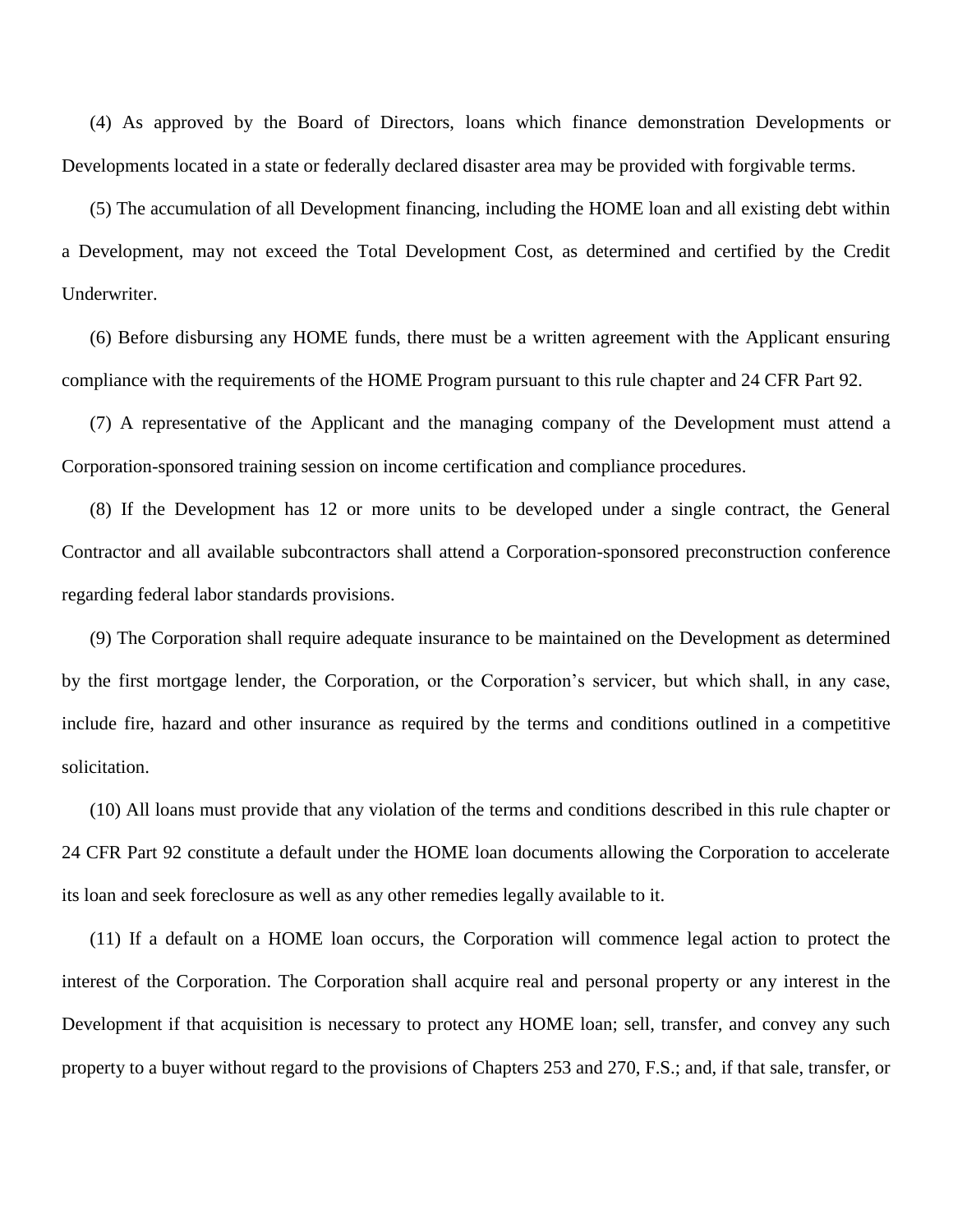conveyance cannot be consummated within a reasonable time, lease the Development for occupancy by Eligible Persons.

(12) The Corporation or its servicer shall monitor the compliance of each Development with all terms and conditions of the HOME loan and shall require that such terms and conditions be recorded in the public records of the county where the Development is located. Violation of any term or condition shall constitute a default during the term of the HOME loan.

(13) The Applicant shall not refinance, increase the principal amount, or alter any terms or conditions of any mortgage superior or inferior to the HOME mortgage without prior approval of the Corporation's Board of Directors. However, an Applicant may reduce the interest rate on any superior or inferior mortgage loan without the Board's permission, provided that no other terms of the loan are changed. The Corporation must be notified of any such change.

Following construction completion, the Corporation will recommend that the Board deny any requests to increase the amount of any superior mortgage, unless the criteria outlined in subsection 67-48.0205(4), F.A.C., are met, the original combined loan to value ratio for the superior mortgage and the HOME mortgage is maintained or improved, and a proportionate amount of the increase in the superior mortgage is used to reduce the outstanding HOME loan balance. To calculate the proportionate amount of the increase in the superior mortgage which must be paid toward the reduction of the HOME loan balance, the following calculation shall be used: divide the amount of the original HOME mortgage by the combined amount of the original HOME mortgage and the original superior mortgage; then multiply the quotient by the amount of the increase in the superior mortgage from the current balance. For example, if the amount of the original HOME mortgage is \$2,000,000, the original superior mortgage is \$4,400,000, with a current balance of \$3,000,000, a proposed new superior mortgage of \$5,000,000, then the amount of the increase in the superior mortgage would be \$2,000,000, and the proportionate amount of the increase in the superior mortgage which must be paid toward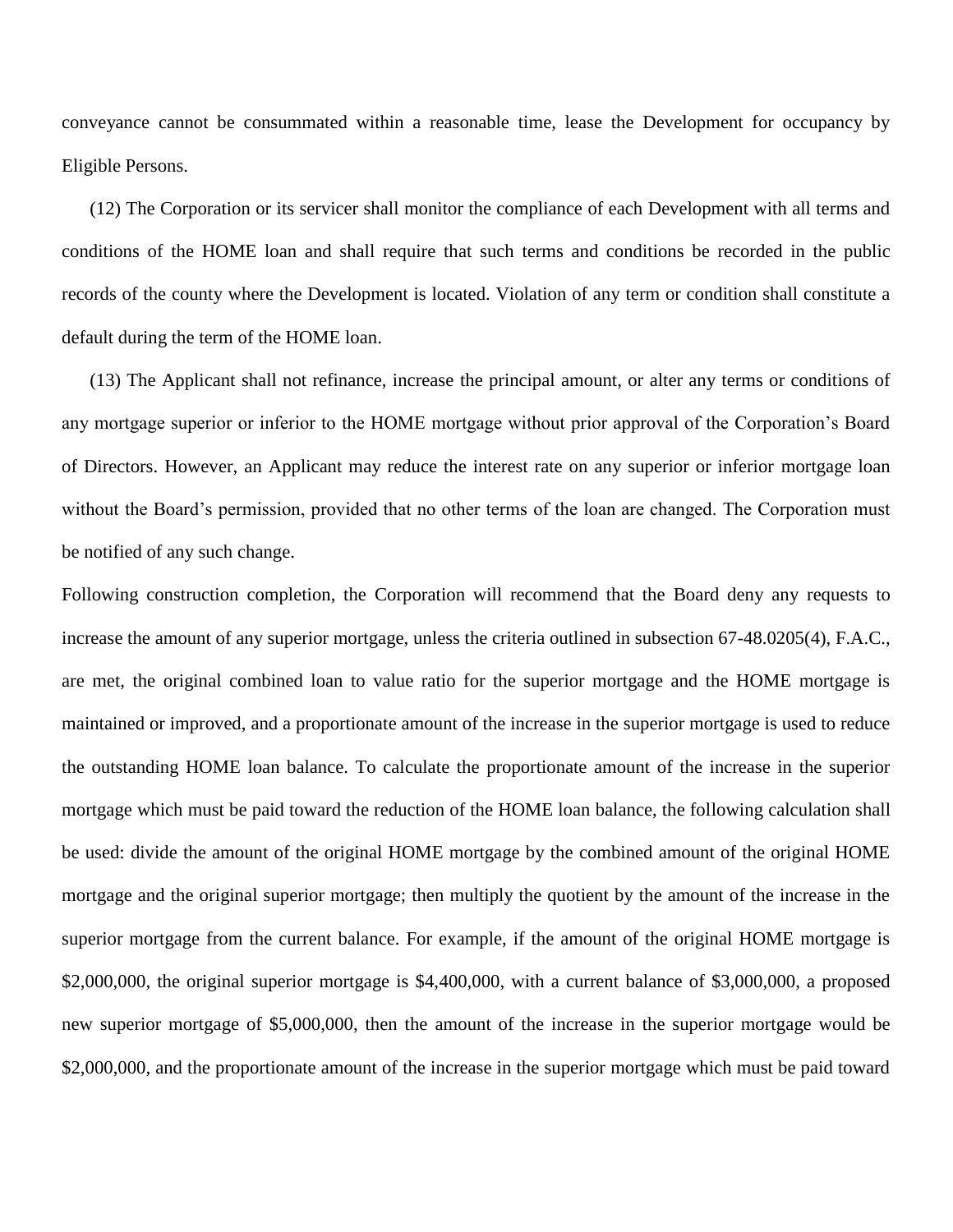the reduction of the HOME loan balance would be \$625,000. This \$625,000 would be applied first to accrued interest and then to principal.

(14) Annually, within 151 Calendar Days following the Applicant's fiscal year end, the Applicant shall provide an audited financial statement and any other financial reporting requirements as provided in a competitive solicitation. The initial submission will be due following the fiscal year within which the first unit is occupied. In the case where the HOME Development contained occupied units at the time of acquisition, the initial submission will be due following the fiscal year within which the 12 month anniversary of the HOME loan closing is observed. The audited financial statement is to be prepared in accordance with accounting principles generally accepted in the United States of America and audited in accordance with auditing standards generally accepted in the United States of America for the 12 month fiscal year period just ended and shall include:

(a) Comparative Balance Sheet with prior year and current year balances;

(b) Statement of revenue and expenses;

(c) Statement of changes in fund balances or equity;

- (d) Statement of cash flows; and,
- (e) Notes to financial statements.

The financial statements referenced above should also be accompanied by a certification of the Applicant as to the accuracy of such financial statements. A late fee of \$500 will be assessed by the Corporation for failure to submit the above documents by the stated deadline.

(15) Unless and until a guarantor's obligations for a HOME loan are terminated as approved in writing by the Corporation or its servicer, each guarantor shall furnish to the Corporation or its servicer financial statements as provided in paragraphs (a) through (c) below as the Corporation or its servicer may reasonably request.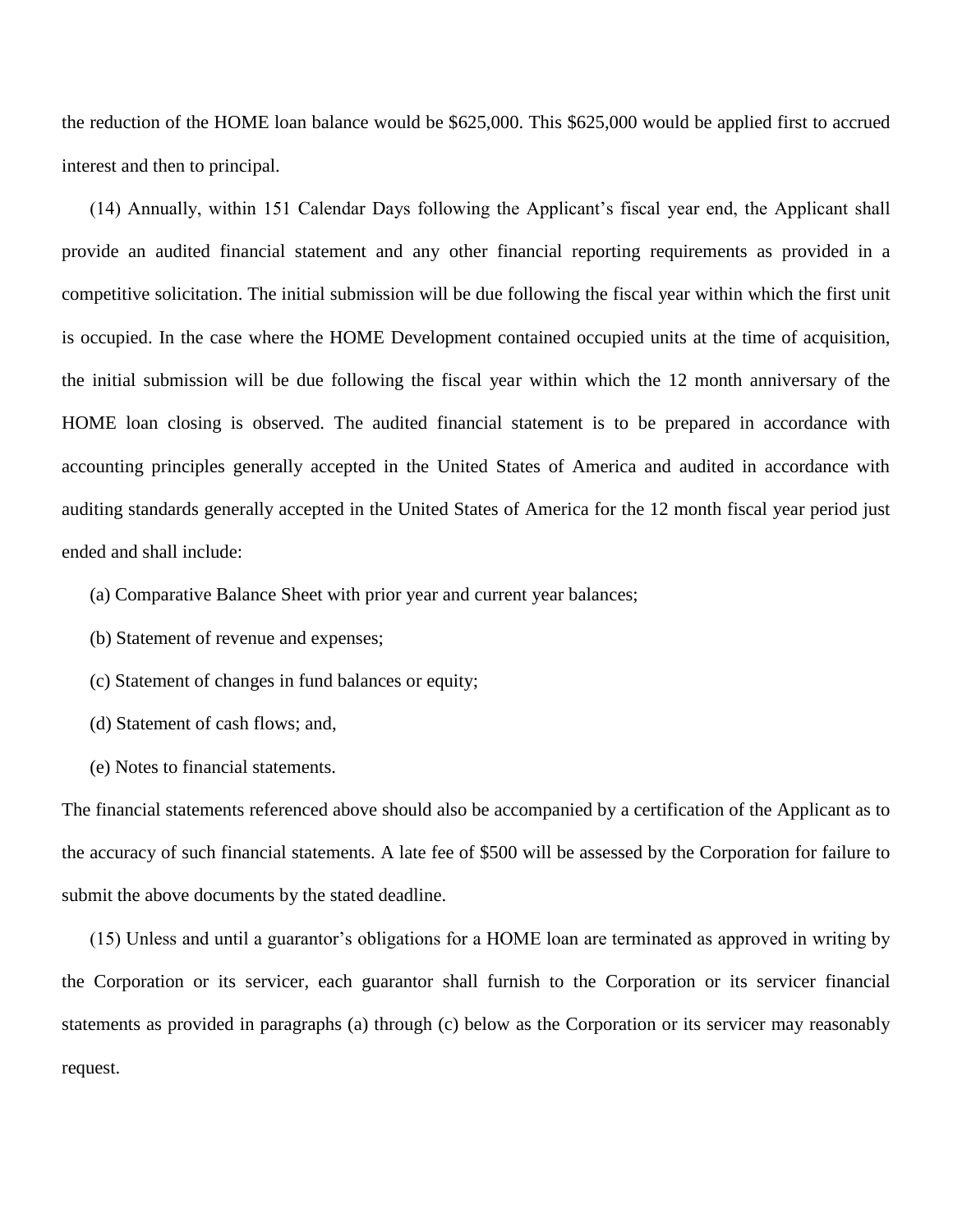(a) The audited financial statements are to be prepared in accordance with accounting principles generally accepted in the United States of America and audited in accordance with auditing standards generally accepted in the United States of America for the 12 month fiscal year period just ended and shall include:

1. Comparative Balance Sheet with prior year and current year balances,

2. Statement of revenue and expenses,

3. Statement of changes in fund balances or equity,

4. Statement of cash flows; and,

5. Notes to financial statements.

The financial statements referenced above should also be accompanied by a certification of the guarantor(s) as to the accuracy of such financial statements, or

(b) If an audited financial statement has not been prepared, a federal income tax return filed for the most recently completed year; or

(c) For individual guarantors, if an audited financial statement is not available a financial statement certified as true and complete without qualification by such guarantor and a copy of the most recently filed individual federal income tax return.

*Rulemaking Authority 420.507, 420.508 FS. Law Implemented 420.5089(7), (8), (9) FS. History–New 7-22-96, Amended 12-23-96, 7-10-97, 1-6-98, Formerly 9I-48.020, Amended 11-9-98, 2-24-00, 2-22-01, 3-17-02, 4-6- 03, 3-21-04, 2-7-05, 1-29-06, 4-1-07, 3-30-08, 8-6-09, 11-22-11, 10-9-13, 10-8-14, 9-15-16.*

### **67-48.0205 Sale, Transfer or Refinancing of a HOME Development.**

(1) The HOME loan shall be assumable upon Development sale, transfer or refinancing if the following conditions are met:

(a) The proposed transferee meets all specific Applicant identity criteria which were required as conditions of the original loan;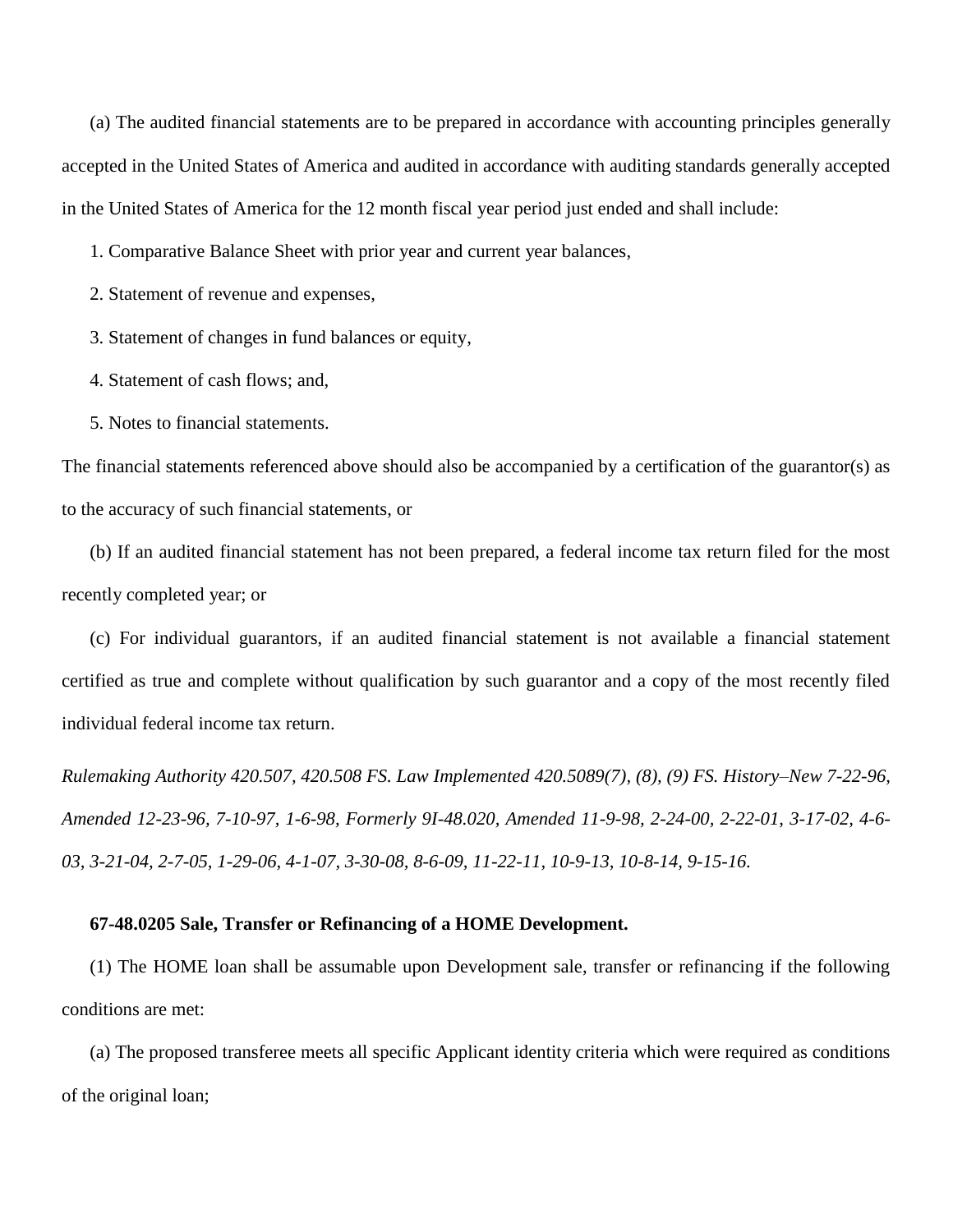(b) The proposed transferee agrees to maintain all set-asides and other requirements of the HOME loan for the period originally specified;

(c) The proposed transferee agrees to pay all loan servicing and compliance monitoring fees through the end of the HOME LURA; and,

(d) The proposed transferee and Application receives a favorable recommendation from the Credit Underwriter and approval by the Corporation's Board of Directors.

All assumption requests must be submitted in writing to the Director of Special Assets and contain the specific details of the transfer and assumption. In addition to any related professional fees, the Corporation shall charge a non-refundable assumption fee as outlined in the most current competitive solicitation.

(2) If the Development is sold and the proposed transferee does not meet the criteria for assumption of the loan, the HOME loan shall be repaid from the proceeds of the sale. If there will be insufficient funds available from the proposed sale of the Development, the HOME loan shall not be satisfied until the Corporation has received:

(a) An appraisal prepared by an appraiser selected by the Corporation indicating that the purchase price for the Development is reasonable and consistent with existing market conditions;

(b) A certification from the Applicant that the purchase price reported is the actual price paid for the Development, as supported by a copy of the final executive purchase and sale agreement, and that no other consideration passed between the parties, as supported by a draft and final closing statement, and that the income reported to the Corporation during the term of the loan was true and accurate; and,

(c) A certification from the Applicant that there are no Development funds available to repay the loan and the Applicant knows of no source from which funds could or would be forthcoming to pay the loan.

(d) The proposed transferee will pay an amount equal to the present value of the annual compliance monitoring fee for the years for which the Development will have a set-aside for Very Low-Income persons or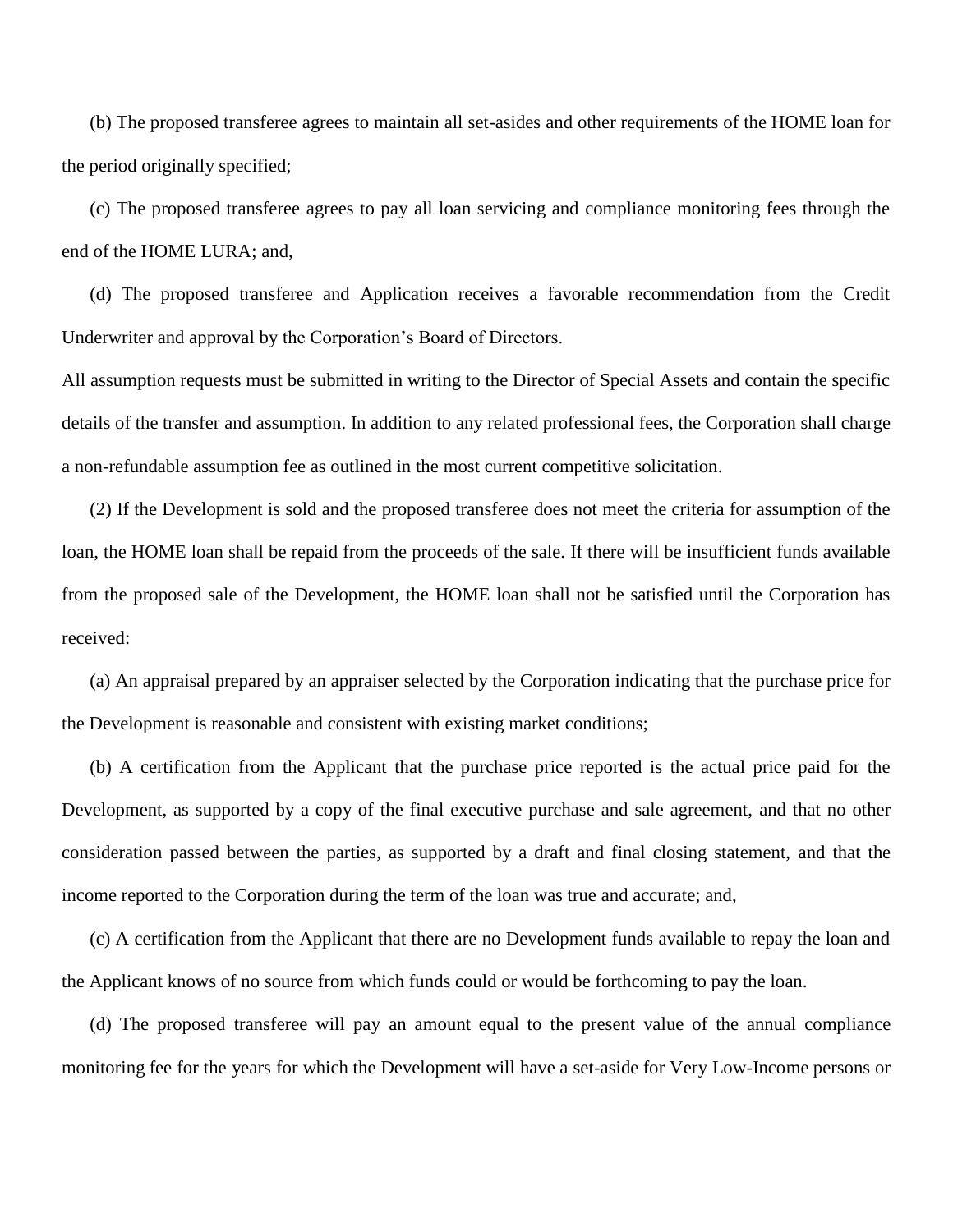households beyond the repayment date. Such amount shall be reduced by the amount of any compliance monitoring fees collected by the Corporation for the Development for that period, provided:

1. The compliance monitoring fee covers some or all of the period following the anticipated HOME repayment date, and

2. The Development has substantially equivalent set-asides for Very Low-Income persons or households mandated through another program of the Corporation for which the compliance monitoring fee was collected.

(3) The Corporation may renegotiate and extend the loan in order to extend or retain the availability of housing for the target population. Such renegotiations shall be based upon:

(a) Performance of the Applicant during the HOME loan term;

(b) Availability of similar housing stock for the target population in the area;

(c) Documentation and certification by the Applicant that funds are not available to repay the Note upon maturity;

(d) A plan for the repayment of the loan at the new maturity date;

(e) Assurance that the security interest of the Corporation will not be jeopardized by the new term(s); and,

(f) Industry standard terms which may include amortizing loans requiring regularly scheduled payments of principal and interest.

All loan renegotiation requests, including requests for extension, must be submitted in writing to the Director of Special Assets and contain the specific details of the renegotiation. In addition to any related professional fees, the Corporation shall charge a non-refundable renegotiation fee as outlined in the most current competitive solicitation.

(4) The Corporation will recommend that the Board approve requests for mortgage loan refinancing only if Development cash flow is improved, the Development's economic viability is maintained, the security interest of the Corporation is not adversely affected, and the Credit Underwriter provides a positive recommendation.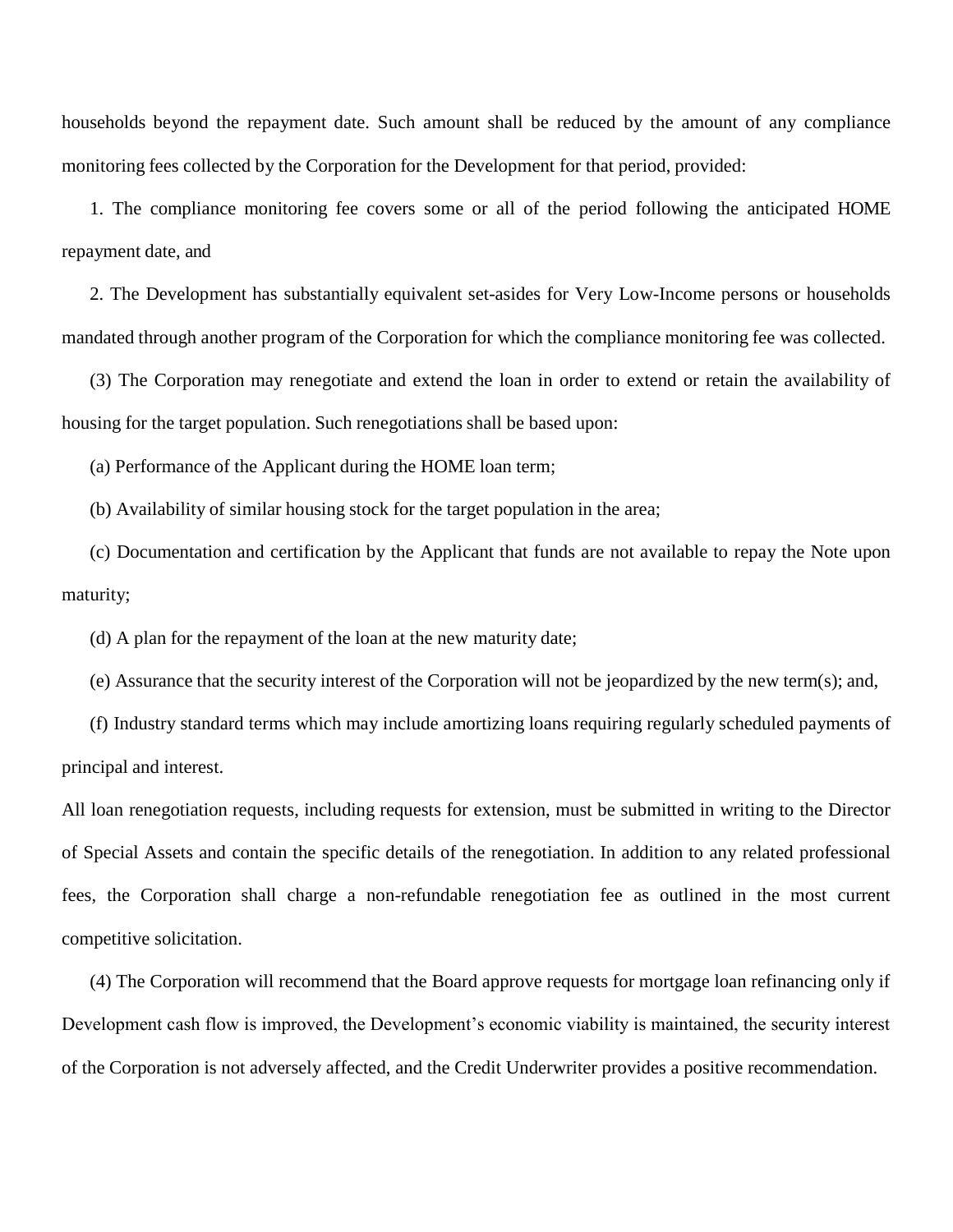(5) The Corporation will recommend that the Board deny any requests for mortgage loan refinancing which require extension of the HOME loan term or otherwise adversely affect the security interest of the Corporation unless the criteria outlined in subsection 67-48.0205(3), F.A.C., are met, the Credit Underwriter recommends that the approval of such a request is crucial to the economic survival of the Development or unless the Board determines that public policy will be better served by the extension as a result of the Applicant agreeing to further extend the Compliance Period or provide additional amenities or resident programs suitable for the resident population. Further, the Corporation will recommend that the Board limit any approved extension to a minimum term which makes the Development feasible and which does not exceed an industry standard term.

*Rulemaking Authority 420.507, 420.508 FS. Law Implemented 420.5089(7), (8), (9) FS. History–New 12-23- 96, Amended 1-6-98, Formerly 9I-48.0205, Amended 11-9-98, Repromulgated 2-24-00, Amended 2-22-01, Repromulgated 3-17-02, 4-6-03, 3-21-04, 2-7-05, 1-29-06, Amended 4-1-07, Repromulgated 3-30-08, 8-6-09, 11-22-11, Amended 10-9-13, 10-8-14, 9-15-16.*

# **67-48.022 HOME Disbursements Procedures and Loan Servicing.**

(1) HOME loan proceeds shall be disbursed during the construction/rehabilitation phase in an amount per Draw on a pro-rata basis with the other financing unless otherwise approved by the Corporation or the Credit Underwriter.

(2) Ten (10) business days prior to each Draw, the Applicant shall supply the Corporation's servicer, as agent for the Corporation, with a written request executed by the Applicant for a Draw in a form and substance acceptable to the Corporation's servicer.

(3) The request shall set forth the amount to be paid and shall be accompanied by documentation as specified by the Corporation's servicer. Such documentation shall include invoices for labor and materials to date of the last inspection.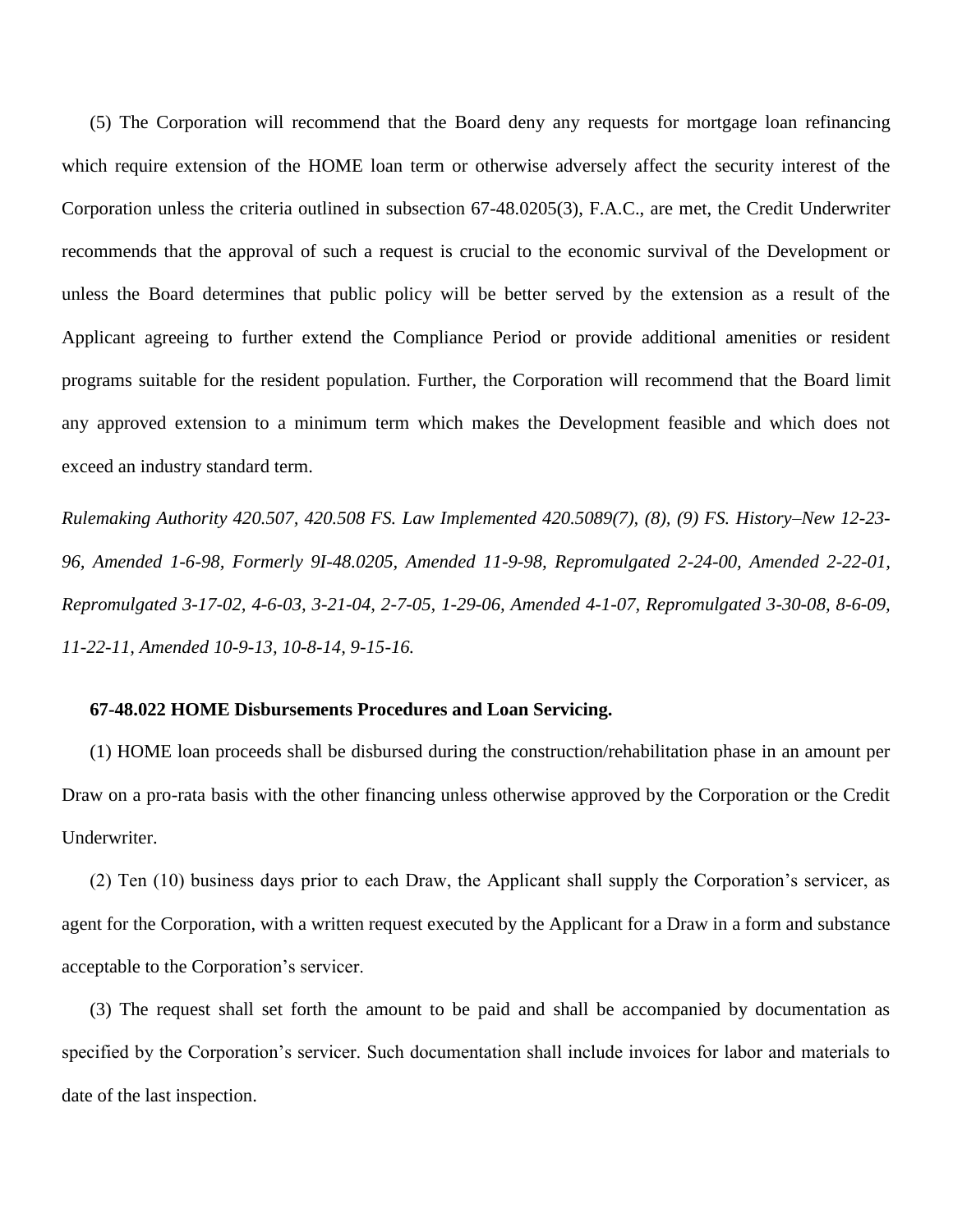(4) The Corporation's servicer and the Corporation shall review the request for Draw and the Corporation's servicer shall provide the Corporation with approval of the request or an alternative recommendation of an amount to be paid after the title insurer provides an endorsement to the policy of title insurance updating the policy to the date of the current Draw and increasing the insurance coverage to an amount equal to the sum of all prior Draws and the current Draw, without additional exceptions, except those specifically approved in writing by the Corporation. For all Developments consisting of 12 or more units to be developed under a single contract, the borrower shall submit weekly payrolls of the General Contractor and subcontractors in accordance with Federal Labor Standards as enumerated in 24 CFR §92.354.

(5) Retainage in the amount of 10 percent per Draw shall be held by the servicer during construction until the Development is 50 percent complete. At 50 percent completion, no additional retainage shall be held from the remaining draws. Release of funds held as retainage shall occur in accordance with the HOME loan documents.

(6) The Corporation or its servicer shall elect to withhold any Draw or portion of any Draw, in addition to the retainage, notwithstanding any documentation submitted by the borrower in connection with a request for a Draw, if:

(a) The Corporation or the servicer determines at any time that the actual cost budget or progress of construction differs from that shown on the loan documents.

(b) The percentage of progress of construction of improvements differs from that shown on the request for a Draw.

(c) Developments subject to and not in compliance with Federal Labor Standards.

(7) To the extent excess HOME funds in the budget remain unused, the Corporation has the right to reduce the HOME loan by that amount.

(8) If 100 percent of the loan proceeds have not been expended within six (6) months prior to the HUD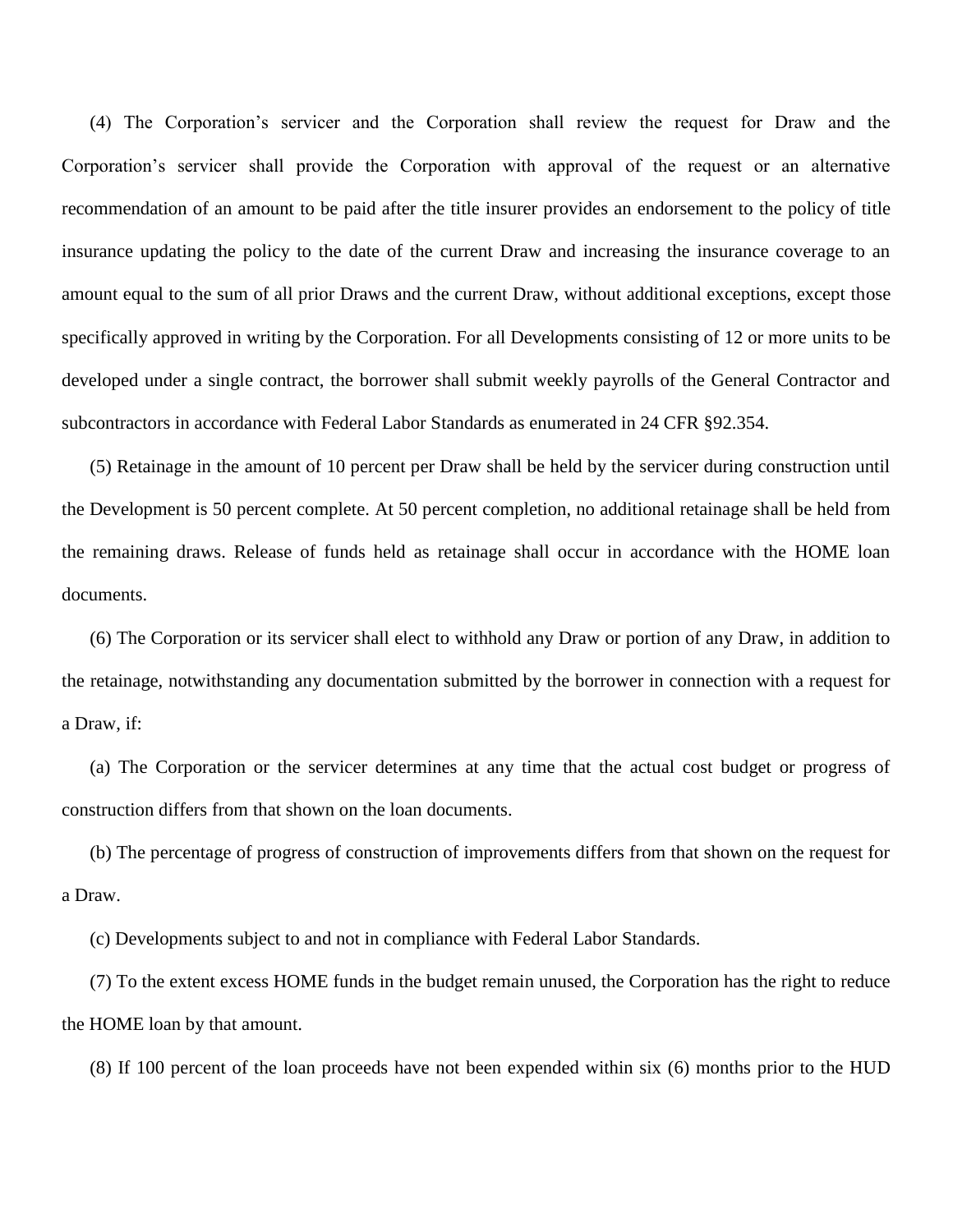deadline pursuant to 24 CFR §92.500, the funds shall be recaptured by the Corporation.

(9) The request for final disbursement of HOME funds, excluding retainage, shall be submitted within 60 days of completion of construction as evidenced by certificates of occupancy.

*Rulemaking Authority 420.507, 420.508 FS. Law Implemented 420.5089(1) FS. History–New 7-22-96, Amended 12-23-96, 7-10-97, 1-6-98, Formerly 9I-48.022, Amended 11-9-98, 2-24-00, 2-22-01, 3-17-02, 4-6- 03, Repromulgated 3-21-04, 2-7-05, 1-29-06, Amended 4-1-07, Repromulgated 3-30-08, 8-6-09, 11-22-11, Amended 10-9-13, Repromulgated 10-8-14, 9-15-16.*

#### **PART IV HOUSING CREDIT PROGRAM**

### **67-48.023 Housing Credits General Program Procedures and Requirements.**

(1) Unless otherwise permitted in a competitive solicitation process, an Applicant is not eligible to apply for Competitive Housing Credits if any of the following pertain to the proposed Development:

(a) The proposed Development has received an allocation of Housing Credits or a Competitive Housing Credit commitment or has accepted an invitation to enter credit underwriting, unless written notice has been provided to the Corporation prior to the deadline to apply for the applicable new funding withdrawing acceptance of such allocation or commitment and returning the previously awarded HC funding;

(b) A preliminary commitment of funding for the proposed Development through the SAIL Program or the HOME Program has already been accepted, unless written notice has been provided to the Corporation prior to the deadline to apply for the applicable new funding withdrawing such acceptance and returning the prior SAIL Program or HOME Program funding.

(c) The proposed Development site or any part thereof is subject to any Land Use Restriction Agreement or Extended Use Agreement, or both, in conjunction with any Corporation affordable housing financing intended to foster the development or maintenance of affordable housing, unless at least one (1) of the following exceptions applies: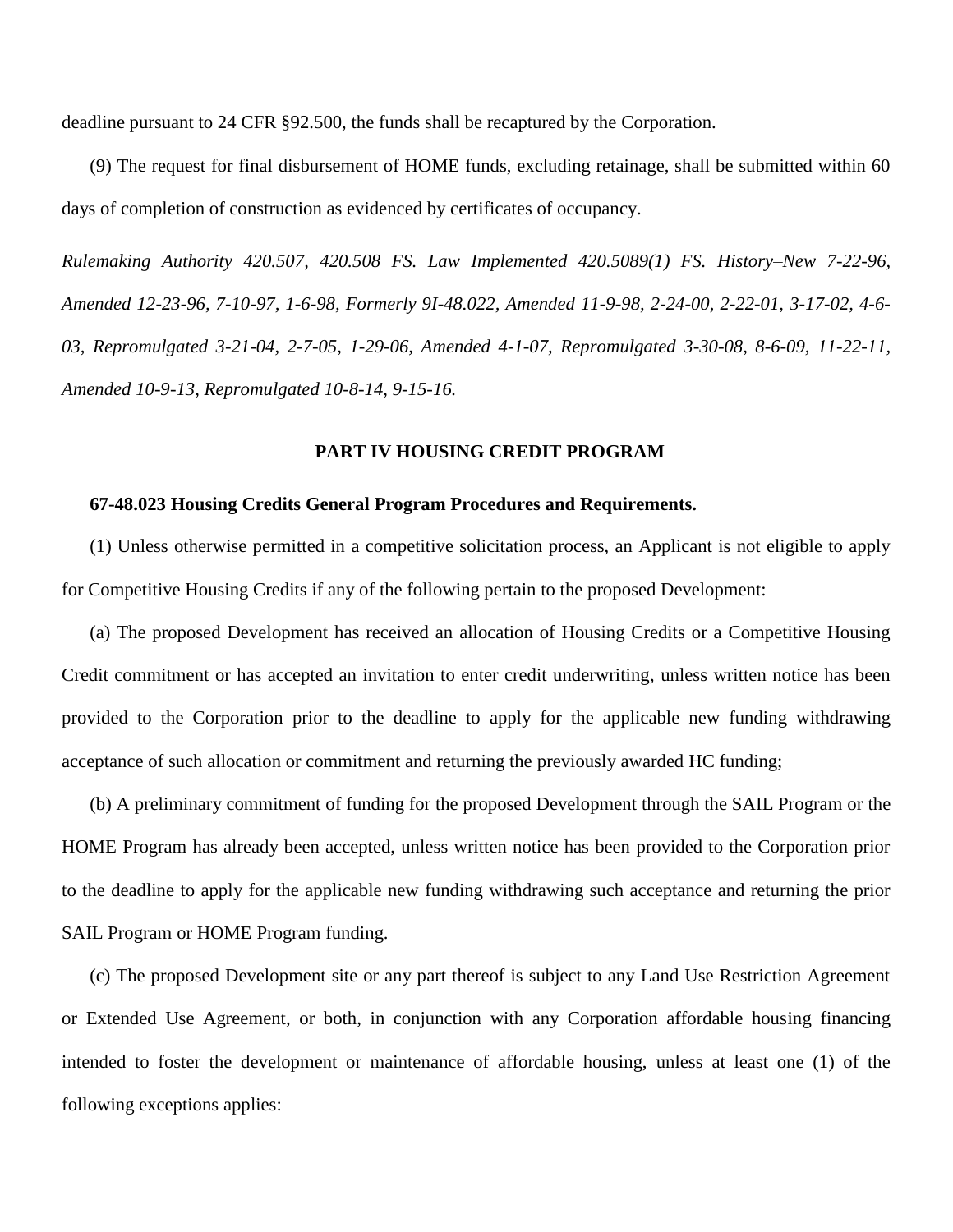1. A LURA recorded in conjunction with the Predevelopment Loan Program or the Elderly Housing Community Loan Program, or

2. A LURA or EUA, or both, for an existing building or buildings, originally constructed at least 25 years prior to the deadline to apply for the applicable Competitive Housing Credits, where, in the current Application, the Applicant has selected and qualified for the Homeless demographic commitment with a Development category of Rehabilitation, Acquisition and Rehabilitation, Preservation, or Acquisition and Preservation.

(2) Each Housing Credit Development shall comply with the minimum Housing Credit Set-Aside provisions, as specified in Section  $42(g)(1)$  of the IRC, with respect to the reservation of 20 percent of the units for occupancy by persons or families whose income does not exceed 50 percent of the area median income, or the reservation of 40 percent of the units for occupancy by persons or families whose income does not exceed 60 percent of the area median income. Further, each Housing Credit Development shall comply with any additional Housing Credit Set-Aside committed to by the Applicant in the Application.

(3) The Development shall provide safe, sanitary and decent residential rental housing and shall be developed, constructed and operated in accordance with the commitments made and the facilities and services described in the Application at the time of submission to the Corporation or subsequently agreed to by the Corporation. Applications will not be considered approved to receive an allocation of Housing Credits until the Corporation issues a Preliminary Allocation to the Applicant and all contingencies of such documents are satisfied. Allocations are further contingent on the Applicant complying with its Application commitments, Rule Chapter 67-48, F.A.C., and Section 42 of the IRC.

(4) All of the dwelling units within a Housing Credit Development shall be rented or available for rent on a continuous basis to members of the general public. The owner of the Housing Credit Development shall not give preference to any particular class or group in renting the dwelling units in the Housing Credit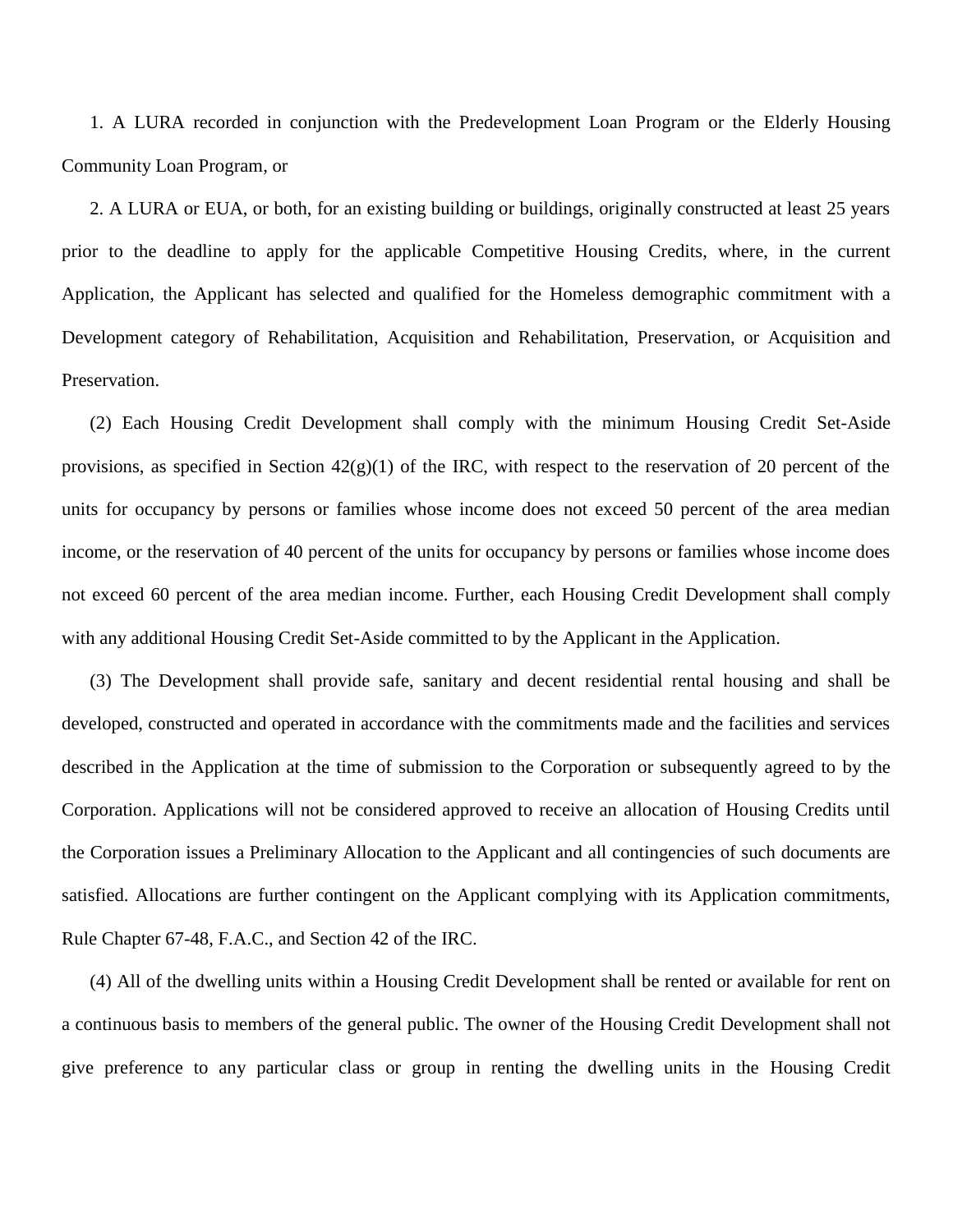Development, except to the extent that dwelling units are required to be rented to Eligible Persons. All Housing Credit Developments must comply with the Fair Housing Act as implemented by 24 CFR Part 100 and Titles II and III of the Americans with Disabilities Act of 1990 as implemented by 28 CFR Part 35.

(5) Each Housing Credit Development shall complete the final cost certification process as required in a competitive solicitation.

(6) Prior to execution of the limited partnership agreement or limited liability company operating agreement between the Applicant and the limited partners/members, the Applicant must receive written approval from the Corporation or its Credit Underwriter that the Housing Credit Syndicator is in good standing with the Corporation. Proceeding with execution of a partnership agreement or operating agreement with a Housing Credit Syndicator that is not in good standing shall result in withdrawal of the Housing Credit Allocation.

(7) Final cost certification documentation shall be submitted by an Applicant to itemize all expenses incurred in association with construction or Rehabilitation of a Housing Credit Development, including Developer's and General Contractor's fees as described in Rule 67-48.0072, F.A.C., along with the executed Extended Use Agreement, IRS Tax Information Authorization Form 8821 for all Financial Beneficiaries, a copy of the syndication agreement disclosing the rate and all terms, the required certified public accountant opinion letter, an unqualified audit report prepared by an independent certified public accountant, photographs of the completed Development, the monitoring fee, and documentation of the placed-in-service date as specified in the competitive solicitation. The Final Housing Credit Allocation will not be issued until such time as all items required by a competitive solicitation are received and processed by the Corporation.

(8) After the final evaluation and determination of the Housing Credit Allocation amount has been made by the Corporation and the Extended Use Agreement has been executed in accordance with Rule 67-48.029, F.A.C., the IRS Low-Income Housing Credit Allocation and Certification Forms 8609 are issued to the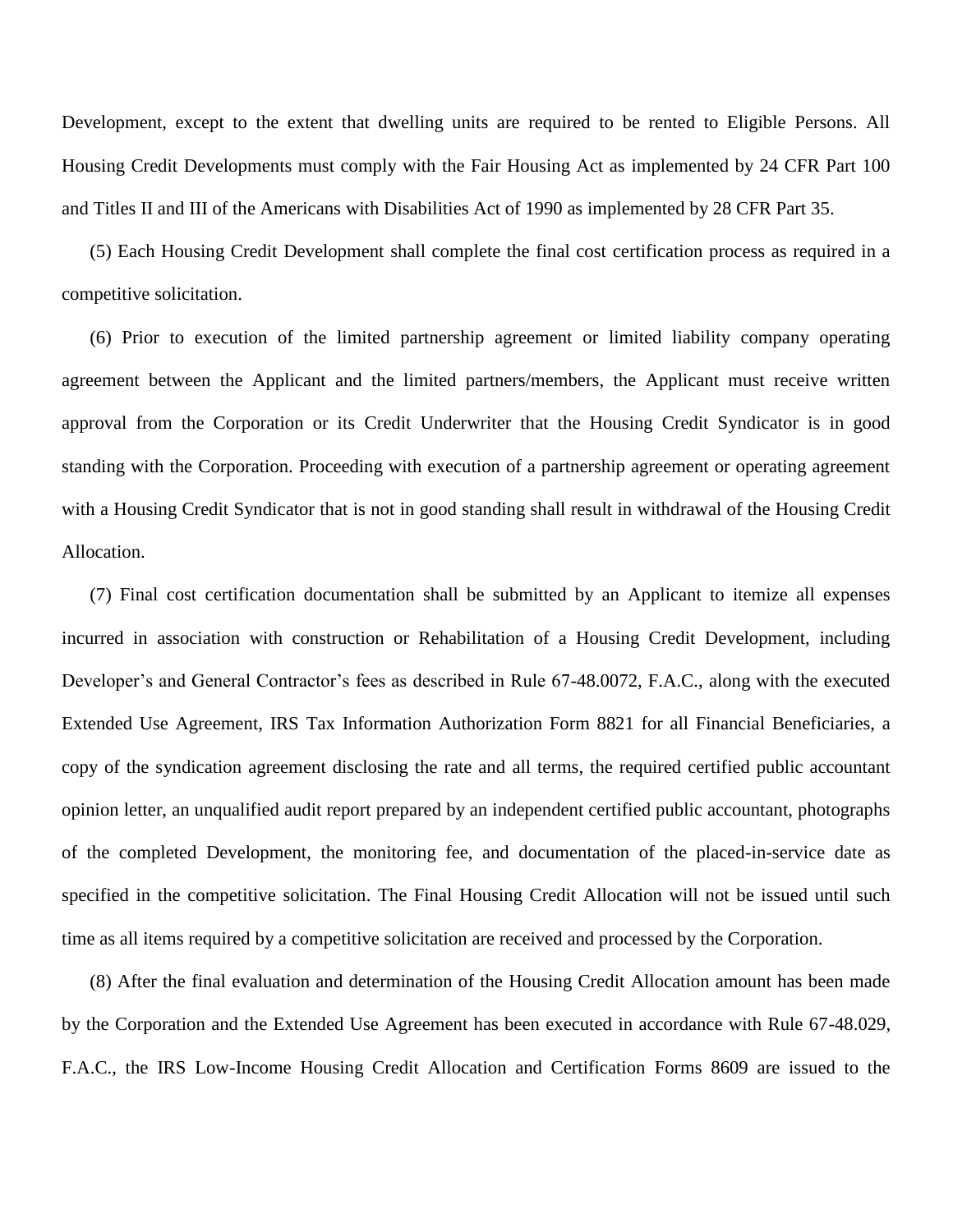Applicant of the Housing Credit Development, as provided below. The Corporation will issue only one complete set of Forms 8609 per Development which will be no earlier than total Development completion, the Corporation's acceptance and approval of the Development's final cost certification documentation, and determination by the Corporation that all financial obligations for which an Applicant or Developer, or Principal, Affiliate or Financial Beneficiary of an Applicant or Developer is in arrears to the Corporation or any agent or assignee of the Corporation have been satisfied. At the time the Applicant's first tax return with which Form 8609-A is filed with the Internal Revenue Service, the Applicant must submit to the Corporation a copy of IRS Form 8609 with a completed Part II.

(9) Annually, within 151 Calendar Days following the Applicant's fiscal year end, the Applicant shall provide the Corporation with an audited financial statement and any other financial reporting requirements as provided in a competitive solicitation. The initial submission will be due following the fiscal year within which the first unit is occupied. The initial submission for Housing Credit Developments that contain occupied units at the time of acquisition will be due following the fiscal year within which the 12 month anniversary of the closing is observed of either the Housing Credit equity partnership agreement, or the acquisition of the development site, whichever comes first. The audited financial statement is to be prepared in accordance with accounting principles generally accepted in the United States of America and audited in accordance with auditing standards generally accepted in the United States of America for the 12 month fiscal year period just ended and shall include:

- (a) Comparative Balance Sheet with prior year and current year balances;
- (b) Statement of revenue and expenses;
- (c) Statement of changes in fund balances or equity;
- (d) Statement of cash flows; and,
- (e) Notes to financial statements.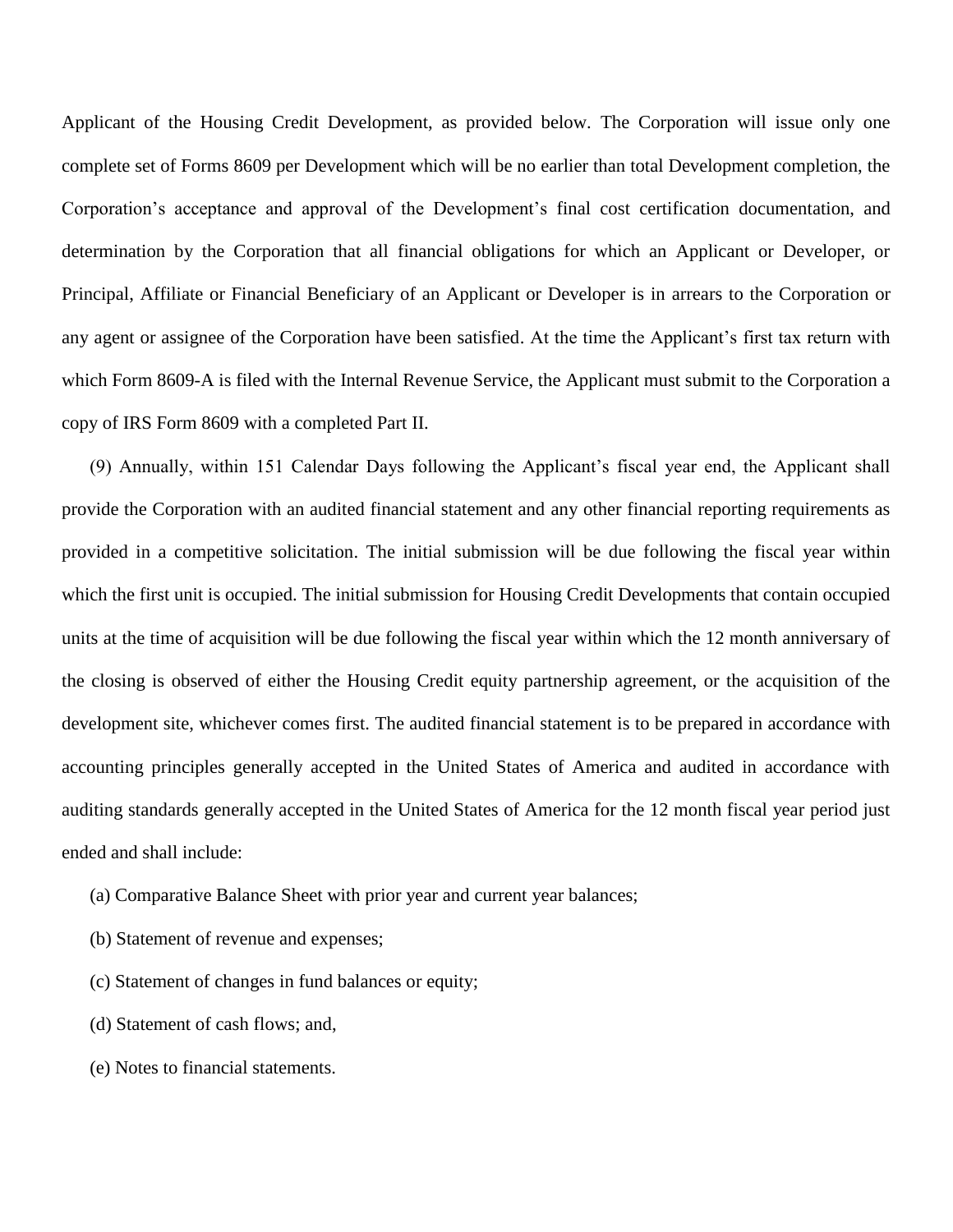The financial statements referenced above should also be accompanied by a certification of the Applicant as to the accuracy of such financial statements. A late fee of \$250 will be assessed by the Corporation for failure to submit the above documents by the stated deadline.

*Rulemaking Authority 420.507, 420.508 FS. Law Implemented 420.5099 FS. History–New 7-22-96, Amended 12-23-96, 7-10-97, 1-6-98, Formerly 9I-48.023, Amended 11-9-98, 2-24-00, 2-22-01, 3-17-02, Repromulgated 4-6-03, Amended 3-21-04, 2-7-05, 1-29-06, 4-1-07, 3-30-08, 8-6-09, 11-22-11, 10-9-13, 10-8-14, Repromulgated 9-15-16.*

#### **67-48.027 Tax-Exempt Bond-Financed Developments.**

Non-Competitive Housing Credits to be used with Tax-Exempt Bond-Financed Developments are available as outlined in Rule Chapter 67-21, F.A.C.

*Rulemaking Authority 420.507, 420.508 FS. Law Implemented 420.5099 FS. History–New 7-22-96, Amended 12-23-96, 1-6-98, Formerly 9I-48.027, Amended 11-9-98, 2-24-00, 2-22-01, 3-17-02, Repromulgated 4-6-03, 3-21-04, Amended 2-7-05, Repromulgated 1-29-06, Amended 4-1-07, 3-30-08, 8-6-09, 11-22-11, 10-9-13, Repromulgated 10-8-14, 9-15-16.*

### **67-48.028 Carryover Allocation Provisions.**

(1) If an Applicant cannot complete its Development by the end of the year in which the Preliminary Allocation is issued, the Applicant must enter into a Carryover Allocation Agreement with the Corporation by December 31st of the year in which the Preliminary Allocation is issued. The Carryover Allocation allows the Applicant up to the end of the second year following the Carryover Allocation to have the Development placed-in-service.

(2) An Applicant shall have tax basis in the Housing Credit Development which is greater than 10 percent of the reasonably expected basis in the Housing Credit Development within six (6) months of the date the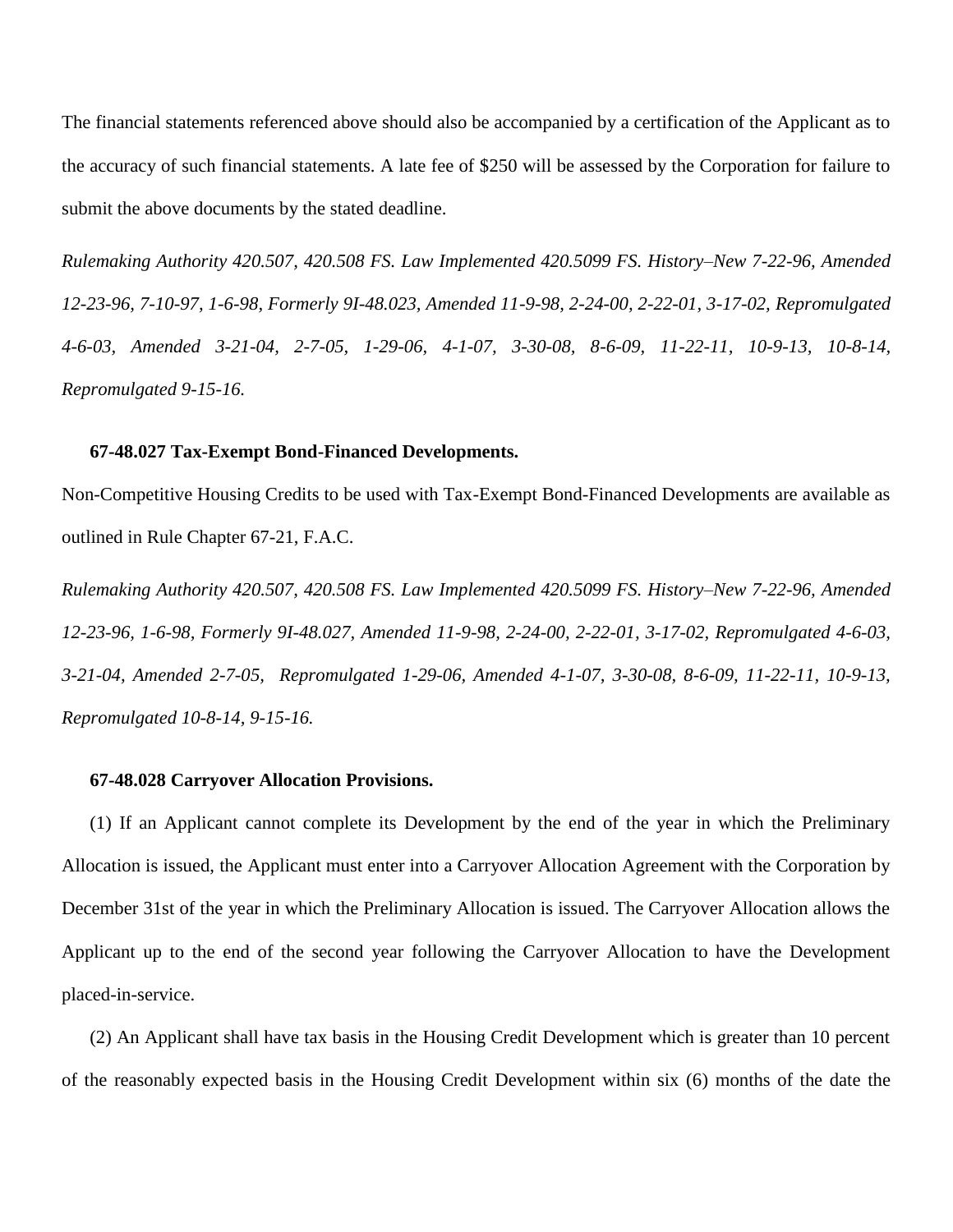Corporation issues the Carryover Allocation Agreement, unless extended as provided in the Carryover Allocation Agreement, or the Housing Credits will be deemed to be returned to the Corporation. Certification that the Applicant has met the greater than 10 percent basis requirement shall be signed by the Applicant's attorney or certified public accountant.

(3) All supporting Carryover documentation and the signed certification evidencing the required basis must be submitted to the Corporation within six (6) months of the date the Corporation issues the Carryover Allocation Agreement, unless extended as provided in the Carryover Allocation Agreement, or the Housing Credits will be deemed to be returned.

(4) The Applicant for each Development for which a Carryover Allocation Agreement has been executed shall submit quarterly progress reports to the Corporation as outlined in the Carryover Allocation Agreement and the competitive solicitation. If the progress report does not demonstrate continuous and adequate development and construction progress, the Corporation will require monthly submission of progress reports until satisfactory progress is achieved, until the Development is placed in service, or until a determination is made by the Corporation that the Development cannot be placed in service by the Carryover deadline and the Housing Credits are returned to the Corporation in accordance with the terms of the Carryover Allocation Agreement. Each progress report shall include a written statement describing the current status of the Development; the financing, construction and syndication activity since the last report; the reasons for any changes to the anticipated placed-in-service date; and any other information relating to the status of the Development which the Corporation may request. The due date for the first report shall be as stated in the Carryover Allocation Agreement.

*Rulemaking Authority 420.507, 420.508 FS. Law Implemented 420.5099 FS. History–New 7-22-96, Repromulgated 12-23-96, Amended 1-6-98, Formerly 9I-48.028, Amended 11-9-98, 2-24-00, 2-22-01, 3-17- 02, 4-6-03, Repromulgated 3-21-04, Amended 2-7-05, Repromulgated 1-29-06, Amended 4-1-07,*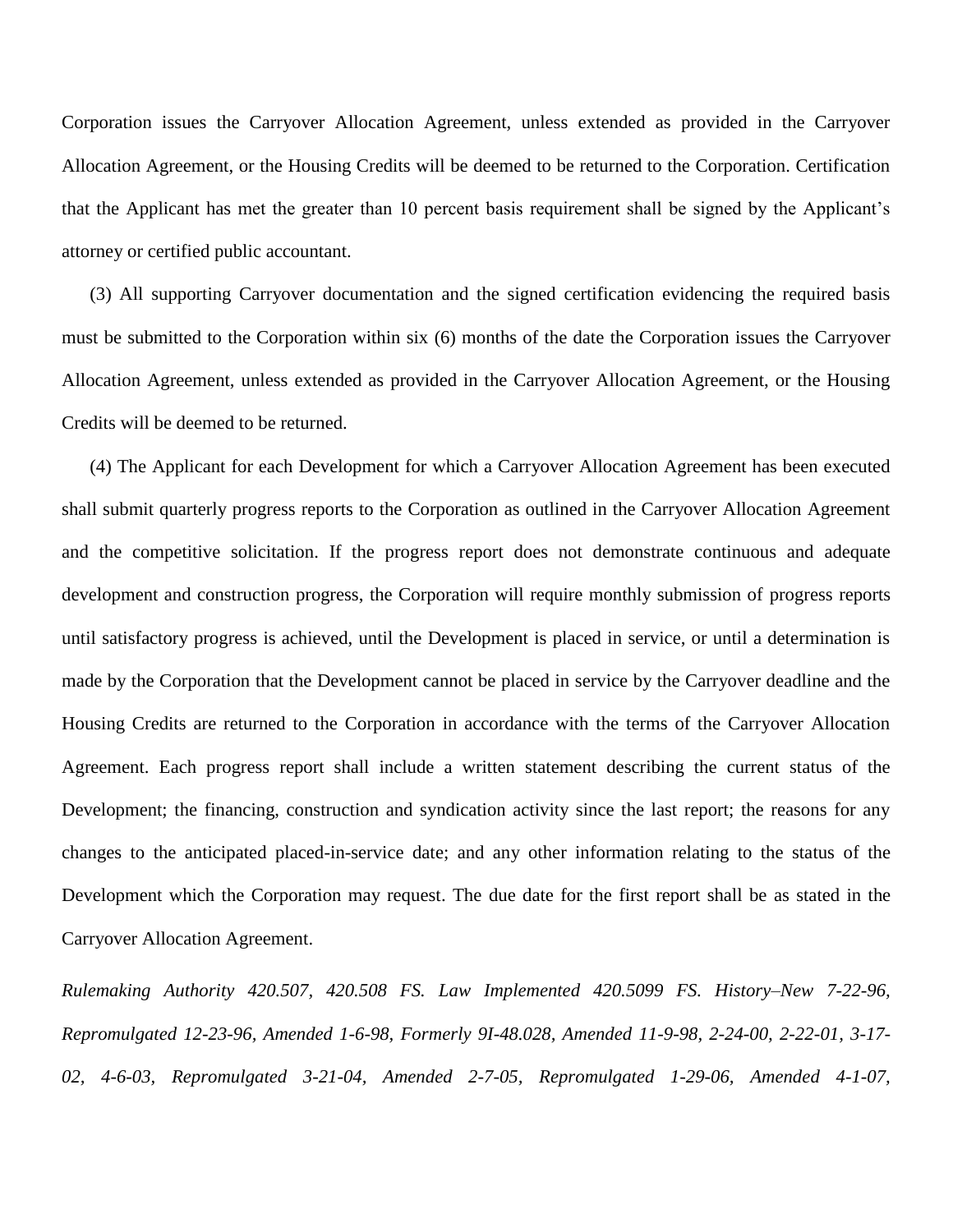*Repromulgated 3-30-08, Amended 8-6-09, 11-22-11, Repromulgated 10-9-13, Amended 10-8-14, Repromulgated 9-15-16.*

### **67-48.029 Extended Use Agreement.**

(1) Pursuant to Section 42(h)(6) of the IRC, the Applicant and the Corporation shall enter into an Extended Use Agreement. The purpose of the Extended Use Agreement is to set forth the Housing Credit Extended Use Period, the Compliance Period, and to evidence commitments made by the Applicant in the Application or subsequently agreed to by the Corporation.

(2) The following provisions shall be included in the Extended Use Agreement:

(a) The Applicable Fraction for Housing Credit Set-Aside units for each taxable year in the Housing Credit Extended Use Period shall not be less than the Applicable Fraction;

(b) Eligible Persons occupying set-aside units shall have the right to enforce in any state of Florida court the extended use requirement for set-aside units;

(c) The Extended Use Agreement shall be binding on all successors and assigns of the Applicant; and

(d) The Extended Use Agreement shall be executed prior to the issuance of a Final Housing Credit Allocation to an Applicant. Following execution, the Extended Use Agreement shall be recorded pursuant to Florida law as a restrictive covenant.

*Rulemaking Authority 420.507, 420.508 FS. Law Implemented 420.5099 FS. History–New 7-22-96, Repromulgated 12-23-96, 1-6-98, Formerly 9I-48.029, Amended 11-9-98, 2-24-00, Repromulgated 2-22-01, 3-17-02, 4-6-03, Amended 3-21-04, 2-7-05, Repromulgated 1-29-06, 4-1-07, 3-30-08, 8-6-09, 11-22-11, Amended 10-9-13, Repromulgated 10-8-14, 9-15-16.*

# **67-48.030 Sale or Transfer of a Housing Credit Development.**

An owner of a Housing Credit Development, its successor or assigns which has been granted a Final Housing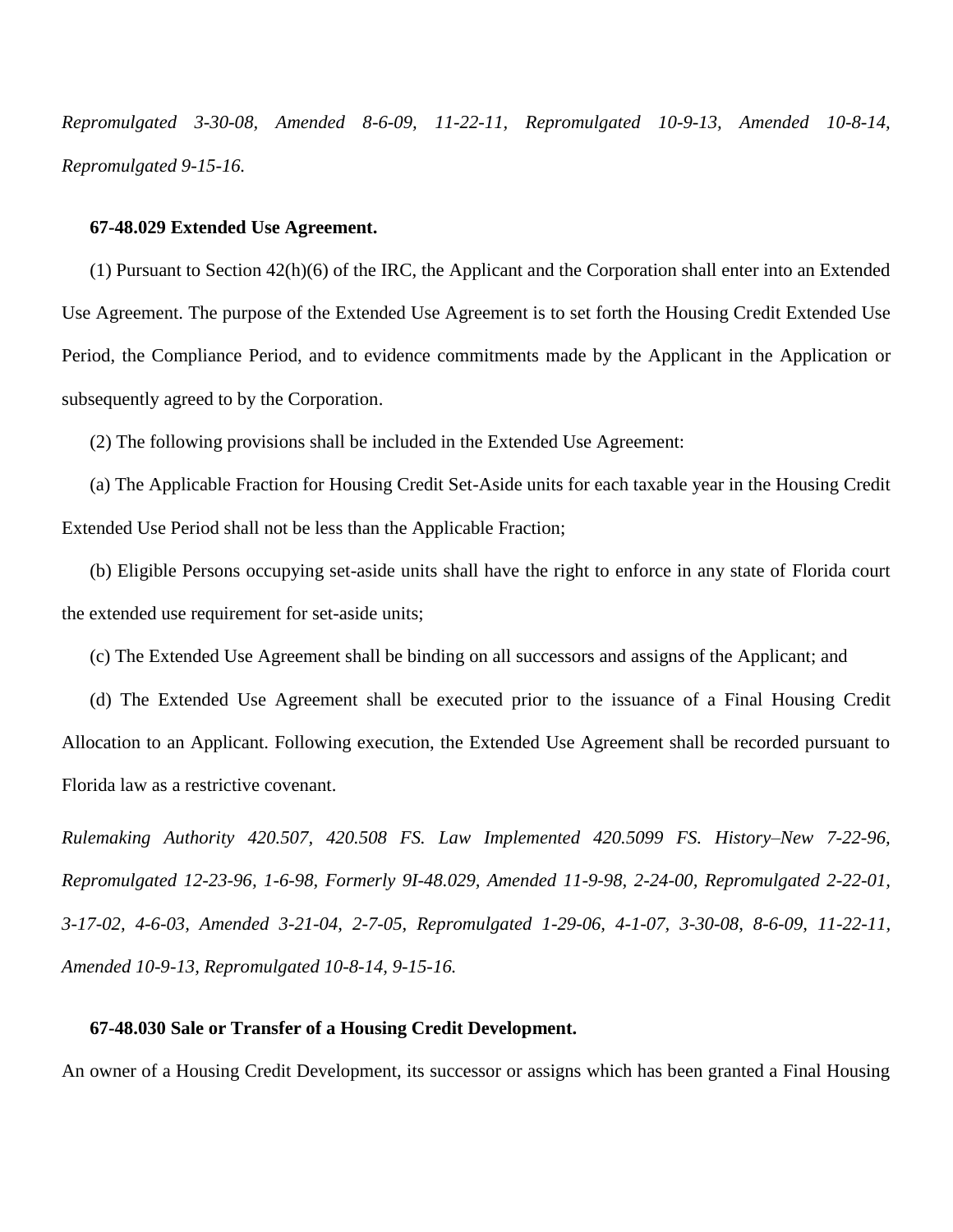Credit Allocation shall not sell the Housing Credit Development without having first notified the Treasury of the impending sale and complying with the Treasury's procedure or procedures for completing the transfer of ownership and utilizing the Housing Credit Allocation. The owner of a Housing Credit Development shall notify the Corporation in writing of an impending sale and of compliance with any requirements by the Treasury for the transfer of the Housing Credit Development. The owner of a Housing Credit Development shall notify the Corporation in writing of the name and address of the party or parties to whom the Housing Credit Development was sold within 14 Calendar Days of the transfer of the Housing Credit Development.

*Rulemaking Authority 420.507, 420.508 FS. Law Implemented 420.5099 FS. History–New 7-22-96, Repromulgated 12-23-96, Amended 1-6-98, Formerly 9I-48.030, Amended 11-9-98, Repromulgated 2-24-00, Amended 2-22-01, Repromulgated 3-17-02, 4-6-03, 3-21-04, 2-7-05, 1-29-06, 4-1-07, 3-30-08, 8-6-09, 11-22- 11, 10-9-13, 10-8-14, 9-15-16.*

### **67-48.031 Qualified Contracts.**

(1) An owner's written request to the Corporation for a qualified contract (a "qualified contract request") shall be governed by 26 CFR 1.42-18 (the "qualified contract regulations"), Section 42 of the IRC, as applicable, and this rule section in effect at the time of the qualified contract request.

(2) After the fourteenth year of the Compliance Period, unless otherwise obligated under the Extended Use Agreement, or a Land Use Restriction Agreement under another Corporation program, and provided the right to request a qualified contract for the Development was not waived in exchange for or in connection with the award of Housing Credits, the owner of a Development may submit a qualified contract request to the Corporation. When submitting a qualified contract request, the owner shall utilize the Qualified Contract Package in effect at the time of the request and shall remit payment of the required Qualified Contract Package fee as provided therein. The Qualified Contract Package consists of the forms and instructions, obtained from the Corporation at 227 North Bronough Street, Suite 5000, Tallahassee, Florida 32301-1329, or on the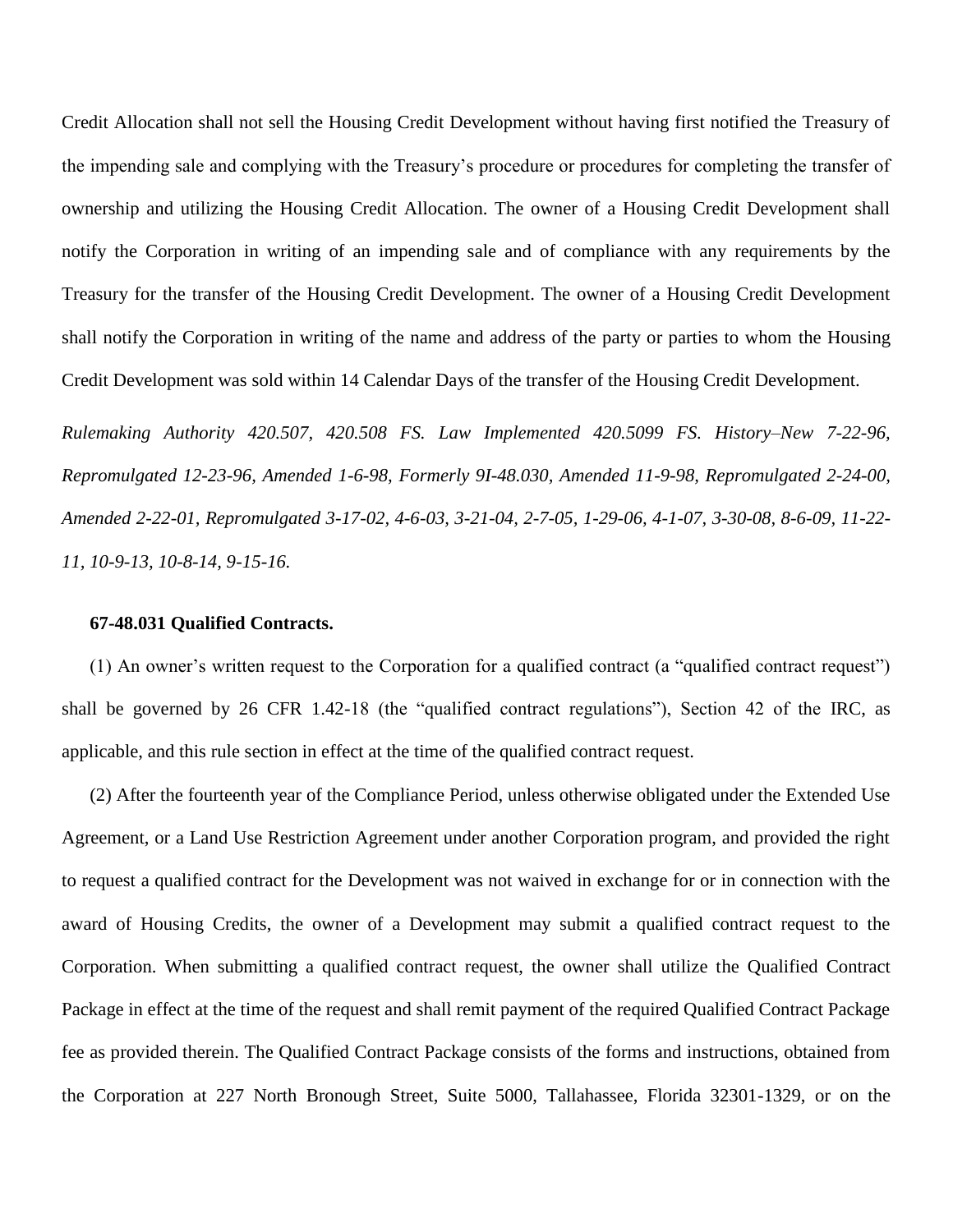Corporation's website under the Multifamily Programs link or from [http://www.flrules.org/Gateway/reference.asp?No=Ref-07354,](http://www.flrules.org/Gateway/reference.asp?No=Ref-07354) which shall be completed and submitted to the Corporation in order to request a qualified contract. The Qualified Contract Package, Rev. 08-2016, is adopted and incorporated herein by reference.

(3) All information contained in a Qualified Contract Package is subject to independent review, analysis and verification by the Corporation or its agents. The Corporation may request additional information to document the qualified contract amount calculated by the owner. The Corporation may also engage the services of its own certified public accountant (CPA) and real estate appraiser to assist in the review of a Qualified Contract Package. Real estate appraisers involved in the qualified contract process must be licensed by the state of Florida as certified general appraisers and otherwise acceptable to the Corporation.

(4) The qualified contract regulations provide that the fair market value of the non-low-income portion of the building includes the fair market value of the underlying land and that the valuation of the underlying land must take into account the existing and continuing requirements contained in the Extended Use Agreement. Pursuant to Section 193.017, F.S., and the statutes cited therein, the Extended Use Agreement recorded in connection with a Housing Credit property is a land-use regulation and a limitation on the highest and best use of the property during the term of the agreement that must be considered by the county property appraiser in assessing the value of the property. Unless the owner elects otherwise as provided below, for purposes of a qualified contract request, the fair market value of the underlying land shall be the value attributed to the underlying land by the county property appraiser in the most recent year's assessed value of the Development provided that the county property appraiser's valuation of the land takes into account the existing and continuing requirements contained in the Extended Use Agreement. The county property appraiser's valuation methodology shall be verified upon submission of a qualified contract request in order to determine if the valuation of the land has taken into account the existing and continuing requirements contained in the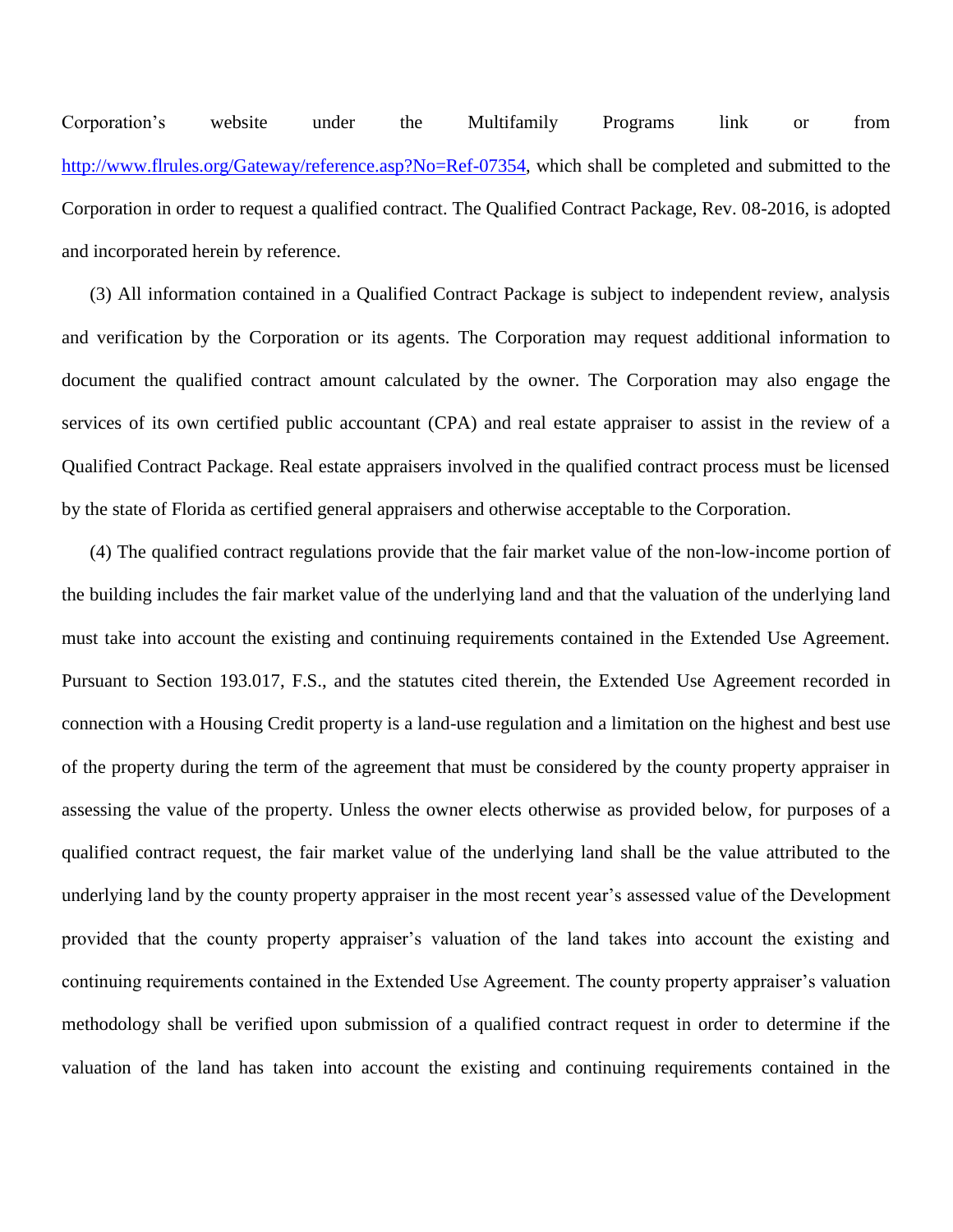Extended Use Agreement. If the owner is of the opinion that the county property appraiser's valuation does not represent the fair market value of the underlying land within the contemplation of the qualified contract regulations at the time of the qualified contract request, the owner may elect to submit with its qualified contract request a value (the "owner's appraised value") for the underlying land at the fair market value determined by a real estate appraiser (the "owner's appraiser") engaged by the owner for that purpose in lieu of the county property appraiser's valuation. A copy of the real estate appraisal (the "owner's appraisal report") upon which the owner's appraised value is based shall be included with the owner's qualified contract request. If the owner elects to rely on the county property appraiser's valuation of the land and the Corporation determines that the county property appraiser's valuation did not take into account the existing and continuing requirements contained in the Extended Use Agreement, the county property appraiser's valuation shall be disregarded, and instead, the owner must obtain and submit to the Corporation an owner's appraisal report together with the owner's appraised value as provided above. The owner's appraiser must certify in the appraisal report that the valuation represents the fair market value of the underlying land taking into account the existing and continuing requirements contained in the Extended Use Agreement for the property. The owner's appraisal report must also include a narrative describing the methodology or manner in which the requirements contained in the Extended Use Agreement were considered by the owner's appraiser in arriving at the owner's appraised value of the underlying land, and, for comparison and evaluation purposes, the opinion of the owner's appraiser as to what the fair market value of the underlying land would be if unencumbered by the requirements of the Extended Use Agreement. The owner's appraised value of the underlying land and the owner's appraisal report shall be subject to review and approval by the Corporation. The Corporation may engage the services of one or more real estate appraisers, or other professionals, to assist in the review and evaluation of the owner's appraised value and the owner's appraisal report.

(5) In addition to the Qualified Contract Package fee, the owner shall be responsible for all third party fees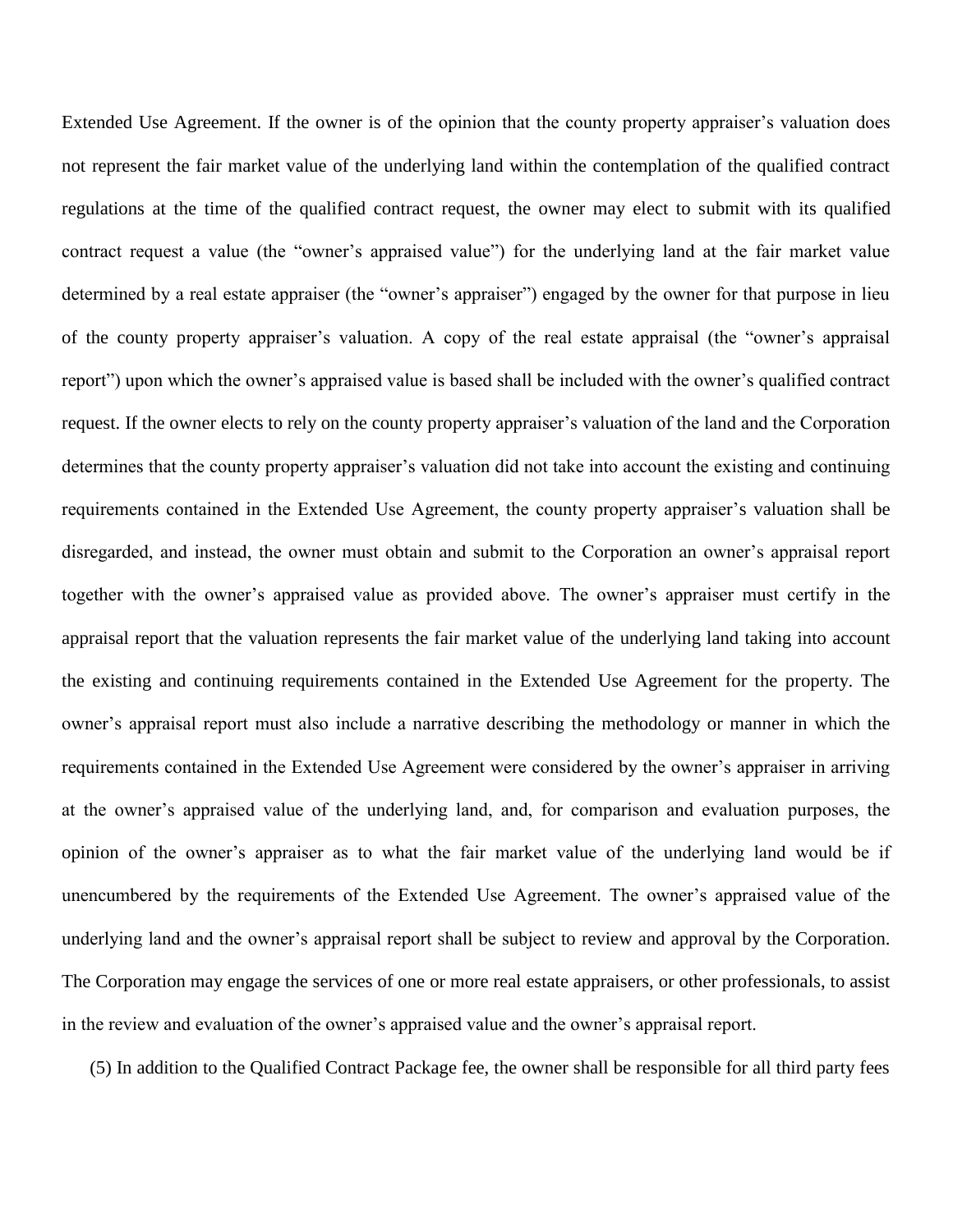in connection with the owner's qualified contract request. Third party fees include, but are not limited to, the costs of the services provided by CPAs and real estate appraisers or other real estate professionals engaged by the Corporation to assist it in the review of a qualified contract request, and the fees and commissions of any real estate broker in connection with the marketing and sale of the development to a buyer under a qualified contract.

(6) When offering a development for sale to the general public pursuant to a qualified contract request, the Corporation may, but shall not be required to, utilize the services of a real estate broker under contract with or designated by the Corporation to market and sell the development. The owner of the development shall be responsible for the fees and commissions due any such real estate broker in connection with the marketing and sale of the development, and, upon request of the Corporation or the real estate broker, the owner shall enter into a written agreement with the real estate broker pursuant to which the owner agrees to pay to the real estate broker such fees and commissions in connection with the marketing and sale of the development.

(7) The running of the one-year period described in Section  $42(h)(6)(I)$  of the IRC shall be suspended by the Corporation at any time upon written notice to the owner if:

(a) The Corporation concludes that the owner's request lacks information required in the Qualified Contract Package or other essential information;

(b) The owner fails to pay the Qualified Contract Package fee or, thereafter, fails to timely pay any other fees or costs for which the owner is responsible hereunder;

(c) The owner and the Corporation are unable to reach mutual agreement on the qualified contract amount;

(d) The Development that is the subject of the qualified contract request is not in compliance with the applicable program requirements or if any fees related to the Development are delinquent;

(e) The owner fails to allow the Corporation, its agents or prospective buyers access to the Development for purposes of verification, inspection or due diligence;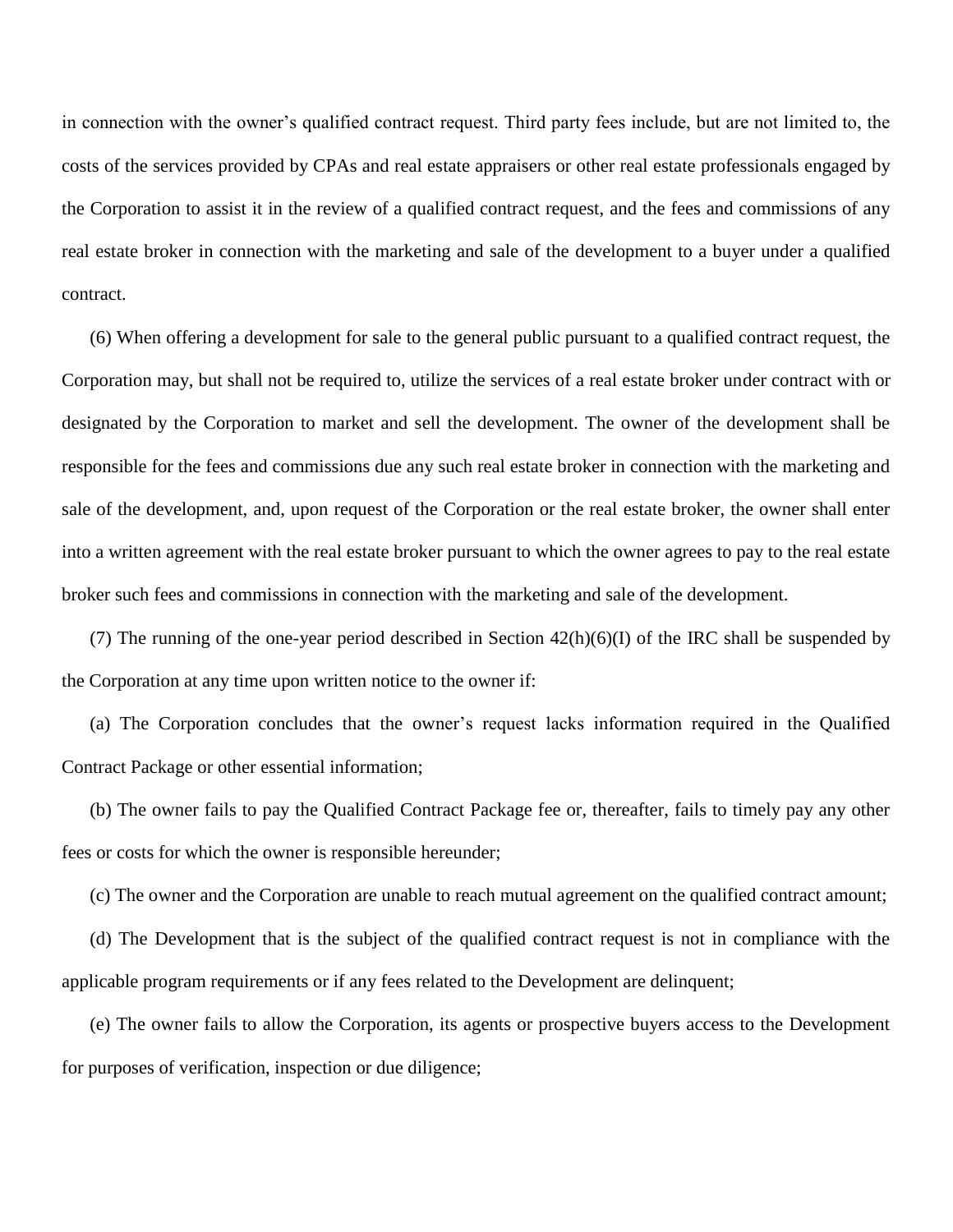(f) The Applicant or Developer, or Principal, Affiliate or Financial Beneficiary of an Applicant or a Developer is in arrears to the Corporation or any agent or assignee of the Corporation;

(g) Following request, the owner fails to enter into the written agreement with the real estate broker designated by the Corporation to market and sell the development; or

(h) The owner otherwise fails to comply with the requirements of this rule section or the qualified contract regulations.

The term of any such suspension shall begin on the date of the written notice provided by the Corporation to the owner, and shall continue unabated until such date as the deficiency, non-payment or disagreement giving rise to the suspension is cured or otherwise resolved. The Corporation shall acknowledge the cure or resolution by written notice to the owner within 10 days thereafter. The owner's election to value the underlying land based on the owner's appraised value as provided in subsection (4) above shall automatically prevent the owner's purported qualified contract request from beginning the one-year period described in Section  $42(h)(6)(I)$  of the IRC until such time as the Corporation and the owner shall mutually agree on the value of the underlying land for purposes of the owner's qualified contract request.

(8) Upon mutual agreement of the owner and the Corporation, the qualified contract amount shall be documented in writing signed by the Corporation and the owner.

(9) The owner shall cooperate with the Corporation and its agents, real estate brokers and prospective buyers in connection with the processing of the owner's qualified contract request and the marketing of the Development to prospective buyers. The owner shall exercise good faith in acting upon a qualified contract as may be presented within the one-year period. If the Corporation provides a qualified contract within the oneyear period and the owner rejects or fails to act upon the contract, the Development shall remain subject to the Extended Use Agreement, and the owner shall be deemed to have waived any right or option to submit another qualified contract request for the Development.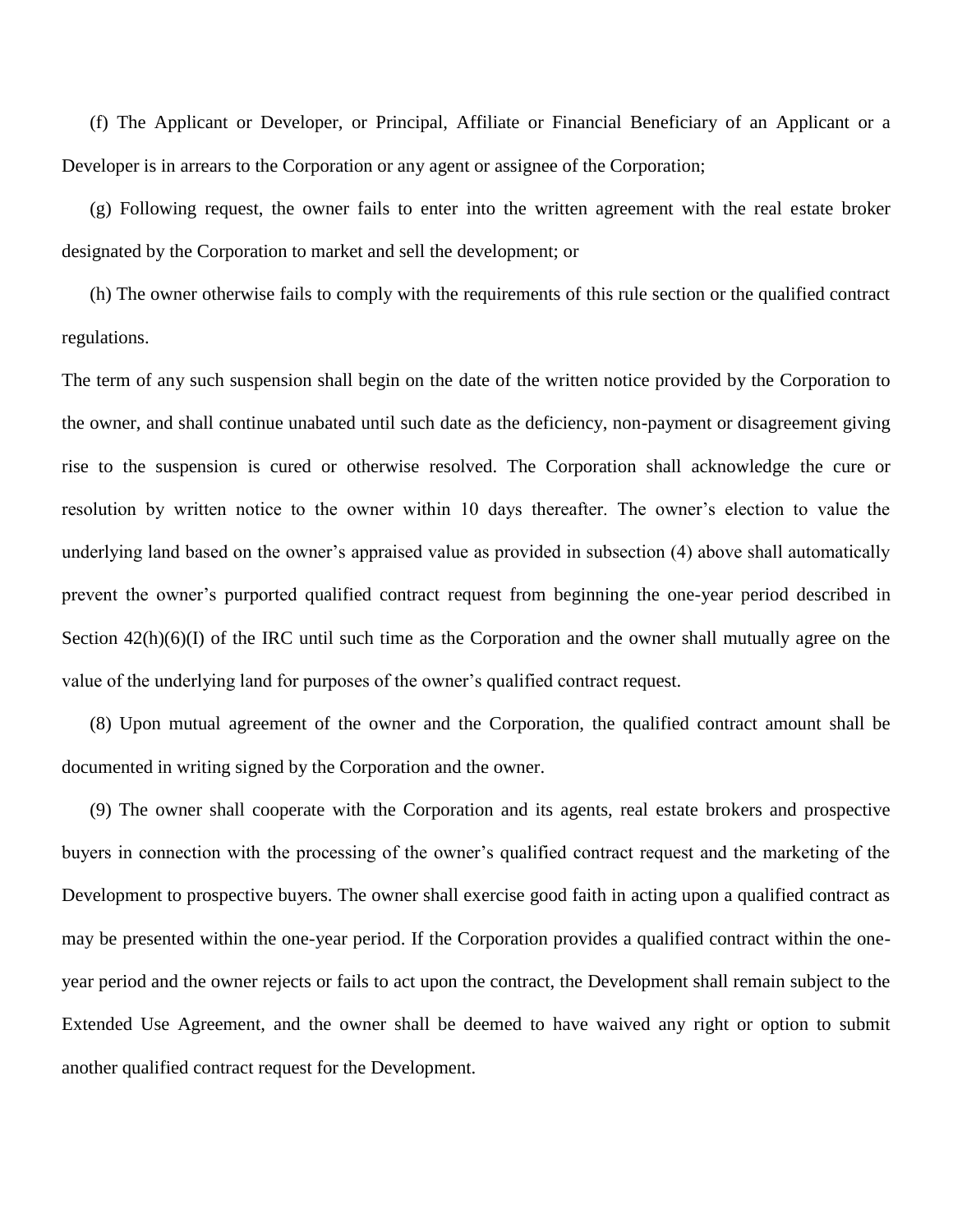(10) An owner shall be allowed only one qualified contract request per Development.

*Rulemaking Authority 420.507, 420.508 FS. Law Implemented 420.5099 FS. History–New 7-22-96, Repromulgated 12-23-96, 1-6-98, Formerly 9I-48.031, Amended 11-9-98, Repromulgated 2-24-00, 2-22-01, 3-17-02, 4-6-03, 3-21-04, Amended 2-7-05, 1-29-06, 4-1-07, 3-30-08, 8-6-09, 11-22-11, 10-9-13, Repromulgated 10-8-14, Amended 9-15-16.*

# **PART V ELDERLY HOUSING COMMUNITY LOAN PROGRAM**

### **67-48.040 EHCL General Program Procedures and Restrictions.**

(1) The proceeds of all loans shall be used for life-safety, health, sanitation, or security-related repairs or improvements which result in making the Development safe and secure, and meeting requirements of state, federal, or local regulations, as well as all requirements outlined in a competitive solicitation.

(2) Funding provided under the EHCL Program may not exceed \$750,000 per Housing Community for the Elderly.

(3) Loan proceeds shall not be used to pay for administrative costs, routine maintenance or new construction.

*Rulemaking Authority 420.507, 420.508 FS. Law Implemented 420.5087(3) FS. History–New 10-8-14, Repromulgated 9-15-16*

# **67-48.041 Terms and Conditions of EHCL Loan.**

(1) The loan shall be in compliance with this rule chapter and the Act, and loan documents shall, at a minimum, contain the following terms and conditions:

(a) The loan shall be non-amortizing and shall have an interest rate, as provided in Section 420.5087(3)(e),

F.S. The applicable interest rate shall be established in the competitive solicitation;

(b) Repayment of principal and interest may be deferred until maturity of the Note, as determined by the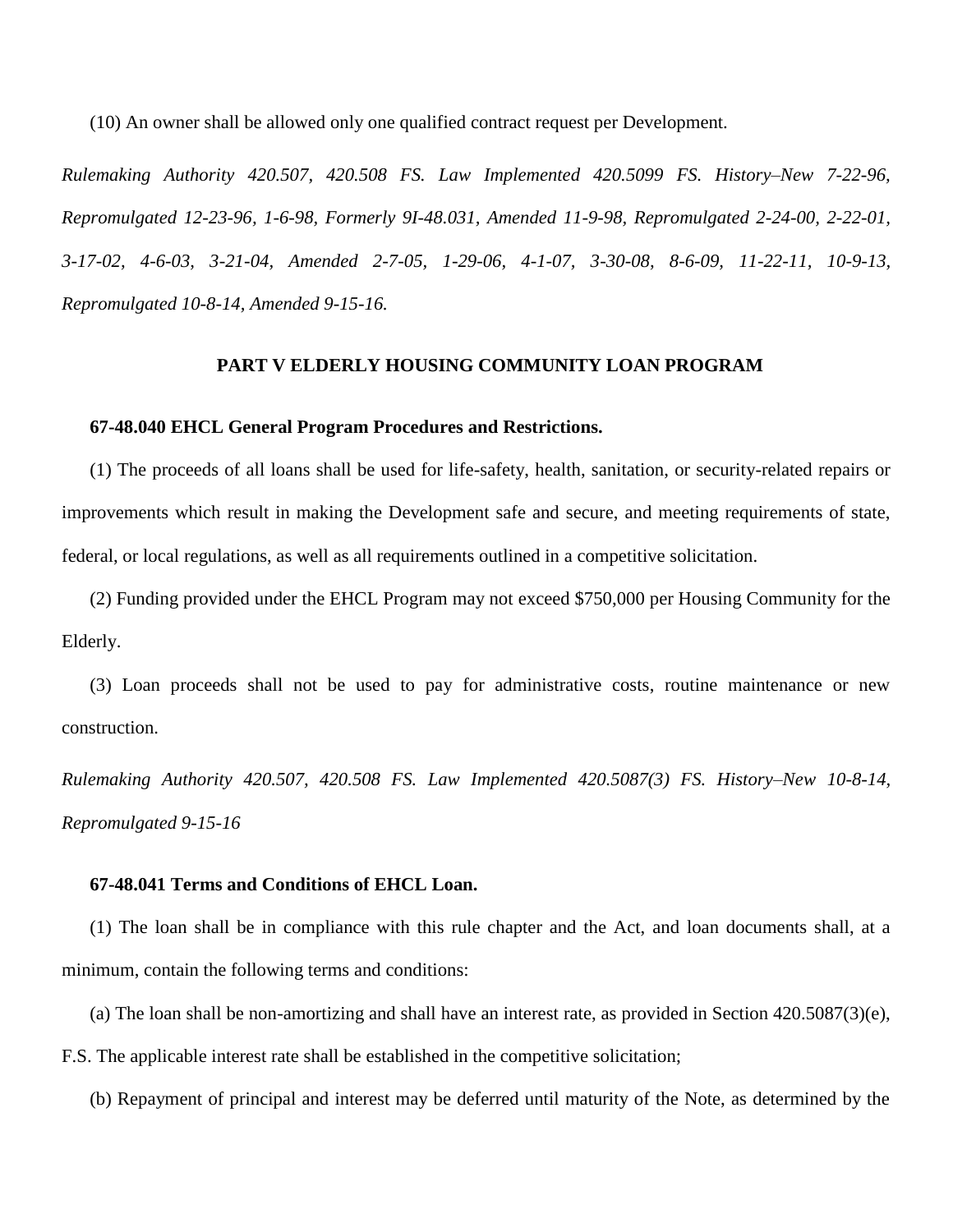Credit Underwriter based on the debt service coverage ratio for the EHCL loan, including all superior mortgages;

(c) The loan term shall not exceed 15 years but may be for a shorter period of time as requested by the Applicant or recommended by the Credit Underwriter. However, if the lien of the Corporation's encumbrance is subordinate to the lien of another mortgage, then the term may be made coterminous with the longest term of the superior lien if requested by the borrower and approved by the Credit Underwriter based on debt service coverage ratio, loan to value ratio, and other factors established in a competitive solicitation.

(d) The Applicant shall certify annually to the Corporation that the Development is providing Housing for the Elderly as defined herein.

(2) Annually, within 151 Calendar Days following the Applicant's fiscal year end, the Applicant shall provide an audited financial statement and any other financial reporting requirements as provided in a competitive solicitation. The initial submission will be due following the fiscal year within which the 12 month anniversary of the EHCL loan closing is observed. The audited financial statement is to be prepared in accordance with accounting principles generally accepted in the United States of America and audited in accordance with auditing standards generally accepted in the United States of America for the 12 month fiscal year period just ended and shall include:

(a) Comparative Balance Sheet with prior year and current year balances;

- (b) Statement of revenue and expenses;
- (c) Statement of changes in fund balances or equity;
- (d) Statement of cash flows; and,
- (e) Notes to financial statements.

The financial statements referenced above should also be accompanied by a certification of the Applicant as to the accuracy of such financial statements. A late fee of \$250 will be assessed by the Corporation for failure to